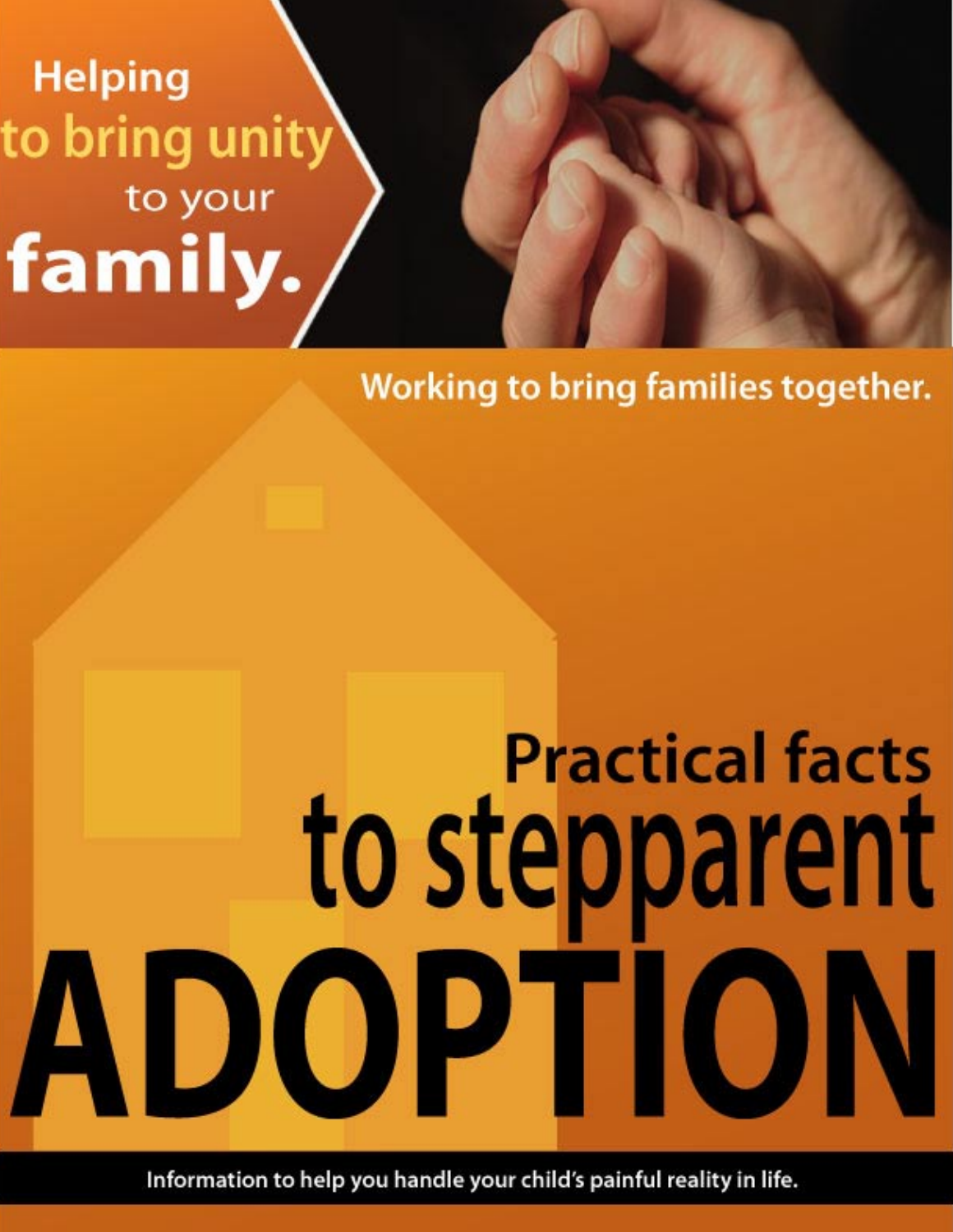# **FORWARD**

We want to express our sincere thanks for requesting our stepparent adoption booklet. We hope you'll find it helpful and informative.



## **EXPERIENCE COUNTS:**

ReliableAdoption.com is the industry leader in affordable Stepparent Adoption document preparation. Our professional and inexpensive service will enable you to complete your stepparent adoption documents without incurring the high cost of an adoption attorney. **While other online adoptions companies were purchasing forms from us to "get into the business"**, ReliableAdoption has been the innovator and the company with the experience to handle your adoption needs. **The most experienced and the lowest cost. Only \$325.00.**

 *"We received our forms! That was fast. We fought with another adoption online company for a month and never received forms. They advertise a great program, but you actually deliver! Thanks*."  *Schultz, Arizona*

We know how important this is to you and your child. We make the process simple so you can concentrate on your family. The documents are the actual documents for your state and county and are customized to your specific situation, taking into consideration the child, the absent parent and other factors in your case.



## **COMMITTMENT TO EXCELLENCE:**

ReliableAdoption.com is the most respected, experienced and reliable service of its kind. Our customer support staff is available to help and assist you through the process, and deliver the professional care your adoption case deserves.

- **>** Thousands saved in legal fees
- **>** Simple and fast service
- **>** Up to date and 100% accurate Adoption Court forms
- **>** Phone and email help available from our experienced legal professionals
- **>** Customer Service department dedicated to serving your needs
- **>** Unlimited changes to your forms at no additional cost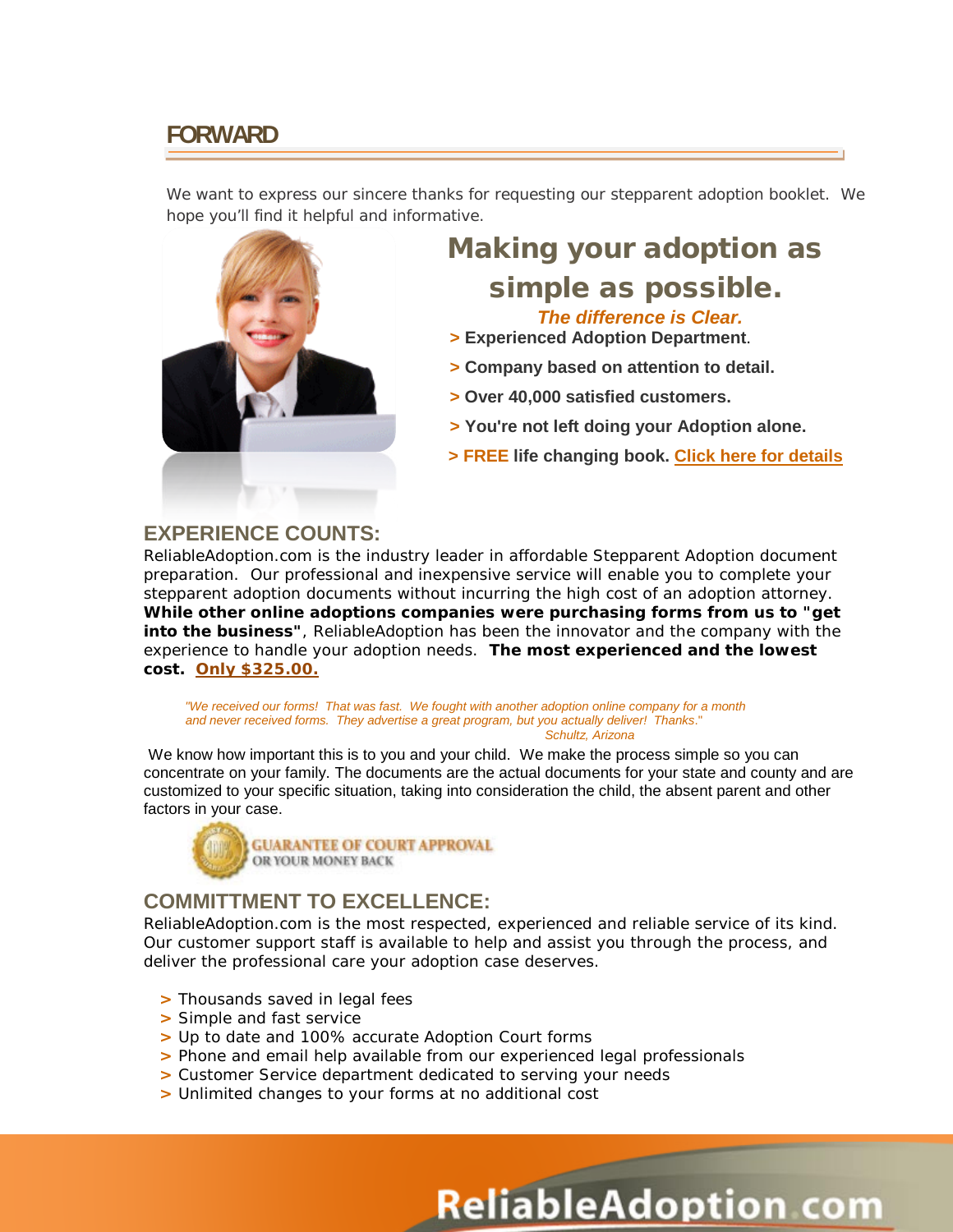# **TABLE OF CONTENTS**

| <b>Forward</b>                                    | $\overline{2}$ |
|---------------------------------------------------|----------------|
|                                                   |                |
| <b>Testimonials</b>                               | 4              |
|                                                   |                |
| <b>How ReliableAdoption Works</b>                 | 6              |
|                                                   |                |
| <b>Requirements for Adoption</b>                  | 7              |
|                                                   |                |
| <b>Information on Presumed (Putative) Fathers</b> | 8              |
|                                                   |                |
| <b>Inheritance rights of Adopted Children</b>     | 9              |
| Alabama through Wyoming                           | $9 - 31$       |
| <b>Consent of Parents and Adoptee in Adoption</b> | 32             |
| Who is required to consent and when is a          |                |
| consent not required from the absent parent       | 33             |
| Alabama through Wyoming                           | 33-80          |
|                                                   |                |
|                                                   | 81             |
| <b>A New Beginning</b>                            |                |
| <b>Adoption Questionnaire</b>                     | 82-89          |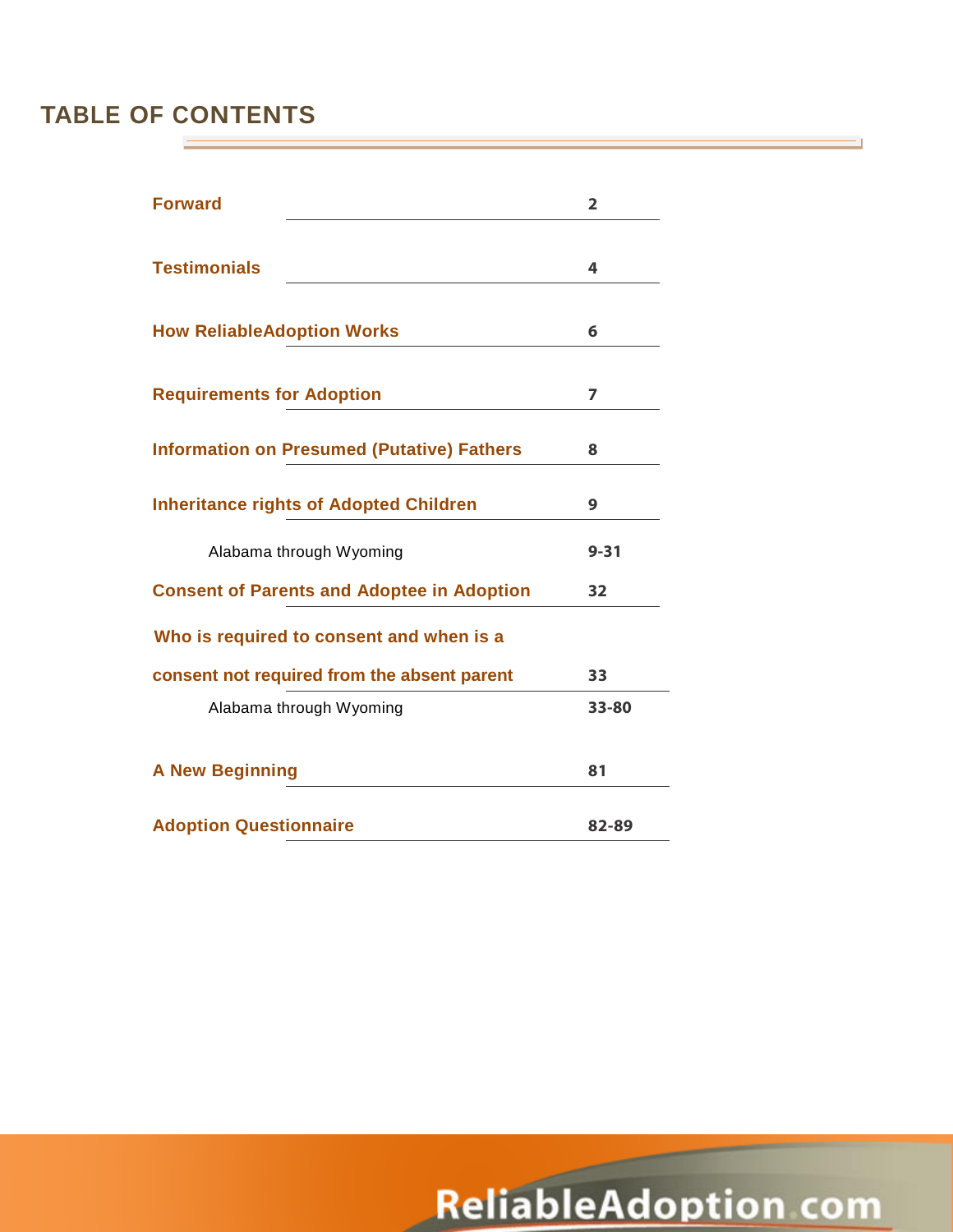# **Testimonials**

ReliableAdoption makes it simple and convenient to prepare high quality legal documents from the comfort of your home or office. We've helped thousands of satisfied customers with our fast and simple 3-step process. See what our customers have to say about our adoption services:

"Good afternoon, on May 6th, 2008, we had our hearing and it is with great excitement that we share with you that the Judge signed our decree. You were so helpful throughout the process and even when the Judge requested something out of the ordinary for our case, you had the documents I needed to me in a matter of 24 hours. Thank you." **Rader, Texas**

"Everything is Perfect!!!!! Your customer service is awesome. Thank you." **Reesman, California**

"Just wanted you to know our adoption was final March 26, 2008. Everything went off without a hitch. Thanks for offering a good clean service for a reasonable price. I came to you because I was told by the attorney I visited the going rate is \$1000 down and average \$3000 total if no complications. Astounding price for a simple adoption." **Wentland, Ohio**

"Just wanted to let you know that I was completely successful in getting my adoption. Before getting my forms from you, an attorney quoted me \$1500 to get started. I was able to complete this without a hitch. Great customer service" **Goodhart, Georgia**

"Saw the Judge this morning. She signed the documents. Everything went fine, and am glad this is all behind us now. Couldn't have done this without your help. Your continued support throughout the process is the only way I could have completed this adoption. You render a valuable service over there. Thanks." **DeVries, Tennessee**

"I just wanted to let you guys know your service was exceptional. What a great service and you have my recommendation to everyone I know. The Judge and bailiff at the court house were also impressed when I told them what service we used after the Judge asked if my ex or myself where an attorney" **Short, Illinois**

"My adoption is final!!! Just a quick note to let you know that your service was awesome. I filed the same day I submitted my order. Your customer service staff was always available to help. I would recommend you to my friends Thanks again." **Taft, Florida**

"I went to my hearing yesterday and my adoption is final. Your service was always expedient, and helpful. You have a very professional company, and when having different options, I am so glad I chose your company" **Foltz, Utah**

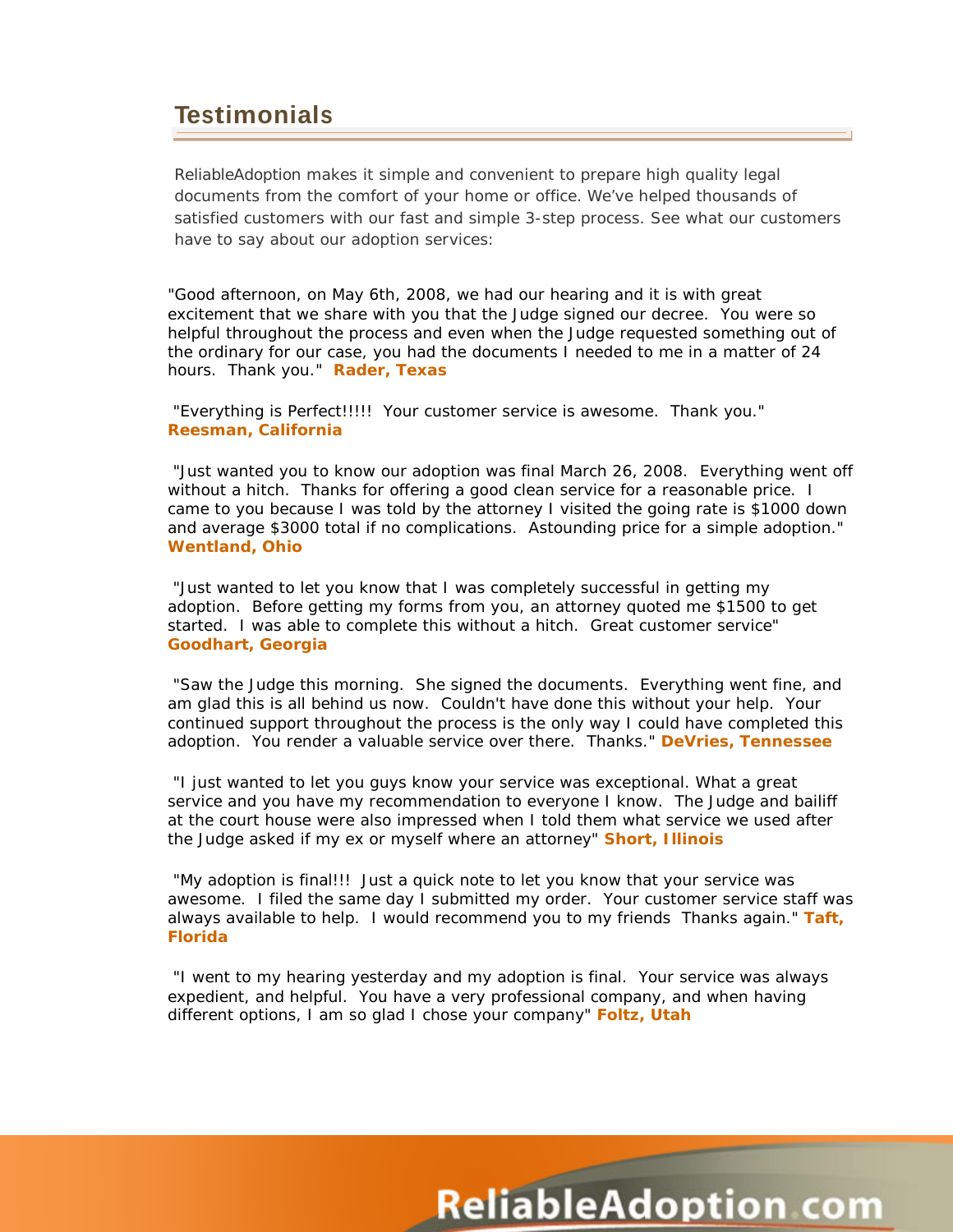# **Introduction**

The first question regarding your stepparent adoption is probably whether you truly can do a stepparent adoption on your own without an attorney. The answer is Yes. We have helped people across the country complete their stepparent adoptions on their own without an attorney.

There are many different circumstances, which lead to a child becoming a stepchild. Most people think a divorce of the child's natural parents, and then a remarriage is the only reason a child becomes a stepchild. Although this is certainly the most frequent circumstance, we know from years of experience that there are hundreds of unique circumstances which make a child a "stepchild". We have had customers who were rape victims who decided to keep the child, to customers who were impregnated by artificial insemination.

However, your child became a stepchild, you can be certain that he or she knows that they are a stepchild.

When your child's natural parent has abandoned their responsibilities for the child, that reality is painful for both you and your child. This pain may be exacerbated by many factors, including your child's last name being different from all other members of their family unit. This becomes more pronounced when you and your husband have children born to you both. The stepchild may feel both the pain of being abandoned by his or her natural parent, and also the pain of having a different status in the family unit, that of being a "stepchild", to the only father or mother he or she has ever known.

A stepparent adoption process brings unity and security to your child. We know how important it is for you to have the ability to complete a stepparent adoption without incurring the extremely high attorney's fees that are usually associated with adoption. We are proud of the service we provide, and passionate about you receiving the highest quality service available. We know that we provide the most up-to-date documents available, and hope we can serve you.

Choosing ReliableAdoption.com to help you complete your stepparent adoption is the first step to unifying your family, and will be a wonderful gift to the child and to the stepparent. We look forward to helping you through this process.

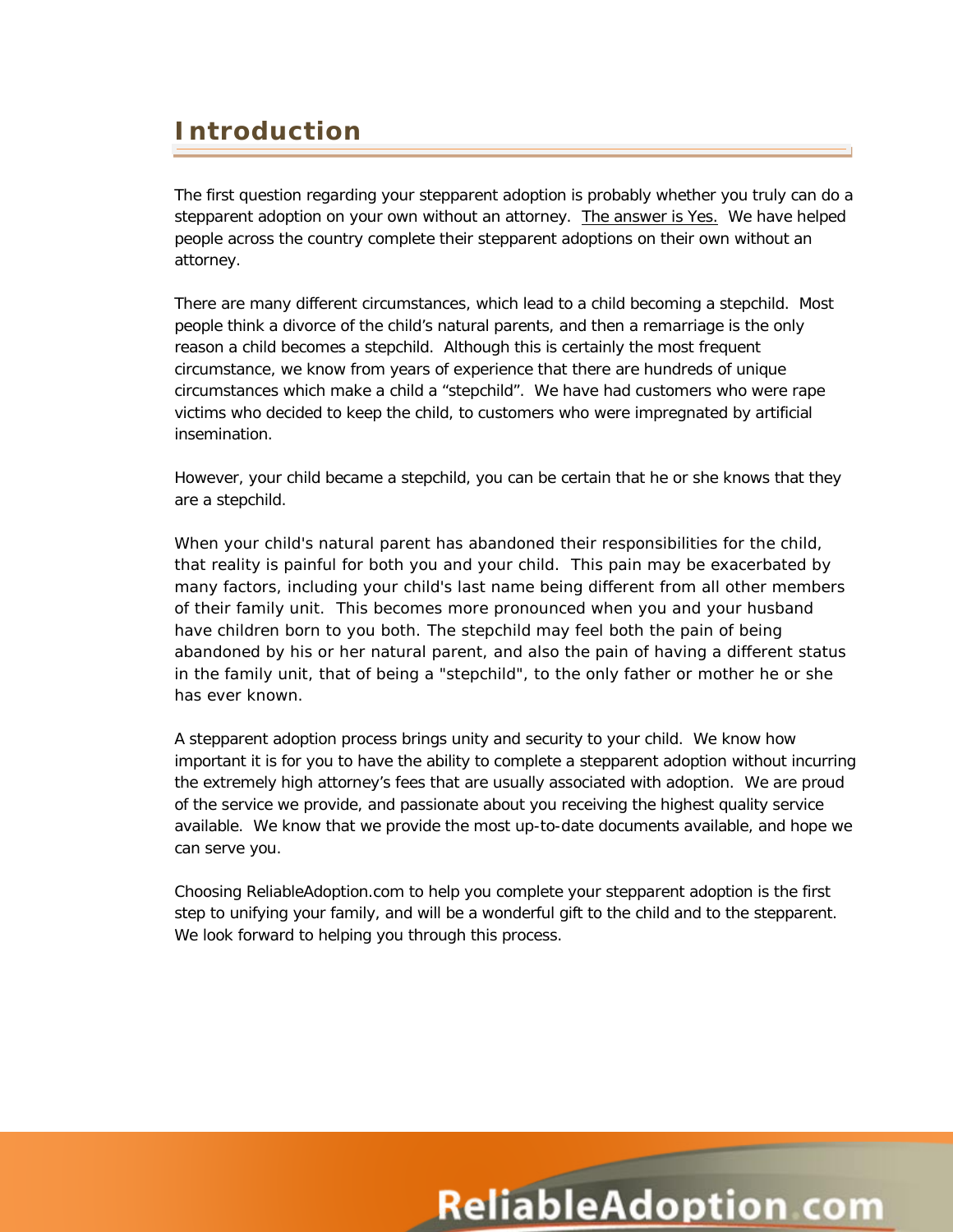# **How ReliableAdoption works**

ReliableAdoption.com is America's #1 online stepparent adoption center. Our adoption experts have helped people just like you complete their stepparent adoption without having to incur the time and expense associated with an attorney. We have probably helped someone who lives close to you, and we want you to be the next family we help complete their stepparent adoption.

Our simple 3-step process makes it easy to prepare attorney-quality adoption documents from the comfort of your home or office. Simply answer the questions in our online questionnaire and submit your order to us. Our document specialist will review your answers for consistency and completeness. Then we customize your documents. All of this is done while guiding you through the adoption process, stepby-step.

You'll receive your documents ready to just sign and file with the court. If you know the whereabouts of the absent parent, and that parent is willing to sign, we will also include the documents for the absent parent to sign.

## **ReliableAdoption.com simple 3-step process**



The first step will be to choose your state. You will choose the state where you presently reside. You will want to ready the information we have listed for stepparent adoptions in your state. Once you are ready to begin, you will simply click the "Click Here" button located at the upper right corner of the web page. This will take you to the login page of the questionnaire.



Fill out the questionnaire to the best of your ability. You may not know much of the information on the absent parent, so just put in as much information as you have. When completed, submit your order, and a professional in our adoption production department will prepare your adoption documents. We will contact you if we have questions.



The documents will be sent to you ready to sign and file with the court. You will need to review the documents and email us with any desired changes. When ready, you will sign your documents and file them with the court to start your adoption case.

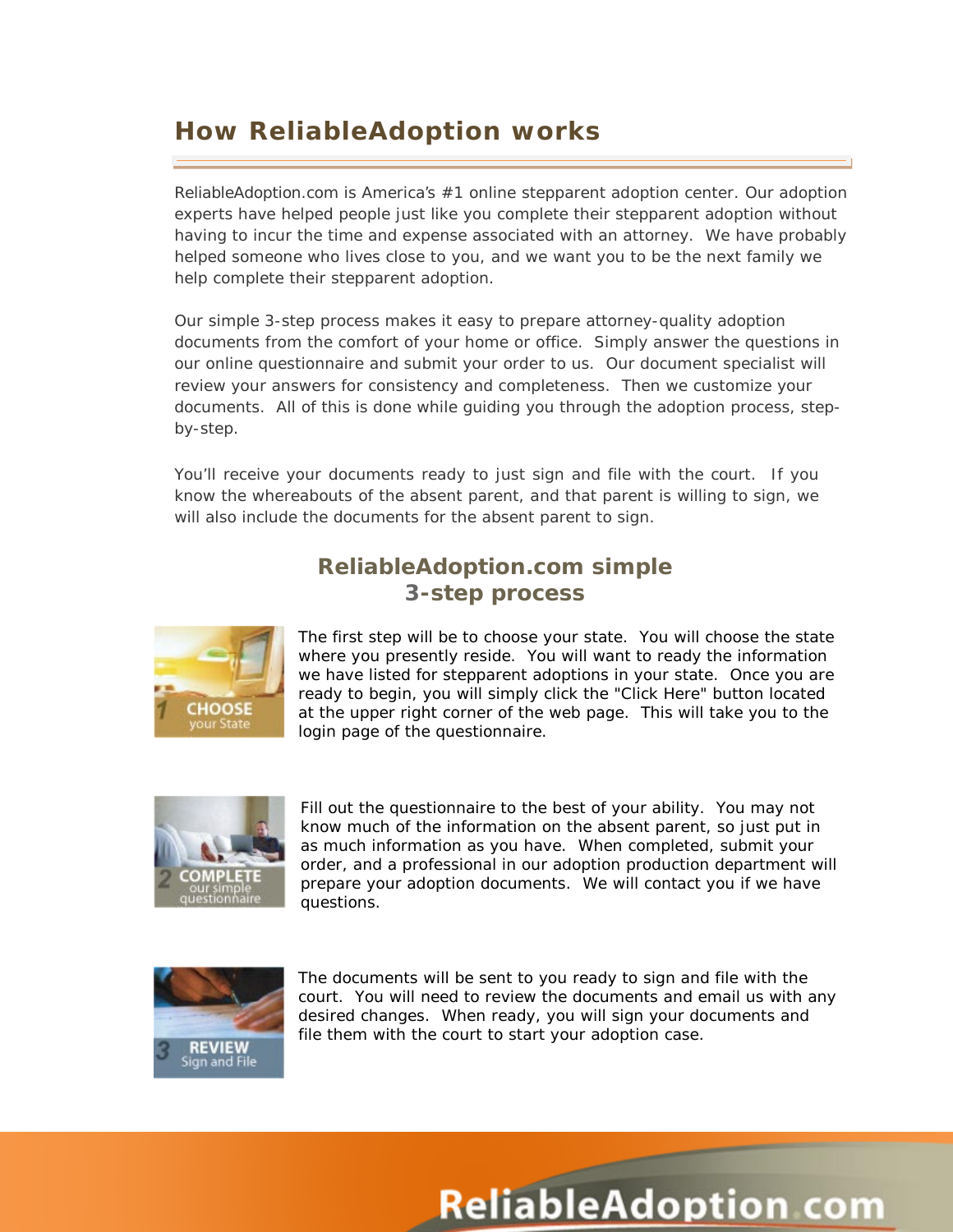# **Requirements for Adoption**

The most common form of adoption in the United States is a stepparent adoption. Over 50% of all adoptions are stepparent adoption. In these situations, the adopting stepparent assumes financial and legal responsibility for his/her spouse's child or children and releases the noncustodial parent of parental responsibilities, including child support. The procedure is generally the same for any adoption, but steps are sometimes waived or streamlined in stepparent adoptions. This makes the processes easier than other types of adoptions. In many cases, a streamlined home study is allowed, or the home study requirement is waived.

In a stepparent adoption, the petitioner needs to be married to the adoptee's parent. The adoptee's other legal parent will need to sign a consent to the adoption, or have their parental rights terminated. In consenting to an adoption, the noncustodial parent relinquishes all parental rights and responsibilities, including child support. Most stepparent adoptions have the other parent's parental rights terminated on the grounds of abandonment, but there are also many other grounds available for the termination of the parent's rights.

Some State adoption laws specify special circumstances under which the noncustodial parent's consent is not required. Other States have made special provisions in their adoption laws to allow stepparent adoptions to occur, even over the objections of the noncustodial parent, in cases where the noncustodial parent has failed to maintain communication with the child for a specified period of time.

Stepparent adoptions are governed by State law. State laws on stepparent adoptions vary from state-to-state. Most States have a streamlined process for adoptions by stepparents whereby the judge hearing the adoption petition has the ability to dispense with the requirement in State laws for an adoption home study. Some states require a criminal background check even if a home study is not required. If your state requires a criminal background check, the documents we provide you will include everything you need to complete this background check. The background check is very simple and usually requires mailing in a form with a check for \$10-\$15. The forms we provide you for your state will address the specific requirements for a background check.

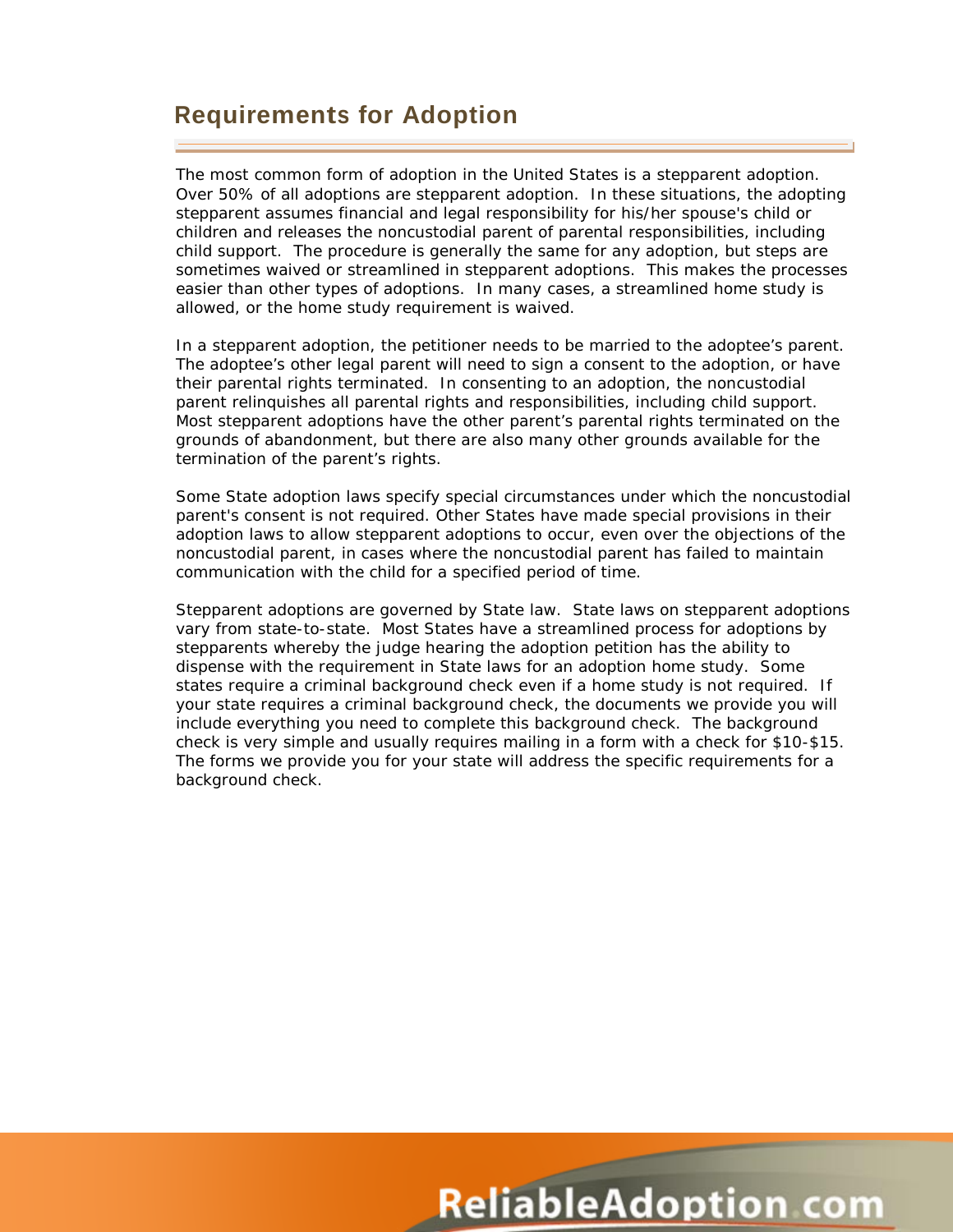# **Information on Presumed (Putative) Fathers**

A putative father is the alleged to be, or claims to be the father of a child born out-ofwedlock. Historically, fathers of nonmarital children have not enjoyed the same rights with regards to their children as if they were married to the child's mother at the time of birth.

To get an idea of how a person can be presumed to be the father of the child, the following is a description of what 21 States have adopted as their guidelines:

- He and the child's mother are or have been married to each other, and the child is born during the marriage or within 300 days after the marriage has ended.
- Before the birth of the child, he and the child's mother attempted to marry, and the marriage is or could be declared invalid, and the child is born during the marriage or within 300 days after the marriage is terminated.
- With his consent, he is listed as the father on the child's birth certificate.
- He has acknowledged his paternity in writing.
- He is obligated to support the child, either by voluntary agreement or court order.
- While the child is a minor, he has resided with the child and openly claimed the child as his biological child.

Contact us if you need the specific laws for the presumption of a father in your state. We will be happy to provide this to you.

#### **Putative Father Registry**

Many States have provisions for a father to voluntarily acknowledge paternity. Approximately 23 States have established putative father registries for this purpose. In 12 States, the District of Columbia, and the Virgin Islands, there are provisions for voluntary acknowledgment of paternity through forms that are filed with social services departments, registrars of vital statistics, or other similar entities. Acknowledgment of paternity provides the father with the right to receive notice of court proceedings regarding the child, including petitions for adoption or actions to terminate parental rights. In 10 States with putative father registries, filing with the registry is the sole means for establishing this right of notice. An acknowledged father may also seek visitation with the child and usually will be required to provide financial support to the child.

If the whereabouts of a putative father are unknown, there may be a clearance letter required from the Putative Father Registry. Our documents will provide for this requirement.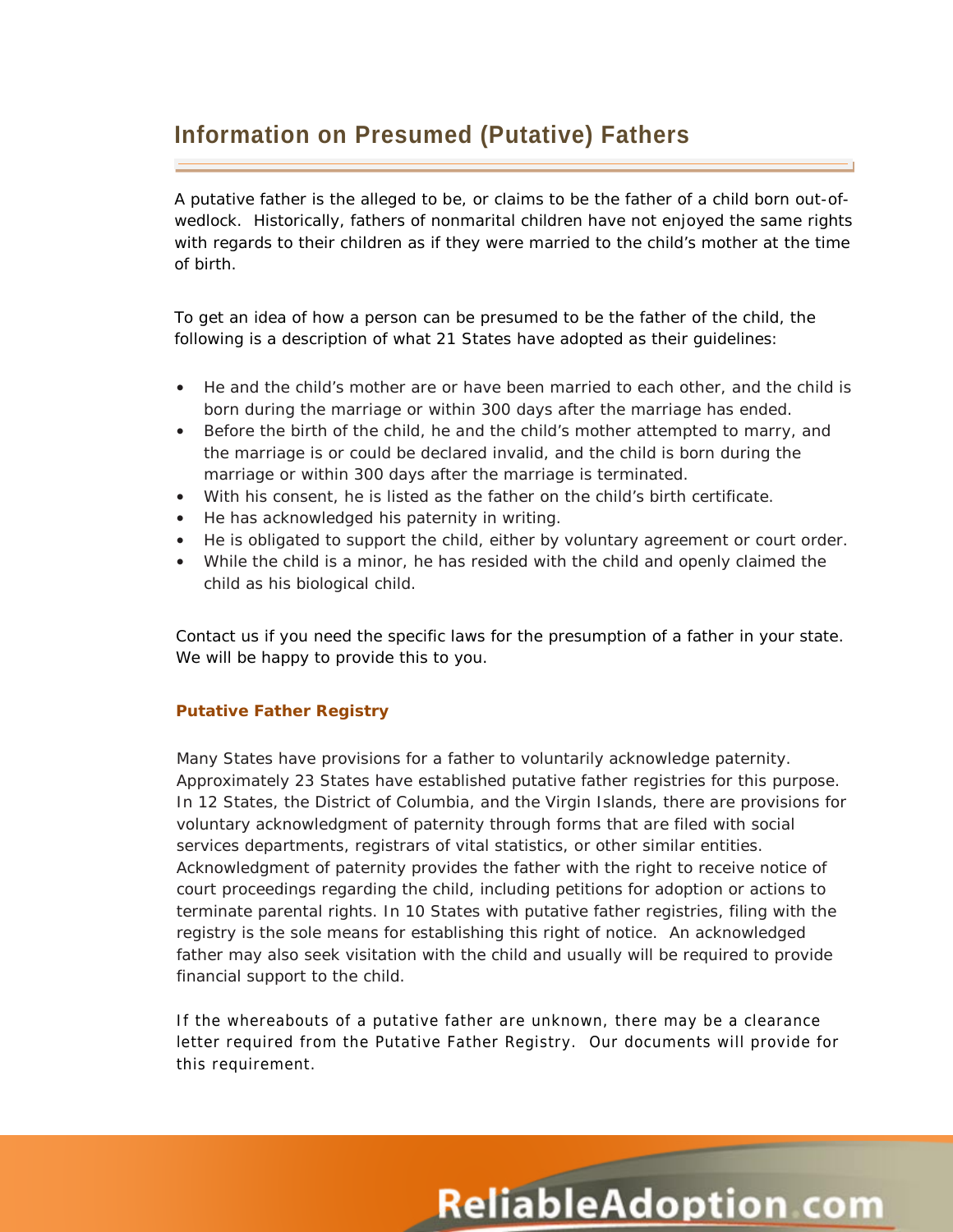# **Inheritance rights of the adopted child**

Adoption by a stepparent generally has no effect on a child's legal right to inherit from either birth parent or other family members. See below for a complete list of how inheritance is handled for your child. Look for your state below, and more information on inheritance of an adopted child:



#### **Birth Parents in Relation to Adopted Person Citation: Ala. Code § 43-8-48**

For purposes of intestate succession, an adopted person is the child of an adopting parent and not of the birth parents, except that adoption of a child by the spouse of a natural parent has no effect on the right of the child to inherit from or through either birth parent.

#### **Adoptive Parents in Relation to Adopted Person Citation: Ala. Code §§ 43-8-48; 26-10A-29**

For purposes of intestate succession, an adopted person is the child of an adopting parent and not of the birth parents, except that adoption of a child by the spouse of a natural parent has no effect on the right of the child to inherit from or through either birth parent.

After adoption, the adopted person shall be treated as the natural child of the adopting patents and shall have all rights and be subject to all of the duties arising from that relation, including the right of inheritance.



#### **Birth Parents in Relation to Adopted Person Citation: Alaska Stat. §§ 25.23.130; 13.12.114**

A final decree of adoption relieves the birth parents of the adopted person of all parental rights and responsibilities, and, except as provided below, terminates all legal relationships between the adopted person and the birth parents and other relatives of the adopted person, so that the adopted person thereafter is a stranger to the former relatives for all purposes including inheritance, unless the decree of adoption specifically provides for continuation of inheritance rights.

A decree terminating parental rights on the grounds set out in  $\S 25.23.180(c)(3)$ [that the parent committed sexual assault or sexual abuse of a minor that resulted in the conception of a child] voids all legal relationships between the child and the birth parent for all purposes, except that inheritance rights between a child and a birth parent are not voided by the decree terminating parental rights unless the decree specifically provides for the termination of inheritance rights.

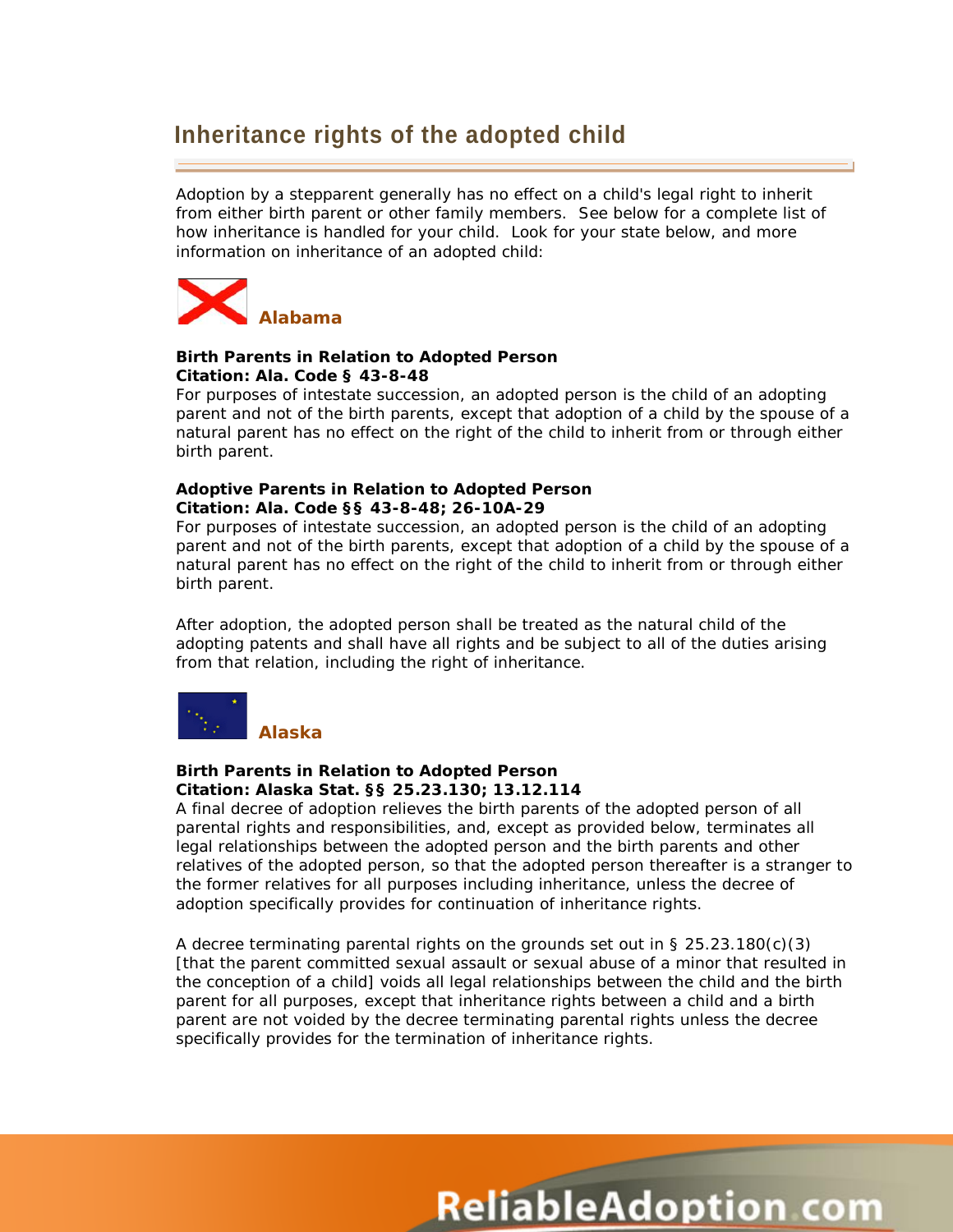If a parent of a child dies without the relationship of parent and child having been previously terminated and a spouse of the living parent thereafter adopts the child, the child's right of inheritance from or through the deceased parent is unaffected by the adoption.

An adopted individual is the child of the individual's adopting parent or parents and not of the individual's natural parents, but adoption of a child by the spouse of either natural parent does not affect:

The relationship between the child and that natural parent The right of the child or a descendant of the child to inherit from or through the other natural parent

#### **Adoptive Parents in Relation to Adopted Person Citation: Alaska Stat. § 25.23.130**

A final decree of adoption creates the relationship of parent and child between petitioner and the adopted person, as if the adopted person were a legitimate blood descendant of the petitioner, for all purposes including inheritance.



#### **Birth Parents in Relation to Adopted Person Citation: Rev. Stat. §§ 8-117; 14-2114**

The relationship of birth parent and adopted person is completely severed upon entry of the adoption decree, and all legal consequences of the relationship cease to exist, including the right of inheritance.

Adoption of a child by the spouse of either birth parent has no effect on the relationship between the child and that birth parent or on the right of the child or a descendant of the child to inherit from or through the other birth parent.

#### **Adoptive Parents in Relation to Adopted Person Citation: Rev. Stat. § 8-117**

The adopted person is entitled to inherit from and through the adoptive parent and the adoptive parent is entitled to the same from the adopted person, as though the child were born to the adoptive parents.

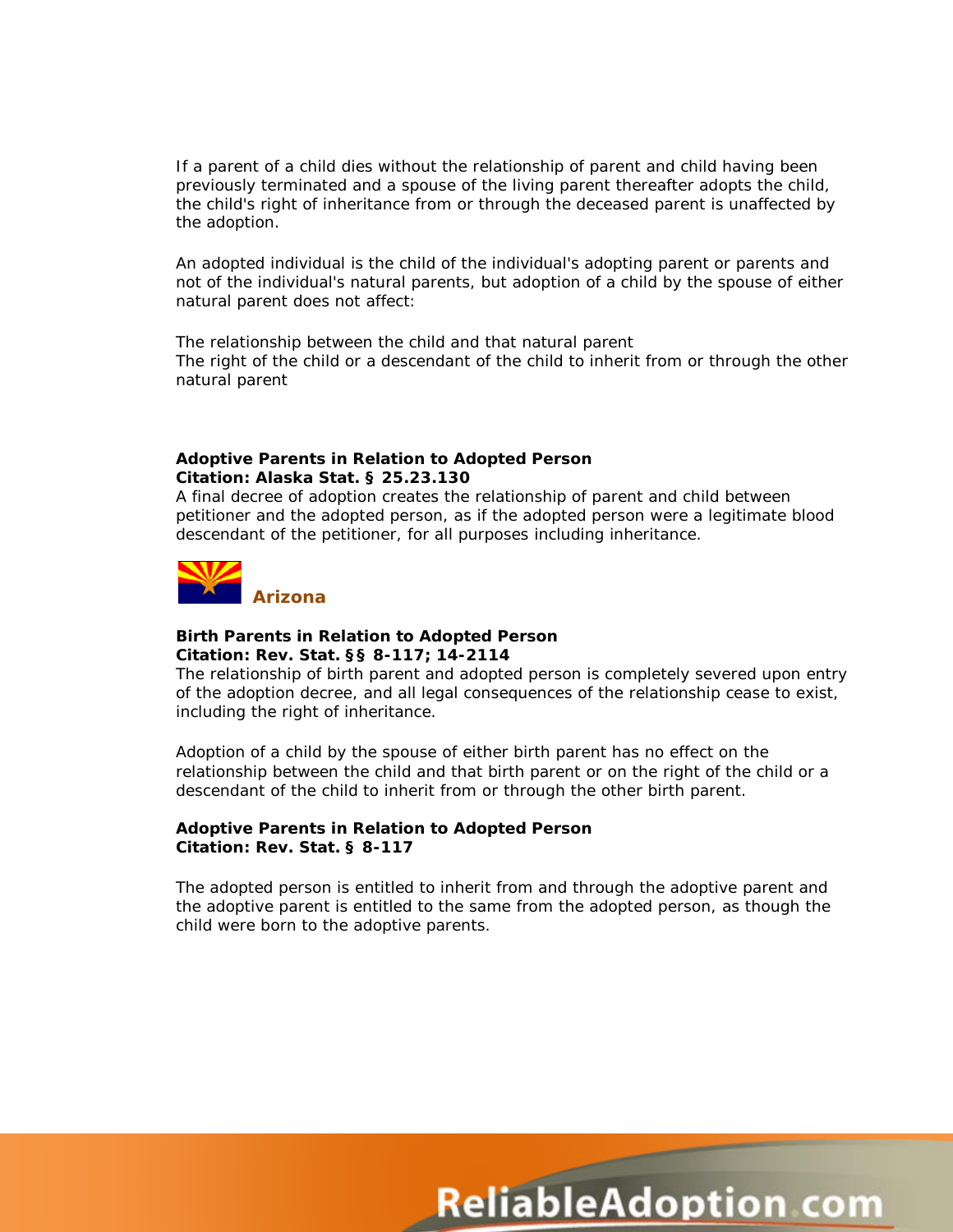

#### **Birth Parents in Relation to Adopted Person Citation: Ann. Code § 9-9-215**

The adoption decree relieves the birth parents of the adopted individual of all parental rights and responsibilities, and terminates all legal relationships between the adopted individual and his or her birth relatives, including his or her birth parents, so that the adopted individual thereafter is a stranger to his or her former relatives for all purposes including inheritance.

#### **Adoptive Parents in Relation to Adopted Person Citation: Ann. Code § 9-9-215**

The adoption decree creates the relationship of parent and child between the adoptive parent and the adopted individual, as if the adopted individual were a legitimate blood descendant of the petitioner, for all purposes including inheritance.



#### **Birth Parents in Relation to Adopted Person Citation: Prob. Code § 6451**

A natural parent may not inherit from or through a child on the basis of the parentchild relationship if someone, other than the spouse or surviving spouse of the natural parent, has adopted the child.

#### **Adoptive Parents in Relation to Adopted Person Citation: Prob. Code § 6450**

An adoption severs the relationship of parent and child between an adopted person and a birth parent of the adopted person unless both of the following requirements are satisfied:

The birth parent and the adopted person lived together at any time as parent and child, or the birth parent was married to or cohabiting with the other birth parent at the time the person was conceived and died before the person's birth. The adoption was by the spouse of either of the birth parents or after the death of either of the birth parents.

Neither a birth parent nor a relative of a birth parent, except for a wholeblood brother or sister of the adopted person or the issue of that brother or sister, inherits from or through the adopted person on the basis of a parent and child relationship between the adopted person and the birth parent that satisfies the requirements listed above, unless the adoption is by the spouse or surviving spouse of that parent.

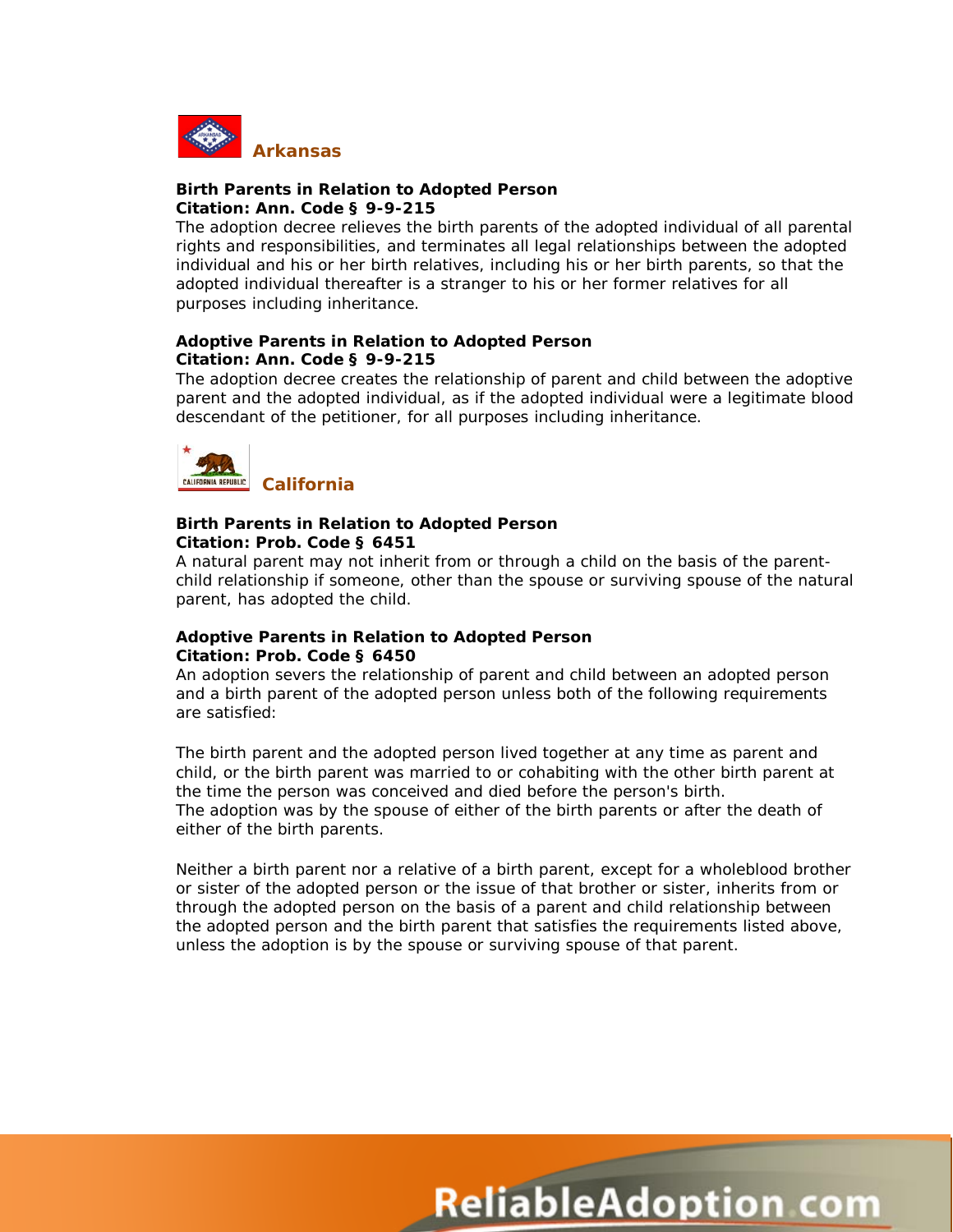

#### **Birth Parents in Relation to Adopted Person Citation: Rev. Stat. § 15-11-103(6)-(7)**

A birth child may inherit from a natural parent if there is no surviving heir under § 15-11-103(1)-(5), and if the birth child files a claim for inheritance with the court having jurisdiction within 90 days of the parent's death. For purposes of this subsection, the term ''birth child'' means a child who was born to, but adopted away from, his or her natural parent.

If the birth child dies without a surviving heir, the birth parents have 90 days to file a claim for inheritance.

#### **Adoptive Parents in Relation to Adopted Person Citation: Rev. Stat. § 15-11-114**

For purposes of intestate succession by, through, or from a person, an adopted individual is the child of his or her adopting parent or parents and not of his or her birth parents, except for inheritance rights as specified in § 15-11-103(6) and (7).



#### **Birth Parents in Relation to Adopted Person Citation: Gen. Stat. § 45a-731(6), (8)**

The birth parent or parents and their relatives shall have no rights of inheritance from or through the adopted person, nor shall the adopted person have any rights of inheritance from or through the birth parent.

When one of the birth parents of a minor child has died and the surviving parent has remarried subsequent to such parent's death, adoption of the child by the surviving parent's spouse shall not affect the rights of the child to inherit from or through the deceased parent and the deceased parent's relatives.

#### **Adoptive Parents in Relation to Adopted Person Citation: Gen. Stat. § 45a-731(1)-(3)**

The adopting parent and the adopted person shall have rights of inheritance from and through each other. Such rights extend to adopted relatives and the heirs of the adopted person.

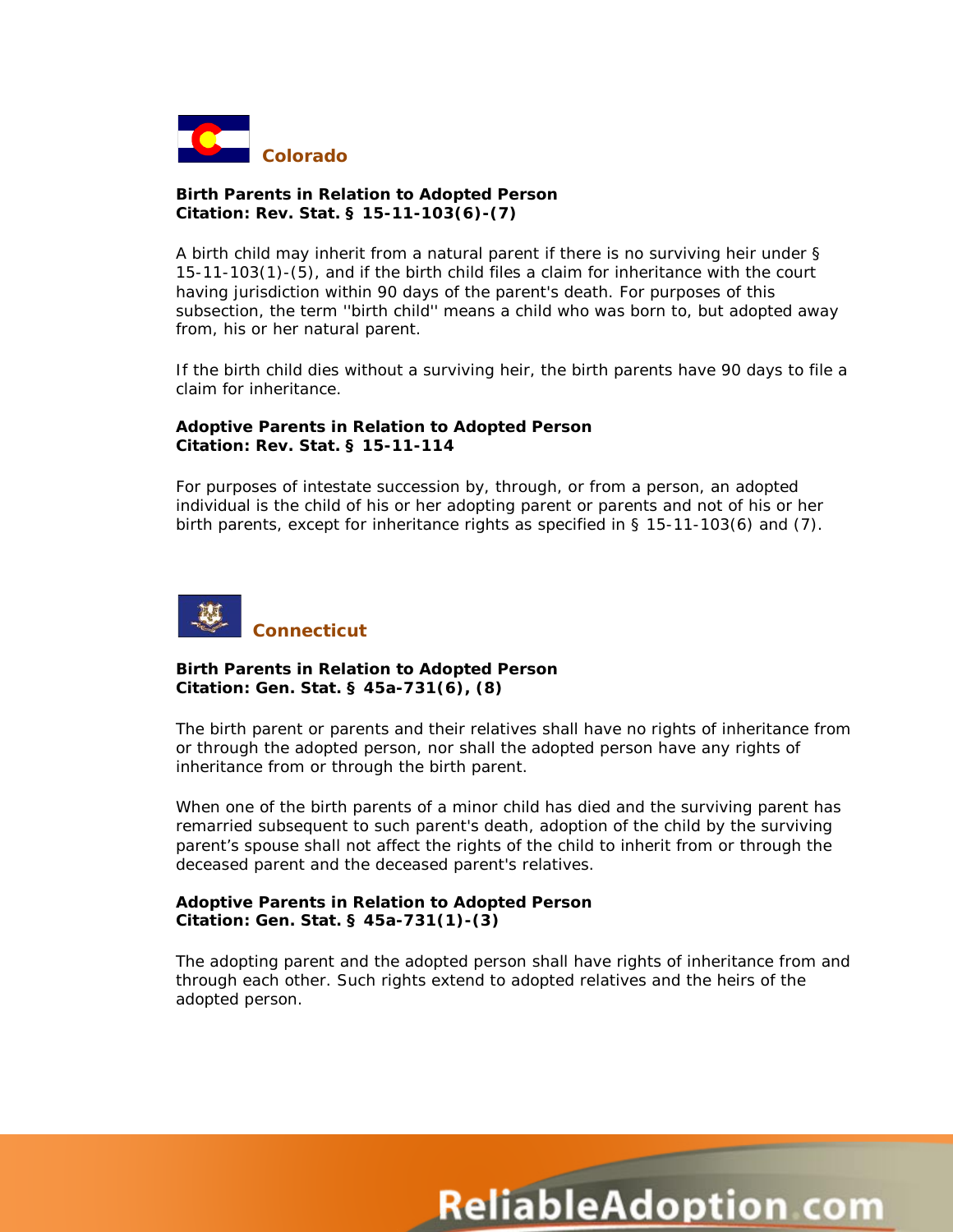

#### **Birth Parents in Relation to Adopted Person Citation: Ann Code Tit. 13, § 920**

Upon the issuance of an adoption decree, the adopted child shall lose all rights of inheritance from his or her natural parents and their relatives. The rights of the natural parent or relatives to inherit from the child shall also cease.

#### **Adoptive Parents in Relation to Adopted Person Citation: Ann. Code Tit. 13 § 920**

Upon the issuance of the adoption decree, the adopted child shall acquire the right to inherit from his or her adoptive parent or parents and from the collateral or lineal relatives of such adoptive parent or parents, and the adoptive parents and the relatives of the adoptive parents shall at the same time acquire the right to inherit from the adopted child.



#### **Birth Parents in Relation to Adopted Person Citation: Ann. Stat. § 63.172**

The adoption decree terminates all legal relationships between the adopted person and the adopted person's relatives, except that rights of inheritance shall be as provided in the Florida Probate Code.

If one or both parents of a child die without the relationship of parent and child having been previously terminated and a spouse of the living parent or a close relative of the child adopts the child, the child's right of inheritance from or through the deceased parent is unaffected by the adoption. For purposes of this subsection, a close relative of a child is the child's brother, sister, grandparent, aunt, or uncle.

#### **Adoptive Parents in Relation to Adopted Person Citation: Ann. Stat. § 732.108**

For the purpose of intestate succession by or from an adopted person, the adopted person is a lineal descendant of the adopting parent and is one of the natural kindred of all members of the adopting parent's family, and is not a lineal descendant of his or her natural parents, nor is he or she one of the kindred of any member of the natural parent's family or any prior adoptive parent's family, except that:

Adoption of a child by the spouse of a natural parent has no effect on the relationship between the child and the natural parent or the natural parent's family. Adoption of a child by a natural parent's spouse who married the natural parent after the death of the other natural parent has no effect on the relationship between the child and the family of the deceased natural parent.

Adoption of a child by a close relative has no effect on the relationship between the child and the families of the deceased natural parents.

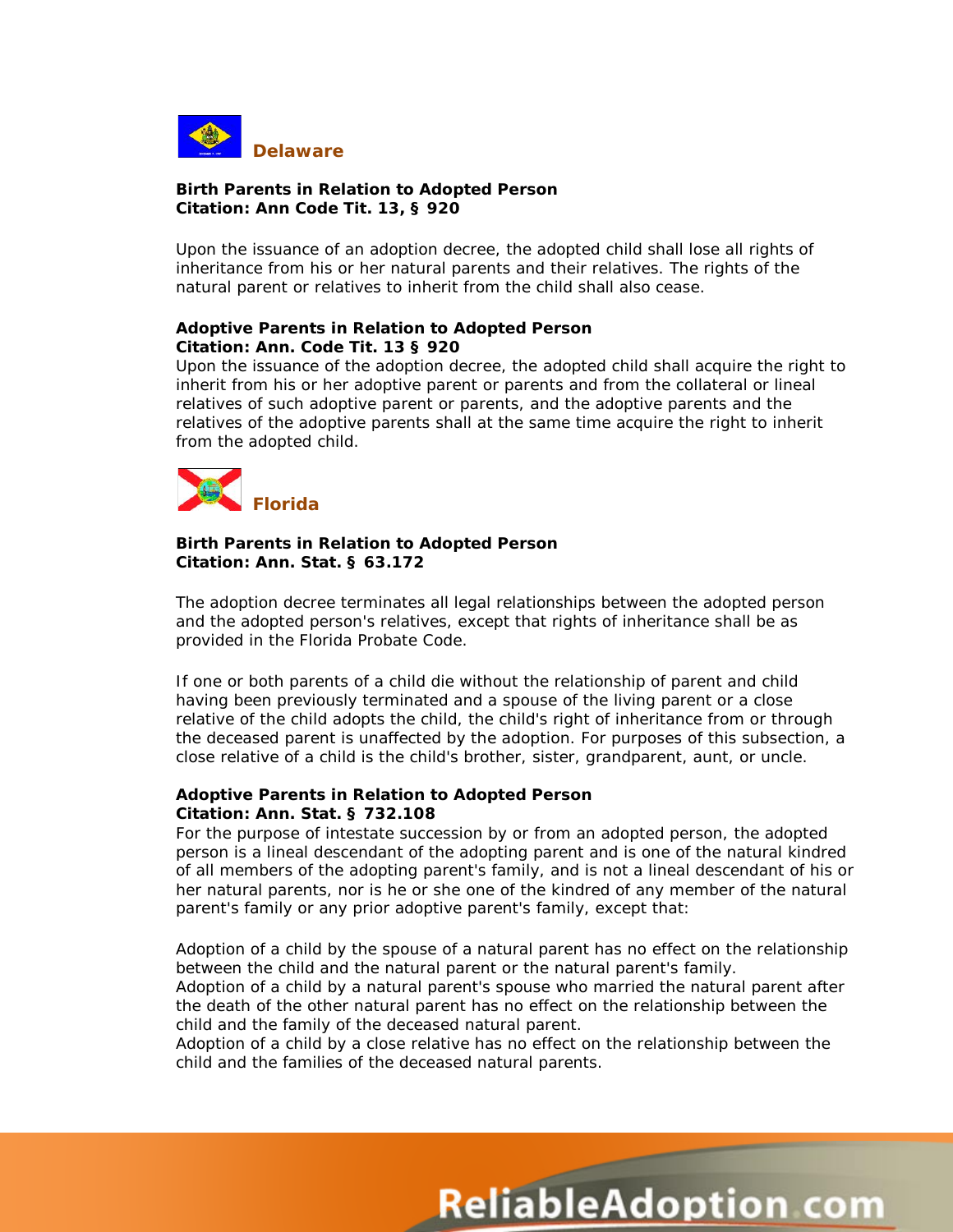

#### **Birth Parents in Relation to Adopted Person Citation: Ann. Code § 19-8-19**

An adoption decree terminates all legal relationships between the adopted person and his or her birth relatives, including rights of inheritance.

If a parent of a child dies without the relationship of parent and child having been previously terminated by court order or unrevoked surrender of parental rights to the child, the child's right of inheritance from or through the deceased parent shall not be affected by the adoption.

#### **Adoptive Parents in Relation to Adopted Person Citation: Ann. Code § 19-8-19**

A decree of adoption creates the relationship of parent and child between the adoptive parent(s) and the adopted person. The adopted person shall enjoy every right and privilege of a birth child of the adoptive parent, including the right to inherit under the laws of descent and distribution in the absence of a will, and to inherit under the provisions of any instrument of testamentary gift, bequest, devise, or legacy, whether executed before or after the adoption is decreed, unless expressly excluded. The adopted person shall take by inheritance from relatives of the adoptive parent, and shall also inherit as a ''child'' of the adoptive parent under a class gift made by the will of a third person.



#### **Birth Parents in Relation to Adopted Person Citation: Rev. Stat. § 578-16**

The former legal parent or parents of an adopted individual and any other former legal kindred shall not be considered to be related to the individual as provided in the Uniform Probate Code except as provided in this section.

All legal duties and rights between the adopted person and his or her former legal parent or parents shall cease from the time of the adoption unless the adopted person is adopted by the spouse of a legal parent. In such case, the rights of inheritance between the adopted person and the legal parent and the legal relatives of the parent shall continue.

**Adoptive Parents in Relation to Adopted Person Citation: Rev. Stat. §§ 578-16; 560:2-114**

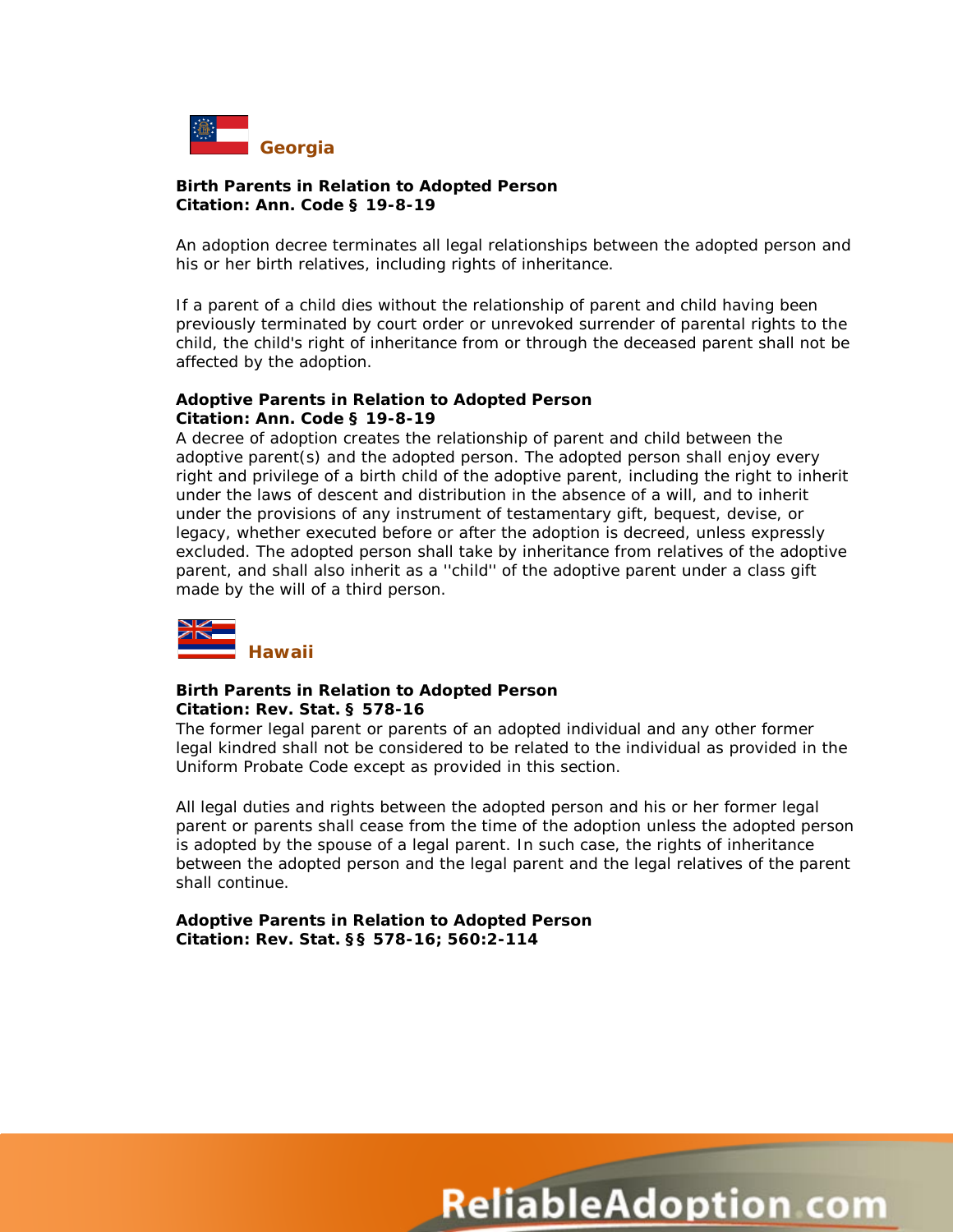

#### **Birth Parents in Relation to Adopted Person Citation: Idaho Code § 16-1509**

Unless the decree of adoption otherwise provides, the natural parents of an adopted person are relieved of all parental duties toward the adopted person, including the right of inheritance unless specifically provided by will.

#### **Adoptive Parents in Relation to Adopted Person Citation: Idaho Code § 16-1508**

An adopted person and adopting parent shall sustain toward each other the legal relation of parent and child, and shall have all the rights and duties of that relation, including the right to inherit.



#### **Birth Parents in Relation to Adopted Person Citation: Cons. Stat. Tit. 755, § 5/2-4(b), (d)**

The natural parent and relatives shall take from the adopted person and the adopted person's kindred the property that the adopted person has taken from or through the natural parent or relatives by gift, will, or under intestate laws.

For purposes of inheritance from or through a natural parent, an adopted child is not a child of a natural parent, nor is the child a descendant of a natural parent or of any lineal or collateral kindred of a natural parent, unless one or more of the following conditions apply:

The child is adopted by a descendant or a spouse of a descendant of a greatgrandparent of the child, in which case the adopted child is a child of both natural parents.

A natural parent of the adopted child died before the child was adopted, in which case the adopted child is a child of that deceased parent and an heir of the lineal and collateral kindred of that deceased parent.

The contrary intent is demonstrated by the terms of the instrument by clear and convincing evidence.

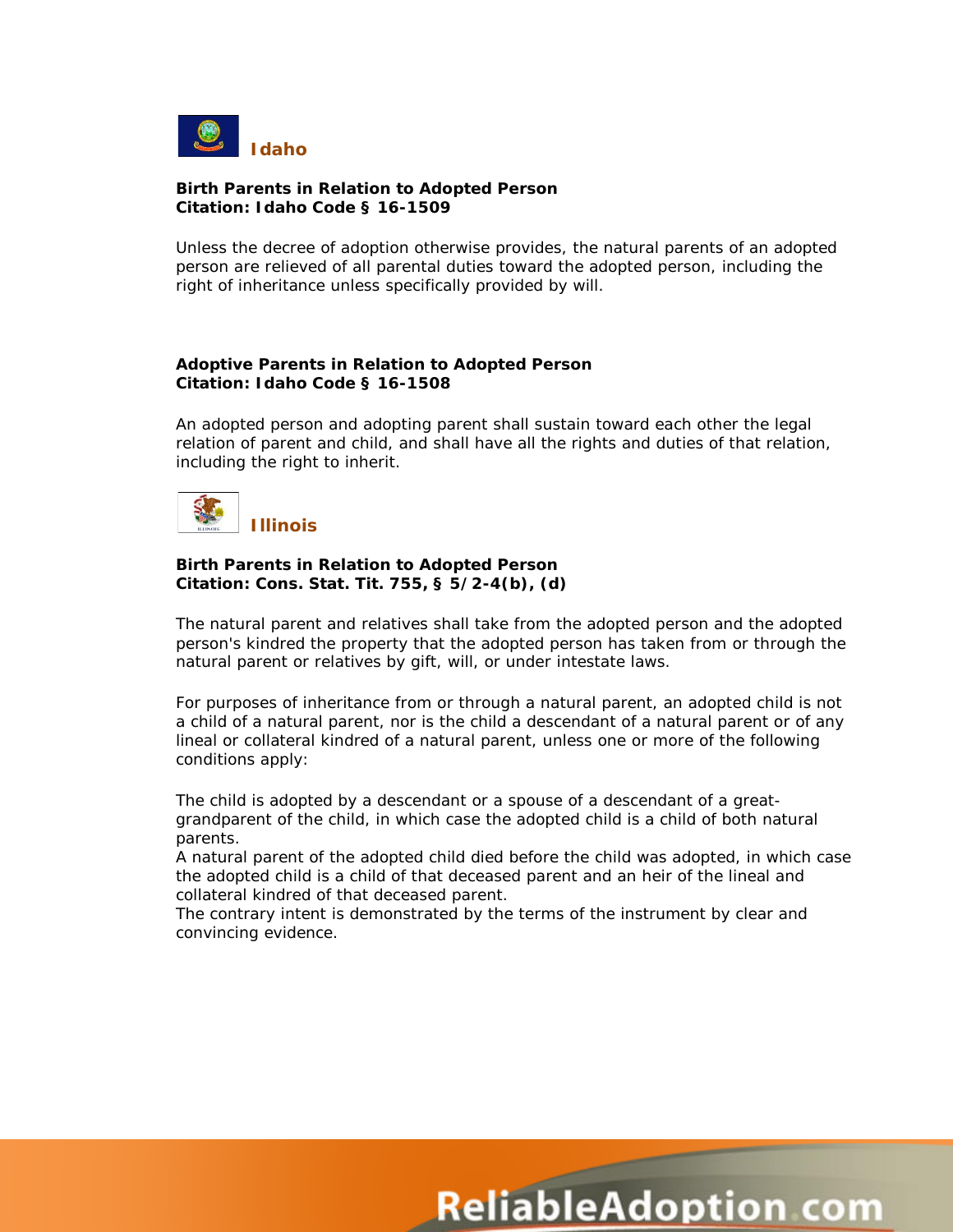#### **Adoptive Parents in Relation to Adopted Person Citation: Cons. Stat. Tit. 755, § 5/2-4(a), (b)**

An adopted child is a descendant of the adopting parent for purposes of inheritance from the adopting parent and from the lineal and collateral kindred of the adopting parent and for the purpose of determining the property rights of any person under any instrument, unless the adopted child is adopted after age 18 and never resided with the adopting parent before age 18, in which case the adopted child is a child of the adopting parent but is not a descendant of the adopting parent for the purposes of inheriting from the lineal or collateral kindred of the adopting parent.

An adopting parent and the lineal and collateral kindred of the adopting parent shall inherit property from an adopted child to the exclusion of the natural parent and the lineal and collateral kindred of the natural parent in the same manner as though the adopted child were a natural child of the adopting parent.



#### **Birth Parents in Relation to Adopted Person Citation: Ann. Code § 29-1-2-8**

For all purposes of intestate succession, an adopted child shall cease to be treated as a child of the natural parents.

#### **Adoptive Parents in Relation to Adopted Person Citation: Ann. Code § 29-1-2-8**

For all purposes of intestate succession, an adopted child shall be treated as a natural child of the child's adopting parents.



#### **Birth Parents in Relation to Adopted Person Citation: Ann. Stat. § 633.223**

A lawful adoption extinguishes the right of intestate succession of an adopted person from and through the adopted person's birth parents and vice versa.

An adoption of a person by the spouse or surviving spouse of a birth parent has no effect on the relationship for inheritance purposes between the adopted person and that birth parent or birth parent's heirs. An adoption of a person by the spouse or surviving spouse of a birth parent after the death of the other birth parent has no effect on the relationship for inheritance purposes between the adopted person and the deceased birth parent's heirs.

#### **Adoptive Parents in Relation to Adopted Person Citation: Ann. Stat. § 633.223**

The adopted person inherits from and through the adoptive parents and vice versa.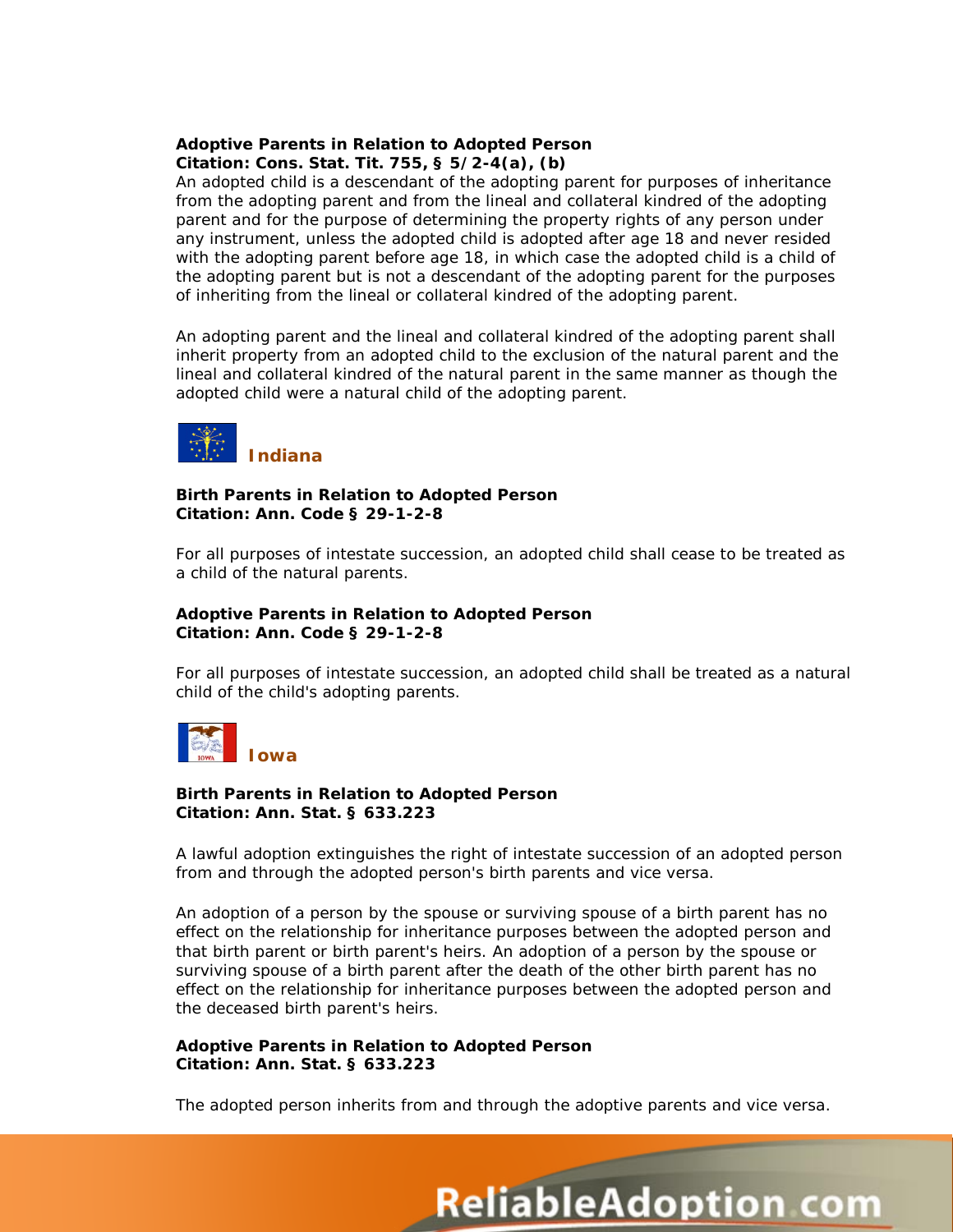

#### **Birth Parents in Relation to Adopted Person Citation: Ann. Stat. § 59-2118**

Upon adoption, all the rights of birth parents to the adopted person, including their right to inherit from or through the person, shall cease.

An adoption shall not terminate the right of the child to inherit from or through the birth parent.

#### **Adoptive Parents in Relation to Adopted Person Citation: Ann. Stat. § 59-2118**

When adopted, a person shall be entitled to the same personal and property rights as a birth child of the adoptive parent.



#### **Birth Parents in Relation to Adopted Person Citation: Rev. Stat. § 199.520**

Upon granting an adoption, all legal relationships between the adopted child and the birth parents shall be terminated, except the relationship of a birth parent who is the spouse of an adoptive parent.

#### **Adoptive Parents in Relation to Adopted Person Citation: Rev. Stat. § 199.520**

Upon entry of the adoption decree, the adopted person shall be deemed the child of the adoptive parents for purposes of inheritance.



#### **Birth Parents in Relation to Adopted Person Citation: Ch. Code Art. 1240; 1256(C)**

Upon adoption, the birth parent and relatives of the adopted person are relieved of all of their legal duties and divested of all of their legal rights with regard to the adopted person, including the right of inheritance from the adopted person.

The right of the child to inherit from his or her parents and other birth relatives is unaffected by the adoption.

If the adoptive parent is married to a birth parent of the adopted child, the relationship of that birth parent and his or her blood relatives to the adopted child shall remain unaltered and unaffected by the adoption.

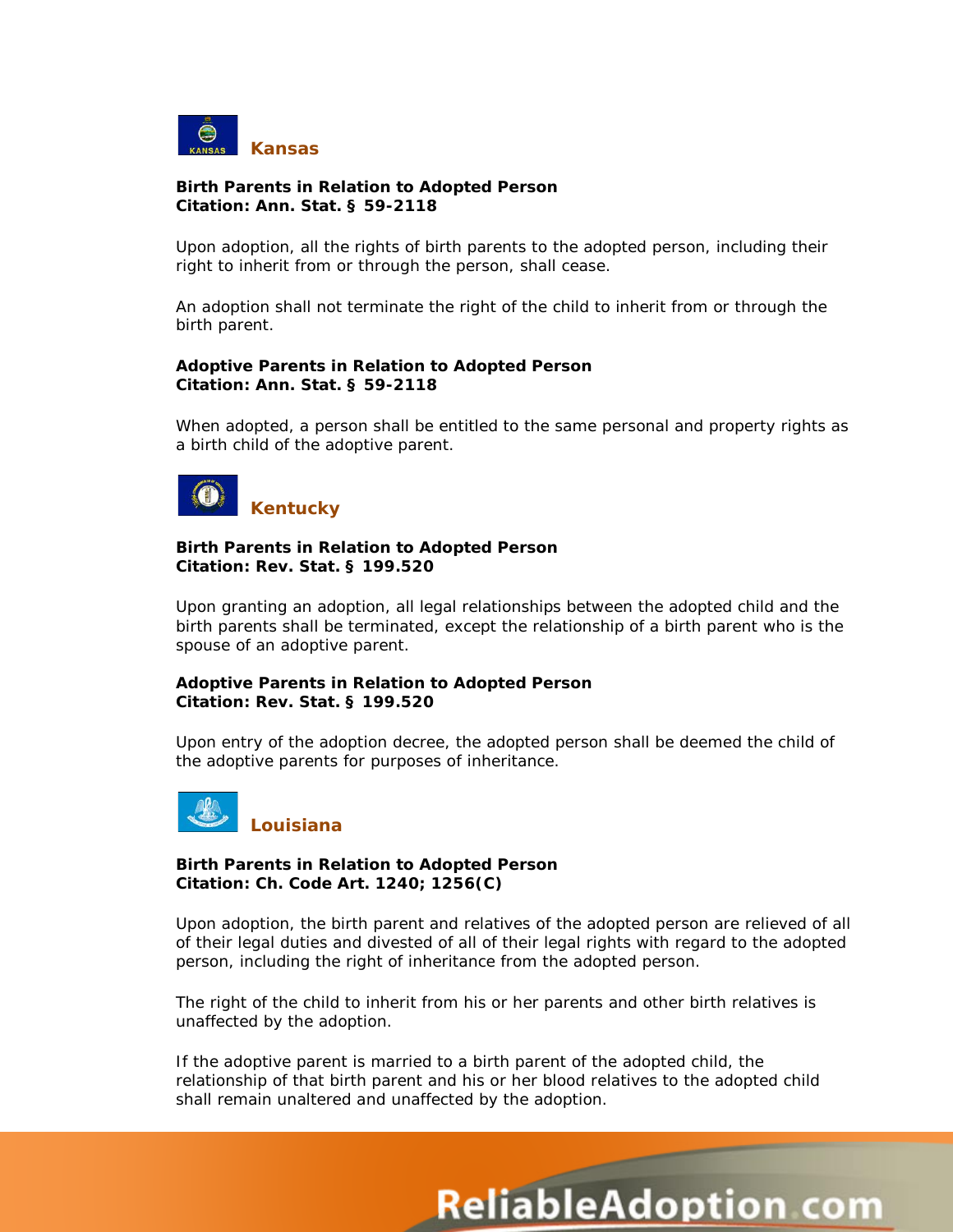#### **Adoptive Parents in Relation to Adopted Person**

This issue is not addressed in the statutes reviewed.



#### **Birth Parents in Relation to Adopted Person Citation: Ann. Stat. Tit. 18-A, §§ 9-105; 2-109**

An adopted person retains the right to inherit from the adopted person's birth parents if the adoption decree so provides, as specified in § 2-109. If a natural parent wishes an adopted child to inherit from the natural parents and their respective kin, the adoption decree must provide for that status.

Adoption of a child by the spouse of a natural parent has no effect on the relationship between the child and either natural parent.

#### **Adoptive Parents in Relation to Adopted Person Citation: Ann. Stat. Tit. 18-A, § 9-105**

An adopted person has all the same rights, including inheritance rights, that a child born to the adoptive parents would have.



#### **Birth Parents in Relation to Adopted Person Citation: Fam. Law § 5-308; Est. & Trusts § 1-207**

After an order of adoption has been entered, each of the adopted person's living birth parents is relieved of all parental duties and obligations to the adopted person and divested of all parental rights as to the adopted person.

Upon adoption, a child no longer shall be considered a child of either natural parent, except that upon adoption by the spouse of a natural parent, the child shall still be considered the child of that natural parent.

#### **Adoptive Parents in Relation to Adopted Person Citation: Fam. Law § 5-308; Est. & Trusts § 1-207**

After an order for adoption has been entered, the adopted person is considered the child of the adoptive parent for all intents and purposes, and is entitled to all of the rights and privileges of and is subject to all of the obligations of offspring born to the adoptive parent.

An adopted child shall be treated as a natural child of his adopting parent or parents.

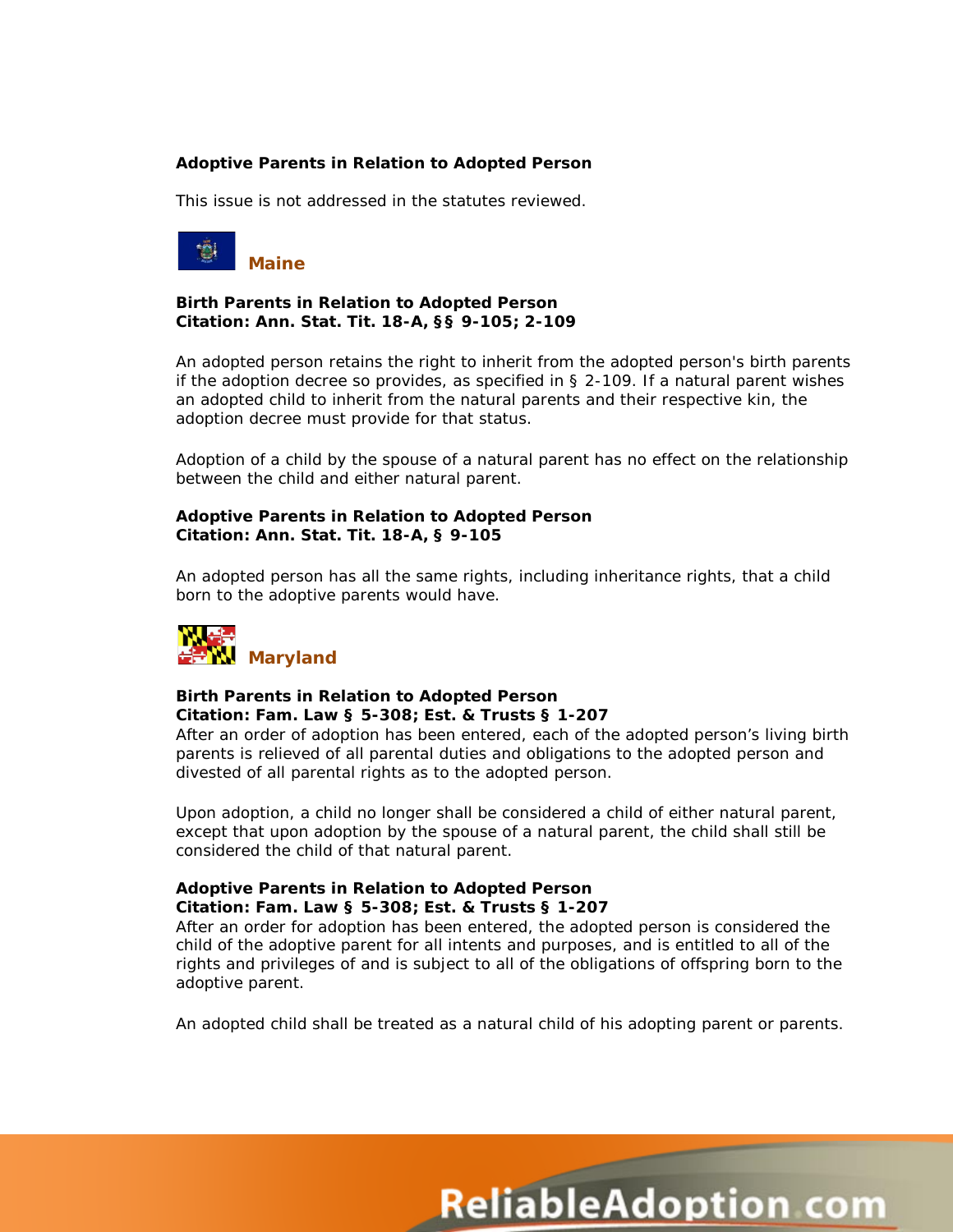

#### **Birth Parents in Relation to Adopted Person Citation: Ann. Laws Ch. 210, § 7**

Upon adoption, a person shall lose his right to inherit from his or her natural parents or family, except when one of the natural parents of a minor child has died and the surviving parent has remarried. The adoption of such child by the natural parent's spouse shall not affect the rights of the child to inherit from or through the deceased parent or kindred.

#### **Adoptive Parents in Relation to Adopted Person Citation: Ann. Laws Ch. 210, § 7**

An adopted person shall be entitled to the same share of the adopting parent's estate as he or she would have taken if born to such parent.

If the adopted person dies intestate, his or her property shall be distributed among the persons who would have been his or her kindred as if he or she had been born to the adopting parent.



#### **Birth Parents in Relation to Adopted Person Citation: Comp. Laws §§ 710.60; 700.2114**

After entry of the adoption decree, an adopted child is no longer an heir at law of the natural parent.

An adopted individual is the child of his or her adoptive parent or parents and not of his or her natural parents, but adoption of a child by the spouse of either natural parent has no effect on either the relationship between the child and that natural parent or the right of the child or a descendant of the child to inherit from or through the other natural parent.

#### **Adoptive Parents in Relation to Adopted Person Citation: Comp. Laws § 710.60**

After entry of the adoption decree, the adopted person becomes an heir at law the adopting parent.



#### **Birth Parents in Relation to Adopted Person Citation: Ann. Stat. § 259.59**

The child shall not owe the birth parents or their relatives any legal duty nor shall the child inherit from the birth parents or their family.

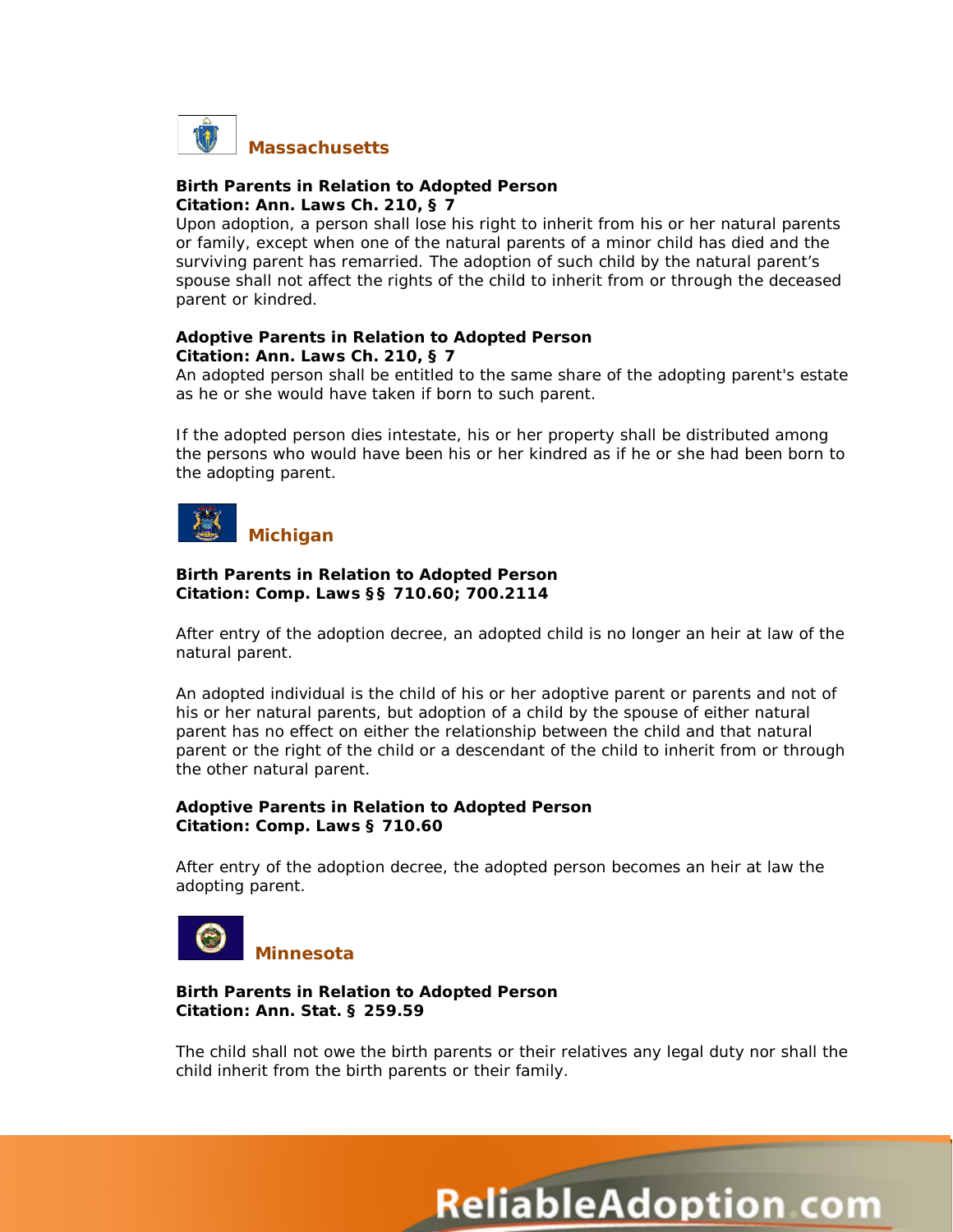The birth parents shall have no rights over the child's property.

The adoption of a child by a stepparent shall not in any way change the status of the relationship between the child and the child's birth parent who is the spouse of the petitioning stepparent.

If a parent dies and a child is subsequently adopted by a stepparent who is the spouse of a surviving parent, any rights of inheritance of the child or the child's issue from or through the deceased parent of the child that exist at the time of the death of that parent shall not be affected by the adoption.

#### **Adoptive Parents in Relation to Adopted Person Citation: Ann. Stat. § 259.59**

By virtue of the adoption, the adopted person shall inherit from the adoptive parents or their relatives as though the adopted person were the natural child of the parents.

In case of the adopted person's death intestate, the adoptive parents and their relatives shall inherit the adopted person's estate.



#### **Birth Parents in Relation to Adopted Person Citation: Ann. Code § 93-17-13**

The natural parents and their relatives shall not inherit by or through the adopted child, except for a natural parent who is the spouse of the adopting parent.

#### **Adoptive Parents in Relation to Adopted Person Citation: Ann. Code § 93-17-13**

The adopted child shall inherit from and through the adopting parents and their relatives by the laws of descent and distribution of the State of Mississippi, and likewise the adopting parents and relatives shall inherit from the adopted child.



#### **Birth Parents in Relation to Adopted Person Citation: Ann. Stat. §§ 453.090; 474.060**

When a child is adopted, all legal relationships and all rights and duties between such child and his or her natural parents shall cease.

If, for purposes of intestate succession, a relationship of parent and child must be established to determine succession by, through, or from a person, an adopted person is the child of an adopting parent and not of the natural parents, except that adoption of a child by the spouse of a natural parent has no effect on the relationship between the child and such natural parent.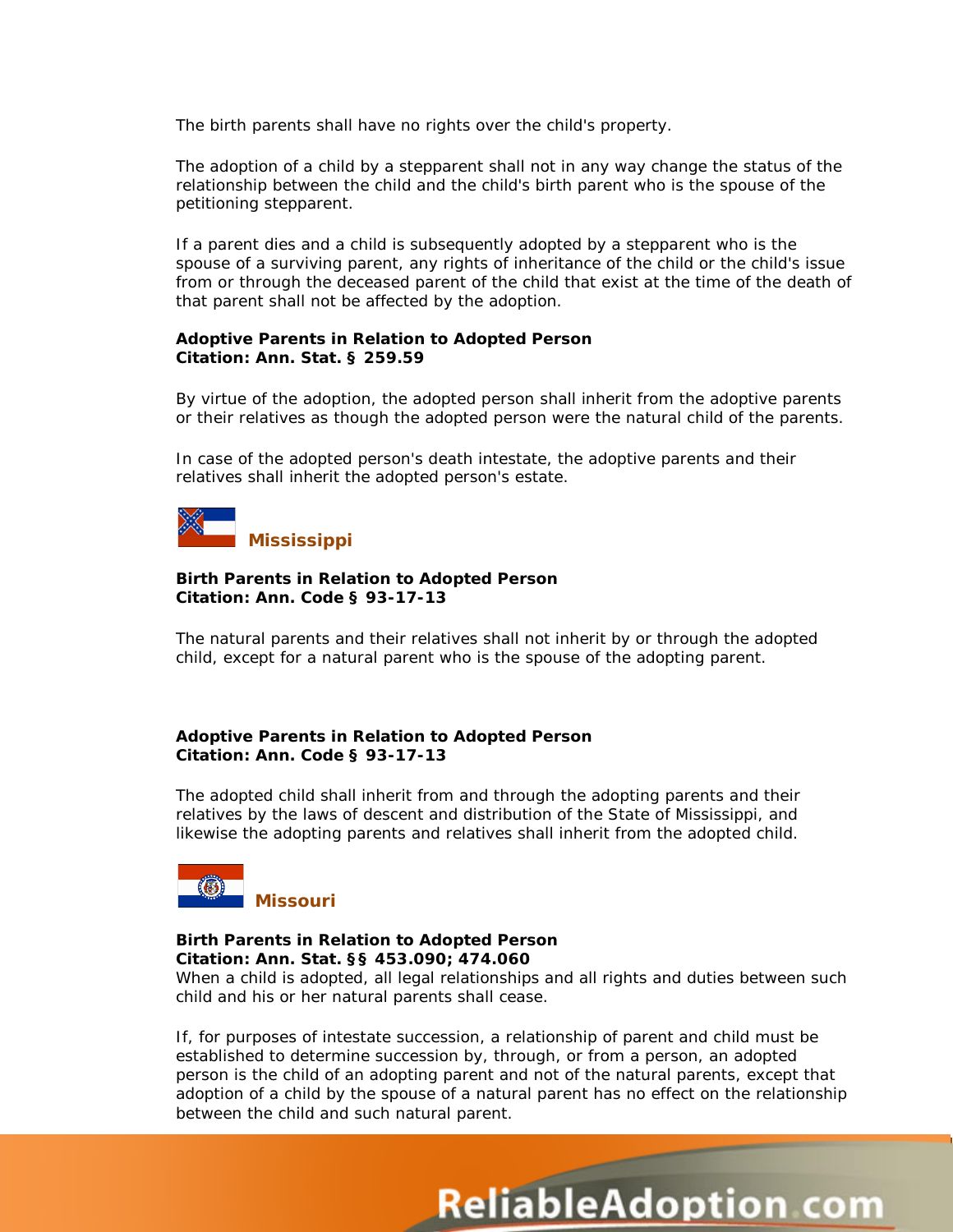#### **Adoptive Parents in Relation to Adopted Person Citation: Ann. Stat. § 453.090**

When a child is adopted, he or she shall be capable of inheriting from his or her parent or parents by adoption as fully as though born to them. The parent or parents by adoption shall be capable of inheriting from their adopted child as fully as though such child had been born to them.



#### **Birth Parents in Relation to Adopted Person Citation: Ann. Code § 72-2-124**

An adopted individual is the child of an adopting parent or parents and not of the natural parents. Adoption of a child by the spouse of either natural parent has no effect on:

The relationship between the child and that natural parent The right of the child or a descendant of the child to inherit from or through the other natural parent

#### **Adoptive Parents in Relation to Adopted Person Citation: Ann. Code § 72-2-124**

For purposes of intestate succession, a parent-child relationship exists between an adopted person and an adopting parent.



#### **Birth Parents in Relation to Adopted Person Citation: Rev. Stat. § 43-111**

After an adoption decree has been entered, the natural parents of the adopted child shall be relieved of all parental duties toward and all responsibilities for such child and have no rights over or to such adopted child's property by descent and distribution.

#### **Adoptive Parents in Relation to Adopted Person Citation: Rev. Stat. § 30-2309**

For purposes of intestate succession, a parent-child relationship exists between an adopted person and an adopting parent.

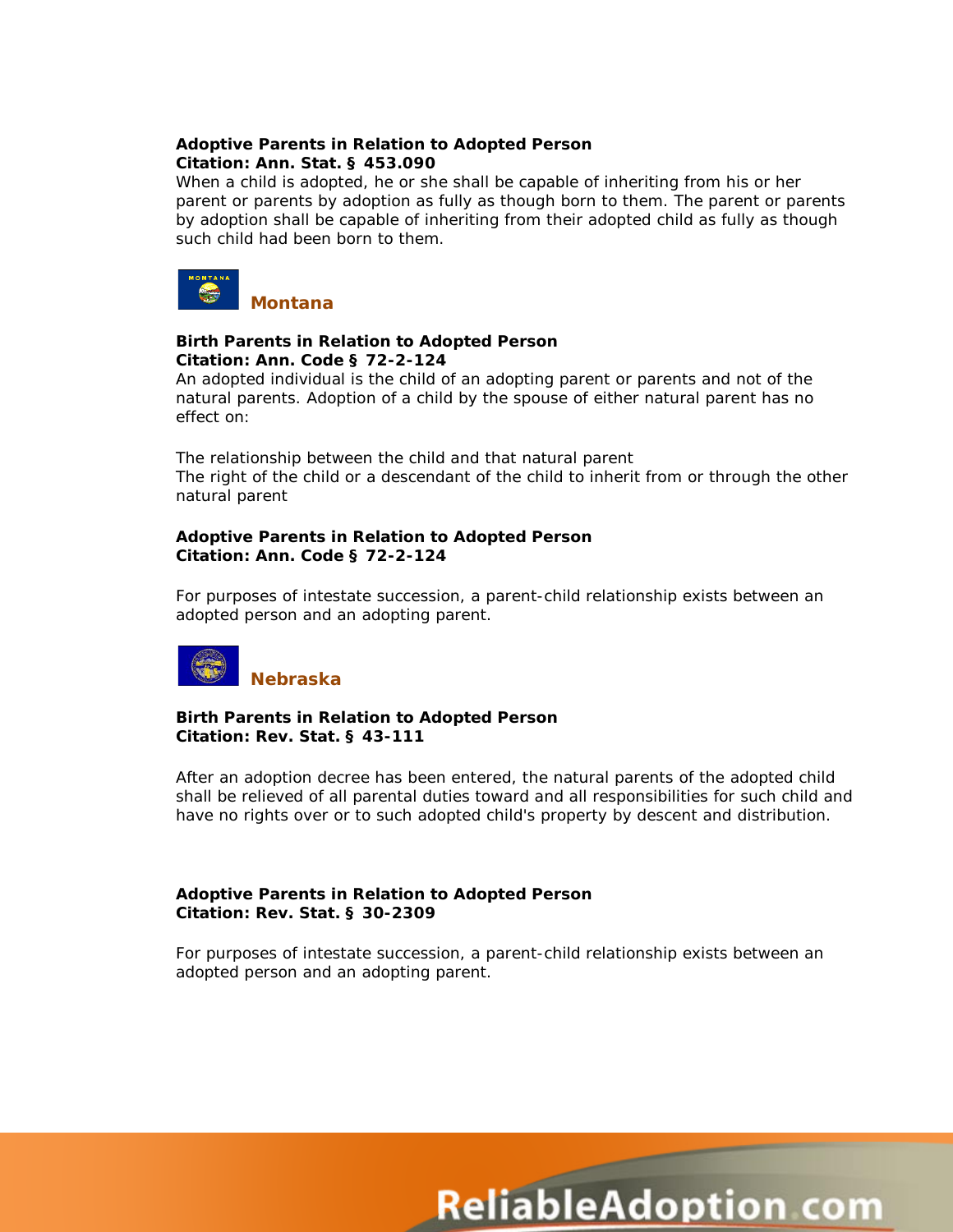

#### **Birth Parents in Relation to Adopted Person Citation: Rev. Stat. § 127.160**

After an adoption decree is entered, the natural parents of an adopted child shall be relieved of all parental responsibilities for such child, and they shall not exercise or have any rights over an adopted child's property. The child shall not owe his or her natural parents or their relatives any legal duty, nor shall he or she inherit from his or her natural parents or family.

The adoption of a child by his or her stepparent shall not in any way change the status of the relationship between the child and his or her natural parent who is the spouse of the petitioning stepparent.

#### **Adoptive Parents in Relation to Adopted Person Citation: Rev. Stat. § 127.160**

By virtue of an adoption, an adopted person shall inherit from his or her adoptive parents or their relatives as though he or she were the legitimate child of such parents. If an adopted person dies intestate, the adoptive parents and their relatives shall inherit his or her estate.



#### **Birth Parents in Relation to Adopted Person Citation: Rev. Stat. § 170-B:25**

Upon the issuance of a final decree of adoption, all reciprocal rights of inheritance between the adopted person and the adopted person's birth parents and their respective collateral or lineal relatives shall contemporaneously cease.

#### **Adoptive Parents in Relation to Adopted Person Citation: Rev. Stat. § 170-B:25**

Upon the issuance of a final decree of adoption, all reciprocal rights of inheritance between the adopted person and the adoptive parents and their respective collateral or lineal relatives shall contemporaneously begin.



**Birth Parents in Relation to Adopted Person Citation: Ann. Stat. § 9:3-50** The entry of a judgment of adoption shall:

Terminate all rights of inheritance under intestacy from or through the parent unless that parent is the spouse of the petitioner or that parent or other relative had died prior to the judgment of adoption

**ReliableAdoption com** 

Terminate all rights of inheritance under intestacy from or through the child that existed prior to the adoption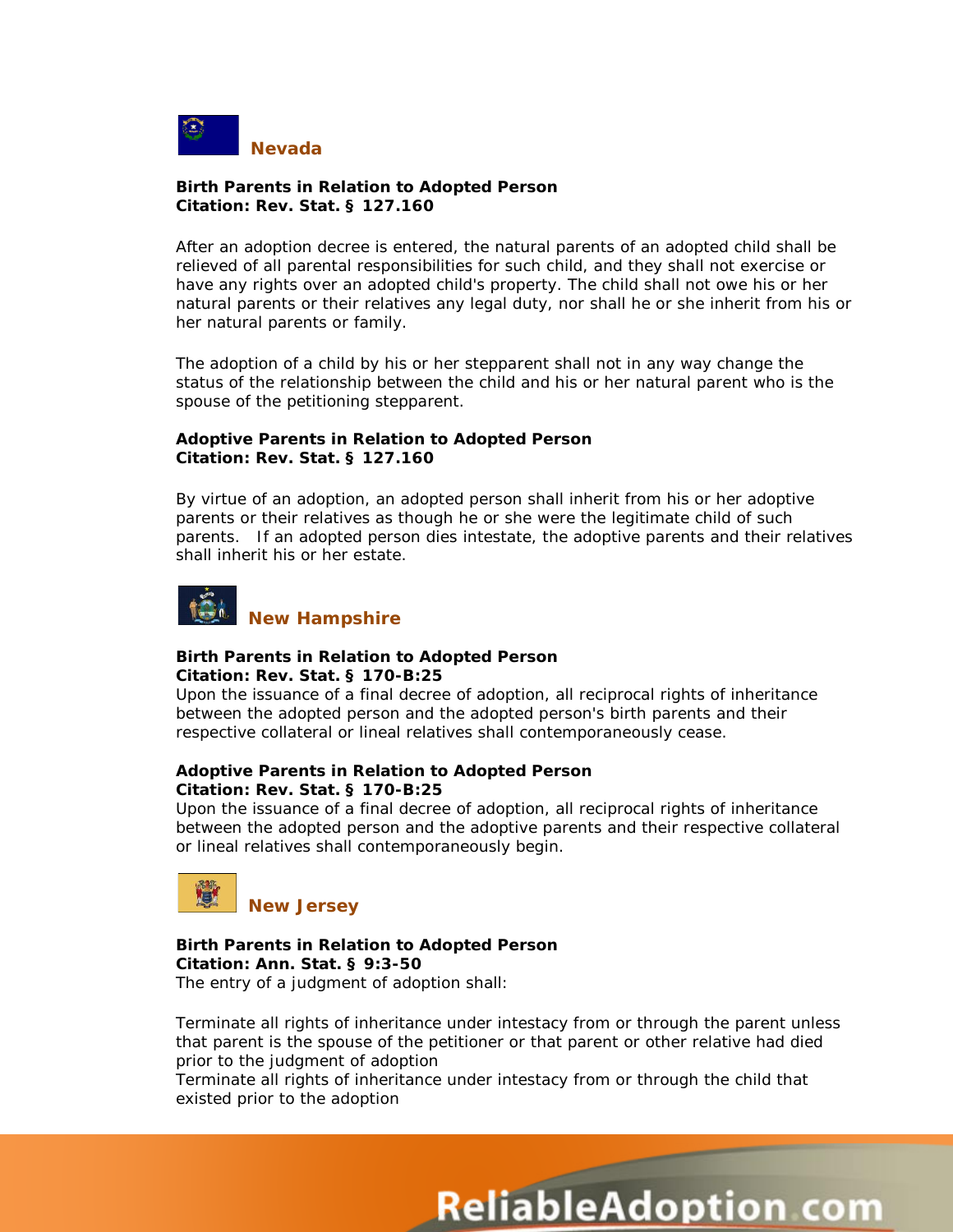#### **Adoptive Parents in Relation to Adopted Person Citation: Ann. Stat. § 9:3-50**

The entry of a judgment of adoption shall establish the same relationships, rights, and responsibilities between the child and the adopting parent as if the child were born to the adopting parent. An adopted child shall have the same rights of inheritance as if born to the adopting parent.



#### **Birth Parents in Relation to Adopted Person Citation: Ann. Stat. § 45-2-114**

For purposes of intestate succession by, through, or from a person, an adopted individual is not the child of his natural parents.

Adoption of a child by the spouse of either natural parent has no effect on the relationship between the child and that natural parent or the right of the child or a descendant of the child to inherit from or through that natural parent.

#### **Adoptive Parents in Relation to Adopted Person Citation: Ann. Stat. § 32A-5-37**

The adopted person and adopting parent shall have all rights and be subject to all of the duties of the parent-child relationship upon adoption, including the right of inheritance from and through each other.



#### **Birth Parents in Relation to Adopted Person Citation: Dom. Rel. Law § 117**

The rights of an adoptive child to inheritance and succession from and through his birth parents shall terminate upon the making of the adoption decree; the rights of the birth parents over such adoptive child or to his property by descent or succession will also cease.

#### **Adoptive Parents in Relation to Adopted Person Citation: Dom. Rel. Law § 117**

The adoptive parent and the adopted child shall sustain toward each other the legal relation of parent and child and shall have all the rights and be subject to all the duties of that relation, including the rights of inheritance from and through each other.

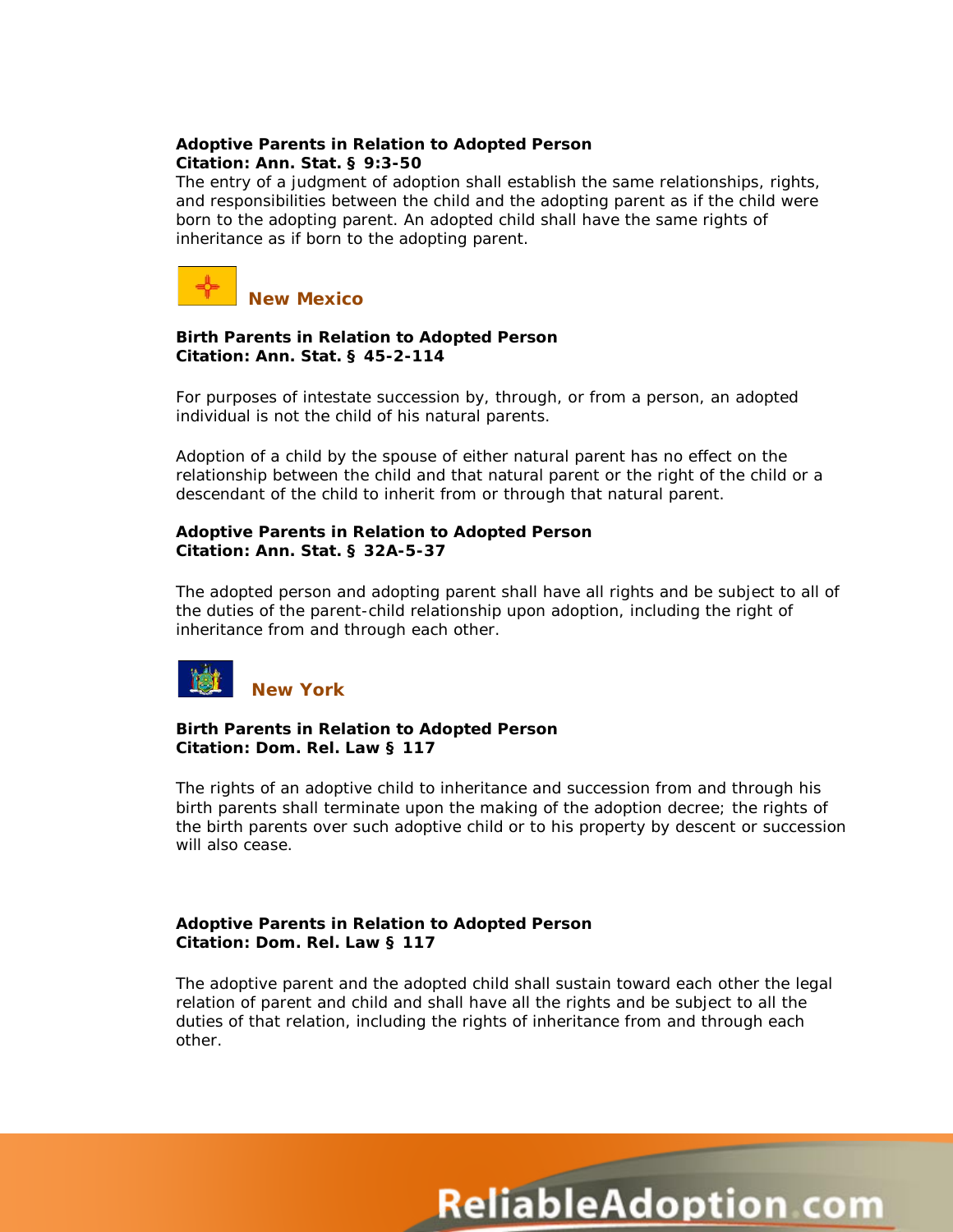

#### **Birth Parents in Relation to Adopted Person Citation: Gen. Stat. § 48-1-106**

After the entry of a decree of adoption, the birth parents are relieved of all legal duties and obligations due from them to the adopted person and are divested of all rights with respect to the adopted person.

#### **Adoptive Parents in Relation to Adopted Person Citation: Gen. Stat. § 48-1-106**

From the date of the signing of the decree, the adopted person is entitled to inherit real and personal property by, through, and from the adoptive parents in accordance with the statutes on intestate succession.



#### **Birth Parents in Relation to Adopted Person Citation: Cent. Code § 14-15-14**

A final decree of adoption terminates all legal relationships between the adopted individual and the individual's birth relatives, including the birth parents, so that the adopted individual thereafter is a stranger to his or her former relatives for all purposes, including inheritance.

If a parent of a child dies without the relationship of parent and child having been previously terminated and a spouse of the living parent thereafter adopts the child, the child's right of inheritance from or through the deceased parent is unaffected by the adoption.

#### **Adoptive Parents in Relation to Adopted Person Citation: Cent. Code § 14-15-14**

A final decree of adoption creates the relationship of parent and child between petitioner and the adopted individual, as if the adopted individual were a legitimate blood descendant of the petitioner, for all purposes including inheritance.



#### **Birth Parents in Relation to Adopted Person Citation: Rev. Code § 3107.15**

The final adoption decree terminates all legal relationships between the adopted person and the adopted person's birth parents and relatives, for all purposes including inheritance.

If a parent of a child dies without the relationship of parent and child having been previously terminated and a spouse of the living parent thereafter adopts the child, the child's rights from or through the deceased parent for all purposes, including inheritance, are not restricted or curtailed by the adoption.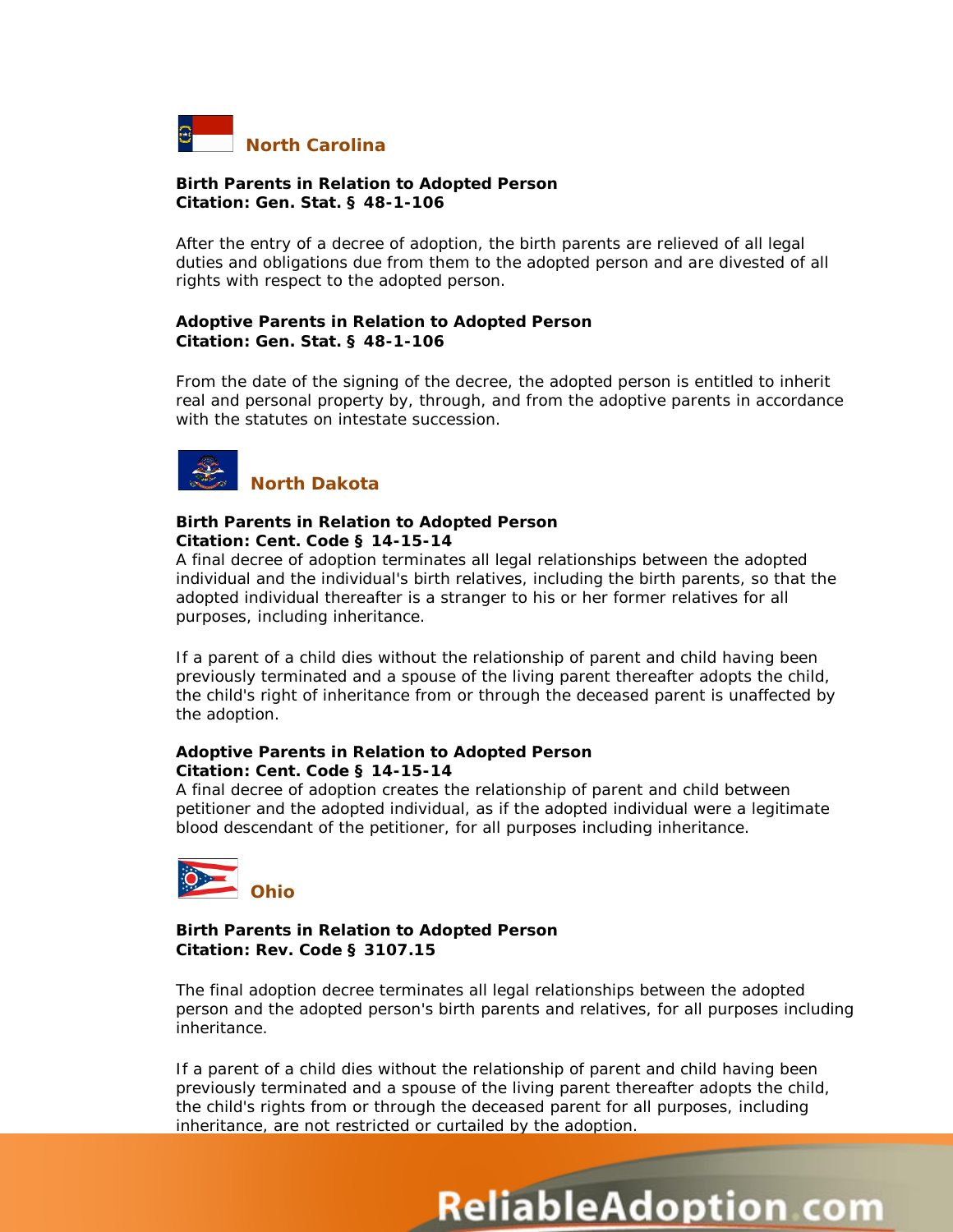#### **Adoptive Parents in Relation to Adopted Person Citation: Rev. Code § 3107.15**

The adoption decree creates the relationship of parent and child between petitioner and the adopted person, as if the adopted person were a legitimate blood descendant of the petitioner, for all purposes including inheritance.



#### **Birth Parents in Relation to Adopted Person Citation: Ann. Stat. Tit. 10, § 7505-6.5**

After a final decree of adoption, the birth parents of the adopted child shall be relieved of all parental responsibilities for said child and shall have no rights over the adopted child or to the property of the child by descent and distribution.

#### **Adoptive Parents in Relation to Adopted Person Citation: Ann. Stat. Tit. 10, § 7505-6.5**

From the date of the final decree of adoption, the child shall be entitled to inherit real and personal property from and through the adoptive parents in accordance with the statutes of descent and distribution. The adoptive parents shall likewise be entitled to inherit real and personal property from and through the child.



#### **Birth Parents in Relation to Adopted Person Citation: Rev. Stat. § 112.175**

An adopted person shall cease to be treated as the child of the person's natural parents for all purposes of intestate succession, except:

If a natural parent of a person marries or remarries and the person is adopted by the stepparent, the adopted person shall continue also to be treated, for all purposes of intestate succession, as the child of the natural parent who is the spouse of the adoptive parent.

If a natural parent of a person dies, the other natural parent remarries and the person is adopted by the stepparent, the adopted person shall continue also to be treated, for all purposes of intestate succession by any person through the deceased natural parent, as the child of the deceased natural parent.

#### **Adoptive Parents in Relation to Adopted Person Citation: Rev. Stat. § 112.175**

An adopted person and the adoptive parents and their relatives shall take by intestate succession from each other as though the adopted person were the natural child of the adoptive parents.

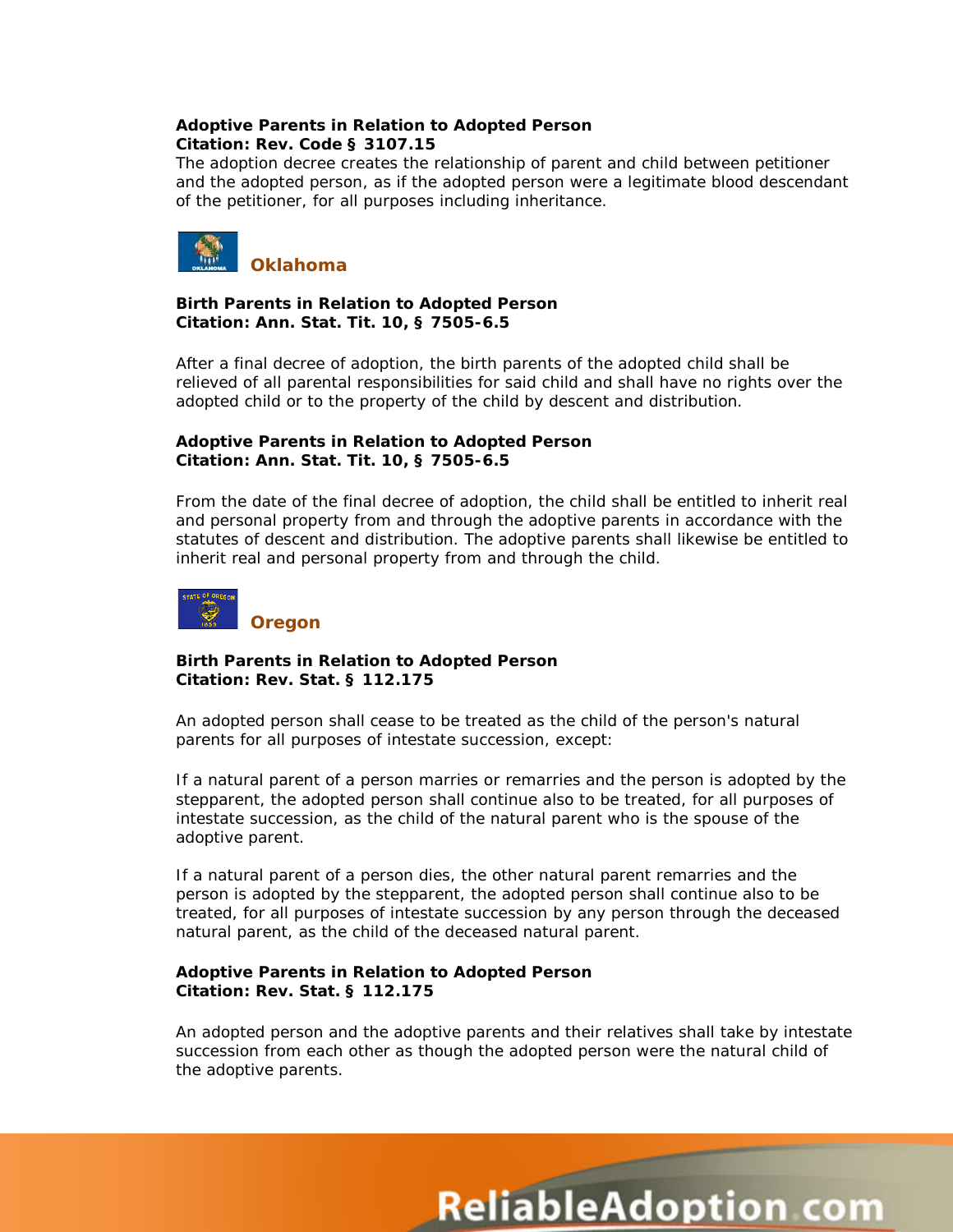

#### **Birth Parents in Relation to Adopted Person Citation: Cons. Stat. Tit. 20, § 2108**

An adopted person shall not be considered as continuing to be the child of his or her natural parents except in distributing the estate of a natural kin, other than the natural parent, who has maintained a family relationship with the adopted person.

#### **Adoptive Parents in Relation to Adopted Person Citation: Cons. Stat. Tit. 20, § 2108**

For purposes of inheritance by, from, and through an adopted person, he or she shall be considered the issue of his or her adopting parent or parents.



#### **Birth Parents in Relation to Adopted Person Citation: Gen. Laws § 15-7-17**

The birth parents of the adopted child shall be deprived of all legal rights respecting the child, and the child shall be freed from all obligations of maintenance and obedience respecting his or her natural parents; except it will not deprive an adopted child of the right to inherit from and through his or her natural parents in the same manner as other natural children.

#### **Adoptive Parents in Relation to Adopted Person Citation: Gen. Laws § 15-7-16**

A child lawfully adopted shall be deemed the child of the adoptive parents for the purpose of inheritance by the child and his or her descendants from the parents and by the adoptive parents and their lineal and collateral relatives from the child.



#### **Birth Parents in Relation to Adopted Person Citation: Ann. Code §§ 20-7-1576; 20-7-1770**

An order terminating the relationship between parent and child divests the parent and the child of all legal rights, powers, privileges, immunities, duties, and obligations with respect to each other, except the right of the child to inherit from the parent. A right of inheritance is terminated only by a final order of adoption.

After a final decree of adoption is entered, the birth parents of the adopted person are relieved of all parental responsibilities and have no rights over the adopted person.

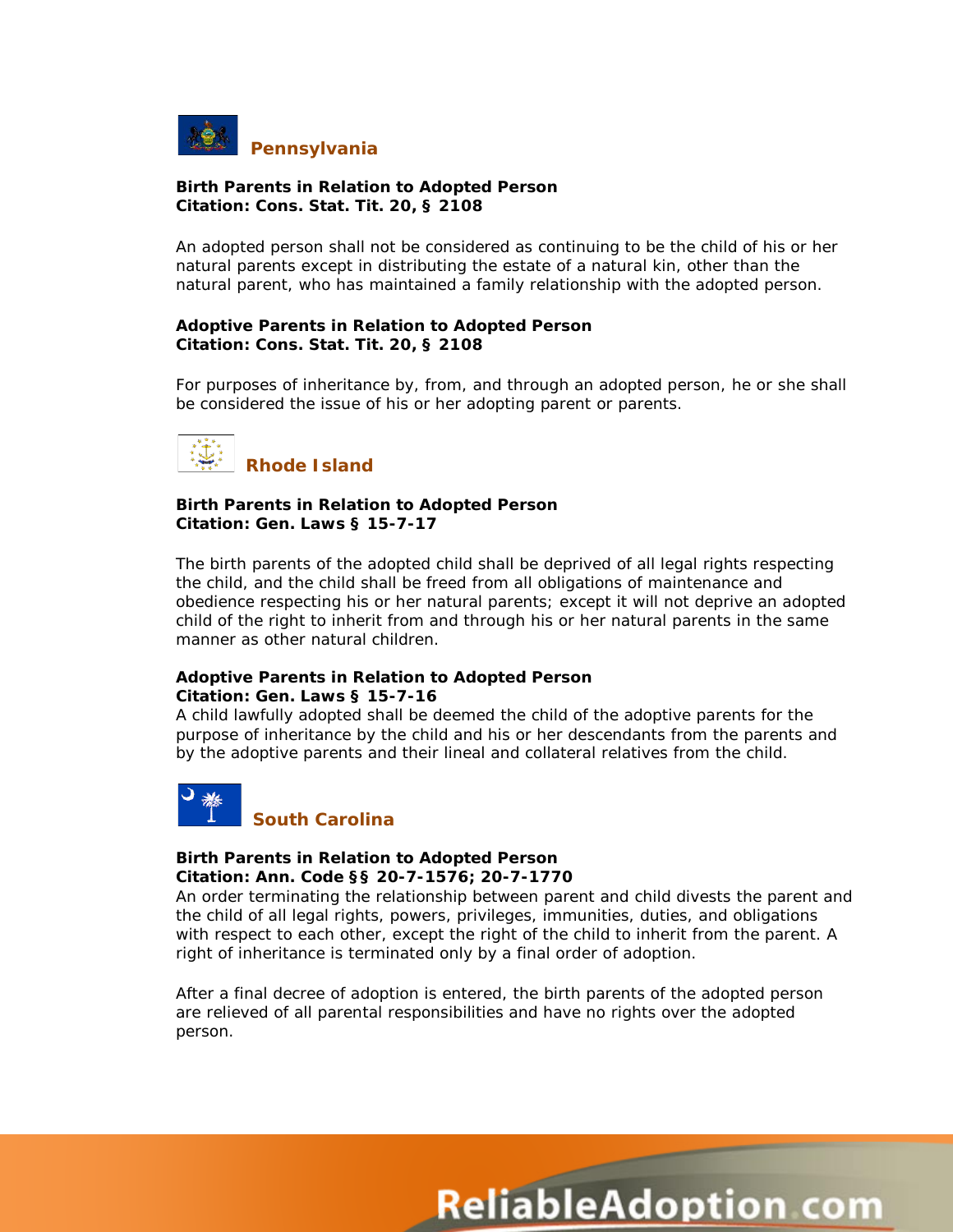#### **Adoptive Parents in Relation to Adopted Person Citation: Ann. Code §§ 20-7-1770; 62-2-109**

After the final decree of adoption is entered, the relationship of parent and child and all the rights, duties, and other legal consequences of the natural relationship of parent and child exist between the adopted person, the adoptive parent, and the kindred of the adoptive parent.

The adoption of a child by an adoptive parent does not in any way change the legal relationship between the child and either birth parent of the child whose parental responsibilities and rights are not expressly affected by the final decree.



#### **Birth Parents in Relation to Adopted Person Citation: Ann. Laws § 29A-2-114**

For purposes of intestate succession, an adopted individual is no longer considered the child of that individual's birth parents, except that:

Adoption of a child by the spouse of a birth parent has no effect on the relationship between the child and the birth parent whose spouse has adopted the child or the right of the child or a descendant of the child to inherit from or through the other birth parent.

Adoption of a child by a birth grandparent or a descendant of a birth grandparent has no effect on the right of the child or a descendant of the child to inherit from or through either birth parent.

#### **Adoptive Parents in Relation to Adopted Person Citation: Ann. Laws § 29A-2-114**

For purposes of intestate succession, an adopted individual is the child of that individual's adopting parent or parents.



#### **Birth Parents in Relation to Adopted Person Citation: Ann. Code § 36-1-121**

An adopted child shall not inherit real or personal property from his or her birth parents or their relatives when the relationship between them has been terminated by final order of adoption, nor shall the birth parents or their relatives inherit from the adopted child.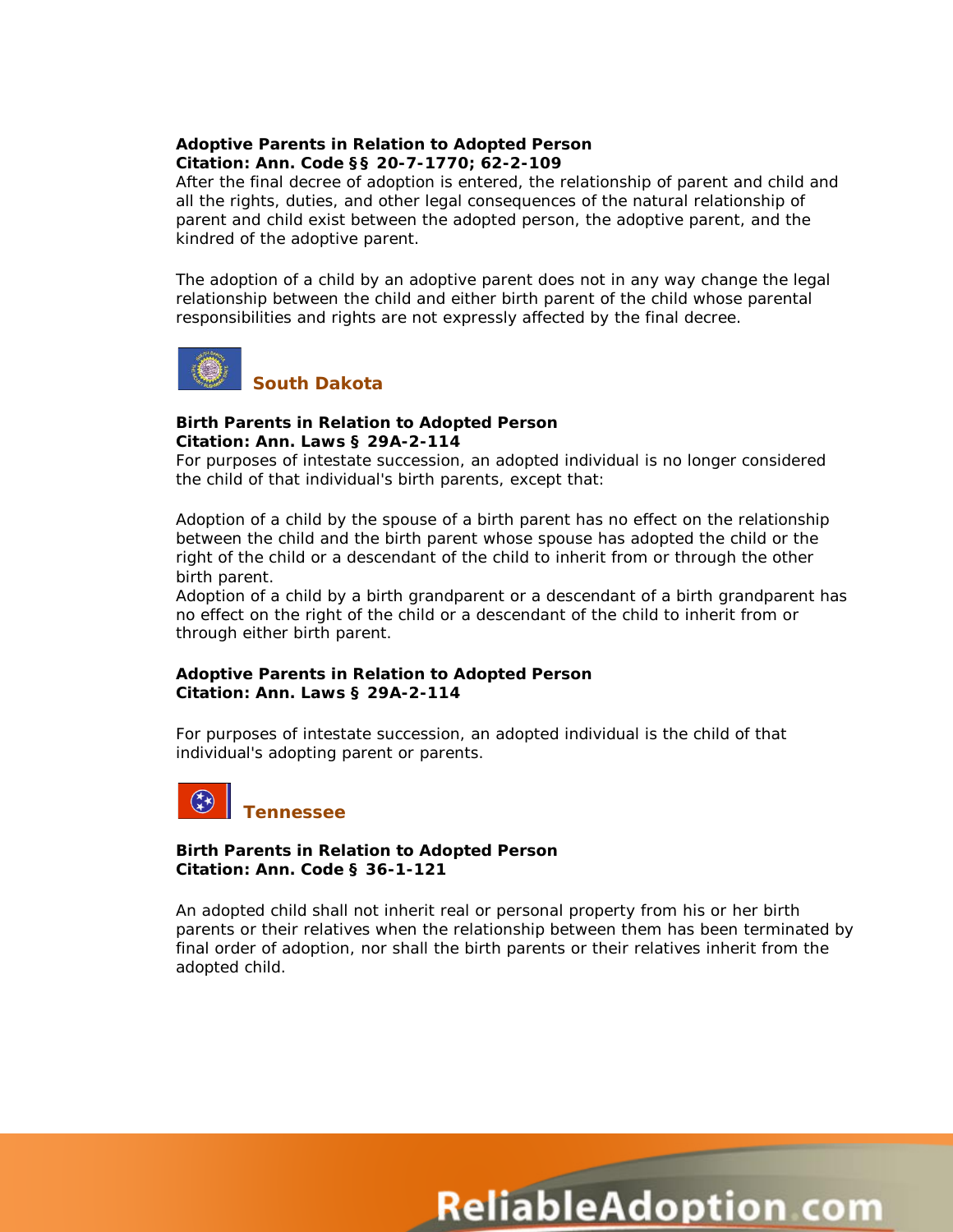#### **Adoptive Parents in Relation to Adopted Person Citation: Ann. Code § 36-1-121**

The adopted child and the child's descendants shall be capable of inheriting and otherwise receiving title to real and personal property from the adoptive parents and their descendants.

The adoptive parents and their family shall have a right of inheritance but only as to property of the adopted child acquired after the child's adoption.



#### **Birth Parents in Relation to Adopted Person Citation: Prob. Code § 40; Fam. Code § 162.507**

The natural parents of an adopted child shall not inherit from or through said child, but said child shall inherit from and through its natural parents.

A person who was adopted as an adult may not inherit from or through the adult's birth parent, nor may the birth parent inherit from or through the adopted adult.

#### **Adoptive Parents in Relation to Adopted Person Citation: Prob. Code § 40**

An adopted child may, under the laws of descent and distribution, inherit from and through the adopting parents and their relatives, and the adopting parents and their family may inherit from and through such adopted child.



#### **Birth Parents in Relation to Adopted Person Citation: Ann. Code § 75-2-114**

For purposes of intestate succession by, through, or from a person, an adopted individual is not the child of the birth parents, but adoption of a child by the spouse of either natural parent has no effect on:

The relationship between the child and that natural parent The right of the child or a descendant of the child to inherit from or through the other natural parent

#### **Adoptive Parents in Relation to Adopted Person Citation: Ann. Code § 75-2-114**

For purposes of intestate succession by, through, or from a person, an adopted individual is the child of the adopting parents.

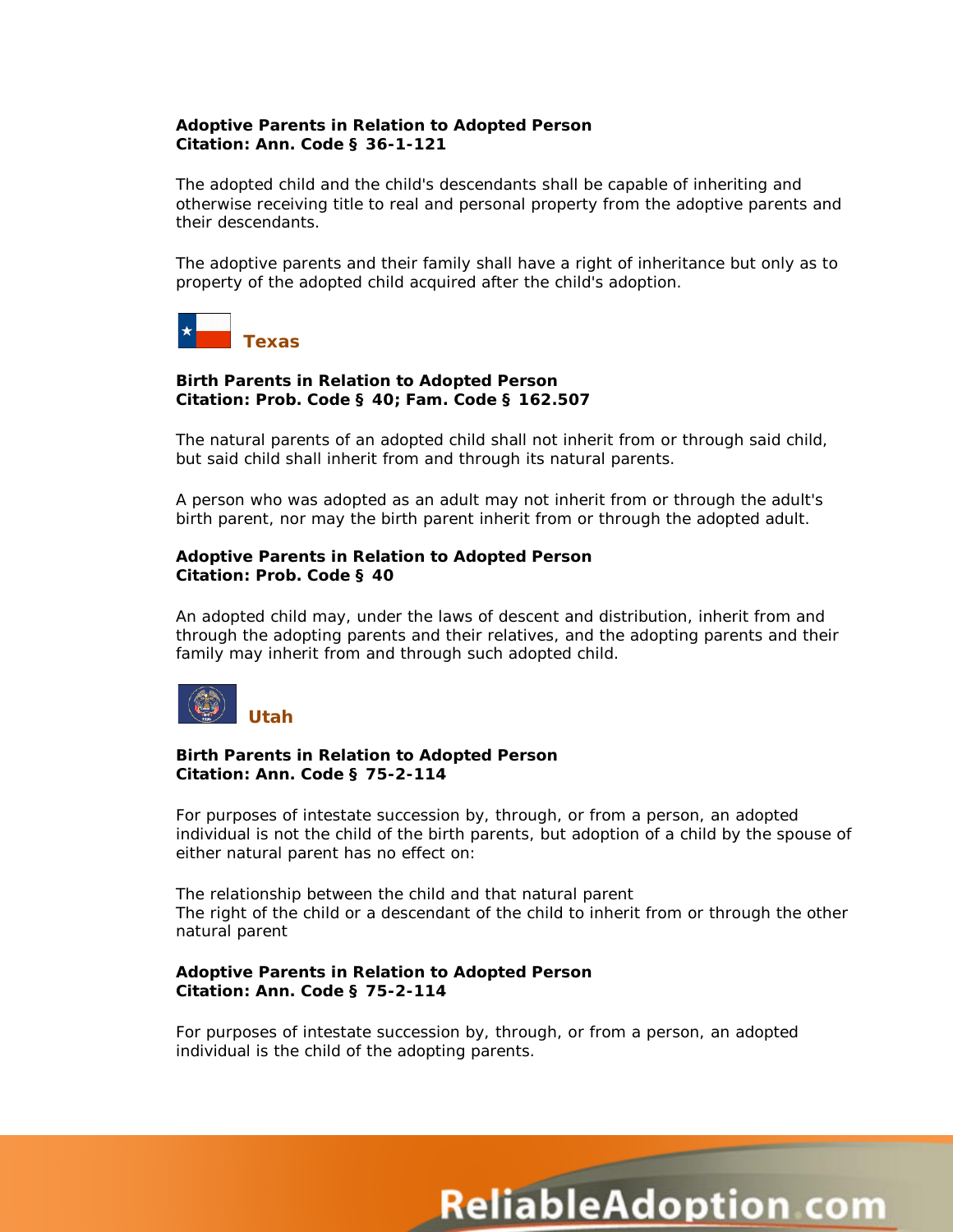

#### **Birth Parents in Relation to Adopted Person Citation: Ann. Stat. Tit. 15A, § 1-105**

All parental rights and duties of the birth parent of the adopted person terminate, including the right of inheritance and intestate succession from or through the adopted person, upon final decree of adoption.

The child's right to inherit from the birth parents also terminates.

#### **Adoptive Parents in Relation to Adopted Person Citation: Ann. Stat. Tit. 15A, § 1-104**

The adoptive parent and the adopted person have the legal relation of parent and child and have all the rights and duties of that relationship, including the right of inheritance from or through each other.



#### **Birth Parents in Relation to Adopted Person Citation: Ann. Code § 64.1-5.1**

For the purpose of determining rights in or to property, an adopted person is not the child of the natural parents.

#### **Adoptive Parents in Relation to Adopted Person Citation: Ann. Code § 64.1-5.1**

For the purpose of determining rights in or to property, an adopted person is the child of the adopting parents.



#### **Birth Parents in Relation to Adopted Person Citation: Ann. Code § 48-22-703**

Upon the entry of the final adoption decree, the birth parents shall be divested of all legal rights, including the right of inheritance from or through the adopted child.

Such child shall not inherit from any person entitled to parental rights prior to the adoption.

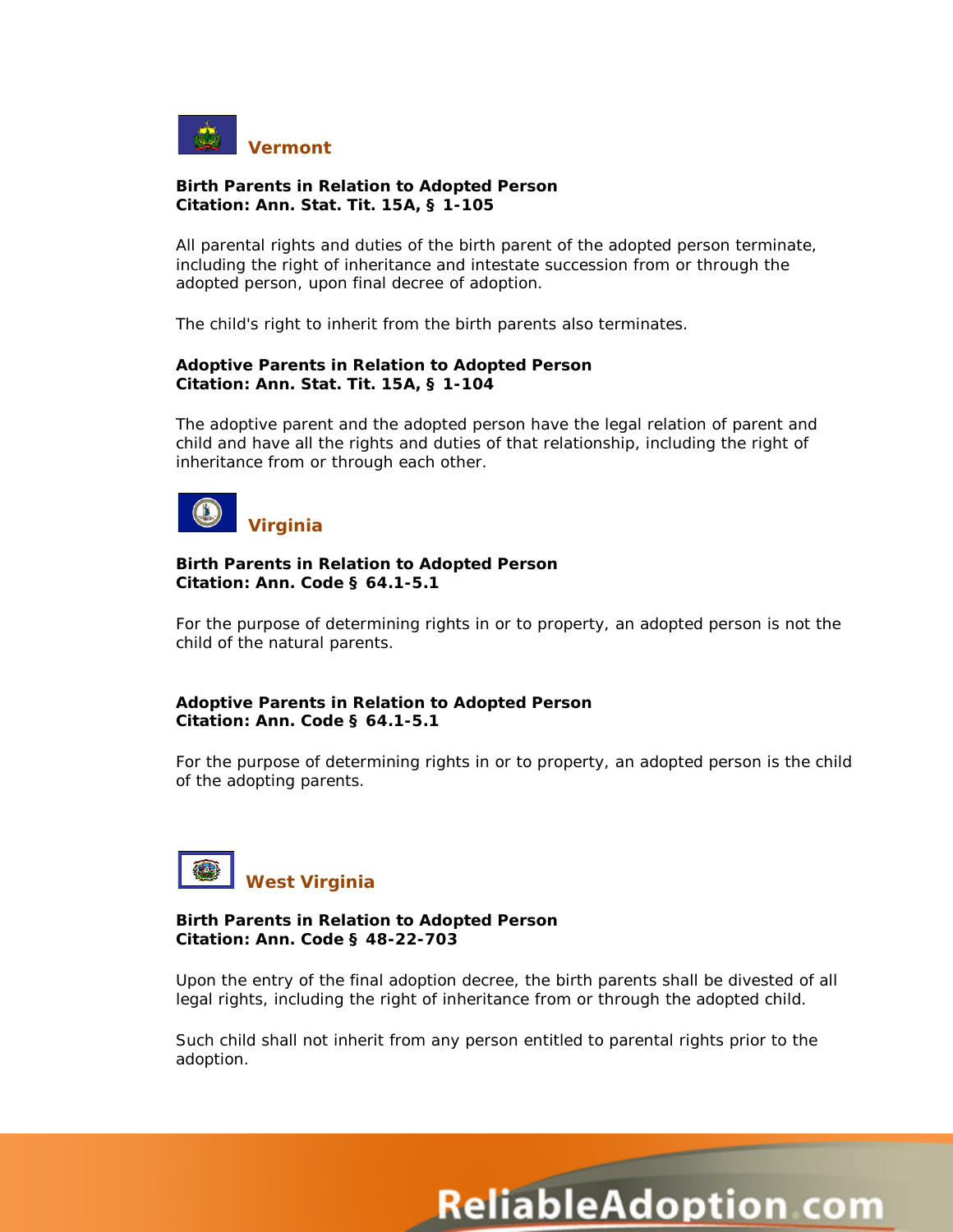#### **Adoptive Parents in Relation to Adopted Person Citation: Ann. Code § 48-22-703**

From and after the entry of the order of adoption, a legally adopted child shall inherit from and through the parents by adoption.

If the adopted person dies intestate, all property, including real and personal, of such adopted person shall pass to the adopting parents.



#### **Birth Parents in Relation to Adopted Person Citation: Rev. Code § 11.04.085**

A lawfully adopted child shall not be considered an heir of his or her natural parents.

#### **Adoptive Parents in Relation to Adopted Person Citation: Rev. Code § 26.33.260**

An adopted person shall be, to all intents and purposes, and for all legal incidents, the child, legal heir, and lawful issue of the adoptive parent, entitled to all rights and privileges, including the right of inheritance.



#### **Birth Parents in Relation to Adopted Person Citation: Ann. Code § 16-312**

All rights and duties, including those of inheritance between the adopted person and his or her natural parents, cease upon the final adoption decree.

#### **Adoptive Parents in Relation to Adopted Person Citation: Ann. Code § 16-312**

A final decree of adoption establishes the relationship of parent and child between adopter and adopted person for all purposes, including mutual rights of inheritance.



#### **Birth Parents in Relation to Adopted Person Citation: Ann. Stat. § 854.20**

A legally adopted person ceases to be treated as a child of the person's birth parents for the purposes of intestate succession, except:

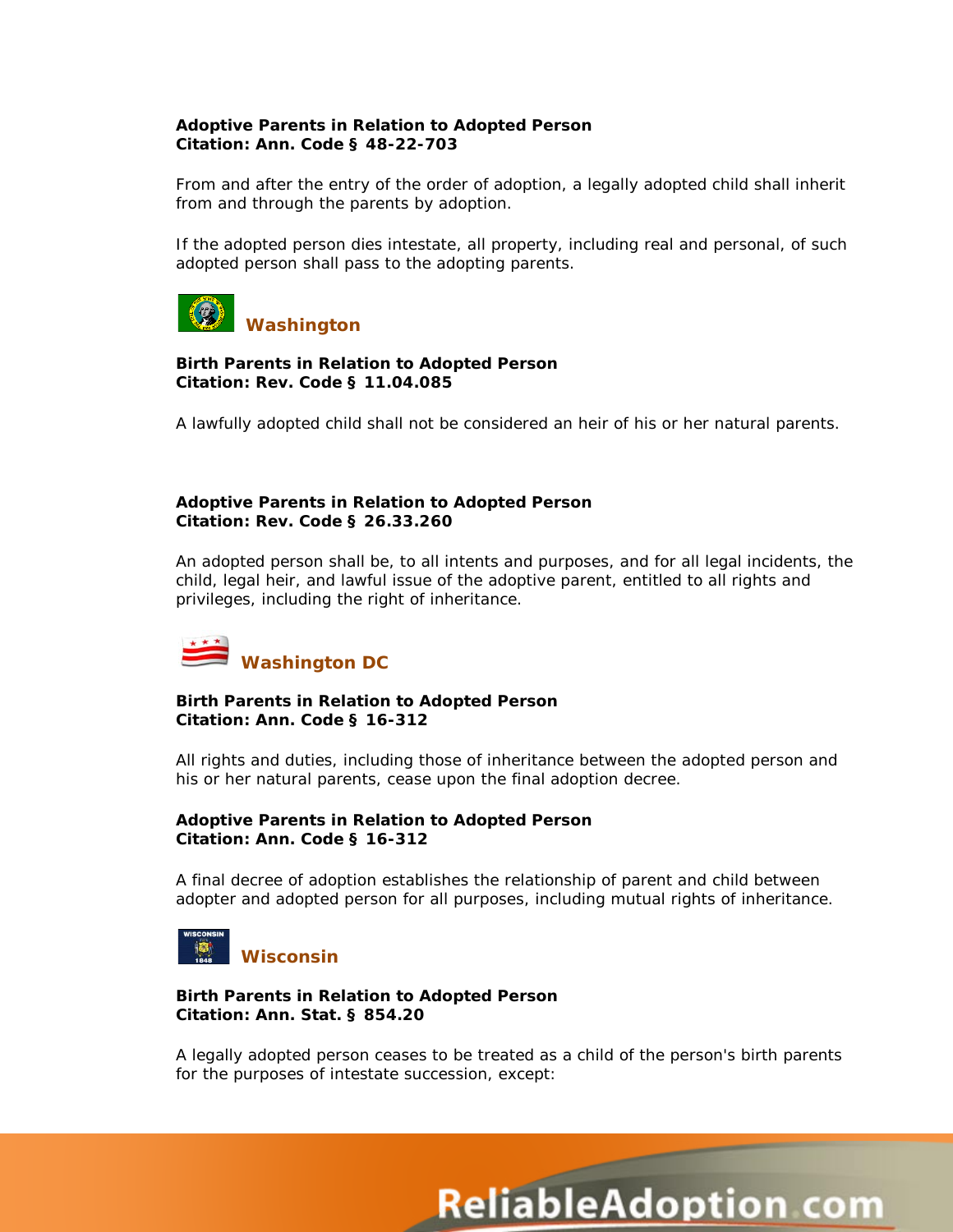If a birth parent marries or remarries and the child is adopted by the stepparent, for all purposes the child is treated as the child of the birth parent whose spouse adopted the child.

If a birth parent of a marital child dies and the other birth parent remarries and the child is adopted by the stepparent, the child is treated as the child of the deceased birth parent for purposes of inheritance.

#### **Adoptive Parents in Relation to Adopted Person Citation: Ann. Stat. § 854.20**

A legally adopted person is treated as a birth child of the person's adoptive parents for purposes of intestate succession by, through, and from the adopted person.



#### **Birth Parents in Relation to Adopted Person Citation: Ann. Stat. § 2-4-107**

An adopted person is the child of an adopting parent and of both the natural parents for inheritance purposes only.

#### **Adoptive Parents in Relation to Adopted Person Citation: Ann. Stat. § 2-4-107**

An adopted person is the child of an adopting parent and of both the natural parents for inheritance purposes only.

An adopted person shall inherit from all other relatives of an adoptive parent as though he or she was the natural child of the adoptive parent, and the relatives shall inherit from the adoptive person's estate as if they were his or her relatives.

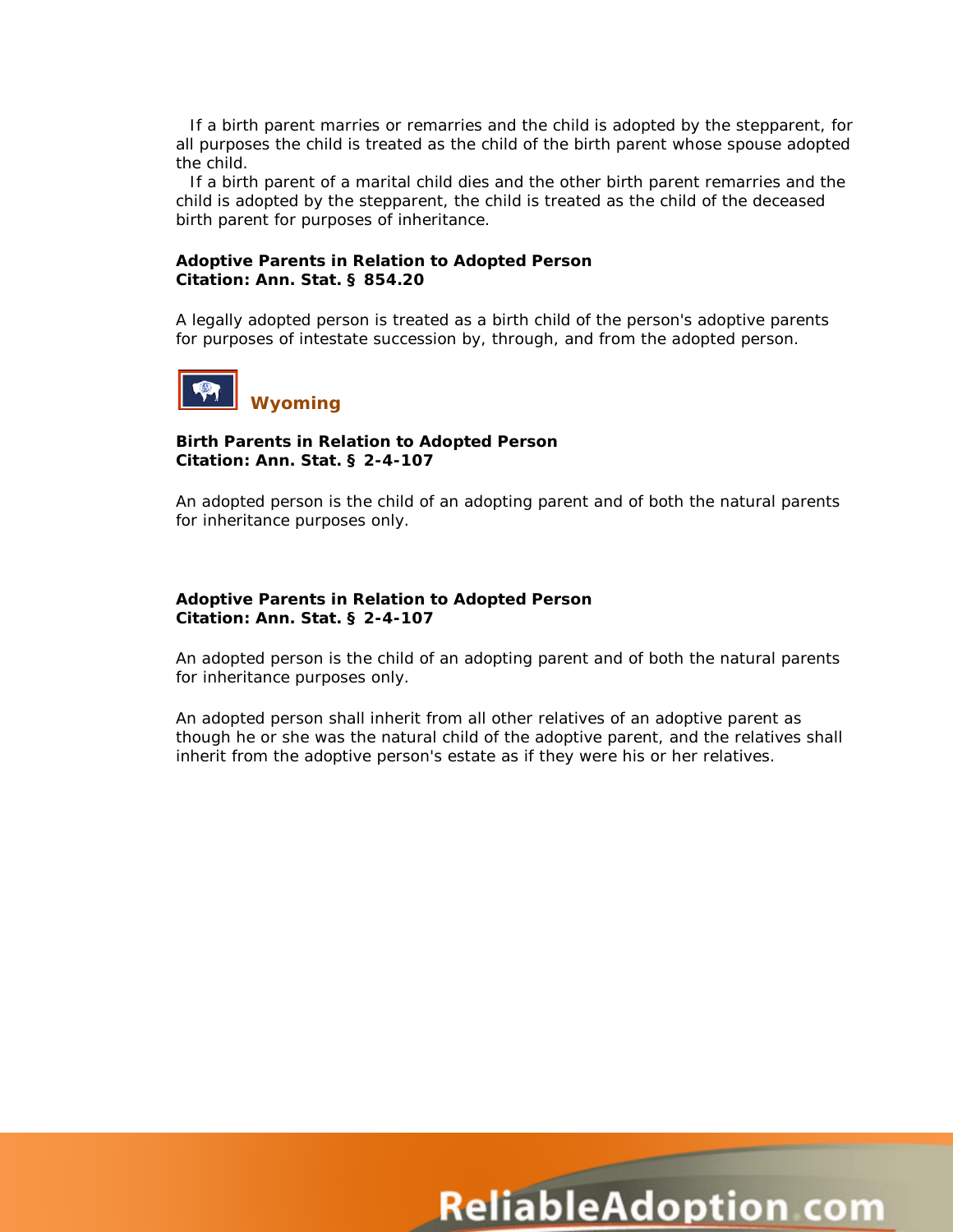## **Consent of Parents and Adoptee**

In the next chapter, we will give you information on when the consent of the Absent Parent may not be required, but this chapter will deal with the consent of the Absent Parent.

#### **Consent of the Absent Natural Parent (usually an absent father)**

In a stepparent adoption, the Court will look for the consent of the absent natural parent to be included in the documents that are filed with the Court. If the absent parent is willing to sign a consent document, this will make the process much easier for you and will provide a greater level of assurance that the adoption will be approved. You should make every effort possible to obtain the consent of the other parent. Keep in mind that if the other parent is in continual contact with the child, and does not consent to the adoption and termination of his/her parental rights, you will not be able to complete an adoption.

If the absent parent has abandoned the child, or if other grounds exist for the termination of this parents parental rights, then you can complete a stepparent without the consent of the other natural parent. Most of the adoptions we complete have scenarios where the absent parent has abandoned the child and his/her whereabouts are unknown. The adoption can usually still be completed in this type of situation. Look to the next chapter for more information on grounds for the termination of parental rights.

Our documents will include the consent form for the absent parent to sign, and if the absent parent has abandoned the child and can't sign due to his/her whereabouts being unknown, our documents will be prepared to reflect this reality.

#### **Consent of the Petitioner's Spouse (usually an child's mother)**

In most stepparent adoptions, the natural mother will either join in the petition for adoption and show her consent as a joint petitioner, or the natural mother will need to sign a consent, consenting to the adoption of her minor child by her spouse, the stepparent. Our documents will provide all documents necessary for the petitioner's spouse to sign.

#### **Consent of the Petitioner's Spouse (usually an child's mother)**

All states require the adoptee to sign a consent if they are over a certain age. The age that a child must sign a consent to the adoption ranges from age 10 to age 14. If your child will be required to sign a written consent to the adoption, this consent will be provided for you in the documents.

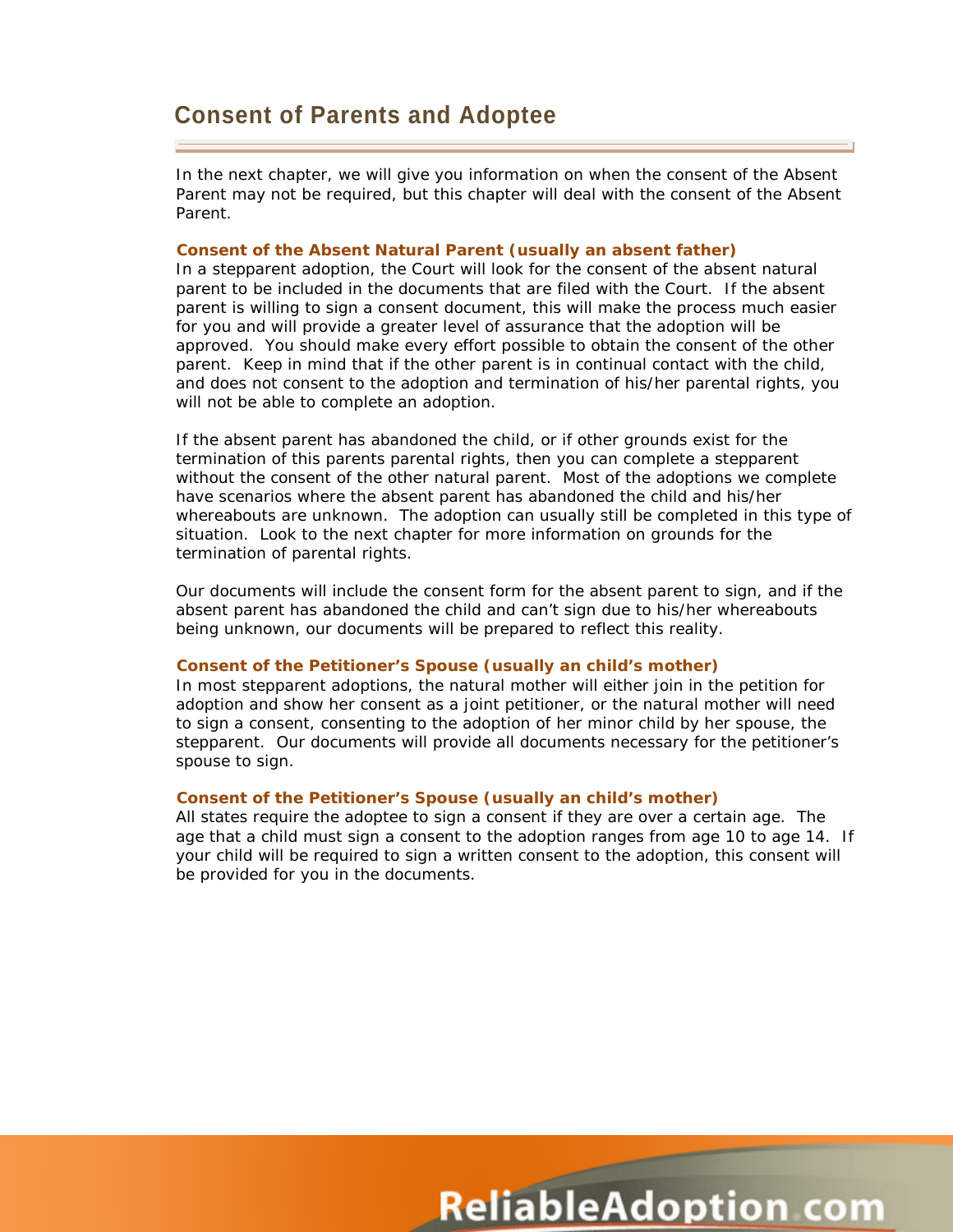# **Who is required to consent and when is a consent not required from the absent parent (usually the father)**

This chapter will discuss who is required to consent to an adoption, and will give information on when the consent of the absent parent can be excused. The only way to complete a stepparent adoption without the consent of the other biological parent is when grounds apply from your state which allow for the termination of a parents rights without that parents consent.

Look at the laws cited below under your state to see when consents are required, and when under what circumstances consents are not required.



**Who Must Consent to an Adoption Citation: Ala. Code §§ 26-10A-7; 26-10A-8** Consent shall be required of the following:

#### **The mother**

 $\blacksquare$  The presumed father, regardless of paternity, if:

- o He and the child's mother are or have been married to each other and the child was born during the marriage or within 300 days after the marriage was terminated.
- o Before the child's birth, he and the child's mother attempted to marry each other.
- o After the child's birth, he and the child's mother married or attempted to marry each other, and with his knowledge or consent, he was named as the child's father on the child's birth certificate, he is obligated to support the child, or he received the child into his home and openly held out the child as his own child.

**The agency to which the child has been relinguished or holds permanent custody** and has placed the adoptee for adoption

**The putative father, if made known by the mother or is otherwise made known to** the court, provided he complies with § 26-10C-1 and responds to notice within 30 days

Prior to a minor parent giving consent, a guardian *ad litem* must be appointed to represent the interests of a minor parent whose consent is required.

#### **Age When Consent of Adoptee is Considered or Required Citation: Ala. Code § 26-10A-7**

A child age 14 or older must consent to the adoption, except where the court finds that the child does not have the mental capacity to consent.

#### **When Parental Consent is not Needed Citation: Ala. Code §§ 26-10A-9; 26-10A-10**

A required consent or relinquishment may be implied by any of the following acts of a parent: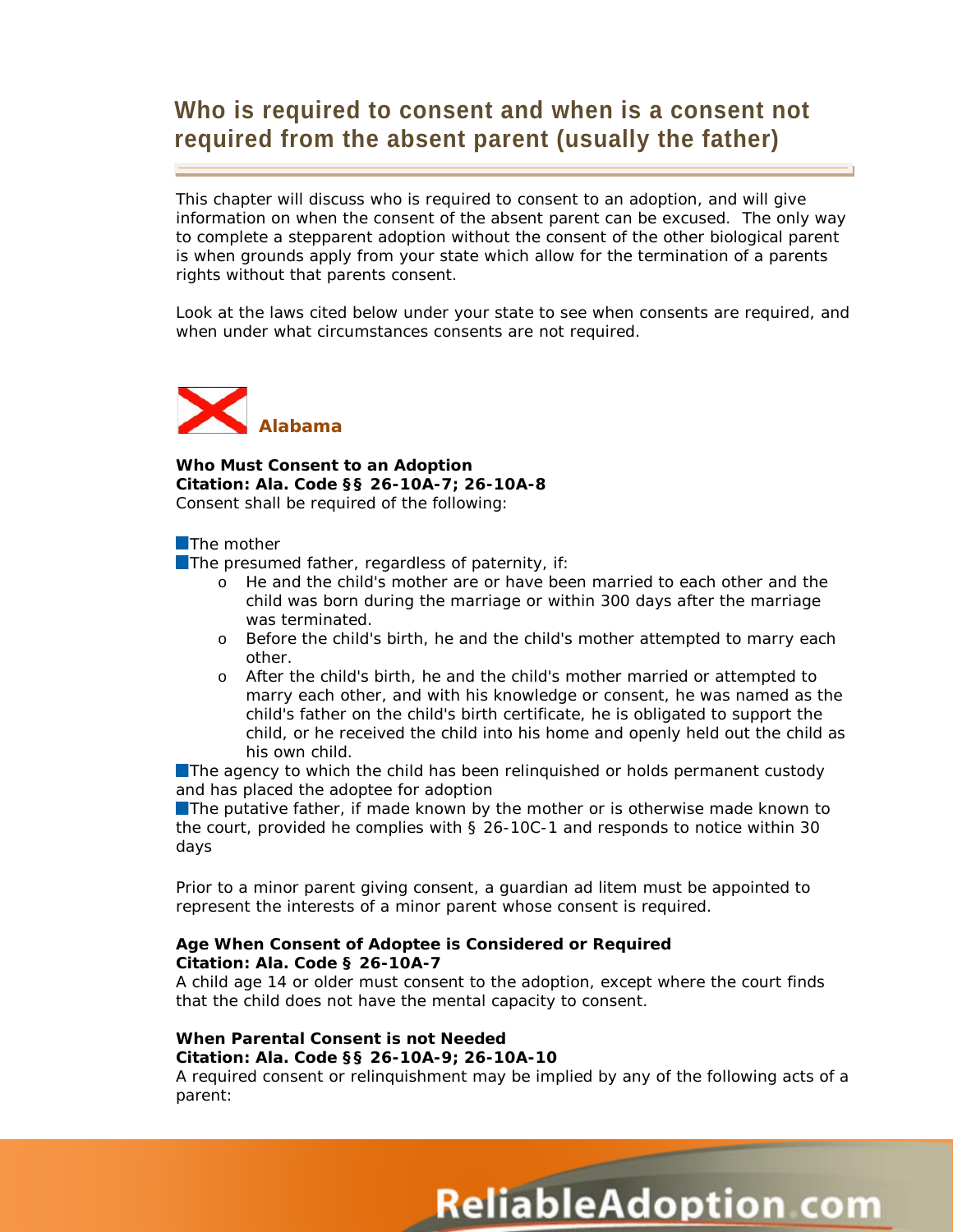**Abandonment of the child, including, but is not limited to, the failure of the father,** with reasonable knowledge of the pregnancy, to offer financial and/or emotional support for a period of 6 months prior to the birth

Leaving the child without provision for his or her identification for a period of 30 days

**EX** Knowingly leaving the adoptee with others without provision for support and without communication, or not otherwise maintaining a significant parental relationship with the child for a period of 6 months

Receiving notice of the adoption proceedings and failing to answer or otherwise respond to the petition within 30 days

■Failing to comply with § 26-10C-1

The consent or relinquishment of the following persons shall not be required for an adoption:

A parent whose rights with reference to the child have been terminated A parent who has been adjudged incompetent or mentally incapable of consenting or relinquishing and whose mental disability is likely to continue for so long a period that it would be detrimental to the child to delay adoption until restoration of the parent's competency or capacity

**A** parent who has relinquished his or her minor child to the department of human resources or a licensed child-placing agency for an adoption

A deceased parent or one who is presumed to be deceased

**An alleged father who has signed a written statement denying paternity The natural father where the natural mother indicates the natural father is** unknown, unless the natural father is otherwise made known to the court



# **Who Must Consent to an Adoption**

**Citation: Alaska Stat. § 25.23.040**

A petition to adopt a minor may be granted only if written consent to a particular adoption has been executed by:

**The mother of the minor** 

**The father of the minor, if the father was married to the mother at the time the** minor was conceived or at any time after conception, the minor is the father's child by adoption, or the father has otherwise legitimated the minor

Any person lawfully entitled to custody of the minor or empowered to consent **The court having jurisdiction to determine custody of the minor, if the legal** guardian or custodian of the person of the minor is not empowered to consent to the adoption

The spouse of the minor to be adopted

#### **Age When Consent of Adoptee is Considered or Required Citation: Alaska Stat. § 25.23.040**

A child age 10 or older must consent to the adoption, unless, in the child's best interest, the court dispenses with consent.

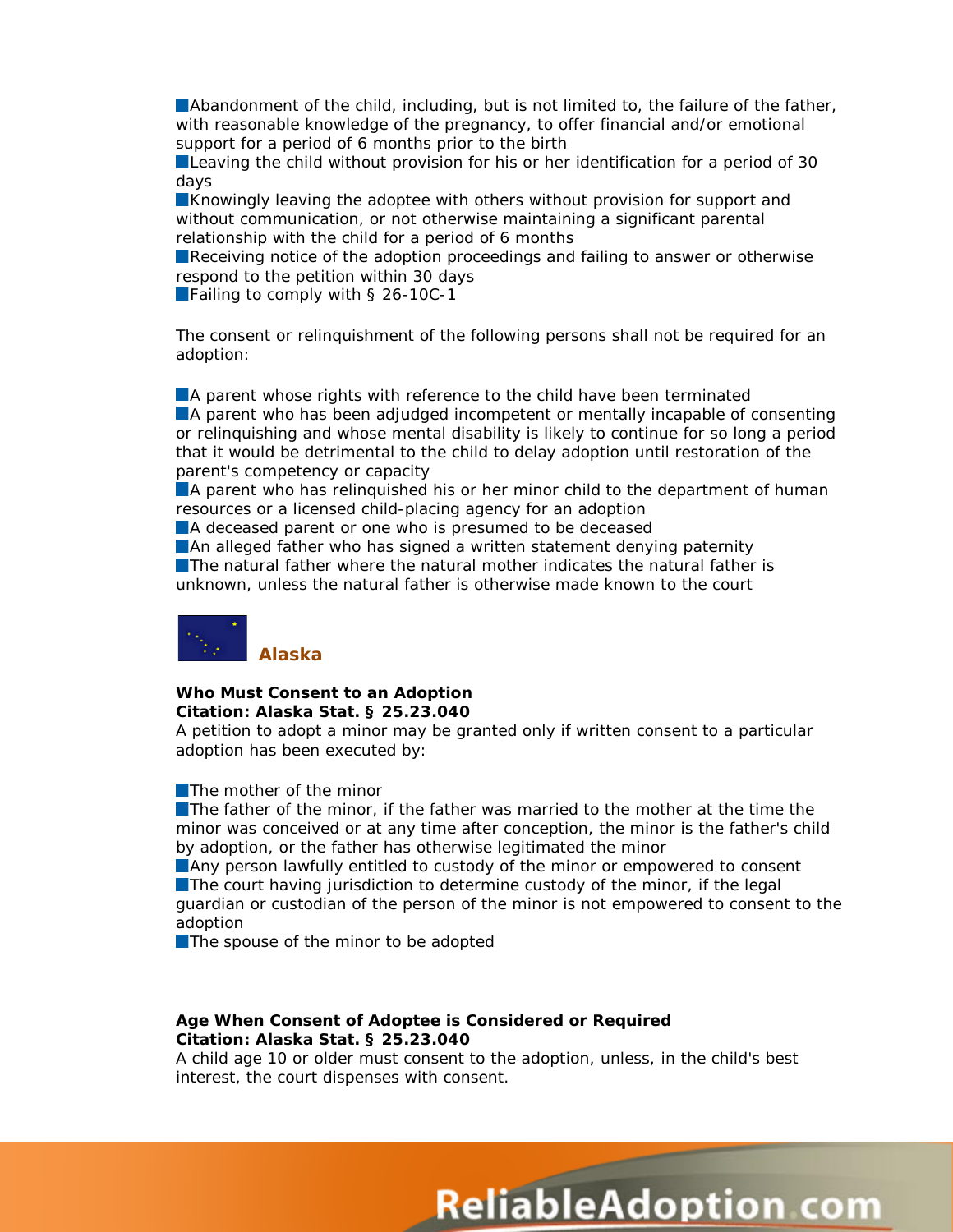#### **When Parental Consent is not Needed Citation: Alaska Stat. § 25.23.050**

Consent to adoption is not required of:

A parent who has abandoned a child for a period of at least 6 months **A** parent of a child in the custody of another, if the parent for a period of at least 1 year has failed significantly without justifiable cause, including but not limited to indigency:

- o To communicate meaningfully with the child<br>o To provide for the care and support of the ch
- To provide for the care and support of the child as required by law or judicial decree

The father, if the father's consent is not required by  $\S$  25.23.040(a)(2)

A parent who has relinguished the right to consent

**A** parent whose parental rights have been terminated by order of the court

A parent judicially declared incompetent or mentally defective if the court dispenses with the parent's consent

A parent of the adopted person if the person is age 19 or older

A guardian or custodian who has failed to respond in writing to a request for consent for a period of 60 days or who, after examination of the guardian's or custodian's written reasons for withholding consent, is found by the court to be withholding consent unreasonably

**The spouse of the person to be adopted, if the requirement of consent to the** adoption is waived by the court by reason of prolonged unexplained absence, unavailability, incapacity, or circumstances constituting an unreasonable withholding of consent



## **Who Must Consent to an Adoption**

#### **Citation: Rev. Stat. § 8-106(A), (C)**

The court shall not grant an adoption of a child unless consent to adopt has been obtained and filed with the court from the following:

The birth or adoptive mother

 $\blacksquare$  The father, if he:

- o Was married to the mother at the time of conception
- o Is the adoptive father
- o Has otherwise established paternity

Any guardian of the child or agency that has been given the child to place for adoption

The guardian of an adult parent, if one has been appointed

Minority of the parent does not affect competency to consent.

#### **Age When Consent of Adoptee is Considered or Required Citation: Rev. Stat. § 8-106(A)**

A child age 12 or older must consent to the adoption in open court.

#### **When Parental Consent is not Needed Citation: Rev. Stat. § 8-106(B), (J)**

It is not necessary for a person to obtain consent to adopt from the following: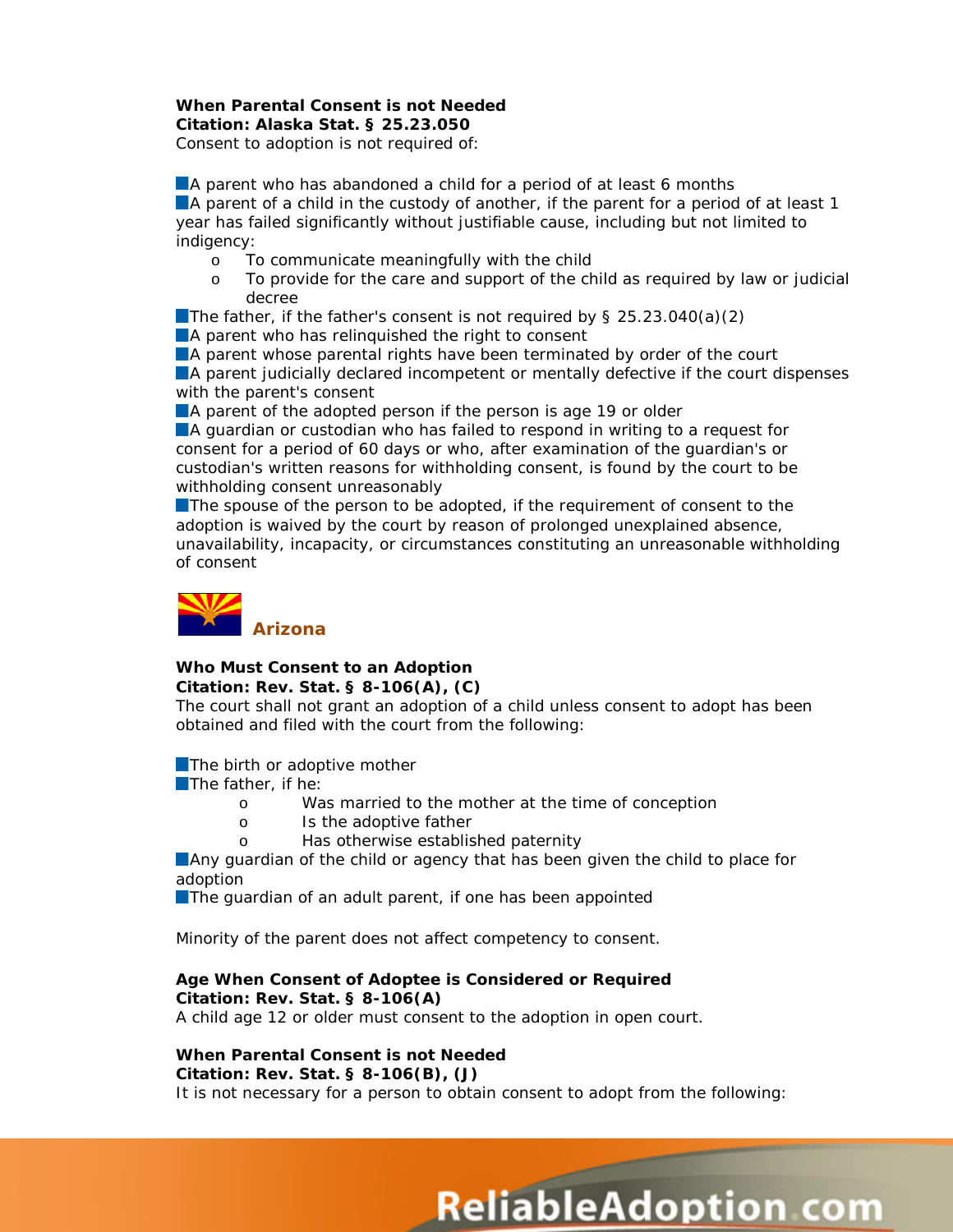An adult parent for whom a quardian is currently appointed

A parent whose parental rights have been terminated by court order

A parent who has previously consented to an agency's or the division's placement of the child for adoption

A potential father who fails to file a paternity action and who does not comply with all applicable service requirements within 30 days after completion of service of notice waives his right to be notified of any judicial hearing regarding the child's adoption or the termination of parental rights, and his consent to the adoption or termination is not required.



#### **Who Must Consent to an Adoption Citation: Ann. Code § 9-9-206**

A petition to adopt a minor may be granted only if written consent to a particular adoption has been executed by:

#### **The mother**

**The father, if he was married to the mother at the time the minor was conceived or** at any time thereafter, the minor is his child by adoption, he has custody of the minor at the time the petition is filed, he has a written order granting him legal custody of the minor at the time the petition for adoption is filed, or he proves that a significant custodial, personal, or financial relationship existed with the minor before the petition for adoption is filed

**Any person lawfully entitled to custody of the minor or empowered to consent** The court having jurisdiction to determine custody of the minor, if the legal guardian or custodian of the person of the minor is not empowered to consent to the adoption

The spouse of the minor to be adopted

#### **Age When Consent of Adoptee is Considered or Required Citation: Ann. Code § 9-9-206**

A child age 10 or older must consent to the adoption, unless, in the child's best interest, the court dispenses with consent.

#### **When Parental Consent is not Needed Citation: Ann. Code § 9-9-207**

Consent to adoption is not required of:

**A** parent who has deserted a child without affording means of identification or who has abandoned a child

A parent of a child in the custody of another, if the parent has failed significantly without justifiable cause to communicate with the child or to provide for the care and support of the child for at least 1 year

The father of a minor if the father's consent is not required by  $\S$  9-9-206(a)(2) **A** parent who has relinquished the right to consent or whose rights have been terminated

A parent judicially declared incompetent or mentally defective if the court dispenses with the parent's consent

**ReliableAdoption com** 

**Any parent of the adopted person if the person is an adult**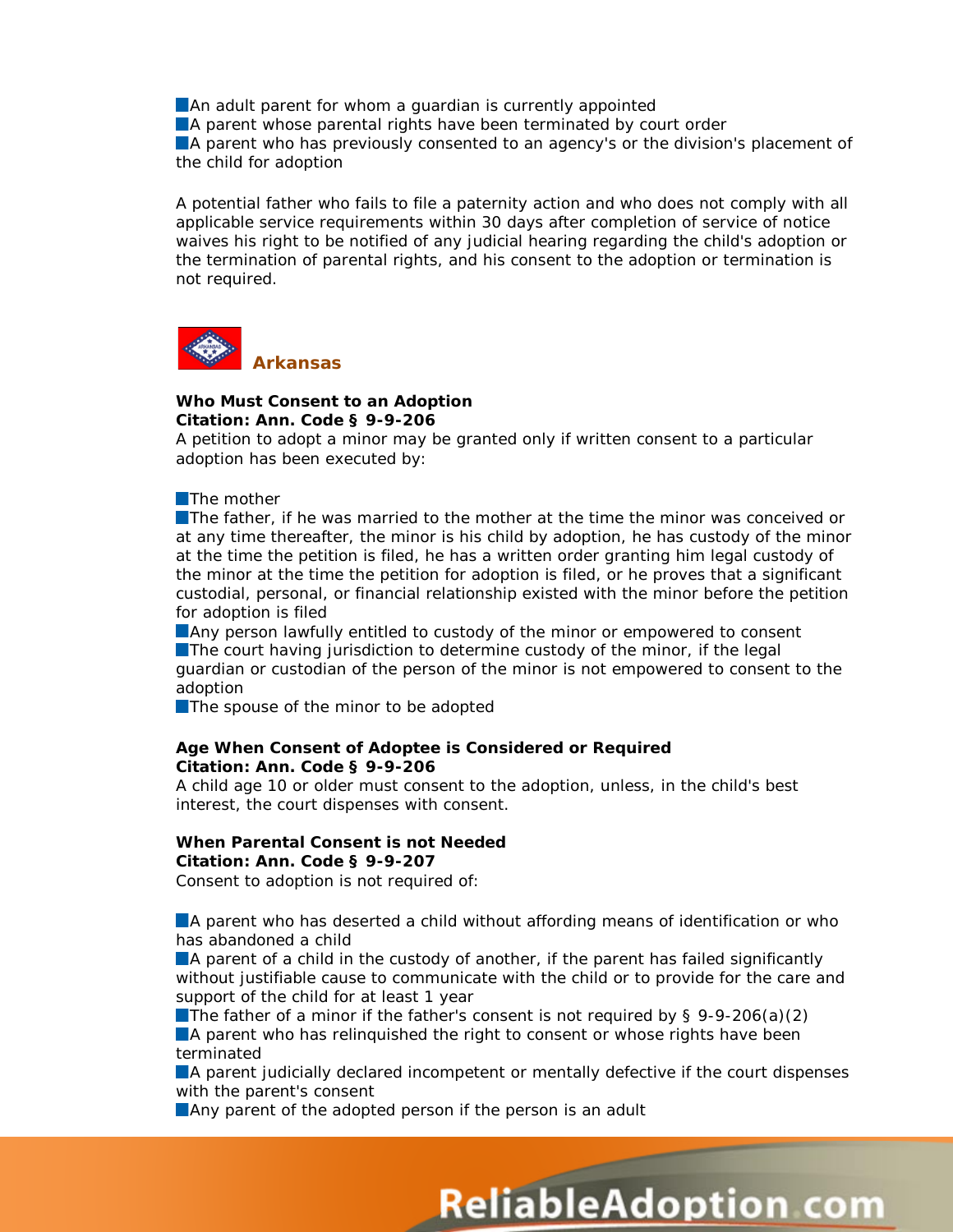Any legal guardian or custodian of the adopted person, other than a parent, who has failed to respond in writing to a request for consent for a period of 60 days or who is found by the court to be withholding his or her consent unreasonably The spouse of the adopted person, if the failure of the spouse to consent is excused by the court by reason of prolonged unexplained absence, unavailability, incapacity, or circumstances constituting an unreasonable withholding of consent

A putative father of a minor who signed an acknowledgment of paternity or is listed on the Putative Father Registry but who failed to establish a significant custodial, personal, or financial relationship with the juvenile prior to the time the petition for adoption is filed



**Who Must Consent to an Adoption Citation: Fam. Code §§ 8603; 8604; 8605** Consent is required from the following persons:

 $\blacksquare$  The birth parents, if living

 $\blacksquare$  The parent having custody if the other parent:

- o Fails to communicate with and support the child
- o Fails to respond to notice of adoption

The spouse of the adopting parent, if the adopting parent is married

#### **Age When Consent of Adoptee is Considered or Required Citation: Fam. Code § 8602**

A child age 12 or older must consent to the adoption.

#### **When Parental Consent is not Needed Citation: Fam. Code §§ 8604; 8606**

The consent of a presumed father is not required for the child's adoption unless he became a presumed father before the mother's relinquishment or before consent becomes irrevocable or before the mother's parental rights have been terminated.

The consent of a noncustodial parent is not required if the parent for a period of 1 year willfully fails to communicate with and to pay for the care, support, and education of the child when able to do so.

The consent of a birth parent is not necessary when the birth parent has:

Been judicially deprived of the custody and control of the child Voluntarily surrendered the right to the custody and control of the child Deserted the child without provision for identification of the child ■Relinquished the child for adoption as provided in § 8700 Relinquished the child for adoption to a licensed or authorized child-placing agency in another jurisdiction

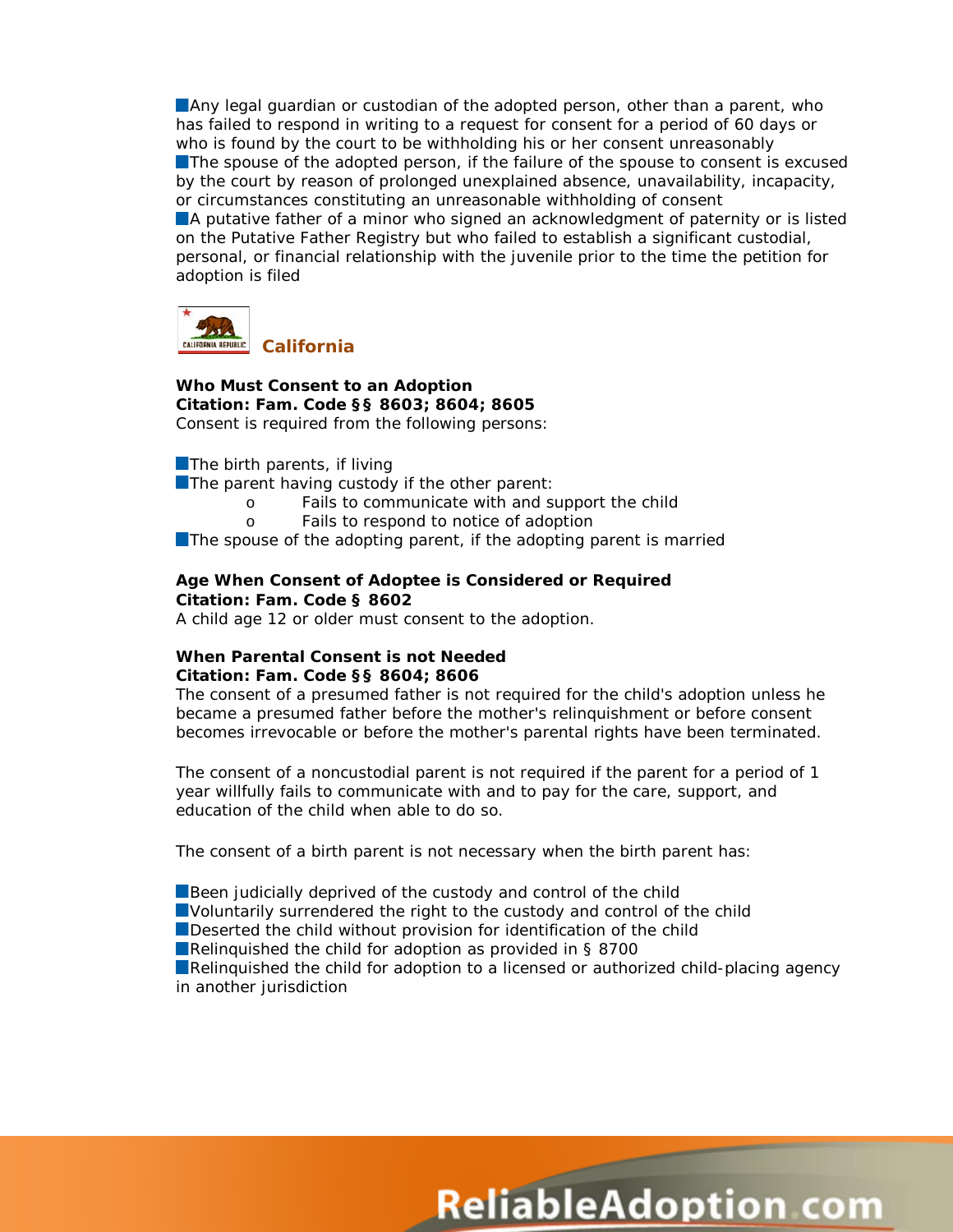

#### **Who Must Consent to an Adoption Citation: Rev. Stat. § 19-5-207**

When a child is placed for adoption by the county department of social services, a licensed child placement agency, or an individual, such department, agency, or individual shall file, with the petition to adopt, its written and verified consent to such adoption.

#### **Age When Consent of Adoptee is Considered or Required Citation: Rev. Stat. §§ 19-5-103; 19-5-203**

Written consent to any proposed adoption shall be obtained from the person to be adopted if such person is age 12 or older. Children must undergo counseling.

#### **When Parental Consent is not Needed Citation: Rev. Stat. §§ 19-5-203; 19-3-604** Consent is not required when:

**The parent's rights have been terminated due to the parent's unfitness, as outlined** 

in § 19-3-604. **The parent has failed to provide support or has abandoned the child for 1 year.** 



#### **Who Must Consent to an Adoption Citation: Gen. Stat. §§ 45a-724; 45a-715**

The following persons may give a child in adoption:

A statutory parent

Any parent of a minor child who agrees in writing with his or her spouse that the spouse shall adopt or join in the adoption of the child if that parent is:

- o The surviving parent if the other parent has died<br>
o The mother of a child born out of wedlock, provid
- The mother of a child born out of wedlock, provided that if there is a putative father who has been notified and the rights of the putative father have been terminated
- o A former single person who adopted a child and thereafter married
- o The sole guardian of the child, if the parental rights, if any, of any person other than the parties to such agreement have been terminated

Any parent of a minor child who agrees in writing with the other person who shares parental responsibility for the child that the other person shall adopt or join in the adoption of the child, if the parental rights, if any, of any other person other than the parties to such agreement have been terminated

For any minor child who is free for adoption, the child's guardian who agrees in writing with a relative that the relative shall adopt the child

A parent who is a minor shall have the right to consent to termination of parental rights, and such consent shall not be voidable by reason of such minority. A guardian *ad litem* shall be appointed by the court to assure that such minor parent is giving an informed and voluntary consent.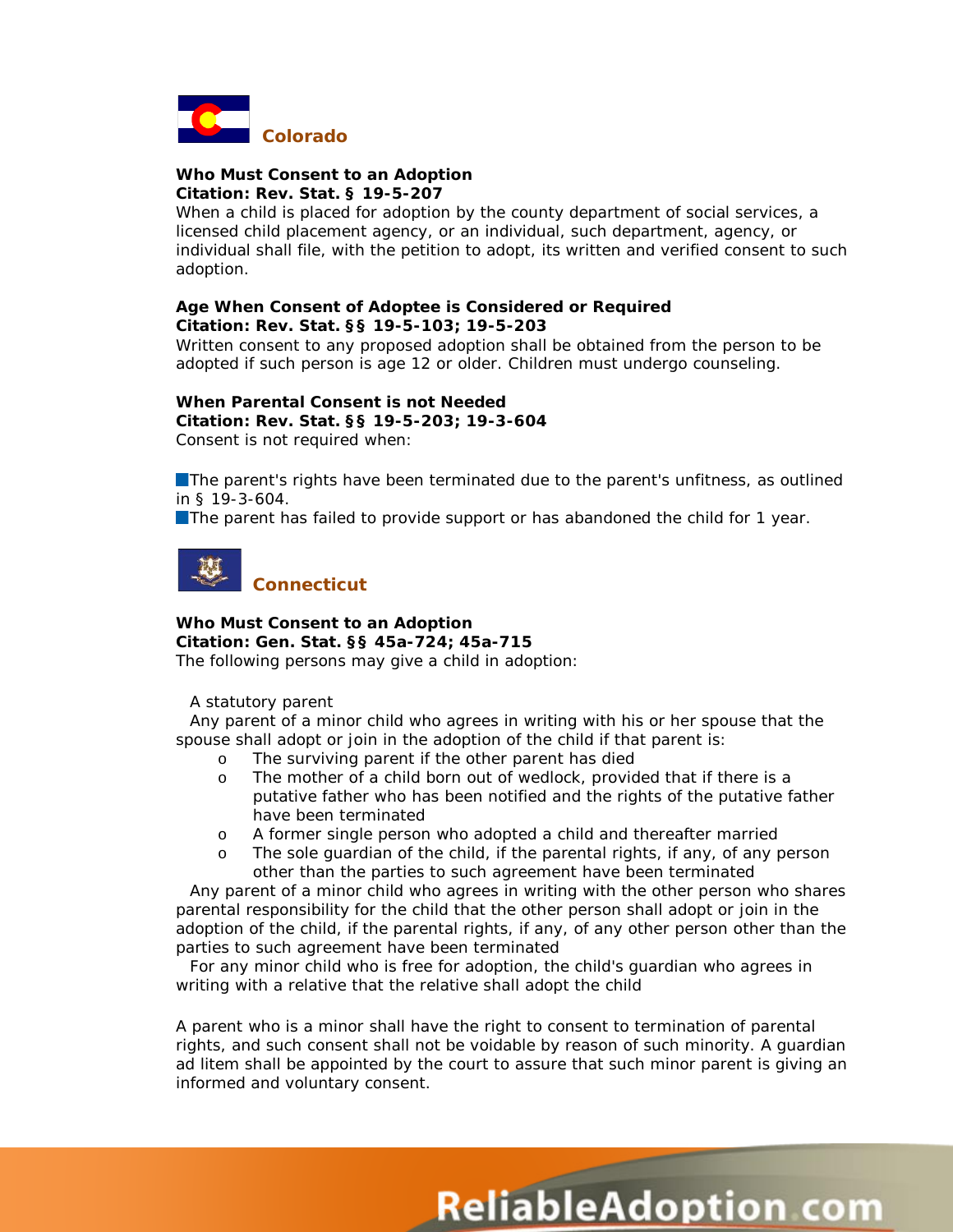#### **Age When Consent of Adoptee is Considered or Required Citation: Gen. Stat. § 45a-724**

A child age 12 or older must consent to the adoption.

#### **When Parental Consent is not Needed Citation: Gen. Stat. § 45a-717(g)**

Consent of the parents is not needed if parental rights have been involuntarily terminated because the parent has:

Abandoned the child by failing to maintain a reasonable degree of interest, concern, or responsibility as to the welfare of the child

Subjected the child to sexual molestation and exploitation, severe physical abuse, or a pattern of abuse

Failed to establish an ongoing parent-child relationship with the child

Been found by the court to have neglected the child in a prior proceeding, or whose child has been in the custody of the commissioner for at least 15 months and has failed to achieve such degree of personal rehabilitation as would encourage the belief that, within a reasonable time, considering the age and needs of the child, such parent could assume a responsible position in the life of the child

Had his or her parental rights in regard to another child previously terminated Killed through a deliberate, nonaccidental act another child of the parent or has requested, commanded, importuned, attempted, conspired, or solicited such killing or has committed an assault, through a deliberate, nonaccidental act that resulted in serious bodily injury of another child of the parent

Been convicted as an adult or a delinquent by a court of competent jurisdiction of sexual assault resulting in the conception of a child



**Who Must Consent to an Adoption Citation: Ann. Code Tit. 13 §§ 908**

The consent to the adoption shall be granted by the Department or by the licensed or authorized agency in whom the parental rights are vested.

In the case of an adoption by a stepparent or blood relative, the consent to the adoption shall be granted by the mother of the child and the biological father and any presumed father of the child.

If the individual with the right to consent is under age 18, this fact shall not be a bar to the giving of consent nor render the consent invalid.

#### **Age When Consent of Adoptee is Considered or Required Citation: Ann. Code Tit. 13 § 907**

A child age 14 or older must provide written consent unless the court finds it in the child's best interest to waive consent.

#### **When Parental Consent is not Needed Citation: Ann. Code Tit. 13 § 1103(a)**

The parent's consent is not required when his or her parental rights have been involuntarily terminated for one or more grounds, including:

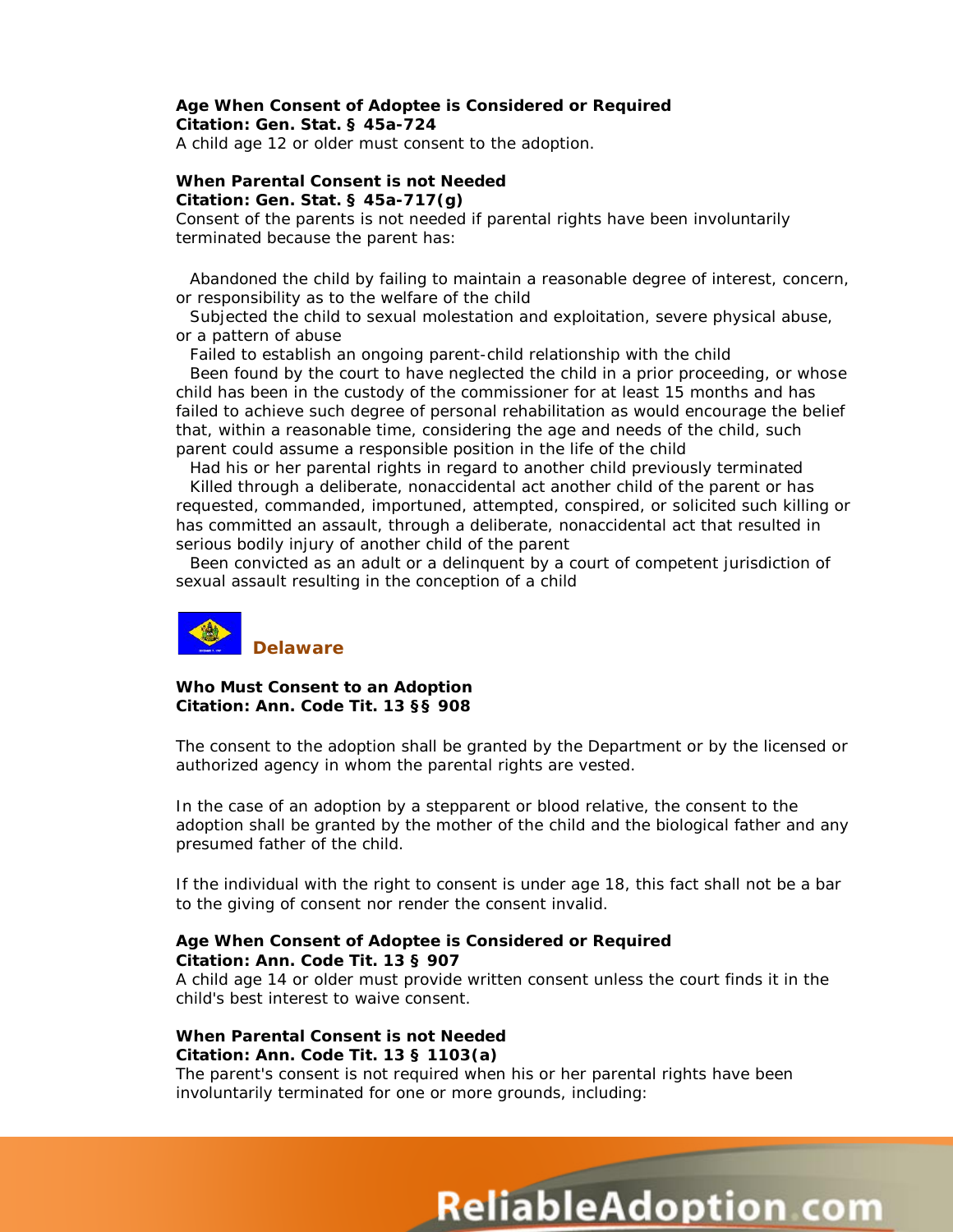Abandonment of the child

Inability to discharge parental duties due to mental incompetence or extended or repeated incarceration

Conviction of a felony in which a child has been harmed or endangered A history of neglect or chronic abuse of the child or other children



#### **Who Must Consent to an Adoption Citation: Ann. Stat. § 63.062**

A petition to terminate parental rights pending adoption may be granted only if written consent has been executed by:

The mother of the minor

The father of the minor, if:

- o The minor was conceived or born while the father was married to the mother.
- o The minor is his child by adoption.
- o The minor has been established by court proceeding to be his child.
- o He has filed an affidavit of paternity.
- o In the case of an unmarried biological father, he has acknowledged in writing, signed in the presence of a competent witness, that he is the father of the minor, and has filed such acknowledgment with the Office of Vital Statistics of the Department of Health within the required timeframes. Any person lawfully entitled to custody of the minor, if required by the court The court having jurisdiction to determine custody of the minor, if the person having physical custody of the minor does not have authority to consent to the adoption

If parental rights to the minor have previously been terminated, the adoption entity with which the minor has been placed for subsequent adoption may provide consent to the adoption. In such case, no other consent is required.

#### **Age When Consent of Adoptee is Considered or Required Citation: Ann. Stat. § 63.062(1)(c)**

A child age 12 or older must consent, unless the court determines it is in the child's best interest to dispense with consent.

#### **When Parental Consent is not Needed Citation: Ann. Stat. § 63.064**

The court may waive the consent of the following individuals to an adoption:

A parent who has deserted a child without means of identification or who has abandoned a child

A parent whose parental rights have been terminated by order of a court of competent jurisdiction

A parent who has been judicially declared incompetent and for whom restoration of competency is medically improbable

A legal guardian or lawful custodian of the person to be adopted, other than a parent, who has failed to respond in writing to a request for consent for a period of 60 days or who, after examination of his or her written reasons for withholding consent, is found by the court to be withholding his or her consent unreasonably The spouse of the person to be adopted, if the failure of the spouse to consent to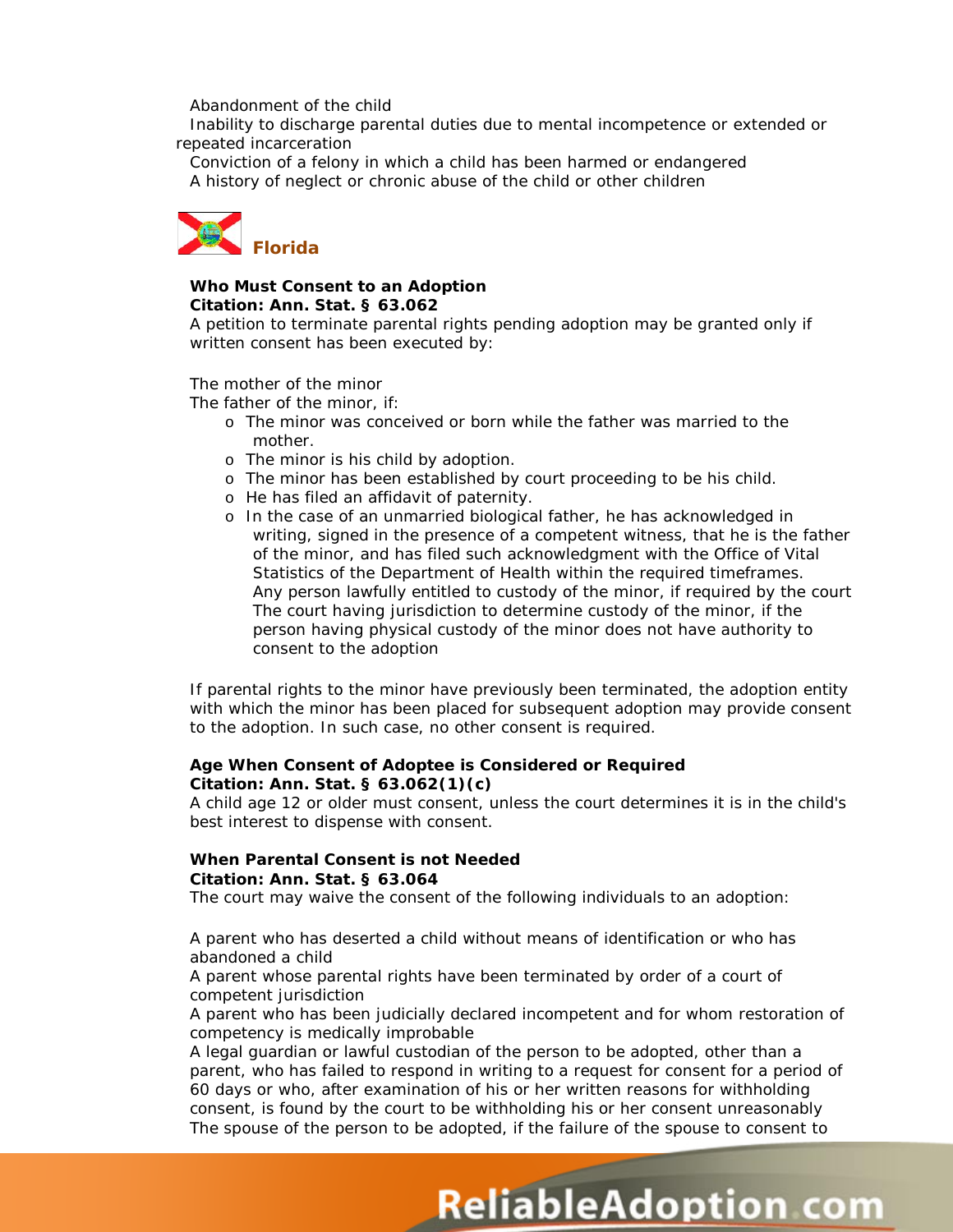the adoption is excused by reason of prolonged and unexplained absence, unavailability, incapacity, or circumstances that are found by the court to constitute unreasonable withholding of consent



#### **Who Must Consent to an Adoption Citation: Ann. Code § 19-8-4(a)**

A child who has any living parent or guardian may be adopted through the department or any child-placing agency only if each such parent and each such guardian:

Has voluntarily and in writing surrendered all of his or her rights to the child to the department or to a child-placing agency and the department or agency thereafter consents to the adoption

Has had all of his or her rights to the child terminated by order of a court of competent jurisdiction, the child has been committed by the court to the department or to a child-placing agency for placement for adoption, and the department or agency thereafter consents to the adoption

#### **Age When Consent of Adoptee is Considered or Required Citation: Ann. Code § 19-8-4(b)**

In the case of a child age 14 or older, the written consent of the child to his adoption must be given and acknowledged in the presence of the court.

#### **When Parental Consent is not Needed Citation: Ann. Code § 19-8-10**

Surrender or termination of rights of a parent shall not be required as a prerequisite to the filing of a petition for adoption of a child of that parent when the court determines by clear and convincing evidence that the parent:

Has abandoned the child Cannot be found after a diligent search has been made Is insane or otherwise incapacitated from surrendering such rights Has failed to exercise proper parental care or control due to misconduct or inability

Surrender of rights of a parent shall not be required as a prerequisite to the filing of a petition for adoption of a child of that parent if that parent, for a period of 1 year or longer immediately prior to the filing of the petition for adoption, without justifiable cause, has significantly failed:

To communicate or to make a bona fide attempt to communicate with that child in a meaningful, supportive, parental manner

To provide for the care and support of that child as required by law or judicial decree, and the court is of the opinion that the adoption is for the best interests of that child

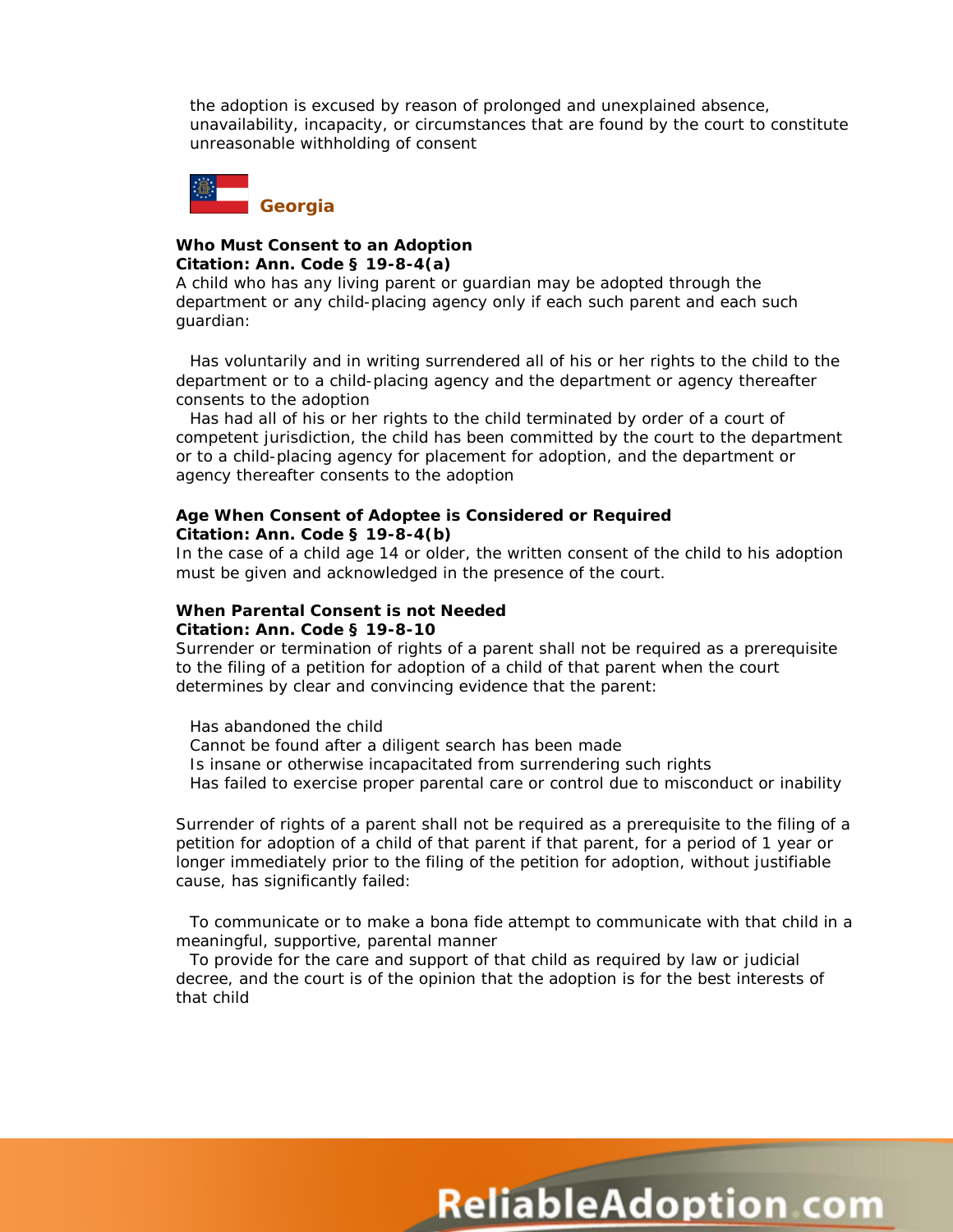

# **Who Must Consent to an Adoption**

**Citation: Rev. Stat. § 578-2(a)**

Written consent to a proposed adoption must be executed by:

The mother of the child

A legal father

An adjudicated father whose relationship to the child has been determined by a court

A presumed father

A concerned natural father who is not the legal, adjudicated, or presumed father but who has demonstrated a reasonable degree of interest, concern, or responsibility as to the welfare of a child

Any person or agency having legal custody of the child or legally empowered to consent

The court having jurisdiction of the custody of the child, if the legal guardian or legal custodian of the person of the child is not empowered to consent to adoption

#### **Age When Consent of Adoptee is Considered or Required Citation: Rev. Stat. § 578-2(a)(8)**

A child age 10 older must consent, unless the court, in the child's best interest, dispenses with the need for the child to consent.

#### **When Parental Consent is not Needed**

**Citation: Rev. Stat. § 578-2**

Consent is not required from the following:

A parent who has deserted a child without affording means of identification for a period of 90 days

A parent who has voluntarily surrendered the care and custody of the child to another for a period of 2 years

A parent, whose child is in the custody of another, who has failed for a period of at least 1year to communicate with the child or provide for the care and support of the child when able to do so

A natural father who was not married to the child's mother at the time of the child's conception or birth and has not established paternity

A parent whose parental rights have been judicially terminated

A parent judicially declared mentally ill, mentally retarded, or incapacitated from giving consent

Any legal guardian or custodian who is found by the court to be withholding consent unreasonably

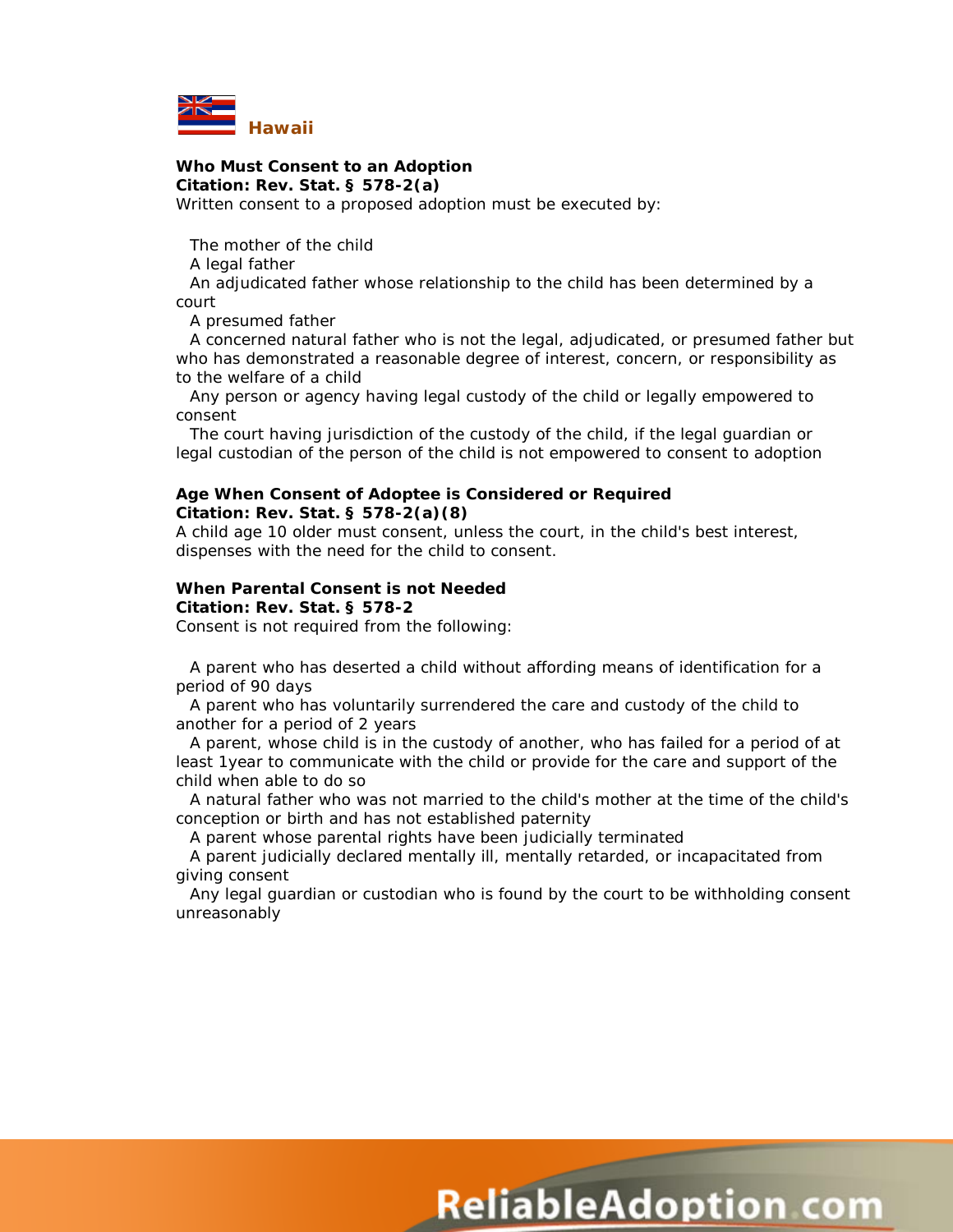

**Who Must Consent to an Adoption Citation: Ann. Stat. § 16-1504** Consent to adoption is required from:

Both parents or the surviving parent of a child who was conceived or born within a marriage, unless the child is age 18 or older

The mother of a child born outside of marriage

Any biological parent who has been adjudicated to be the child's biological father by a court of competent jurisdiction prior to the mother's execution of consent

An unmarried biological father who has established paternity of the child Any legally appointed custodian or guardian of the adoptee The guardian or conservator of an incapacitated adult, if one has been appointed The adopted person's spouse, if any

The father of an illegitimate child who has adopted the child by acknowledgment

#### **Age When Consent of Adoptee is Considered or Required Citation: Ann. Stat. § 16-1504**

A child age 12 or older must consent to the adoption, unless he or she lacks the mental capacity to consent.

# **When Parental Consent is not Needed**

**Citation: Ann. Stat. § 16-1504(&)**

No consent shall be required of, nor notice given to, any person whose parental relationship to such child has been terminated.



**Who Must Consent to an Adoption Citation: Cons. Stat. Ch. 750 § 50/8(b)** Consent is required of the following persons:

The mother

The father if the father:

- o Was married to the mother on the date of birth of the child or within 300 days before the birth of the child
- o Is the father by adoption, an order of parentage, or an acknowledgment of parentage or paternity
- o Openly lived with the child, the child's biological mother, or both, and held himself out to be the child's biological father
- o Made a good faith effort to pay a reasonable amount of the expenses related to the birth of the child and to provide a reasonable amount for the financial support of the child
- o Has maintained substantial and continuous or repeated contact with the child

**ReliableAdoption com** 

o Has registered in a timely manner with the Putative Father Registry

The legal guardian of the person of the child, if there is no surviving parent An agency, if the child has been surrendered for adoption to such agency Any person or agency having legal custody of a child by court order, if the parental

rights of the parents have been terminated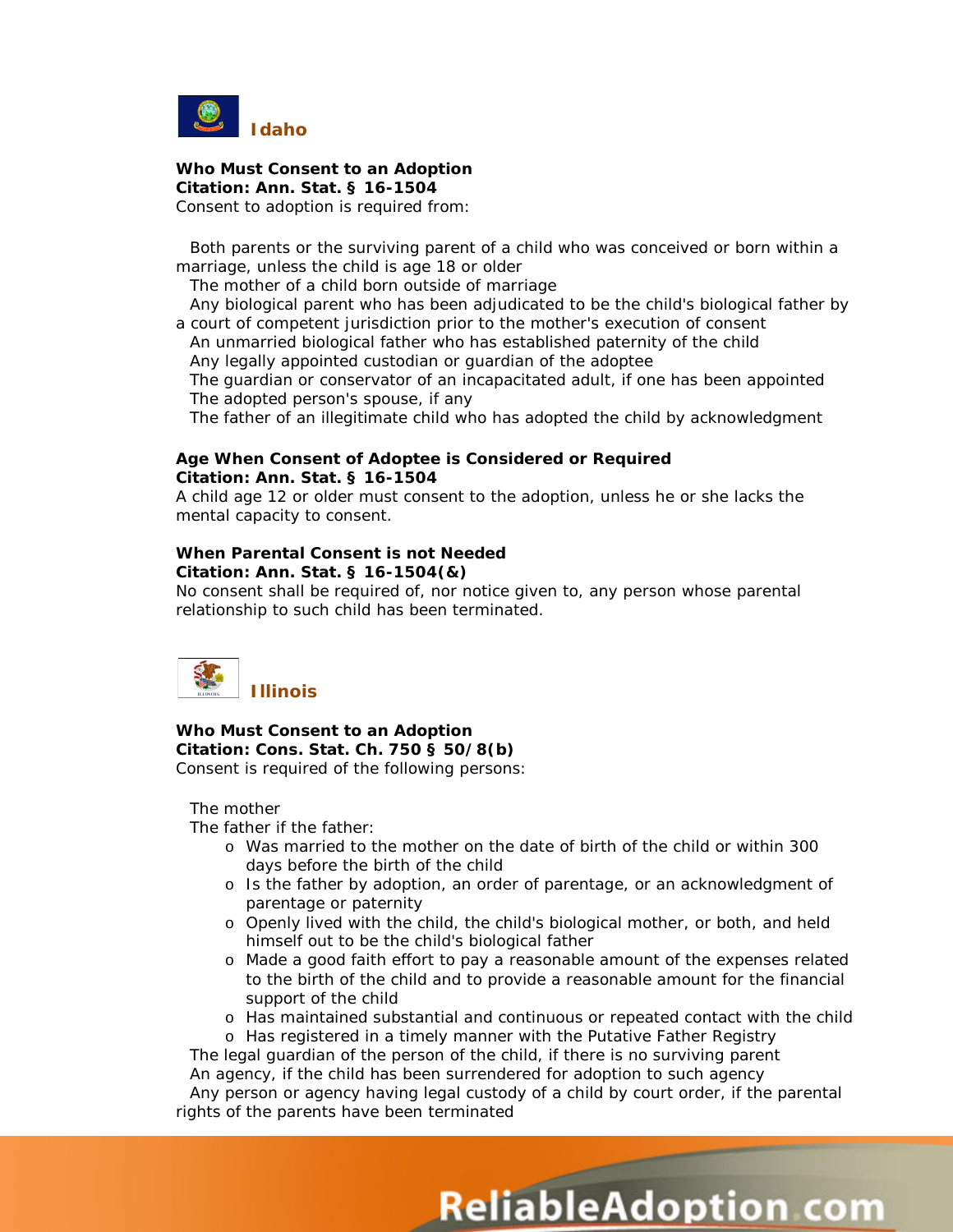#### **Age When Consent of Adoptee is Considered or Required Citation: Comp. Stat. Ch. 750 § 50/12**

A child age 14 or older must consent. The court may waive consent if child is in need of mental treatment or is mentally retarded.

#### **When Parental Consent is not Needed Citation: Comp. Stat. Ch. 750 § 50/8(a)**

Consent is not required when the person whose consent or surrender would otherwise be required shall be found by the court:

To be an unfit person

Not to be the biological or adoptive father of the child

To have waived his or her parental rights to the child

To be the parent of an adult sought to be adopted

To be the father of the child as a result of criminal sexual abuse or assault

To be the father of a child who:

- o Is a family member of the mother of the child, and the mother is under age of 18 at the time of the child's conception
- o Is at least 5 years older than the child's mother, and the mother was under age 17 at the time of the child's conception, unless the mother and father voluntarily acknowledge the father's paternity of the child by marrying or by establishing the father's paternity

# **Indiana**

#### **Who Must Consent to an Adoption Citation: Ann. Code § 31-19-9-1**

Written consent to adoption must be executed by the following:

Each living parent of a child born in wedlock

The mother of a child born out of wedlock and the father of a child who has established paternity

Each person, agency, or county office of family and children having lawful custody of the child

The court having jurisdiction of the custody of the child, if the legal guardian or custodian of the person of the child is not empowered to consent to the adoption The spouse of the child to be adopted, if the child is married

A parent who is under age 18 may consent to an adoption without the concurrence of the individual's parents or guardian unless the court, in the court's discretion, determines that it is in the best interest of the child to be adopted to require the concurrence.

**Age When Consent of Adoptee is Considered or Required Citation: Ann. Code § 31-19-9-1** A child age 14 or older must consent to the adoption.

**When Parental Consent is not Needed Citation: Ann. Code §§ 31-19-9-8 to 31-19-9-10** Consent is not required from any of the following:

> A parent who is adjudged to have abandoned the child for at least 6 months immediately prior to filing of the petition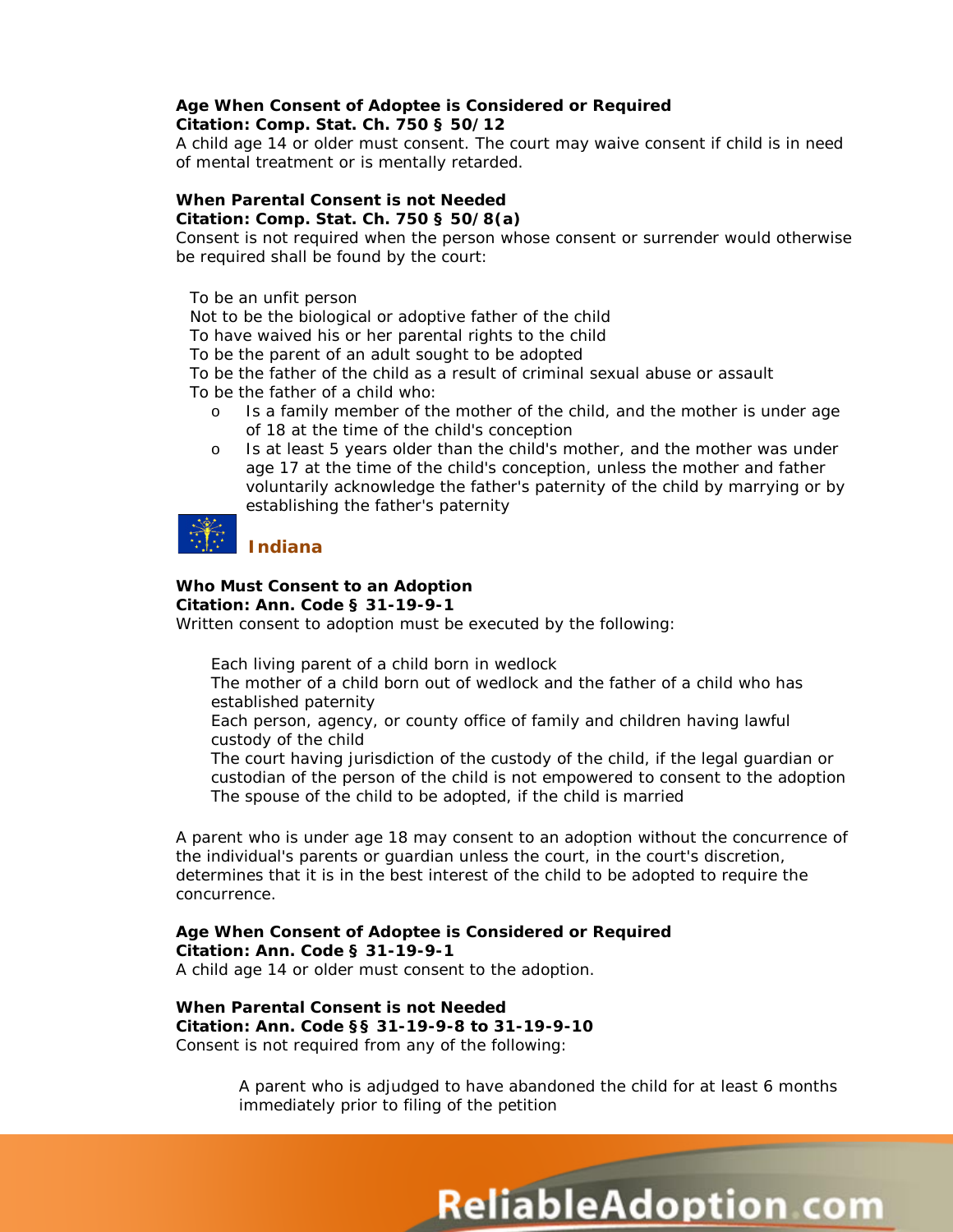A parent of a child in the custody of another person who fails for a period of at least 1 year to communicate significantly or provide for the care and support of the child when able to do so

A biological father of a child born out of wedlock who has not established paternity

A biological father of a child born out of wedlock whose child was conceived as a result of rape, child molesting, sexual misconduct with a minor, or incest A putative father whose consent to adoption is irrevocably implied, who established paternity after an adoption petition was filed, or who failed to register with the putative father registry

A parent who has relinquished the right to consent or whose rights have been terminated

A parent judicially declared incompetent or mentally defective

A legal guardian who has unreasonably failed to consent to the adoption A parent who has been found to be unfit

A biological father who had denied paternity before or after the birth of the child

Consent to adoption is not required from a parent if the parent is convicted of committing any of the crimes listed below and the victim is the child's other parent:

Murder, causing suicide, or voluntary manslaughter An attempt to commit a crime described above A crime in another State that is substantially similar to a crime described above

Consent to adoption is not required from a parent if the parent is convicted of any of the following and the victim is another child of the parent:

Murder, causing suicide, or voluntary manslaughter Rape, criminal deviate conduct, child molesting, or incest Neglect of a dependent or battery



**Who Must Consent to an Adoption Citation: Ann. Stat. § 600.7** The following persons must consent to an adoption:

Any guardian The spouse of a petitioner who is a stepparent The spouse of a petitioner who is separately petitioning to adopt an adult person

**Age When Consent of Adoptee is Considered or Required Citation: Ann. Stat. § 600.7** A child age 14 or older must consent to the adoption.

**When Parental Consent is not Needed Citation: Ann. Stat. §§ 600.7; 600A.8** Consent may be unnecessary if:

> Any person required to consent refuses to or cannot be located. A parent has signed a release of custody and the release has not been revoked.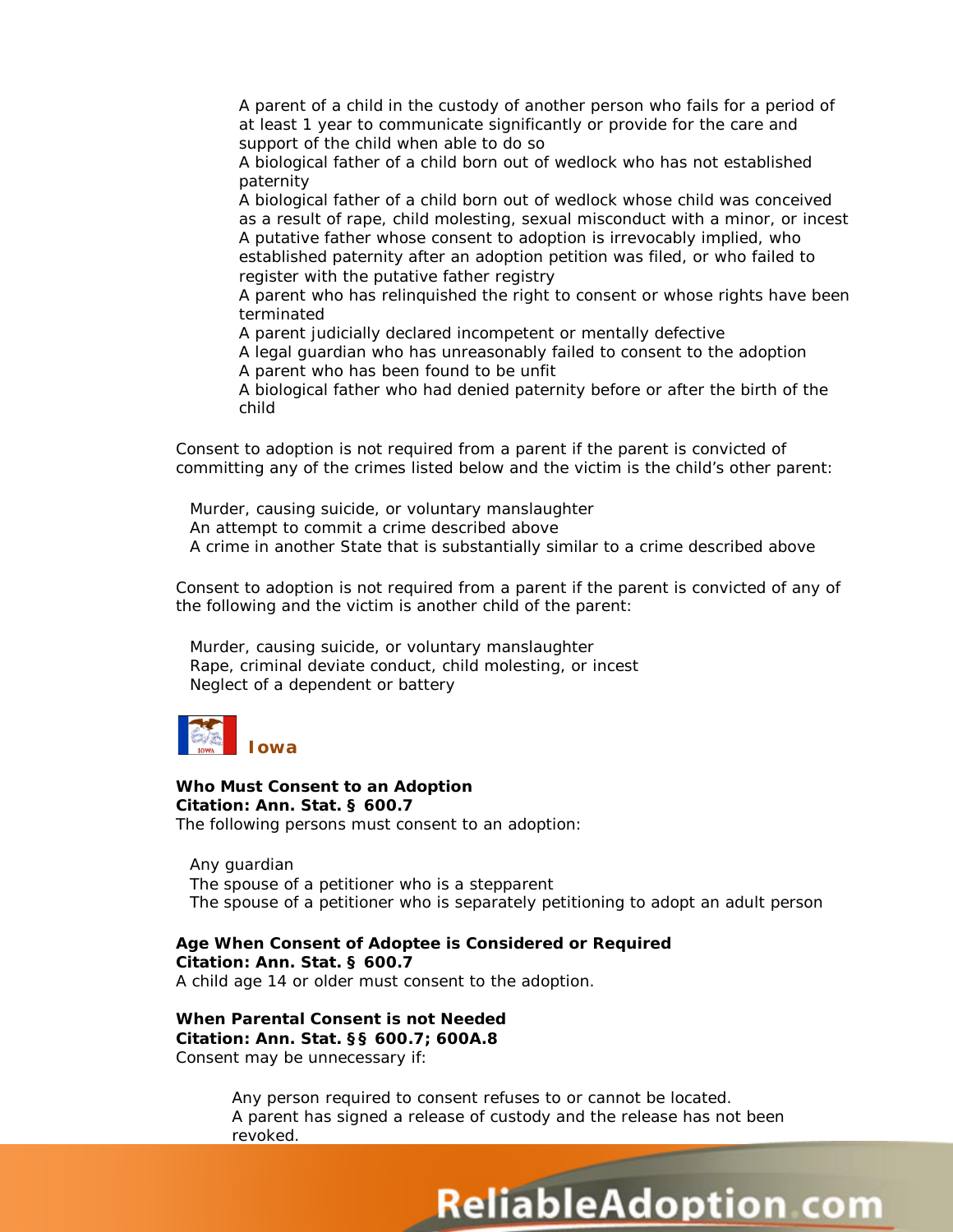A parent has petitioned for termination of parental rights.

The parent has abandoned the child.

A parent has been ordered to contribute to the support of the child or financially aid in the child's birth and has failed to do so without good cause. A parent does not object to the termination after having been given proper notice and the opportunity to object.

A parent does not object to the termination, although every reasonable effort has been made to identify, locate, and give notice to that parent.

An adoptive parent requests termination of parental rights and the parentchild relationship based upon a showing that the adoption was fraudulently induced.

The parent has been determined to be a chronic substance abuser and the parent has committed a second or subsequent domestic abuse assault. The parent has abducted the child, has improperly removed the child from the physical custody of the person entitled to custody without the consent of that person, or has improperly retained the child after a visit or other temporary relinquishment of physical custody.

The parent has been imprisoned for a crime against the child, the child's sibling, or another child in the household, or the parent has been imprisoned and it is unlikely that the parent will be released from prison for a period of 5 or more years.

The parent has been convicted of a felony offense that is a criminal offense against a minor, the parent is divorced from or was never married to the minor's other parent, and the parent is serving a minimum sentence of confinement of at least 5 years for that offense.



# **Who Must Consent to an Adoption Citation: Ann. Stat. §§ 59-2129; 59-2136(d)**

Consent to an independent adoption shall be given by:

The living parents of the child

One of the parents of the child, if the other's consent is found unnecessary under § 59-2136

The legal guardian of the child, if both parents are dead or if their consent is found to be unnecessary

The court entering an order under section 65

The judge of any court having jurisdiction over the child pursuant to the code for care of children, if parental rights have not been terminated

Consent to an agency adoption shall be given by the authorized representative of the agency having authority to consent to the adoption of the child.

In a stepparent adoption, if a mother consents to the adoption of a child who has a presumed father or a father for whom the child is a legitimate child, the consent of such father must be given to the adoption unless such father has failed or refused to assume the duties of a parent for 2 consecutive years immediately prior to the filing of the adoption petition or is incapable of giving such consent.

#### **Age When Consent of Adoptee is Considered or Required Citation: Ann. Stat. § 59-2129**

Consent to adoption shall be given by the child sought to be adopted if the child is over age 14 and of sound intellect.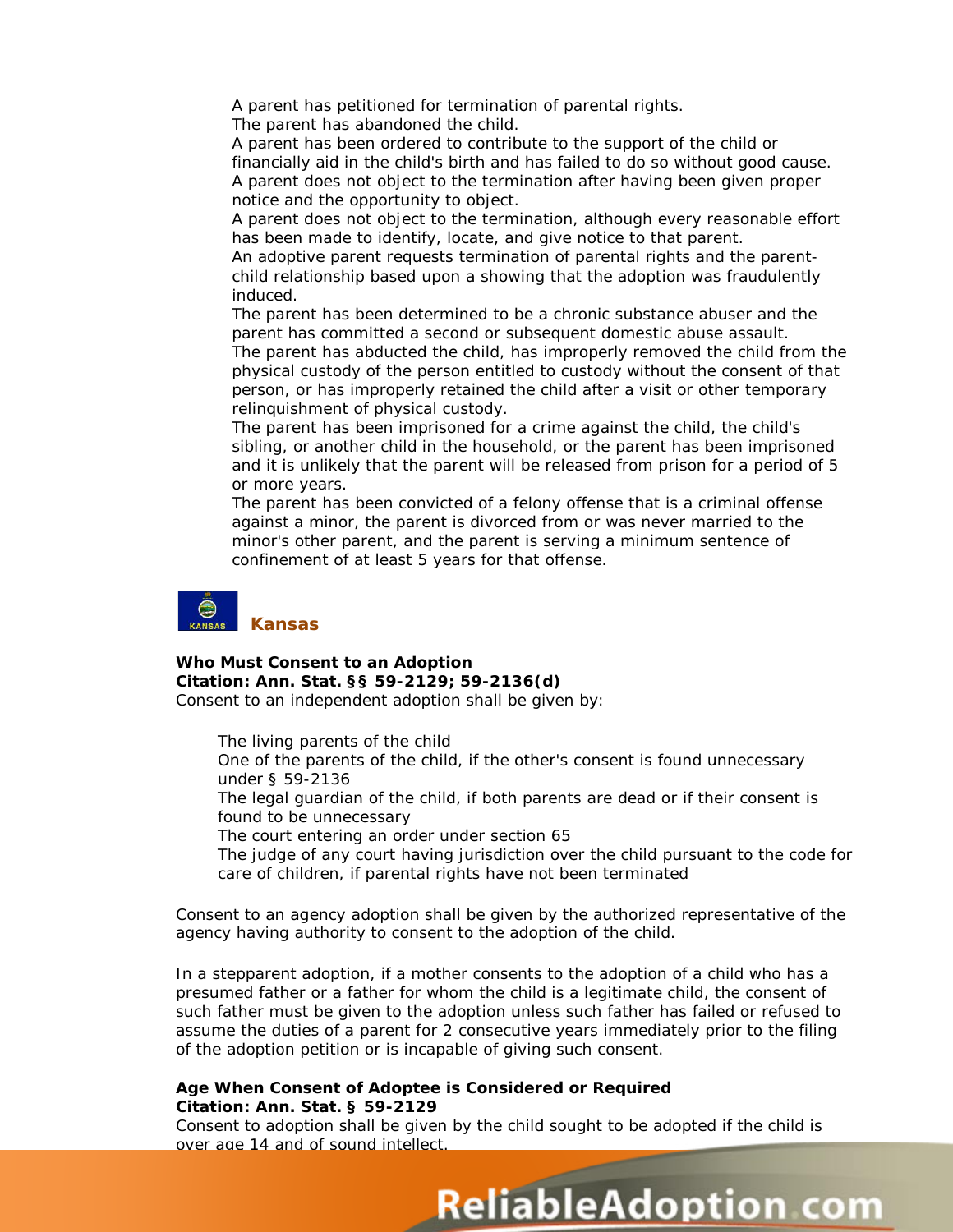#### **When Parental Consent is not Needed Citation: Ann. Stat. § 59-2136(h)**

If a mother desires to consent to the adoption of her child, a petition shall be filed in the district court to terminate the parental rights of the father, unless the father's relationship to the child has been previously terminated or determined not to exist by a court.

The court may terminate the father's parental rights upon a finding, by clear and convincing evidence, of any of the following:

The father abandoned or neglected the child after having knowledge of the child's birth.

The father is unfit as a parent or incapable of giving consent.

The father has made no reasonable efforts to support or communicate with the child.

The father, after having knowledge of the pregnancy, failed without reasonable cause to provide support for the mother during the 6 months prior to the child's birth.

The father abandoned the mother after having knowledge of the pregnancy. The birth of the child was the result of rape of the mother.

The father has failed or refused to assume the duties of a parent for 2 consecutive years immediately prior to the filing of the petition.

In making a finding whether parental rights shall be terminated, the court may:

Consider and weigh the best interest of the child Disregard incidental visitations, contacts, communications, or contributions

As far as is applicable, the provisions also apply to the mother.



#### **Who Must Consent to an Adoption Citation: Rev. Stat. § 199.500**

An adoption shall not be granted without the voluntary and informed consent of:

The living parent or parents of a child born in lawful wedlock The mother of the child born out of wedlock

The father of the child born out of wedlock, if paternity is established in a legal action or in an affidavit acknowledging paternity of the child

A minor parent may consent to an adoption, but a guardian *ad litem* for the parent shall be appointed.

#### **Age When Consent of Adoptee is Considered or Required Citation: Rev. Stat. § 199.500**

In the case of a child age 12 or older, the consent of the child shall be given in court. The court in its discretion may waive this requirement.

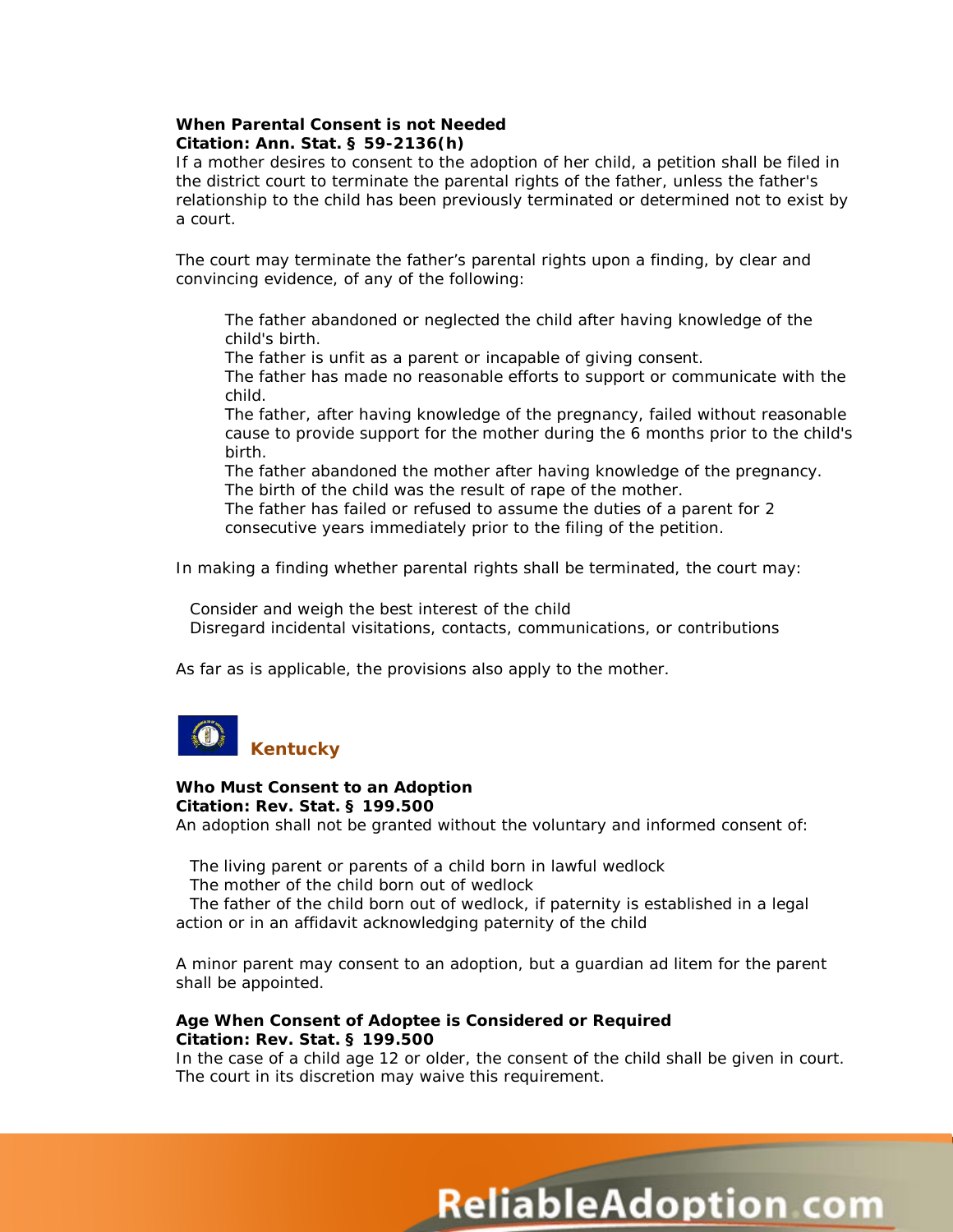#### **When Parental Consent is not Needed Citation: Rev. Stat. §§ 199.500; 199.502**

The consent of a parent shall not be required if the parent:

Has been adjudged mentally disabled Has had his or her parental rights terminated Is divorced from the other parent, his or her rights have been terminated, and consent has been given by the parent having custody and control of the child Is a birth parent who has not established parental rights Has abandoned the child for a period of not less than 90 days Has inflicted or allowed to be inflicted upon the child, by other than accidental means, serious physical injury Has continuously or repeatedly inflicted or allowed to be inflicted upon the child, by other than accidental means, physical injury or emotional harm Has been convicted of a felony that involved the infliction of serious physical injury to the child For a period of not less than 6 months, has continuously or repeatedly failed, refused to provide, or been substantially incapable of providing essential parental care and protection for the child, and there is no reasonable expectation of improvement in parental care and protection Has caused or allowed the child to be sexually abused or exploited For reasons other than poverty alone, has continuously or repeatedly failed to provide or is incapable of providing essential food, clothing, shelter, medical care, or education reasonably necessary and available for the child's well-being, and there is no reasonable expectation of significant improvement in the parent's conduct in the immediately foreseeable future Has had his or her rights to another child involuntarily terminated and the condition or factor that was the basis for the previous termination finding has not been corrected

Has been convicted of having caused or contributed to the death of another child as a result of physical or sexual abuse or neglect



## **Who Must Consent to an Adoption**

**Citation: Ch. Code Art. 1193; 1113**

Consent to the adoption of a child shall be required of the following:

The mother of the child

The father of the child, regardless of the child's actual paternity, if any of the following apply:

o The child is a child born of the marriage.

o The father is presumed to be the father of the child in accordance with law.

The alleged father of the child who has established his parental rights in accordance with law

The biological father of the child whose paternity has been determined by a judgment of filiation and who has established his parental rights

The custodial agency that has placed the child for adoption

If a parent executing a surrender in a private adoption is a minor, the parents or tutor of the minor must join in the surrender unless the minor parent has been judicially emancipated or emancipated by marriage.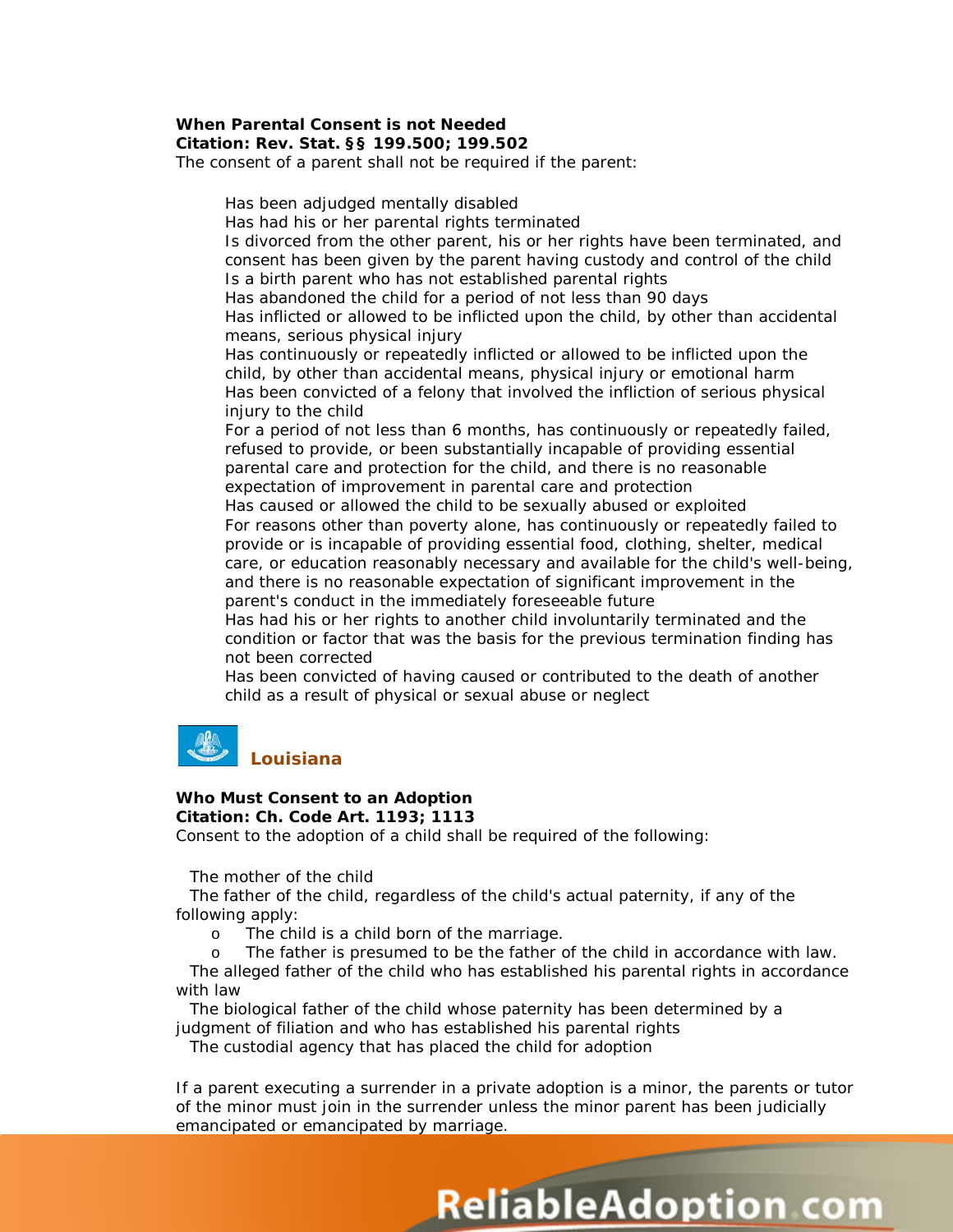#### **Age When Consent of Adoptee is Considered or Required Citation:**

This issue is not addressed in the statutes reviewed.

#### **When Parental Consent is not Needed Citation: Ch. Code Art. 1193; 1245**

The consent of the parent is not required if his or her rights have been terminated in accordance with Title X or XI.

The court may grant an adoption without the consent of the agency, if the adoption is in the best interest of the child and there is a finding that the agency has unreasonably withheld its consent.

In an intrafamily adoption, the consent of a parent may be dispensed with when the parent with custody is married to the petitioner and the other parent has failed to support, visit, or communicate with the child without just cause for at least 6 months.



**Who Must Consent to an Adoption Citation: Rev. Stat. Tit. 18-A, § 9-302** Written consent to the adoption must be given by:

Each living parent

The person or agency having legal custody or guardianship of the child A guardian appointed by the court, when the child has no living parent, guardian, or legal custodian who may consent

#### **Age When Consent of Adoptee is Considered or Required Citation: Rev. Stat. Tit. 18-A, § 9-302**

Written consent to the adoption must be given by the adopted person if he or she is age 14 or older.

#### **When Parental Consent is not Needed Citation: Rev. Stat. Tit. 18-A, § 9-302**

Consent to adoption is not required of:

A putative father or a legal father who is not the biological father if he:

- o Received notice and failed to respond to the notice within the prescribed time period
- o Waived his right to notice under § 9-201(c)
- o Failed to meet the standards of § 9-201(i)
- o Holds no parental rights regarding the child under the laws of the foreign jurisdiction in which the child was born

A parent whose parental rights have been terminated

A parent who has executed a surrender and release pursuant to § 9-202

A parent whose parental rights have been voluntarily or judicially terminated and transferred to a public agency or a duly licensed private agency pursuant to the laws of another State or country

**ReliableAdoption com** 

The parent of an adopted person who is age 18 or older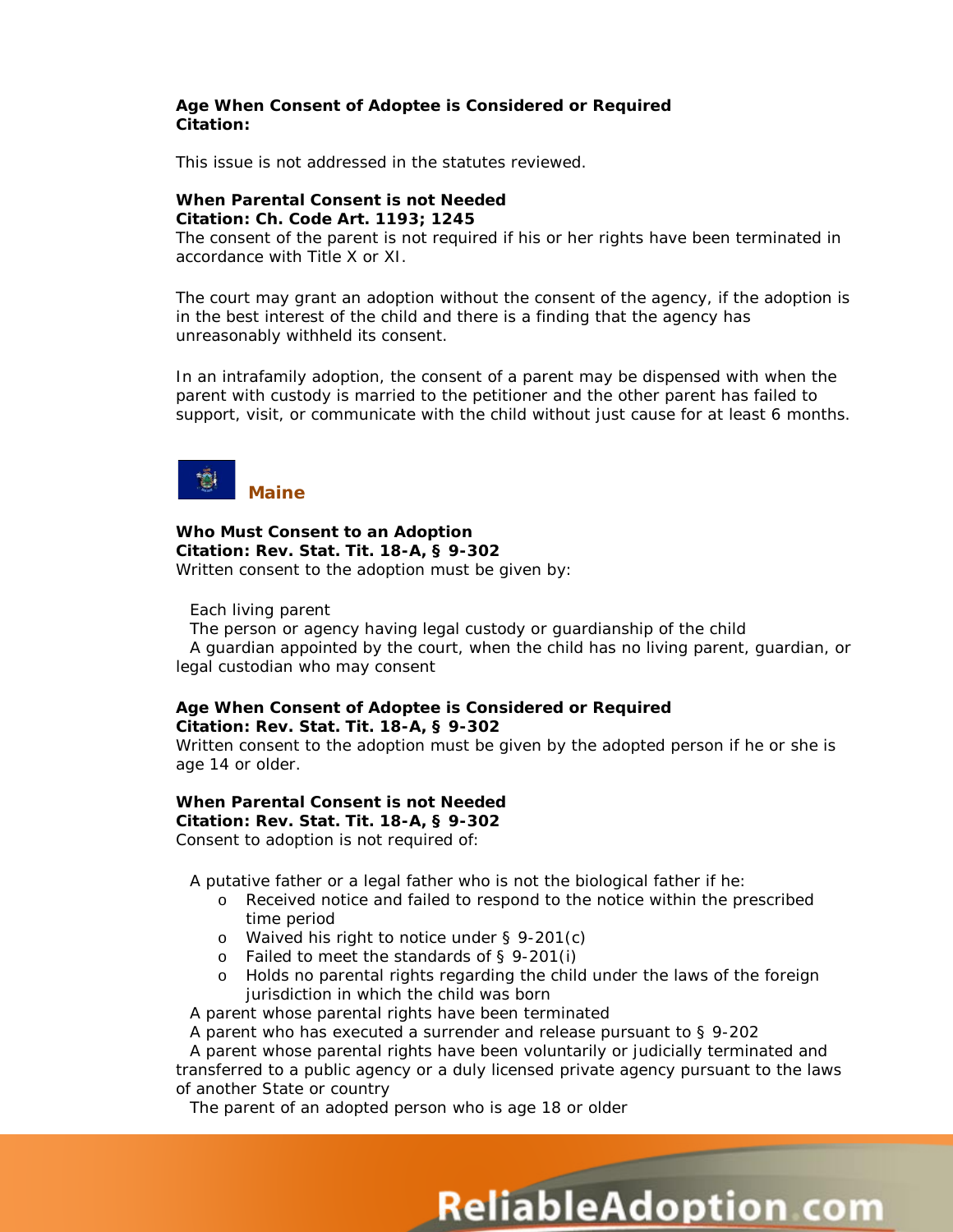The agency to whom the child has been surrendered and released if that the person's or agency's lack of consent is found to be unreasonable by a judge of probate



#### **Who Must Consent to an Adoption Citation: Fam. Law § 5-338**

Consent to an adoption is required from the following persons:

The natural mother and father If parental rights have been terminated, the head of the agency that has been awarded guardianship The director of the local department with custody of the child

#### **Age When Consent of Adoptee is Considered or Required Citation: Fam. Law § 5-338(3)**

The court may grant an adoption only if the child is represented by an attorney and he or she:

Consents to the adoption, if at least age 10 Does not object to the adoption, if under age 10

#### **When Parental Consent is not Needed Citation: Fam. Law § 5-3B-22**

A court may allow adoption without parental consent if the court finds by clear and convincing evidence that the parent:

Has not had custody of the prospective adoptee for at least 1 year Has not maintained meaningful contact with the child while the petitioner had custody, notwithstanding an opportunity to do so

Has failed to contribute to the child's physical care and support, notwithstanding the ability to do so

Has subjected the child to chronic abuse, chronic and life-threatening neglect, sexual abuse, or torture

Has been convicted of abuse of any offspring

Has been convicted, in any State or any court of the United States, of:

- o A crime of violence against a minor offspring of the parent, the child, or another parent of the child
- o Aiding or abetting, conspiring, or soliciting to commit a crime described above

Has, other than by consent, lost parental rights to a sibling of the child

# **Massachusetts**

**Who Must Consent to an Adoption Citation: Ann. Laws Ch. 210 § 2** Written consent to the adoption is required from:

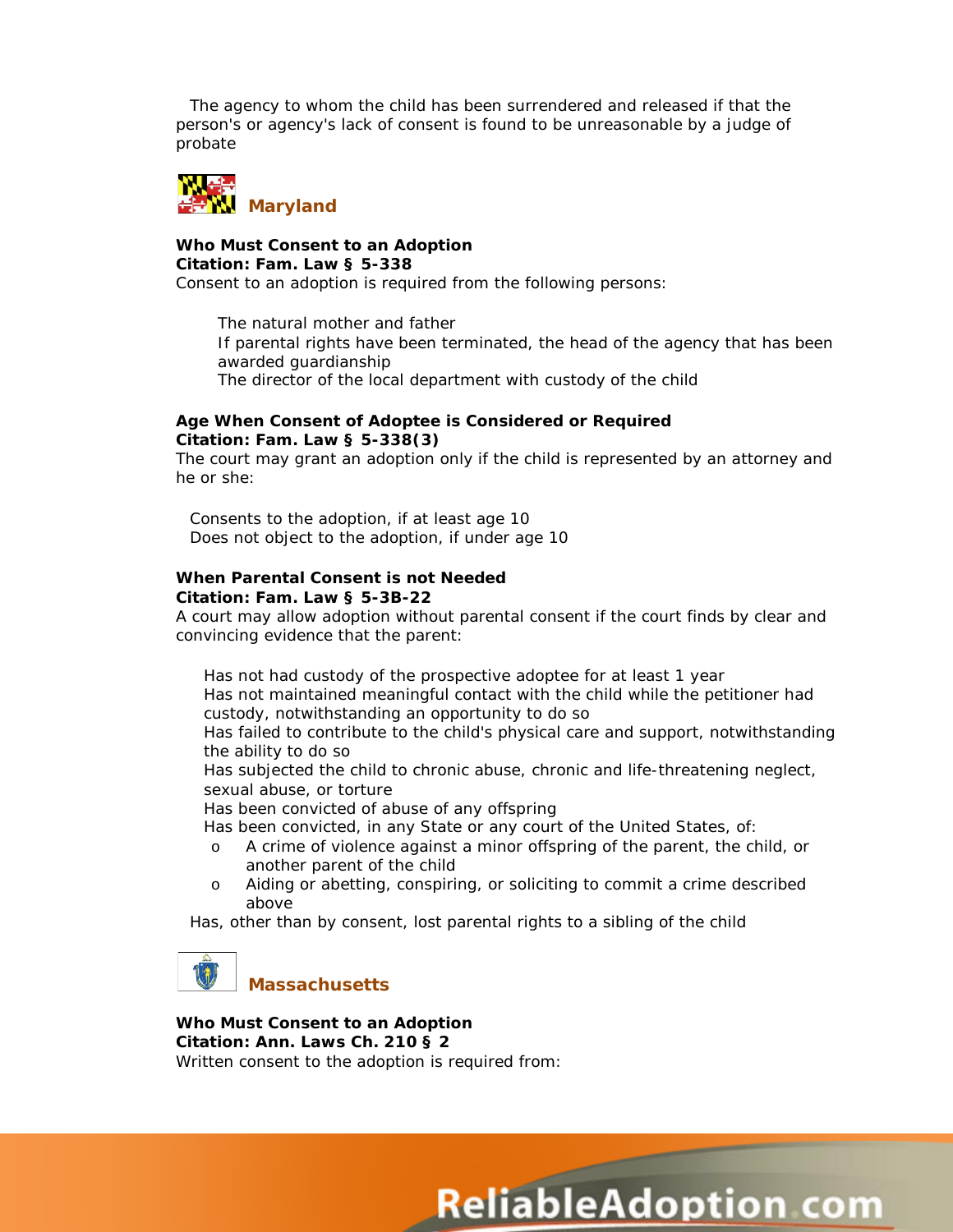The lawful parents, who may be previous adoptive parents A surviving parent The mother only, if the child has been born out of wedlock The child's spouse, if any

If an agency or person receiving a child born out of wedlock for purposes of a subsequent adoption receives from the child's mother an executed consent, and no person has acknowledged paternity of the child or has been adjudicated the father of the child by any court of competent jurisdiction, then the person or agency shall request that the mother voluntarily provide a sworn written statement, executed before a notary and in the presence of two competent witnesses, one of whom shall be selected by the mother, that identifies the child's father and his current or last known address. Any such statement shall be used solely for the purpose of notifying the person named as the father of the status of the child.

#### **Age When Consent of Adoptee is Considered or Required Citation: Ann. Laws Ch. 210 § 2**

A child who is age 12 or older must consent to the adoption.

## **When Parental Consent is not Needed**

#### **Citation: Ann. Laws Ch. 210 § 3**

The consent of the persons named above shall not be required if:

The person to be adopted is age 18 or older.

The court finds that the adoption is in the best interests of the child due to parental unfitness.

A finding of unfitness may be based on the following:

The child has been abandoned.

The child or another child has been abused or neglected.

The child has been in out-of-home placement for at least 6 months and the parents have not maintained significant and meaningful contact with the child. The child is age 4 or older and in the custody of the department for at least 12 of the last 15 months and cannot be returned home.

The child is younger than age 4 and in the custody of the department for at least 6 of the last 12 months and cannot be returned home.

The parent, without excuse, fails to provide proper care or custody for the child. Because of the lengthy absence of the parent or the parent's inability to meet the needs of the child, the child has formed a strong, positive bond with a substitute caretaker.

The parent has made no effort to remedy conditions that create a risk of harm to the child.

The child or another child has been subjected to severe or repetitive conduct of a physically, emotionally, or sexually abusive or neglectful nature.

The parent has willfully failed to visit and support a child who is not in the custody of the parent.

The parent suffers from a condition, such as alcohol or drug addiction, mental deficiency, or mental illness, that makes the parent unlikely to provide minimally acceptable care of the child.

The parent's conviction of a felony will deprive the child of a stable home for a period of years.

There exists a prior pattern of parental neglect or misconduct or a felony assault that resulted in serious bodily injury to the child and a likelihood of future harm to the child based on such prior pattern or assault.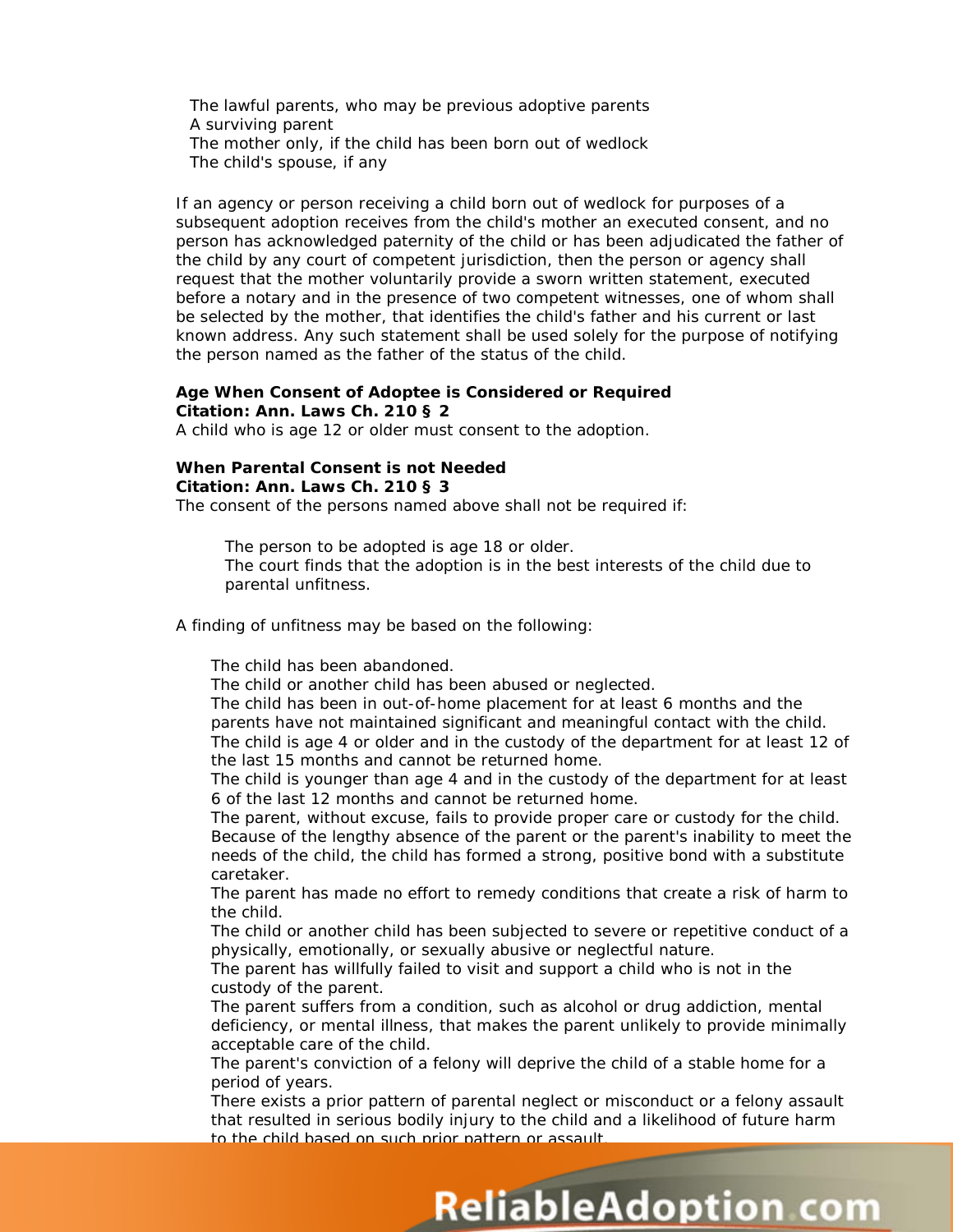

# **Who Must Consent to an Adoption Citation: Comp. Laws § 710.43**

Consent to adoption shall be executed by:

Each parent or the surviving parent The authorized representative of the department or of a child-placing agency to whom the child has been permanently committed by an order of the court or to whom the child has been released The court or by a Tribal court having permanent custody of the child The guardian of the child, if a guardian has been appointed The guardian of a parent, if a guardian has been appointed The authorized representative of a court or child-placing agency of another State or country that has authority to consent to adoption

If the parent of the child to be adopted is an unemancipated minor, that parent's consent is not valid unless a parent, guardian, or guardian *ad litem* of that minor parent has also executed the consent.

The guardian of the child to be adopted or a parent shall not execute a consent to that child's adoption unless the guardian has first obtained authority to execute the consent from the court that appointed the guardian.

#### **Age When Consent of Adoptee is Considered or Required Citation: Comp. Laws § 710.43**

A child who is age 14 or older must consent to the adoption.

## **When Parental Consent is not Needed**

**Citation: Comp. Laws §§ 710.37; 710.43; 710.51(6)**

The court may permanently terminate the rights of the putative father when he:

Submits a verified affirmation of his paternity and a denial of his interest in custody of the child

Files a disclaimer of paternity

Was served with a notice of intent to release or consent at least 30 days before the expected date of birth but failed to file an intent to claim paternity either before the expected date of birth or before the birth of the child

Is given proper notice of hearing but either fails to appear at the hearing or appears and denies his interest in custody of the child

Has not made provision for the child's care and did not provide support for the mother during her pregnancy

Has not provided support for the mother, has not shown any interest in the child, and has not made provision for the child's care, for at least 90 days preceding the hearing required under § 36

Consent to adoption of a child shall be executed by each parent or the surviving parent, except under the following circumstances:

The rights of the parent have been terminated. The child has been released for the purpose of adoption to a child-placing agency or the department.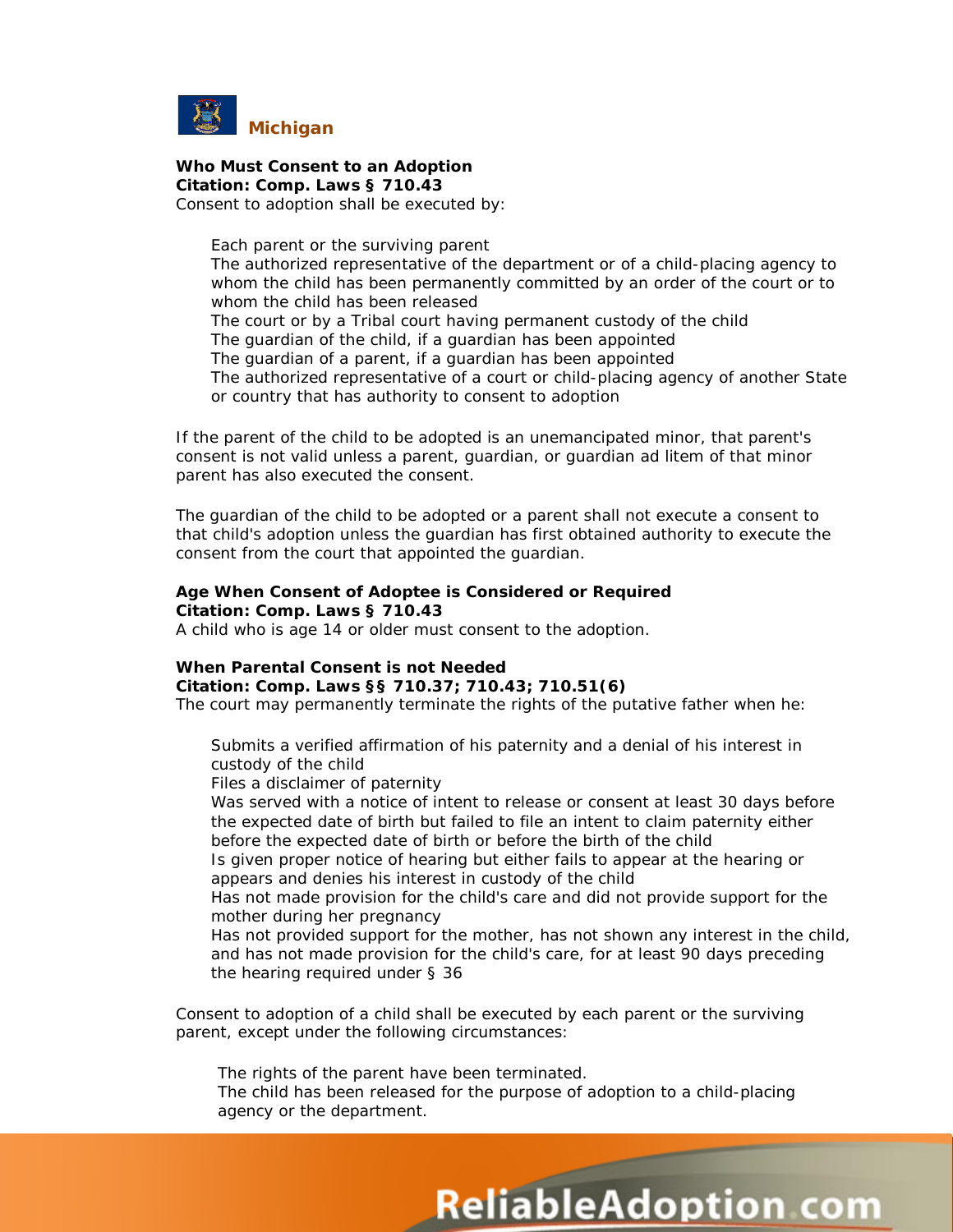A guardian of the child has been appointed.

- A guardian of a parent has been appointed.
- A parent having legal custody of the child is married to the petitioner.

If the spouse of a custodial parent wants to adopt the child, the court may terminate the rights of the other parent if both of the following occur:

The other parent, having the ability to support the child, has failed or neglected to provide regular and substantial support for the child for a period of 2 years or more.

The other parent, having the ability to visit, contact, or communicate with the child, has regularly and substantially failed or neglected to do so for a period of 2 years or more.



#### **Who Must Consent to an Adoption Citation: Ann. Stat. § 259.24, subd. 1, 2**

No child shall be adopted without the consent of the child's parents and the child's guardian, if there be one.

If there is no parent or guardian qualified to consent to the adoption, the consent shall be given by the commissioner.

If an unmarried parent who consents to the adoption of a child is under age 18, the consent of the minor parent's parents or guardian, if any, also shall be required. If either or both the parents are disqualified for any reason, the consent of such parent shall be waived, and the consent of the guardian only shall be sufficient. If there is neither a parent nor guardian qualified to give such consent, the consent may be given by the commissioner.

#### **Age When Consent of Adoptee is Considered or Required Citation: Ann. Stat. § 259.24, subd. 3**

When the child to be adopted is age 14 or older, the child's written consent also shall be necessary.

#### **When Parental Consent is not Needed Citation: Ann. Stat. § 259.24, subd. 1** Consent shall not be required of a parent:

Who is not entitled to notice of the proceedings Who has abandoned the child

Who has lost custody of the child through a divorce decree or a decree of dissolution, and upon whom notice has been served as required by § 259.49 Whose parental rights to the child have been terminated or who has lost custody of a child through a final commitment of the juvenile court or through a decree in a prior adoption proceeding

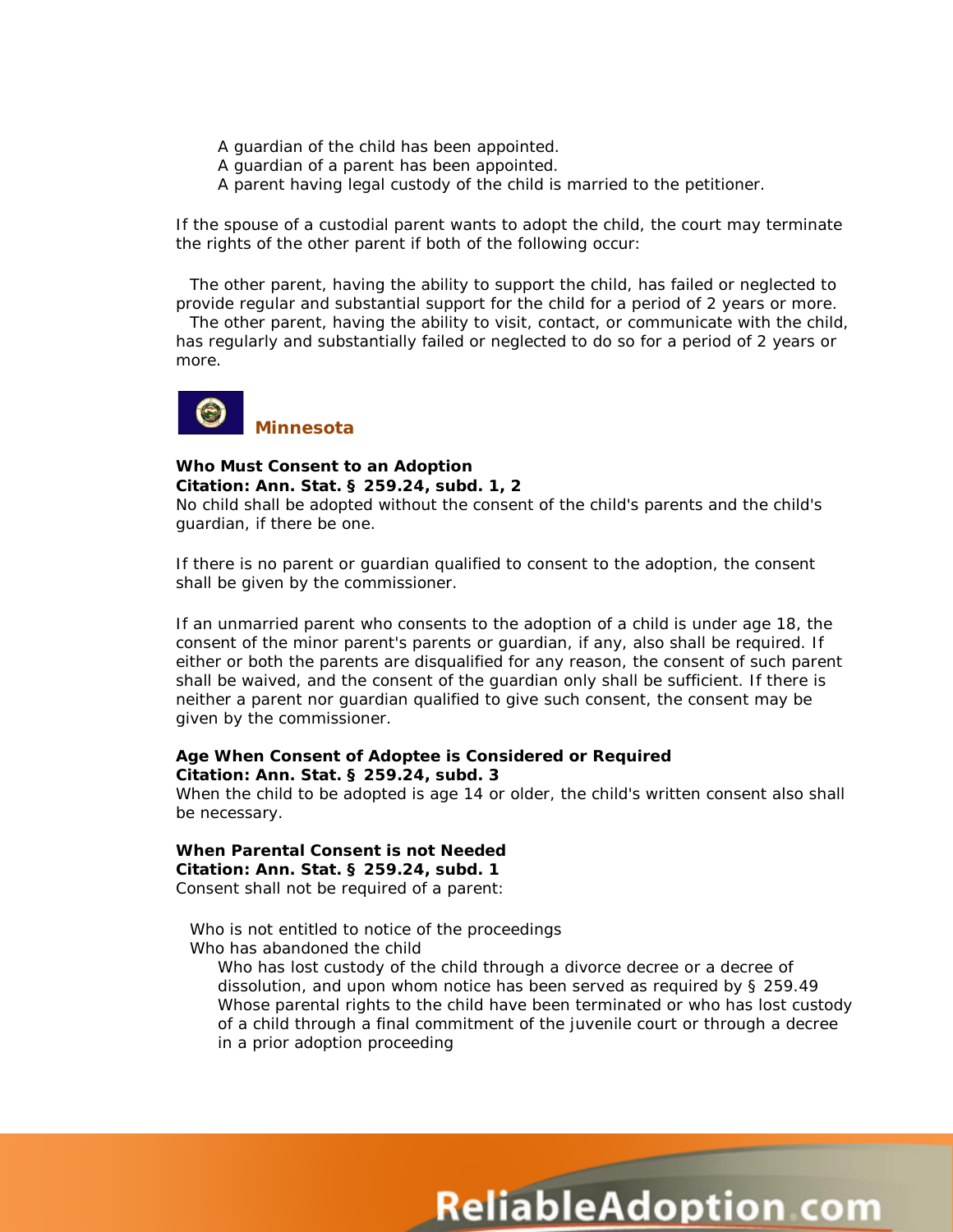

# **Who Must Consent to an Adoption**

**Citation: Ann. Code § 93-17-5**

Consent shall be executed by the following persons:

The parents, or parent, if only one parent, though either be under age 21 If both parents are dead, then any two adult kin of the child within the third degree

The guardian *ad litem* of an abandoned child

Those persons having physical custody of the child, except persons having the child as foster parents as a result of placement by the Department of Human Services of the State of Mississippi

Any person to whom custody of the child may have been awarded by a court of competent jurisdiction of the State of Mississippi

The agent of the county Department of Human Services that has placed a child in foster care, either by agreement or by court order

#### **Age When Consent of Adoptee is Considered or Required Citation: Ann. Code § 93-17-5**

If the child is age 14 or older, a consent to the adoption, sworn to or acknowledged by the child, is required.

#### **When Parental Consent is not Needed Citation: Ann. Code § 93-17-5; 93-17-7**

In the case of a child born out of wedlock, the father shall not have a right to object to an adoption unless he has demonstrated, within the period ending 30 days after the birth of the child, a full commitment to the responsibilities of parenthood.

An adoption may be allowed over the objection of a parent where the parent:

Has abused the child

Has not consistently offered to provide reasonably necessary food, clothing, appropriate shelter, and treatment for the child

Suffers from a medical or emotional illness, mental deficiency, behavior, or conduct disorder, severe physical disability, substance abuse, or chemical dependency that makes him or her unable or unwilling to provide an adequate permanent home for the child at the present time or in the reasonably near future based upon expert opinion or based upon an established pattern of behavior Has a history of past or present conduct, including criminal convictions, that viewed in its entirety, would pose a risk of substantial harm to the physical, mental, or emotional health of the child

Has engaged in acts or omissions permitting termination of parental rights

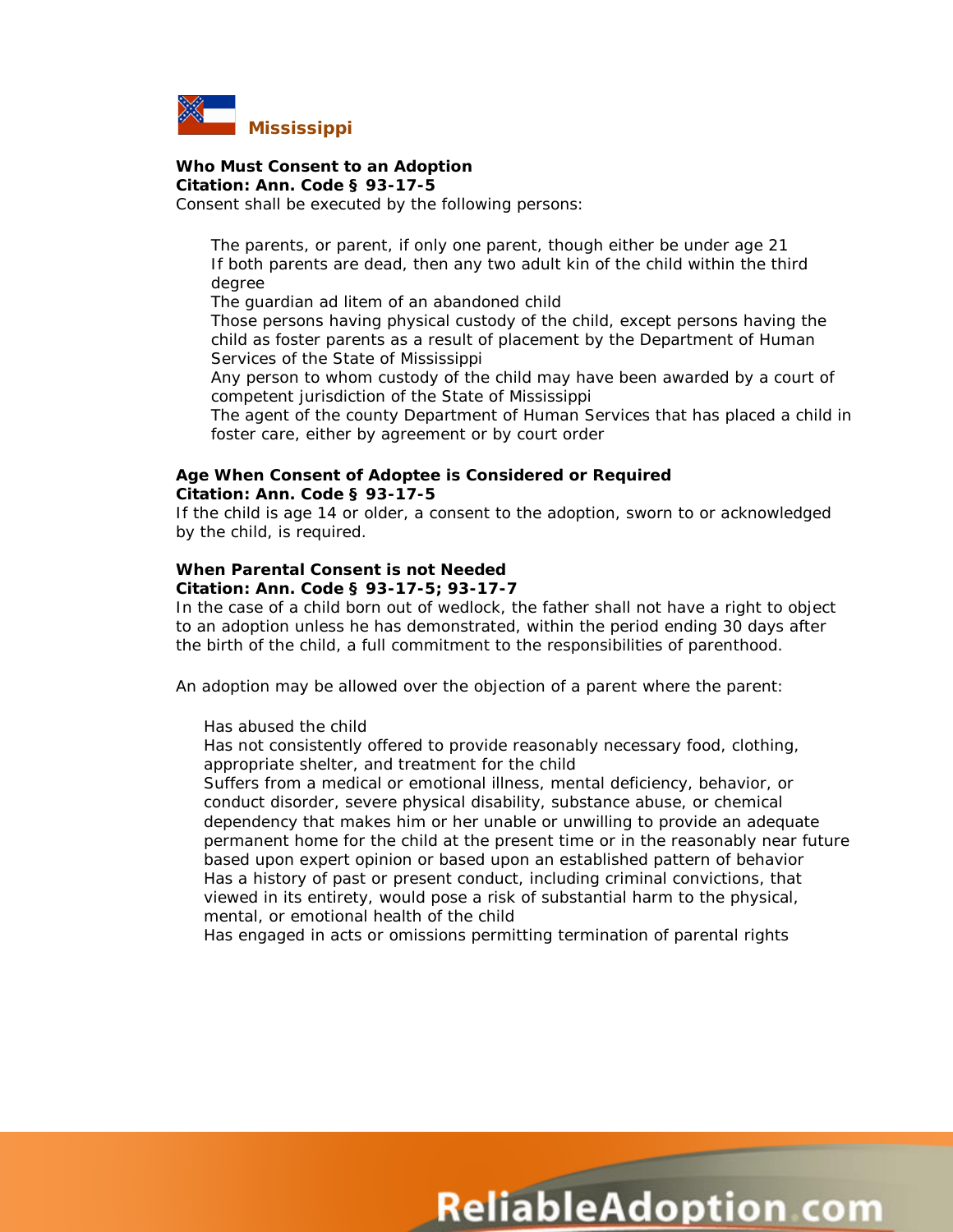

**Who Must Consent to an Adoption Citation: Rev. Stat. § 453.030**

The written consent of the following persons shall be required:

The mother

Only the man who is presumed to be the father, if he has acted to establish paternity no later than 15 days after the birth of the child, or has filed with the putative father registry

The child's current adoptive parents or other legally recognized parent

#### **Age When Consent of Adoptee is Considered or Required Citation: Rev. Stat. § 453.030**

A child who is age 14 or older must consent to the adoption, except where the court finds that the child lacks sufficient mental capacity.

#### **When Parental Consent is not Needed Citation: Rev. Stat. § 453.040**

The consent to the adoption of a child is not required of:

A parent whose rights to the child have been terminated

A parent of a child who has legally consented to a future adoption of the child A parent whose identity is unknown and cannot be ascertained at the time of the filing of the petition

A man who has not been established to be the father and who is not presumed by law to be the father and who, after the conception of the child, executes a verified statement denying paternity and disclaiming any interest in the child A parent or other person who has not executed a consent and fails to respond to notice

A parent who has a mental condition that is shown by competent evidence either to be permanent or such that there is no reasonable likelihood that the condition can be reversed and that renders the parent unable to knowingly provide the child the necessary care, custody, and control

A parent who has for a period of at least 6 months for a child age 1 or older, or at least 60 days for a child under age 1, immediately prior to the filing of the petition for adoption, willfully abandoned the child or, for a period of at least 6 months immediately prior to the filing of the petition for adoption, willfully, substantially, and continuously neglected to provide the child with necessary care and protection



**Who Must Consent to an Adoption Citation: Ann. Code § 42-2-301** Written consents to an adoption must be executed by:

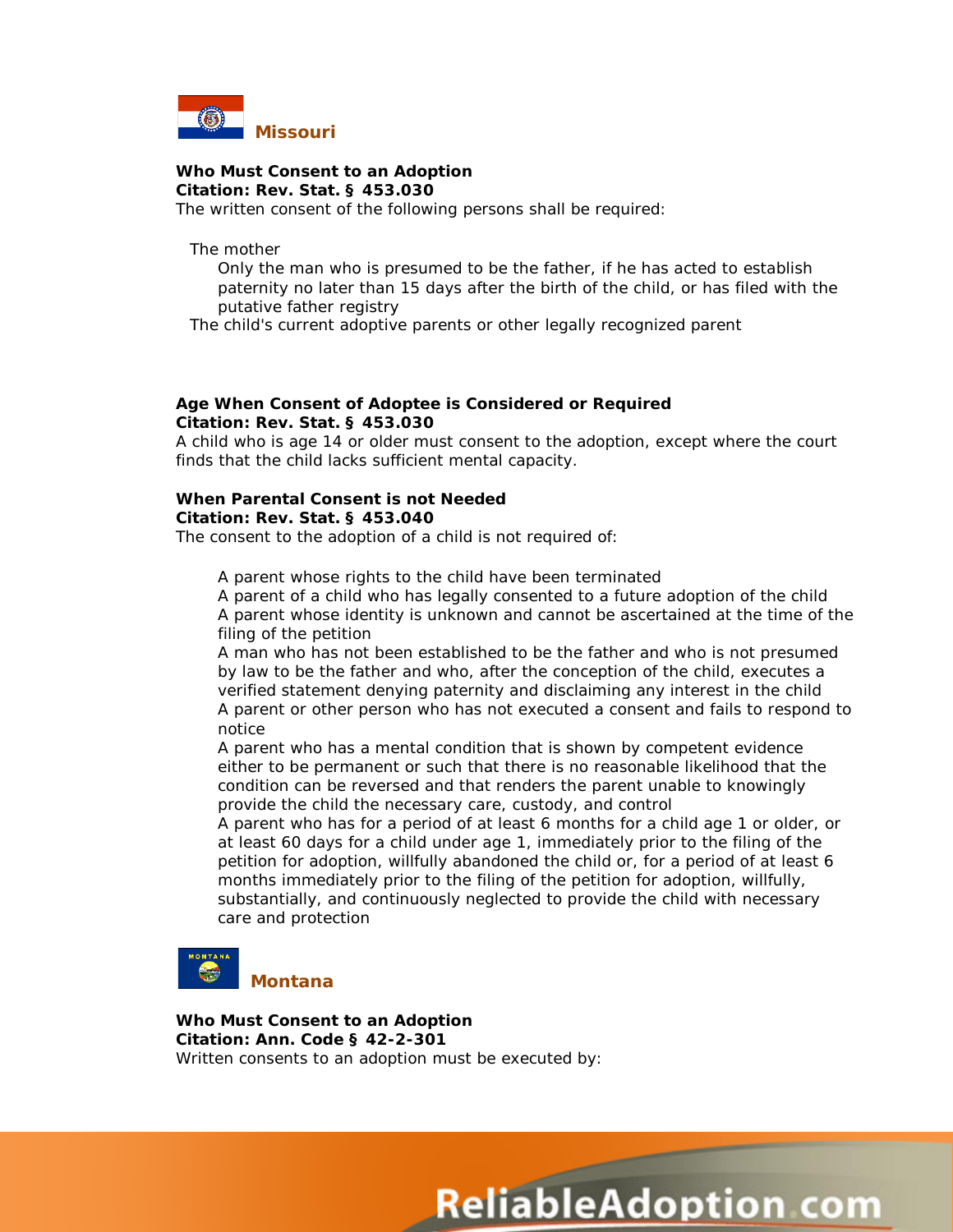The birth mother

The husband of the birth mother, if the husband is the presumed father of the child Any other person whose parental rights have been established by a court

The department or an agency that has custody of the child and the authority to place the child for adoption

The legal guardian of the child, if both parents are dead or their rights have been judicially terminated and the guardian has authority by order of the court appointing the guardian to consent to the adoption

#### **Age When Consent of Adoptee is Considered or Required Citation: Ann. Code § 42-2-301**

A child who is age 12 or older must consent, either in writing or in court, unless he or she lacks the mental capacity to consent.

#### **When Parental Consent is not Needed Citation: Ann. Code § 42-2-302**

Consent to adoption of a child is not required from:

An individual whose parental relationship to the child has been judicially terminated for unfitness, has been determined not to exist, or has been waived A parent who has been judicially declared incompetent

An individual who has not been married to the mother of the child and who, after the conception of the child, executes a notarized statement denying paternity or a notarized statement acknowledging paternity and denying any interest in the child

The personal representative of a deceased parent's estate



## **Who Must Consent to an Adoption Citation: Rev. Stat. §§ 43-104; 43-105**

Except as otherwise provided in the Nebraska Indian Child Welfare Act, no adoption shall be decreed unless written consents are executed by:

Any district court, county court, or separate juvenile court having jurisdiction of the custody of a minor child by virtue of proceedings that occurred in any court in Nebraska or by virtue of the Uniform Child Custody Jurisdiction and Enforcement Act

Both parents of a child born in lawful wedlock, if living

The surviving parent of a child born in lawful wedlock

The mother of a child born out of wedlock

Both the mother and father of a child born out of wedlock as determined pursuant to §§ 43-104.08 to 43-104.24

If consent is not required of both parents for the reasons listed below, substitute consents shall be filed as follows:

Consent to the adoption of a minor child who has been committed to the Department of Health and Human Services may be given by the department or its duly authorized agent.

When a parent has relinquished a minor child for adoption to any child-placing agency licensed or approved by the department, consent to the adoption of such child may be given by such agency.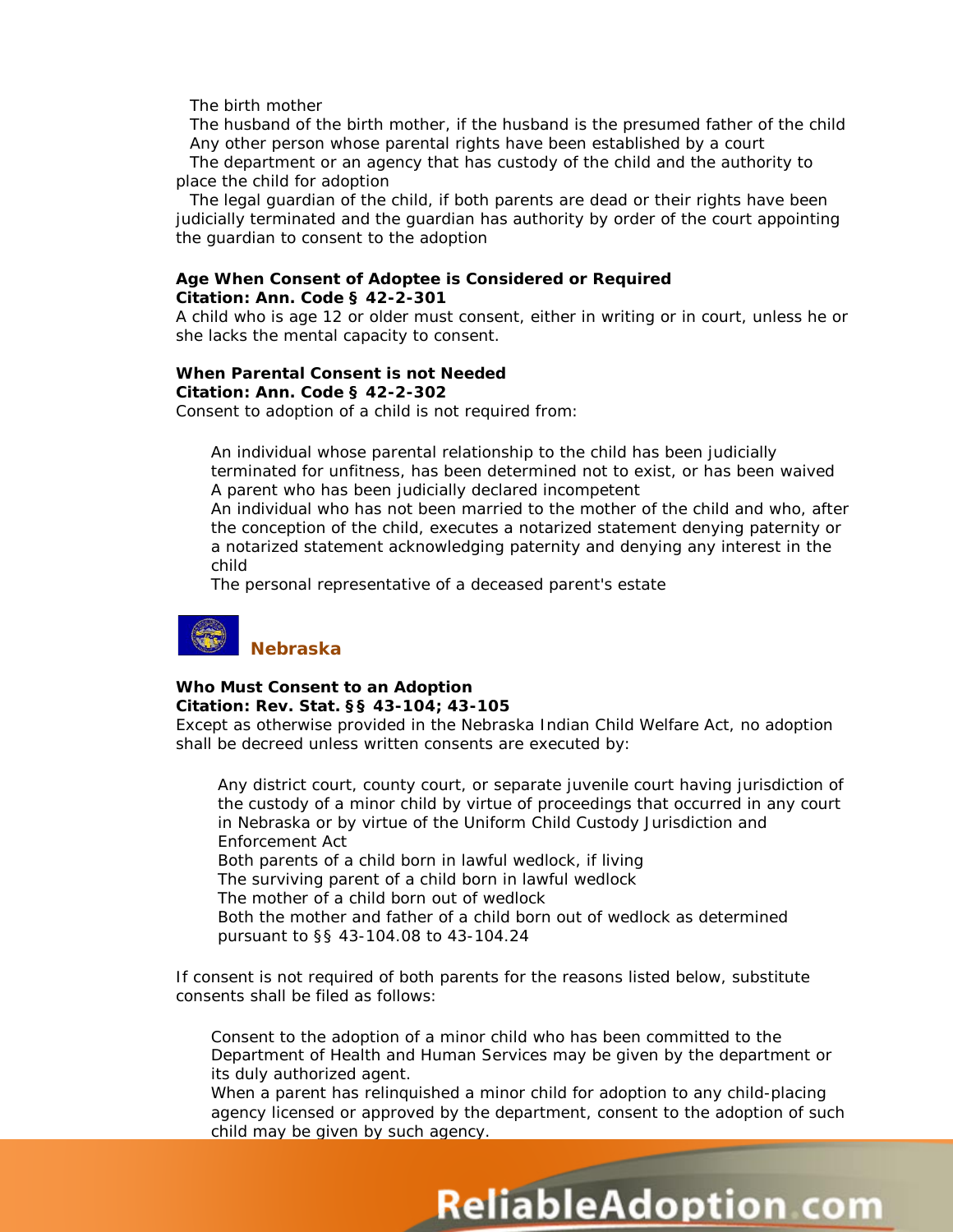In all other cases, consent shall be given by the guardian or guardian *ad litem* of the minor child.

#### **Age When Consent of Adoptee is Considered or Required Citation: Rev. Stat. § 43-104**

A written consent must be executed by the minor child, if over age 14, or the adult child.

# **When Parental Consent is not Needed Citation: Rev. Stat. §§ 43-104; 43-105**

Consent shall not be required of any parent who:

Has relinquished the child for adoption by a written instrument Has abandoned the child for at least 6 months immediately prior to the filing of the adoption petition Has been deprived of his or her parental rights to such child by the order of any court of competent jurisdiction Is incapable of consenting

#### **Nevada**

#### **Who Must Consent to an Adoption Citation: Rev. Stat. § 127.040**

Written consent to the specific adoption proposed by the petition or for relinquishment to an agency authorized to accept relinquishments is required from:

Both parents, if both are living One parent, if the other is deceased The guardian of the child appointed by the court

#### **Age When Consent of Adoptee is Considered or Required Citation: Rev. Stat. § 127.020**

The consent of the child, if age 14 or older, is required.

#### **When Parental Consent is not Needed Citation: Rev. Stat. §§ 127.090; 127.040**

Consent is not required of a parent who has been adjudged insane for 2 years if the court is satisfied by proof that such insanity is incurable.

Consent of a parent to an adoption shall not be necessary where parental rights have been terminated by an order of a court of competent jurisdiction.



**Who Must Consent to an Adoption Citation: Rev. Stat. § 170-B:5**  A surrender of parental rights shall be obtained from:

> The birth mother, provided that if she is under age 18, the court may require the assent of her parents or legal guardian The legal father, provided that if he is under age 18, the court may require the assent of his parents or legal guardian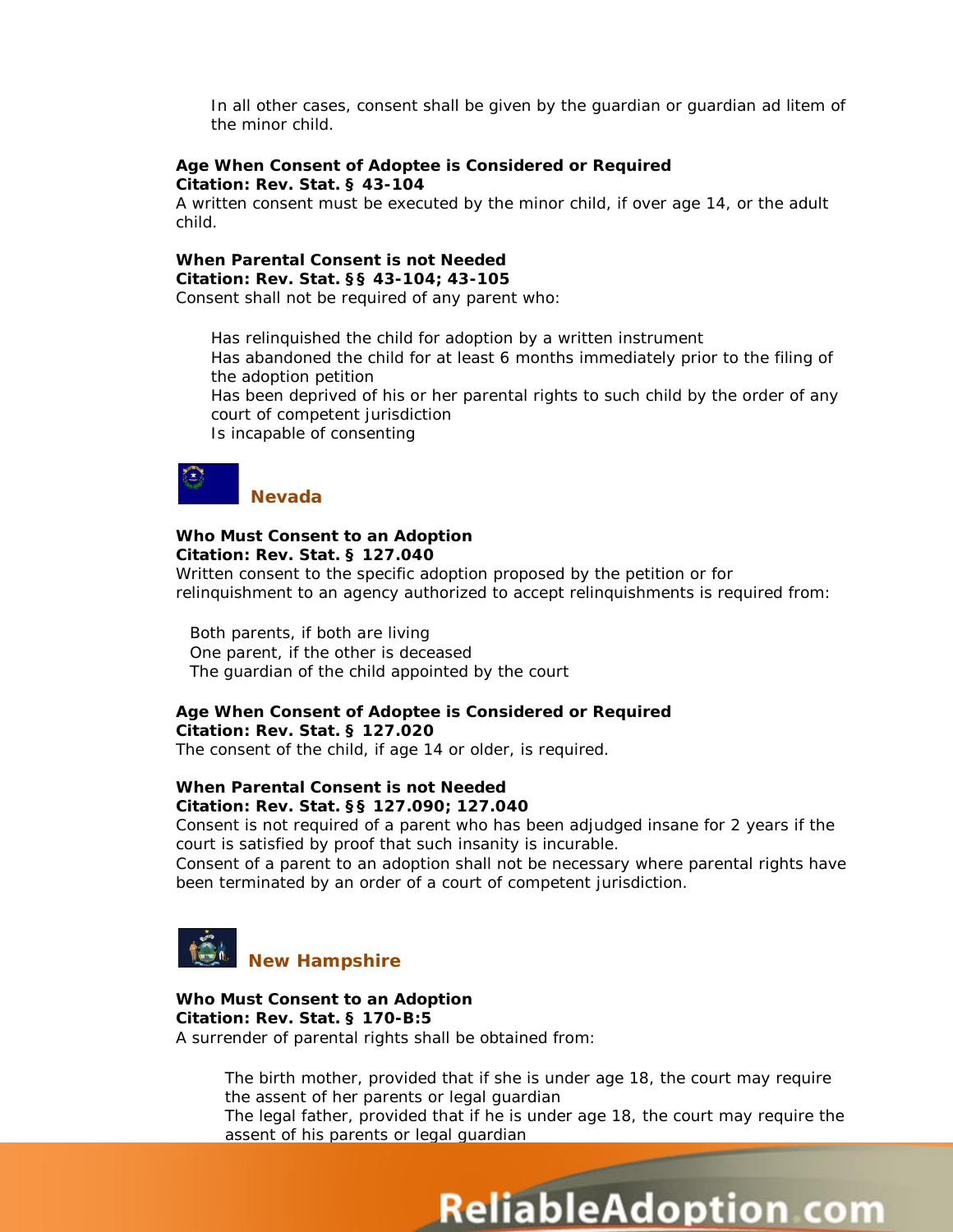The birth father, provided that he was found to be entitled to notice and that if he is under age 18, the court may require the assent of his parents or legal guardian

The legal guardian of the child, if both birth parents are deceased or have surrendered their rights

The department or any licensed child-placing agency that may been given the care, custody, and control of the child

#### **Age When Consent of Adoptee is Considered or Required Citation: Rev. Stat. § 170-B:3**

If the child is age 14 or older, he or she must assent to the adoption unless the court determines that it is not in the best interests of the child to require assent. Such an assent shall be executed by the child in writing and signed in the presence of the court in which the petition for adoption has been filed.

#### **When Parental Consent is not Needed Citation: Rev. Stat. § 170-B:7**

Surrender of parental rights is not required of:

The alleged father who has not met the requirements of § 170-B:5(I) or § 170-B:6 A parent whose parental rights have been voluntarily or involuntarily terminated by a court in another State An alleged father who is found not to be the father Any parent of the person to be adopted, if the person is an adult A parent whose parental rights have been terminated

An alleged father who is convicted of an offense under §§ 632-A:2, 632-A:3, 632-

A:4, or 639:2 that resulted in the conception of the child

Parents whose parental rights have been determined to be voluntarily or involuntarily terminated by the proper authorities in another country, such determination to be evidenced by documentation issued by the U.S. Department of Justice or the U.S. Department of State and deemed acceptable by probate court rule



#### **Who Must Consent to an Adoption Citation: Ann. Stat. §§ 9:3-41; 9:3-45** The child may be surrendered for adoption by:

The parent or guardian of the child Any agency that has obtained the authority to place the child for adoption

For purposes of this section, ''parent'' means:

The husband of the mother of a child born or conceived during the marriage A putative or alleged biological mother or father of a child

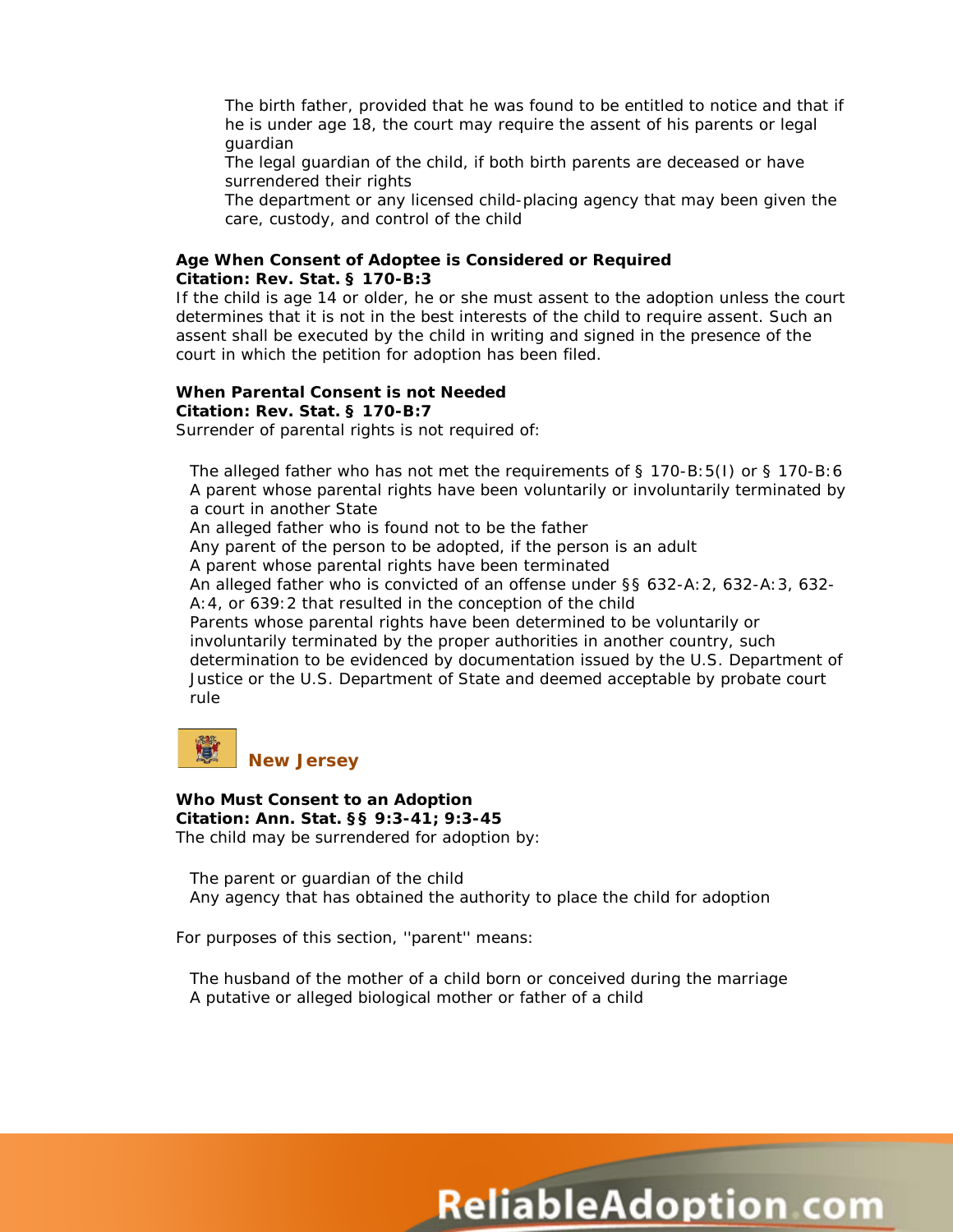#### **Age When Consent of Adoptee is Considered or Required Citation: Ann. Stat. § 9:3-49**

If the child sought to be adopted is age 10 or older, the appearance of the child shall be required at the final adoption hearing, unless waived by the court for good cause shown, and the child's wishes concerning the adoption shall be solicited by the court and given consideration if the child is of sufficient capacity to form an intelligent preference regarding the adoption.

#### **When Parental Consent is not Needed Citation: Ann. Stat. § 9:3-45; 9:3-46**

Notice of an adoption proceeding shall not be served on a parent:

Who has executed a valid surrender to an approved agency

Whose parental rights have been terminated in a separate judicial proceeding Who has, prior to the placement of the child for adoption, received notice of the intention to place the child, and who has either failed to file written objections or denied paternity or maternity of the child

Who has given the child for adoption to the adopting parent, and the court has determined that the surrender was voluntary and proper

Whose child has been made available for adoption in a foreign state or country if the U.S. Immigration and Naturalization Service has determined that the child has been approved for adoptive placement

Who is presumed to be the biological father of the child but who, within 120 days of the birth of the child or prior to the date of the preliminary hearing, whichever occurs first, has not acknowledged paternity

A judgment of adoption shall be entered over an objection of a person who is entitled to notice if the court finds, during the 6-month period prior to the placement of the child for adoption or within 120 days after the birth of a child or prior to the date of the preliminary hearing, whichever occurs first, in the case of a child placed for adoption as a newborn infant:

That the parent has substantially failed to perform the regular and expected parental functions of care and support of the child, although able to do so That the parent is unable to perform the regular and expected parental functions of care and support of the child and that the parent's inability to perform those functions is unlikely to change in the immediate future

# **New Mexico**

#### **Who Must Consent to an Adoption Citation: Ann. Stat. § 32A-5-17**

Consent to adoption or relinquishment of parental rights to the department or an agency licensed by the State of New Mexico shall be required of the following:

The mother The proposed adoptive parent The presumed father The acknowledged father The department or the agency to whom the child has been relinquished that has placed the child for adoption The guardian of the child's parent, when that guardian has express authority to consent to adoption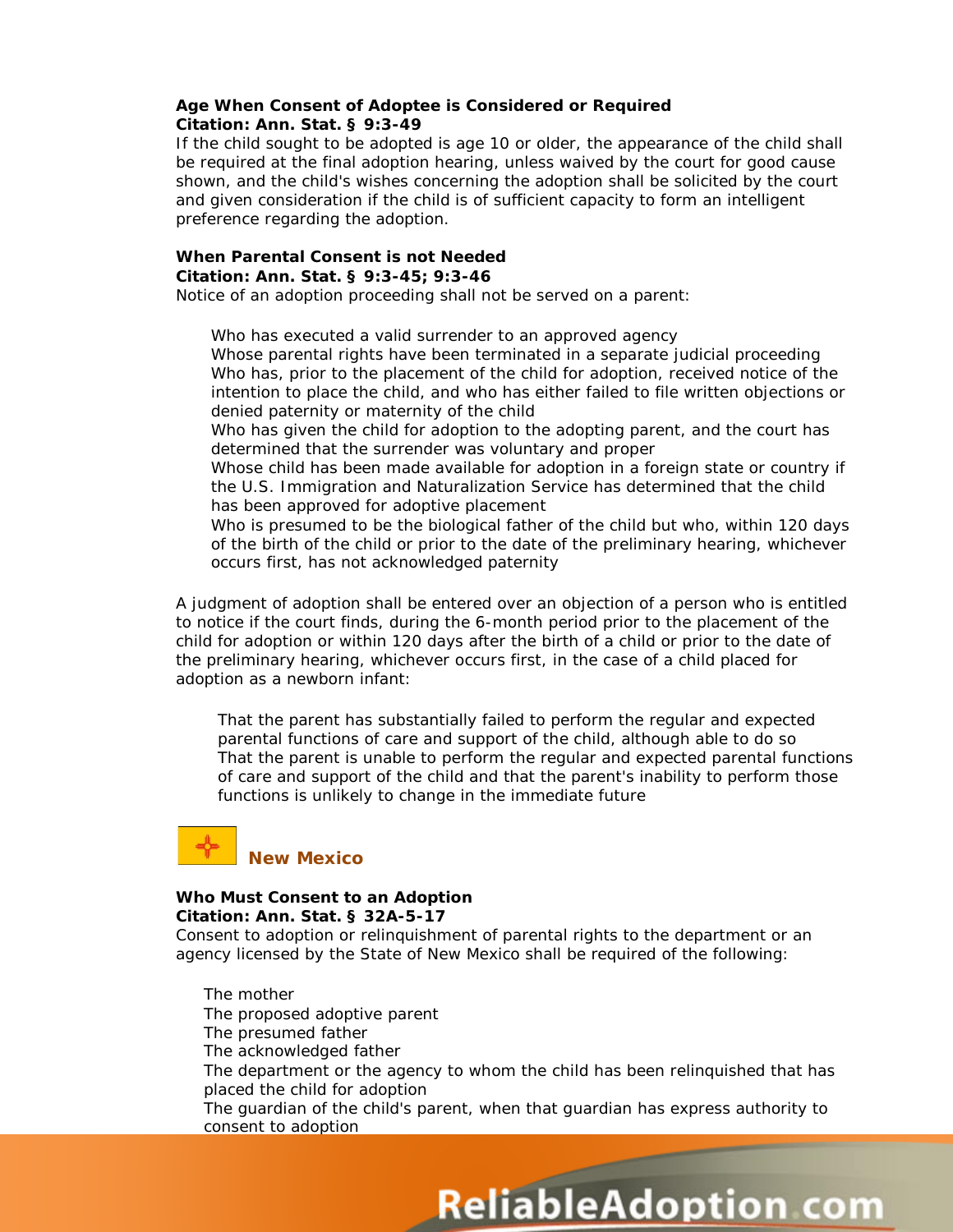In any adoption involving an Indian child, consent to adoption by the petitioner or relinquishment of parental rights shall be obtained from an ''Indian custodian,'' as required by the provisions of the Federal Indian Child Welfare Act of 1978 (25 U.S.C. § 1901, *et seq.*).

## **Age When Consent of Adoptee is Considered or Required Citation: Ann. Stat. § 32A-5-17**

Consent to adoption shall be required of the child, if age 14 or older, except when the court finds that the child does not have the mental capacity to give consent.

# **When Parental Consent is not Needed**

#### **Citation: Ann. Stat. §§ 32A-5-18; 32A-5-19**

A consent to adoption shall be implied by the court if the parent, without justifiable cause, has:

Left the child without provision for the child's identification for a period of 14 days Left the child with others, including the other parent or an agency, without provisions for support and without communication for a period of:

- o 3 months, if the child was under age 6 at the commencement of the 3 month period
- o 6 months, if the child was over age 6 at the commencement of the 6-month period

The consent to adoption shall not be required from:

A parent whose rights with reference to the child have been terminated

A parent who has relinquished the child to an agency for adoption

A biological father of a child conceived as a result of rape or incest

A person who has failed to respond when given notice pursuant to the provisions of § 32A-5-27

An alleged father who has failed to register with the putative father registry within 10 days of the child's birth and is not otherwise the acknowledged father



# **Who Must Consent to an Adoption**

#### **Citation: Dom. Rel. Law §§ 111; 113**

Consent to adoption shall be required from the following persons or entities:

The parents or surviving parent, whether adult or minor, of a child conceived or born in wedlock

The mother, whether adult or minor, of a child born out of wedlock The father, whether adult or minor, of a child born out-of-wedlock and placed with the adoptive parents more than 6 months after birth, but only if such father shall have maintained substantial and continuous or repeated contact with the child

The father, whether adult or minor, of a child born out-of-wedlock and placed with the adoptive parents less than 6 months after birth, but only if the father:

o Openly lived with the child or the child's mother for a continuous period of 6 months immediately preceding the placement of the child for adoption

**ReliableAdoption com** 

o Openly held himself out to be the father of such child during such period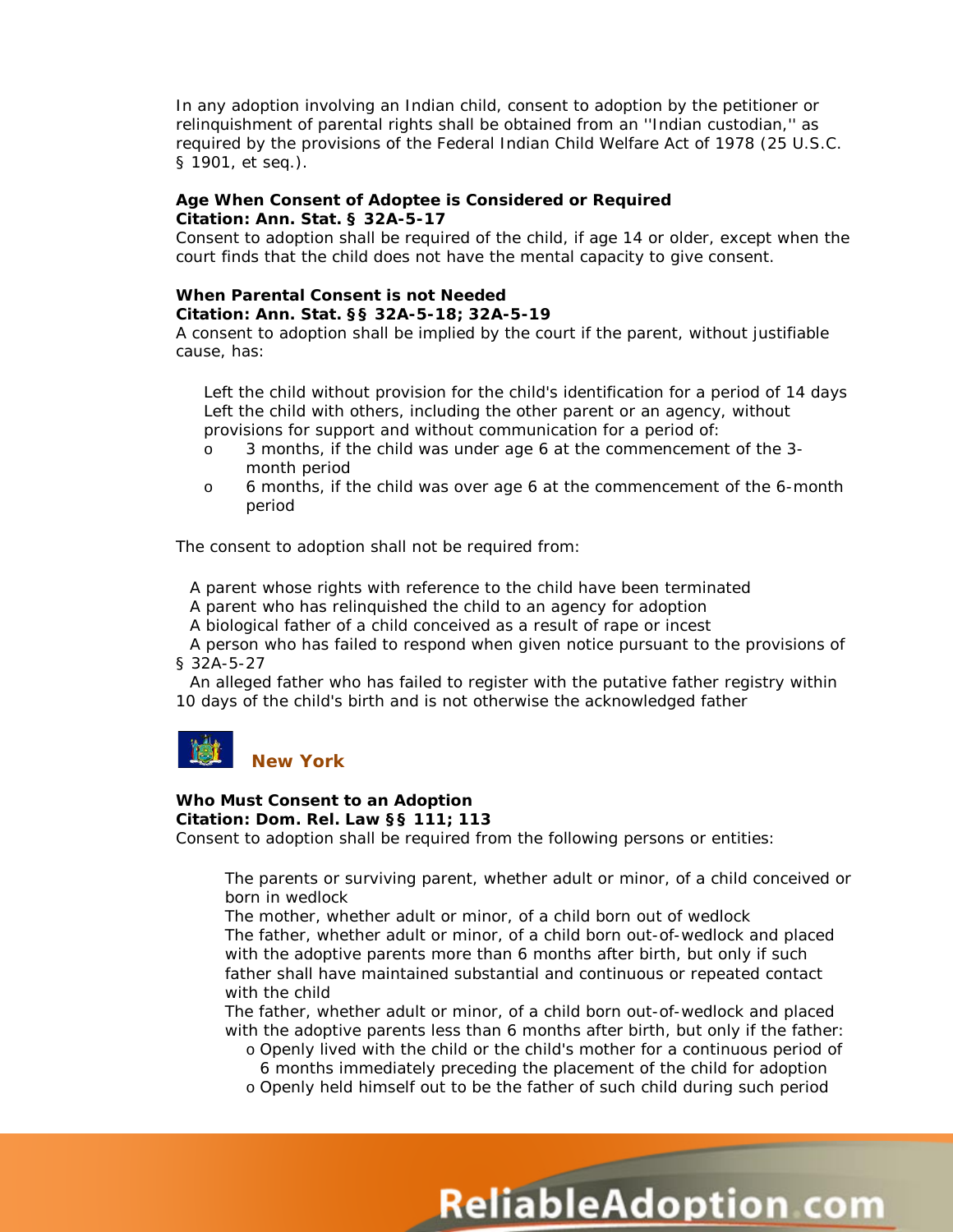- o Paid a fair and reasonable sum, in accordance with his means, for the medical, hospital, and nursing expenses incurred in connection with the mother's pregnancy or with the birth of the child
- Any person or authorized agency having lawful custody of the adoptive child

An authorized agency may consent to the adoption of a minor whose custody and guardianship has been transferred to such agency.

#### **Age When Consent of Adoptee is Considered or Required Citation: Dom. Rel. Law § 111**

Consent to adoption shall be required of the adoptive child who is age 14 or older, unless the judge or surrogate in his discretion dispenses with such consent.

#### **When Parental Consent is not Needed Citation: Dom. Rel. Law § 111**

Consent shall not be required of a parent or of any other person having custody of the child:

Who evinces an intent to forego his or her parental or custodial rights and obligations as manifested by his or her failure for a period of 6 months to visit the child and communicate with the child or person having legal custody of the child, although able to do so

Who has surrendered the child to an authorized agency

For whose child a guardian has been appointed

Who, by reason of mental illness or mental retardation, is presently and for the foreseeable future unable to provide proper care for the child

Who has executed an instrument, that shall be irrevocable, denying the paternity of the child

# **North Carolina**

# **Who Must Consent to an Adoption Citation: Gen. Stat. §§ 48-3-601; 48-3-602**

Consent to an adoption in a direct placement must be executed by:

The mother of the minor

Any man who may or may not be the biological father of the minor but who:

- o Is or was married to the mother
- o Attempted to marry the mother of the minor before the minor's birth
- o Has legitimated the minor under the law of any State
- o Has acknowledged his paternity of the minor
- o Has received the minor into his home and openly held out the minor as his biological child

**ReliableAdoption com** 

o Is the adoptive father of the minor

A guardian of the minor

The guardian *ad litem* of an incompetent parent

In an agency placement, consent must be provided by:

The agency that placed the minor for adoption Each individual described above who has not relinquished the minor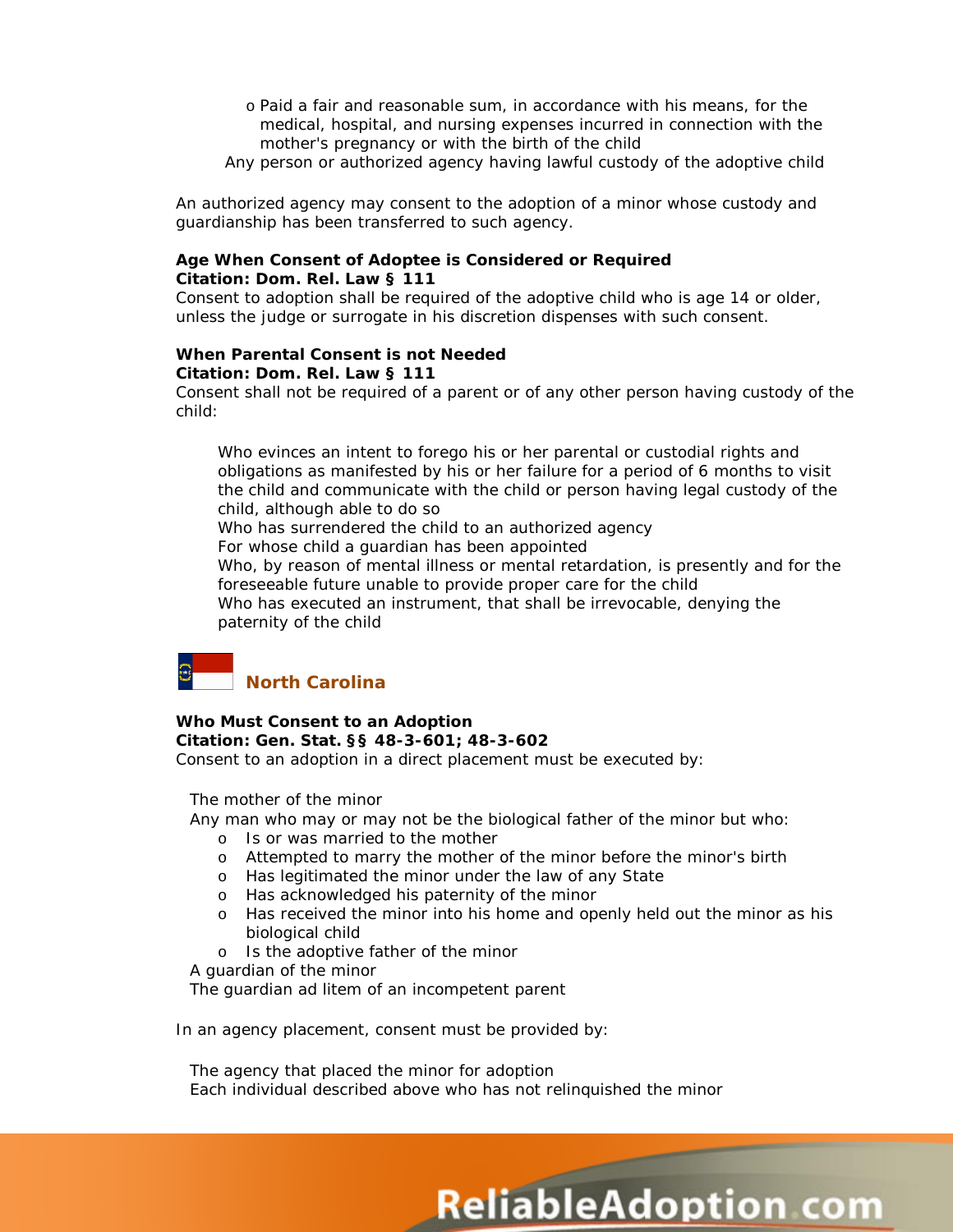#### **Age When Consent of Adoptee is Considered or Required Citation: Gen. Stat. §§ 48-3-601; 48-3-603**

Consent to an adoption must be executed by the minor to be adopted if he or she is age 12 or older unless the court finds that it is not in the best interest of the minor to require the consent.

#### **When Parental Consent is not Needed Citation: Gen. Stat. § 48-3-603**

Consent to an adoption of a minor is not required of:

An individual whose parental rights and duties have been terminated A man, other than an adoptive father, if the man has been judicially determined not to be the father of the minor to be adopted, or another man has been judicially determined to be the father of the minor

An individual who has relinquished parental rights or guardianship powers, including the right to consent to adoption

A man who is not married to the minor's birth mother and who, after the conception of the minor, has executed a notarized statement denying paternity or disclaiming any interest in the minor

A deceased parent or the personal representative of a deceased parent's estate

An individual listed in § 48-3-601 who has not executed a consent or a relinquishment and who fails to respond to a notice of the adoption proceeding within 30 days after the service of the notice

An individual who does not respond to notice in a timely manner or whose consent is not required as determined by the court

An individual whose actions resulted in a conviction under § 14-27.2 or § 14- 27.3 and the conception of the minor to be adopted

The court may issue an order dispensing with the consent of a guardian or an agency that placed the minor upon a finding that the consent is being withheld contrary to the best interest of the minor.



#### **Who Must Consent to an Adoption Citation: Cent. Code § 14-15-05**

A petition to adopt a minor may be granted only if written consent to a particular adoption has been executed by:

The mother of the minor, whether by birth or adoption

The father of the minor, if:

- o The minor is the father's child by adoption, or the father has otherwise legitimated the minor according to the laws of the place in which the adoption proceeding is brought.
- o The person is presumed to be the biological father of the minor, provided the nonexistence of the father and child relationship between them has not been judicially determined.

**ReliableAdoption com** 

Any individual lawfully entitled to custody of the minor or empowered to consent The court having jurisdiction to determine custody of the minor, if the legal

guardian or custodian of the minor is not empowered to consent to the adoption The spouse of the minor to be adopted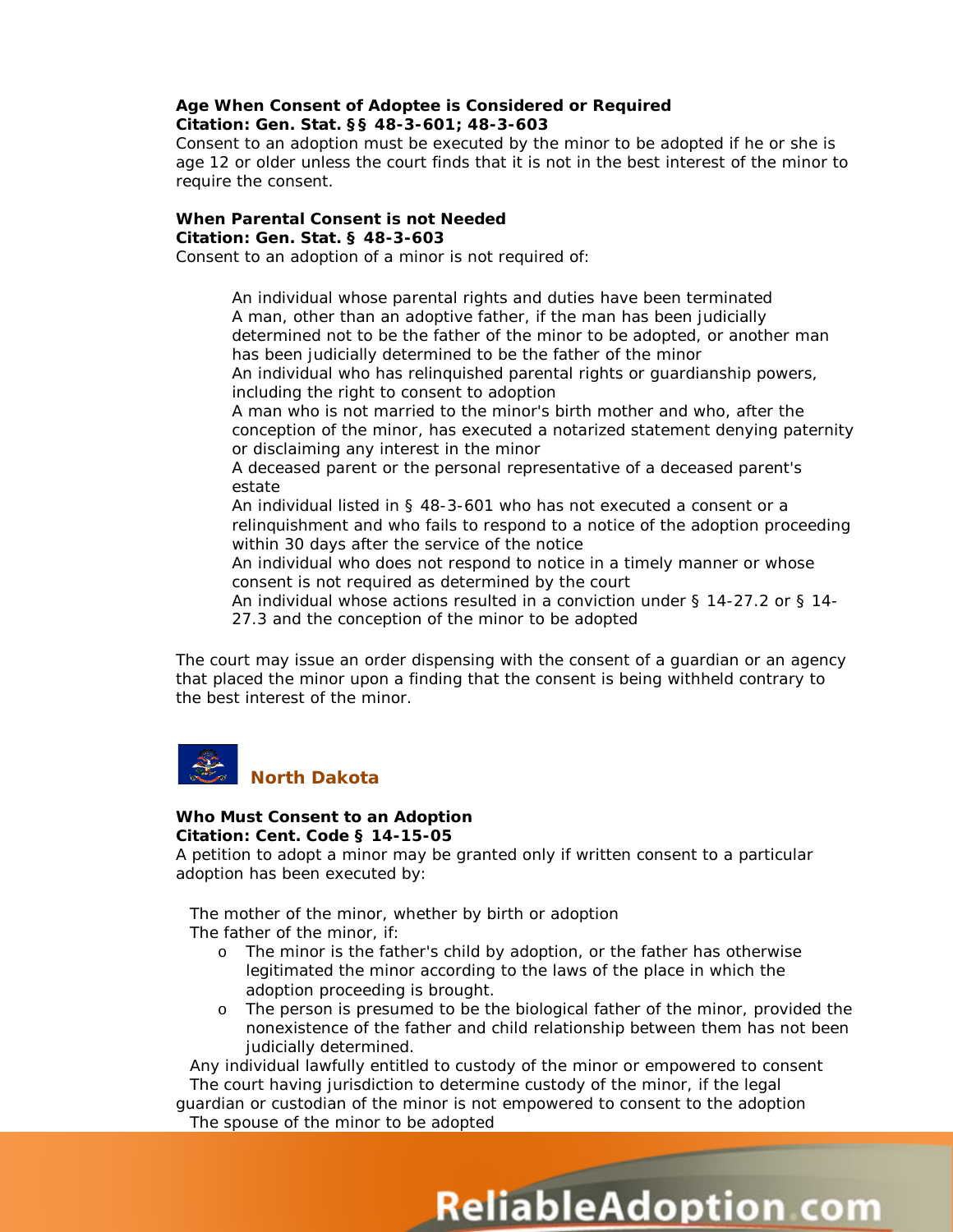#### **Age When Consent of Adoptee is Considered or Required Citation: Cent. Code § 14-15-05**

A child who is age 10 or older must consent to the adoption.

# **When Parental Consent is not Needed**

**Citation: Cent. Code § 14-15-06** Consent to adoption is not required of:

> A parent who has deserted a child without affording means of identification or who has abandoned a child

A parent of a child in the custody of another, if the parent for a period of at least 1 year has failed significantly without justifiable cause to communicate with the child or to provide for the care and support of the child

The father of a minor if the father's consent is not required by § 14-15-05(1) A parent who has relinquished that parent's right to consent

A parent whose parental rights have been terminated

A parent judicially declared incompetent or mentally defective if the court dispenses with the parent's consent

Any parent of the individual to be adopted, if the individual is an adult Any legal guardian or lawful custodian of the individual to be adopted, other than a parent, who has failed to respond in writing to a request for consent for a period of 60 days or who, after examination of the guardian's or custodian's written reasons for withholding consent, is found by the court to be withholding consent unreasonably

The spouse of the individual to be adopted, if the failure of the spouse to consent to the adoption is excused by the court by reason of prolonged unexplained absence, unavailability, incapacity, or circumstances constituting an unreasonable withholding of consent

A parent of the minor, if the failure of the parent to consent is excused by the court in the best interest of the child by reason of the parent's prolonged unexplained absence, unavailability, incapacity, or significant failure, without justifiable cause, to establish a substantial relationship with the minor or to manifest a significant parental interest in the minor, or by reason of inability of the court to identify the parent



#### **Who Must Consent to an Adoption Citation: Rev. Code § 3107.06**

A petition to adopt a minor may be granted only if written consent to the adoption has been executed by all of the following:

The mother of the minor

The father of the minor, if any of the following apply:

- o The minor was conceived or born while the father was married to the mother.
- o The minor is his child by adoption.
- o Prior to the date the petition was filed, it was determined by a court proceeding that he has a parent and child relationship with the minor.
- o He acknowledged paternity of the child.

The putative father of the minor

Any person or agency having permanent custody of the minor or authorized by court order to consent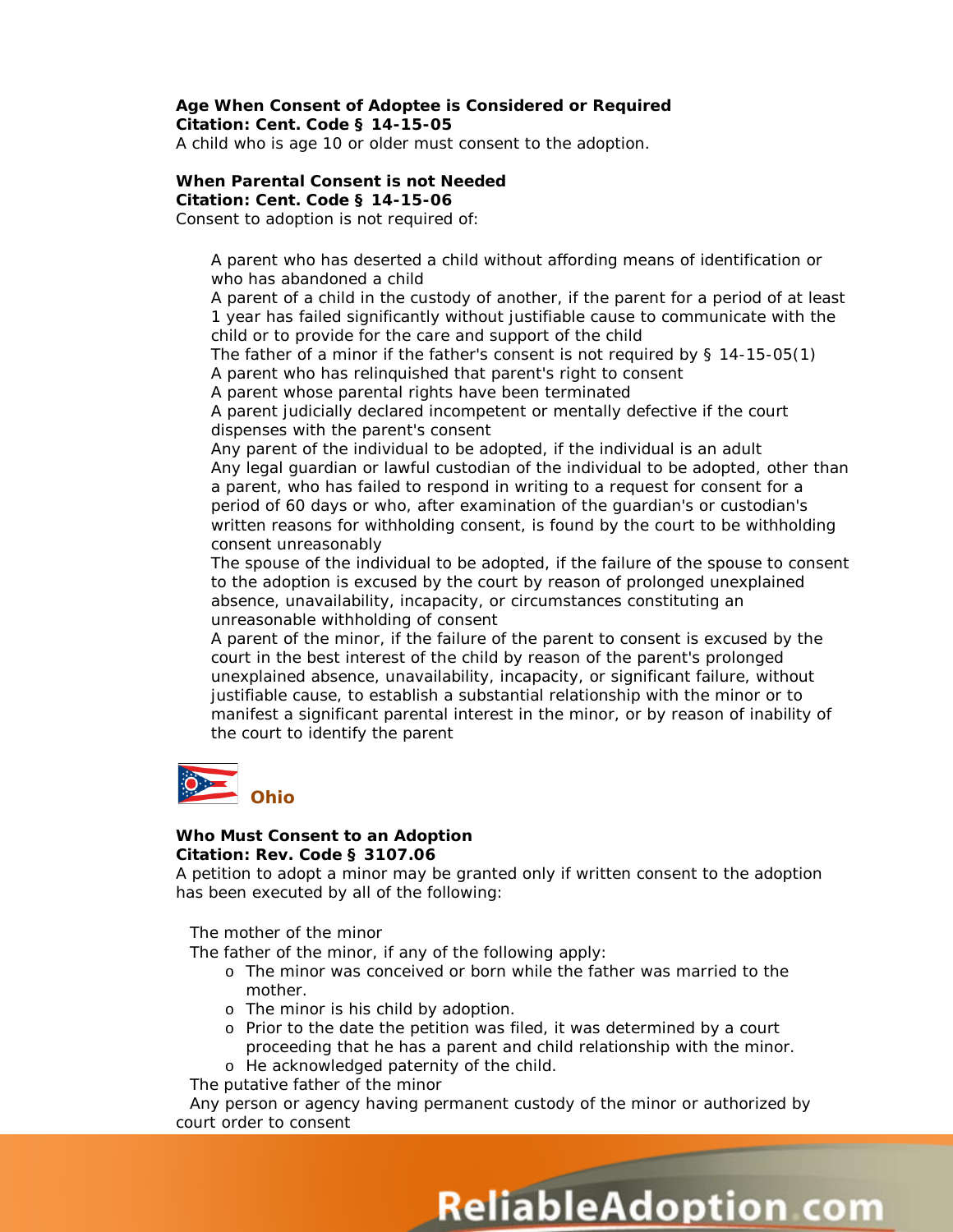The juvenile court that has jurisdiction to determine custody of the minor, if the legal guardian or custodian of the minor is not authorized by law or court order to consent to the adoption

#### **Age When Consent of Adoptee is Considered or Required Citation: Rev. Code § 3107.06**

A child who is age 12 or older must consent, unless the court finds that it is in the child's best interest to waive the requirement.

#### **When Parental Consent is not Needed Citation: Rev. Code § 3107.07**

Consent to adoption is not required of any of the following:

A parent who has failed without justifiable cause to communicate or provide support of the minor for a period of at least 1 year The putative father if:

- o He has failed to register with the putative father registry within 30 days of the minor's birth.
- o The court finds that he is not the father of the minor, has willfully abandoned or failed to care for and support the minor, or has willfully abandoned the mother of the minor during her pregnancy.

A parent who has entered into a voluntary permanent custody surrender agreement

A parent whose parental rights have been terminated

A parent who is married to the petitioner and supports the adoption The father of a minor if the minor is conceived as the result of the commission of rape by the father

A legal guardian or guardian *ad litem* of an incompetent parent who is found to be withholding consent unreasonably

Any legal guardian or custodian of the adopted person, other than a parent, who is found to be withholding consent unreasonably

The spouse of the adopted person, if the failure of the spouse to consent is by reason of prolonged unexplained absence, unavailability, incapacity, or circumstances that make it impossible or unreasonably difficult to obtain the consent or refusal of the spouse

Any parent, legal guardian, or other custodian in a foreign country, if the adopted person has been released for adoption pursuant to the laws of the country in which the person resides and the release of such person is in a form that satisfies the requirements of the immigration and naturalization service of the U.S. Department of Justice

A juvenile court, agency, or person given notice of the petition that fails to file an objection to the petition within 14 days

Any guardian, custodian, or other party who has temporary custody of the child



# **Who Must Consent to an Adoption**

**Citation: Ann. Stat. Title 10, § 7503-2.1**

Written consent to adoption or a permanent relinquishment for adoption must be executed by:

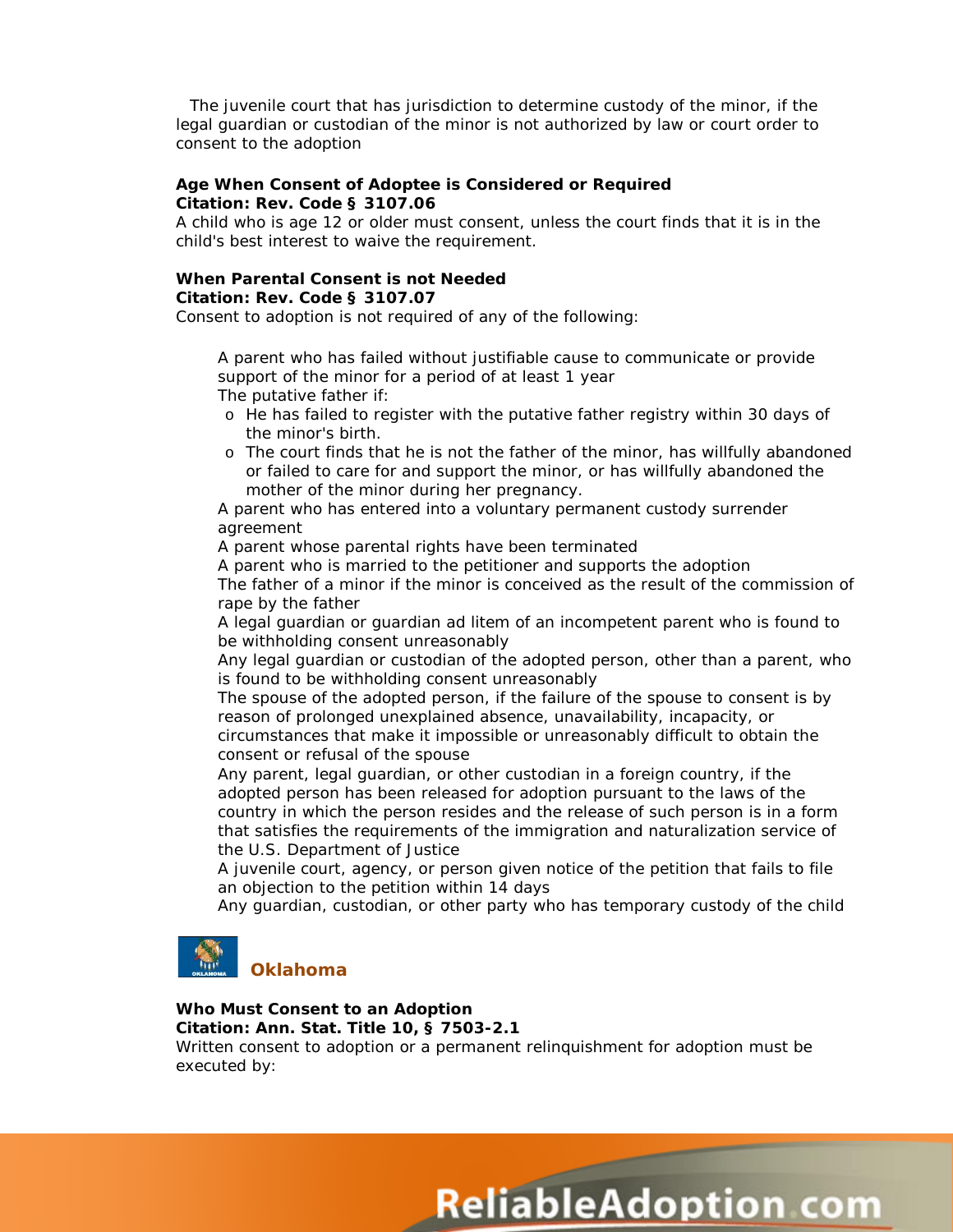#### Both parents

One parent alone, if:

- o The other parent is dead.
- o The parental rights of the other parent have been terminated.
- o The consent of the other parent is otherwise not required pursuant to § 7505-4.2.

The legal guardian or the guardian *ad litem* of the minor if both parents are dead or if the rights of the parents have been terminated by judicial proceedings The executive head of a licensed child-placing agency, if the minor has been permanently relinquished to such agency

Any person having legal custody of a minor by court order

A parent of a minor born in wedlock or a parent who is age 16 or older shall be deemed capable of giving consent to the adoption of a minor.

#### **Age When Consent of Adoptee is Considered or Required Citation: Ann. Stat. Title 10, § 7503-2.1**

If a minor to be adopted is age 12 or older, he or she must consent before a decree of adoption may be granted, unless the court makes a finding that it is not in the best interest of the minor to require the minor's consent. The consent of the minor must be given before the court in such form as the court shall direct.

#### **When Parental Consent is not Needed Citation: Ann. Stat. Title 10, § 7505-4.2**

Consent to adoption is not required from a putative father who fails to prove he is the father of the child or fails to exercise parental rights and duties toward the child.

Consent to adoption is not required from a parent who:

For 12 consecutive months has willfully failed, refused, or neglected to contribute to the support of such minor

Is entitled to custody of a minor and has abandoned the minor

Fails to establish and/or maintain a substantial and positive relationship with the minor for 12 consecutive months

Has been convicted of physically or sexually abusing the minor or a sibling of the minor or failed to protect the minor or a sibling of the minor from physical or sexual abuse that resulted in severe harm or injury

Has been convicted in a criminal action of having caused the death of a sibling of the minor as a result of the physical or sexual abuse or chronic neglect of such sibling

Has been sentenced to a period of incarceration of not less than 10 years and the continuation of parental rights would result in harm to the minor

Has a mental illness or mental deficiency that renders the parent incapable of adequately and appropriately exercising parental rights, duties, and responsibilities

Has permanently relinquished parental rights and responsibilities to the minor Has had his or her parental relationship to a minor legally terminated or legally determined not to exist

Has voluntarily placed a minor child in the care of a licensed childcare institution or child-placing agency, if the minor has remained in out-of-home care for 18 months or more, and the parent has willfully failed to substantially comply for 12 consecutive months out of the 14-month period immediately preceding the filing of the petition for adoption with a reasonable written plan of care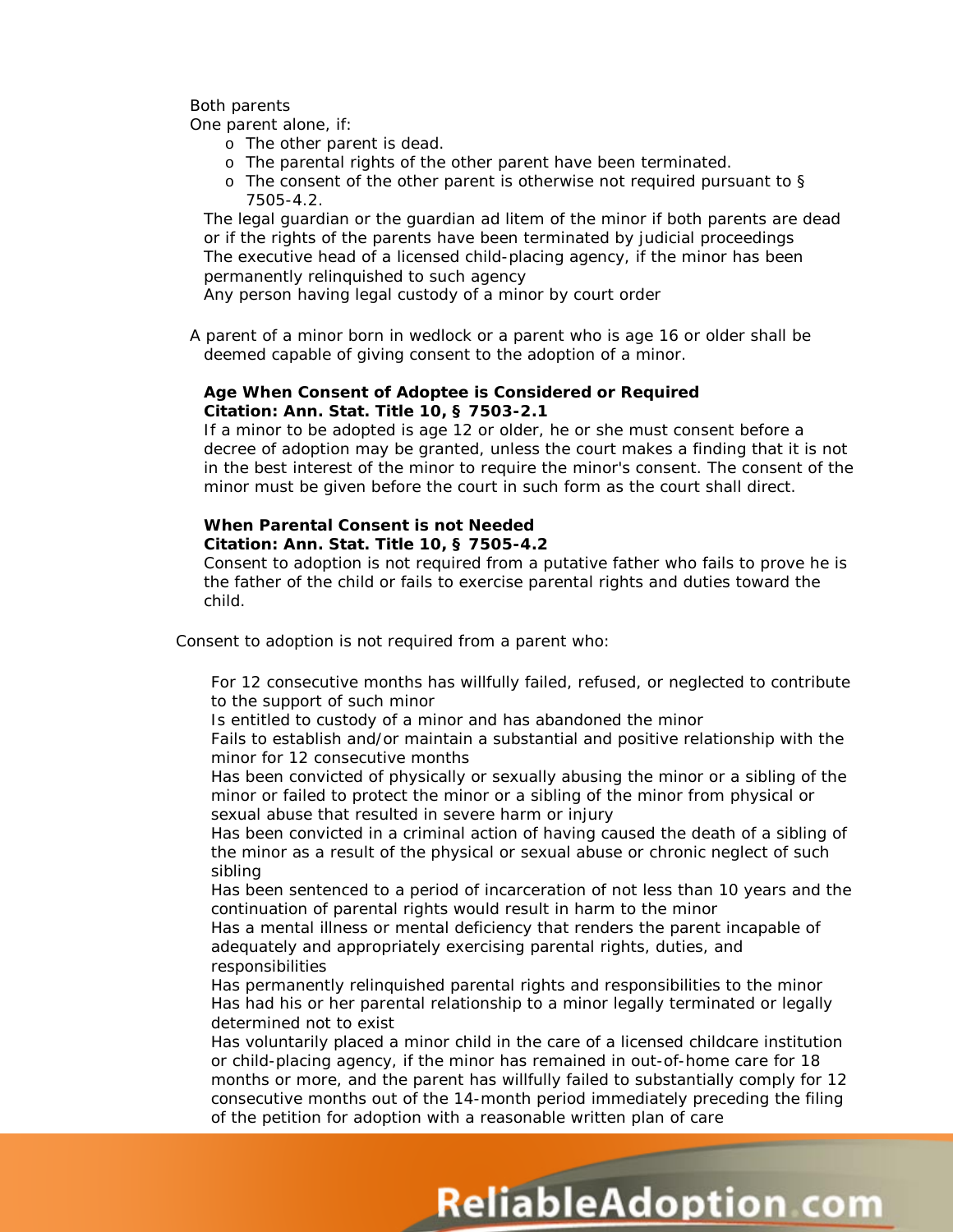

**Who Must Consent to an Adoption Citation: Ann. Stat. §§ 109.312; 109.314; 109.316** Consent in writing to the adoption of a child shall be given by:

The parents of the child, or the survivor of them

The guardian of the child, if the child has no living parent

The next of kin in this State, if the child has no living parent and no guardian Some suitable person appointed by the court to act in the proceeding as next friend of the child to give or withhold consent, if the child has no living parent and no guardian or next of kin qualified to consent

If the legal custody of the child has been awarded in marital dissolution proceedings, the written consent of the person to whom custody of the child has been awarded may be held sufficient by the court. However, unless the noncustodial parent consents to the adoption, the petitioner shall serve on the noncustodial parent a summons and a motion and order to show cause why the proposed adoption should not be ordered without the noncustodial parent's consent, and the objections of the noncustodial parent shall be heard if appearance is made.

The Department of Human Services or an approved child-caring agency, acting *in loco parentis*, may consent to the adoption of a child who has been:

Surrendered to it for the purpose of adoption

Permanently committed to it by order of a court of competent jurisdiction Surrendered to it for the purpose of adoption by one parent and permanently committed to it by a court of competent jurisdiction having jurisdiction of the other parent

#### **Age When Consent of Adoptee is Considered or Required Citation: Ann. Stat. § 109.328**

If the child is age 14 or older, the adoption shall not be made without the consent of the child.

## **When Parental Consent is not Needed Citation: Ann. Stat. §§ 109.322; 109.324; 109.326**

An adoption may be granted without the consent of the parent if:

A parent has been adjudged mentally ill or mentally deficient and remains so at the time of the adoption proceedings.

A parent is imprisoned in a State or Federal prison under a sentence for a term of not less than 3 years and has actually served 3 years.

A parent has willfully deserted the child or neglected without just and sufficient cause to provide proper care and maintenance for the child for 1 year immediately prior to the filing of the petition for adoption.

The mother of a child was married at the time of the conception or birth of the child, and it has been determined that her husband at such time was not the father of the child; in this case, consent of the husband is not required.

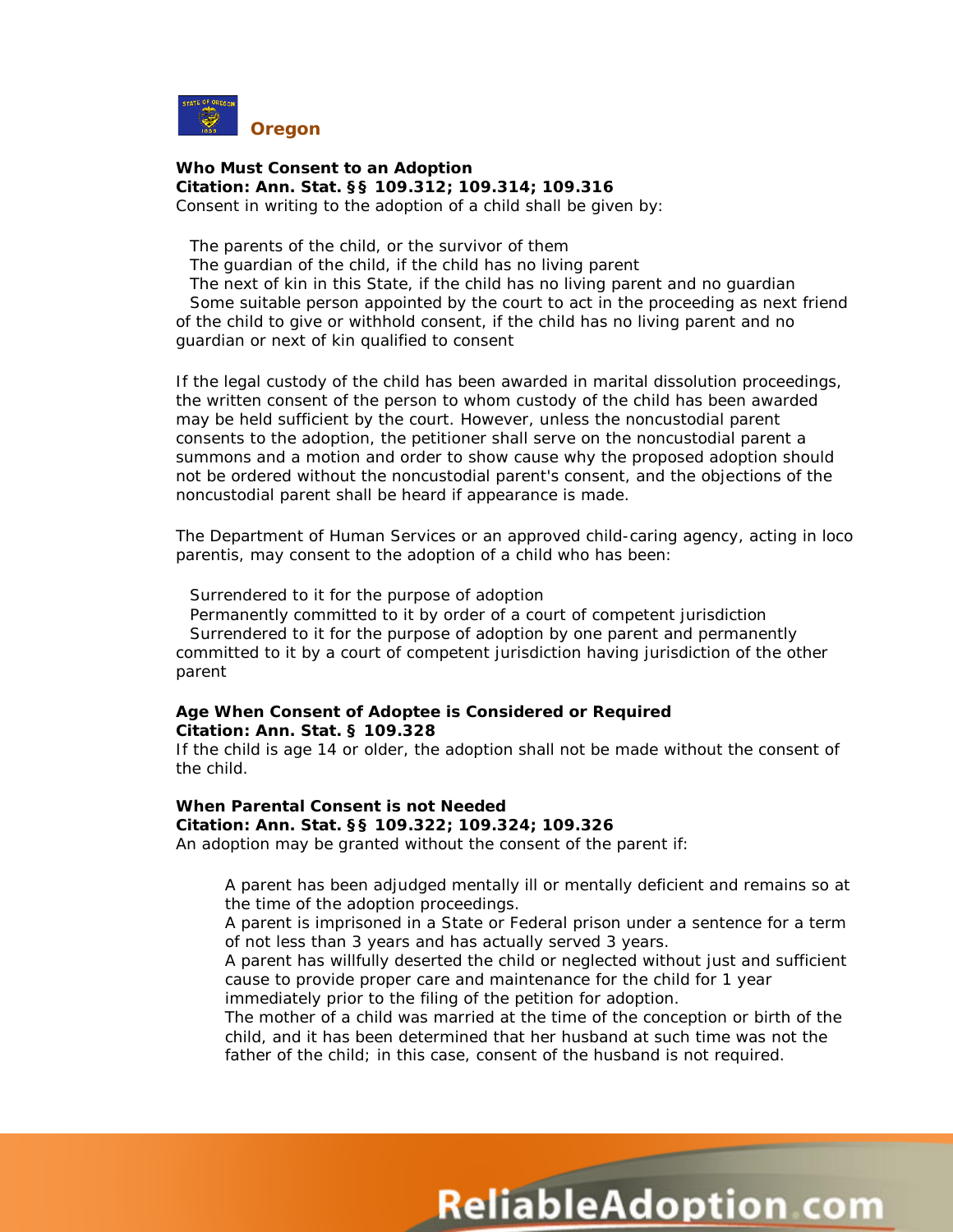

#### **Who Must Consent to an Adoption Citation: Cons. Stat. Ch. 23 § 2711**

Consent to an adoption shall be required of the following:

The spouse of the adopting parent, unless he or she joins in the adoption petition The parents or surviving parent of a child who has not reached age 18 The guardian of an incapacitated person to be adopted

The guardian or custodian of a child under age 18, whenever the child has no parent whose consent is required

The consent of the husband of the mother shall not be necessary if it is proved to the satisfaction of the court that the husband of the natural mother is not the natural father of the child.

#### **Age When Consent of Adoptee is Considered or Required Citation: Cons. Stat. Ch. 23 § 2711**

A child who is age 12 or older must consent to the adoption.

# **When Parental Consent is not Needed Citation: Cons. Stat. Ch. 23 §§ 2713; 2714; 2511**

The consent of the parent is not required when:

The person to be adopted is age 18 or older. The child is under age 18 and has no parent living whose consent is required. The parental rights of the parent have been terminated. The court finds that grounds exist for involuntary termination under § 2511.

The rights of a parent in regard to a child may be terminated when the parent:

Has refused or failed to perform parental duties

Has harmed the child through repeated and continued incapacity, abuse, or neglect

Is the presumptive but not the natural father of the child

Is unknown or cannot be found and does not claim the child within 3 months after the child is found

Has a child in out-of-home care and cannot or will not remedy those conditions that led to the removal or placement of the child within a reasonable period of time

In the case of a newborn child, knows or has reason to know of the child's birth, does not reside with the child, has not married the child's other parent, and has failed for a period of 4 months to make reasonable efforts to maintain substantial and continuing contact with the child or to support the child Is the father of a child conceived as a result of a rape or incest

Has been convicted of criminal homicide or aggravated assault, and the victim was a child of the parent

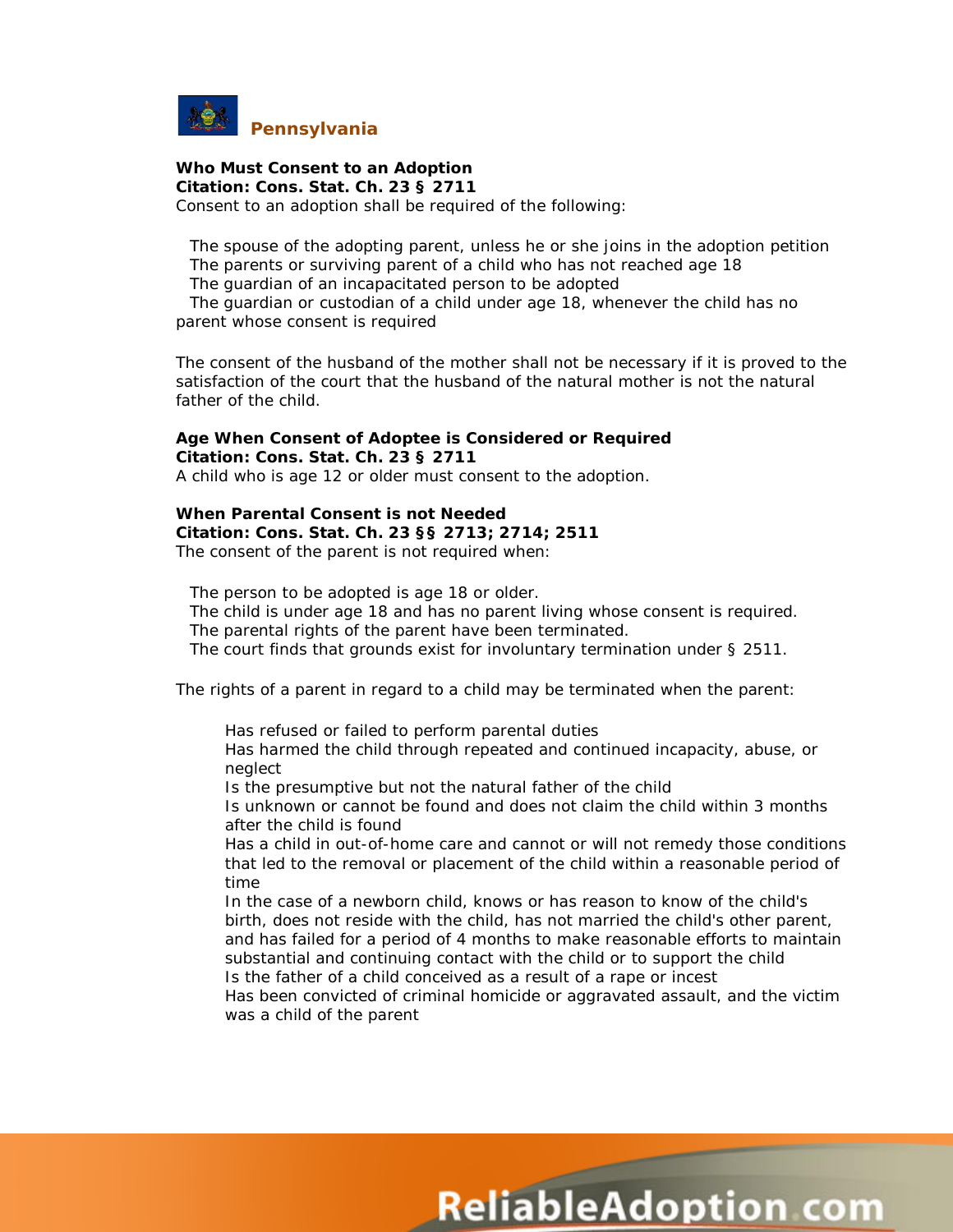

#### **Who Must Consent to an Adoption Citation: Gen. Laws §§ 15-7-5; 15-7-10**

The parents of the child, or their survivor, shall consent in writing to the adoption. If neither parent is living, consent may be given by:

The guardian of the person of the child

The next of kin, if there is no guardian

A suitable person appointed by the court as next friend of the child, if there is no next of kin

If the child to be adopted is age 18 or older, the consent of, or notice to, the child's parents or other person in the child's behalf shall not be required.

No minor parent may give a binding consent to any adoption petition or to any termination of rights except with the consent of one of the parents, guardian, or guardian *ad litem* of the minor parent.

When the petitioners are one of the natural parents of the child and his or her spouse or one of the grandparents of the child and the child is residing, at the time the petition is filed, with the petitioners, if the noncustodial parent refused to consent to the adoption, the court shall determine whether the noncustodial parent's rights shall be terminated involuntarily. The court may grant the petition without a noncustodial parent's consent if the petitioners prove by clear and convincing evidence any of the grounds set forth in § 15-7-7(a)(1), (2), or (4). The court shall give primary consideration to the physical, psychological, mental, and intellectual needs of the child.

#### **Age When Consent of Adoptee is Considered or Required Citation: Gen. Laws § 15-7-5**

If the child is age 14 or older, the adoption shall not be made without the child's consent.

#### **When Parental Consent is not Needed Citation: Gen. Laws § 15-7-7**

The court shall terminate any and all legal rights of the parent to the child, including the right to notice of any subsequent adoption proceedings involving the child, if the court finds as a fact by clear and convincing evidence that:

The parent has willfully neglected to provide proper care and maintenance for the child for a period of at least 1 year where financially able to do so.

The parent is unfit by reason of conduct or conditions seriously detrimental to the child; such as, but not limited to:

- o Institutionalization of the parent, including imprisonment, for a duration as to render it improbable for the parent to care for the child for an extended period of time
- o Conduct toward any child of a cruel or abusive nature
- o A chronic substance abuse problem that has made the parent unable to adequately care for the child
- o Inability to correct conditions that led to termination of rights to another child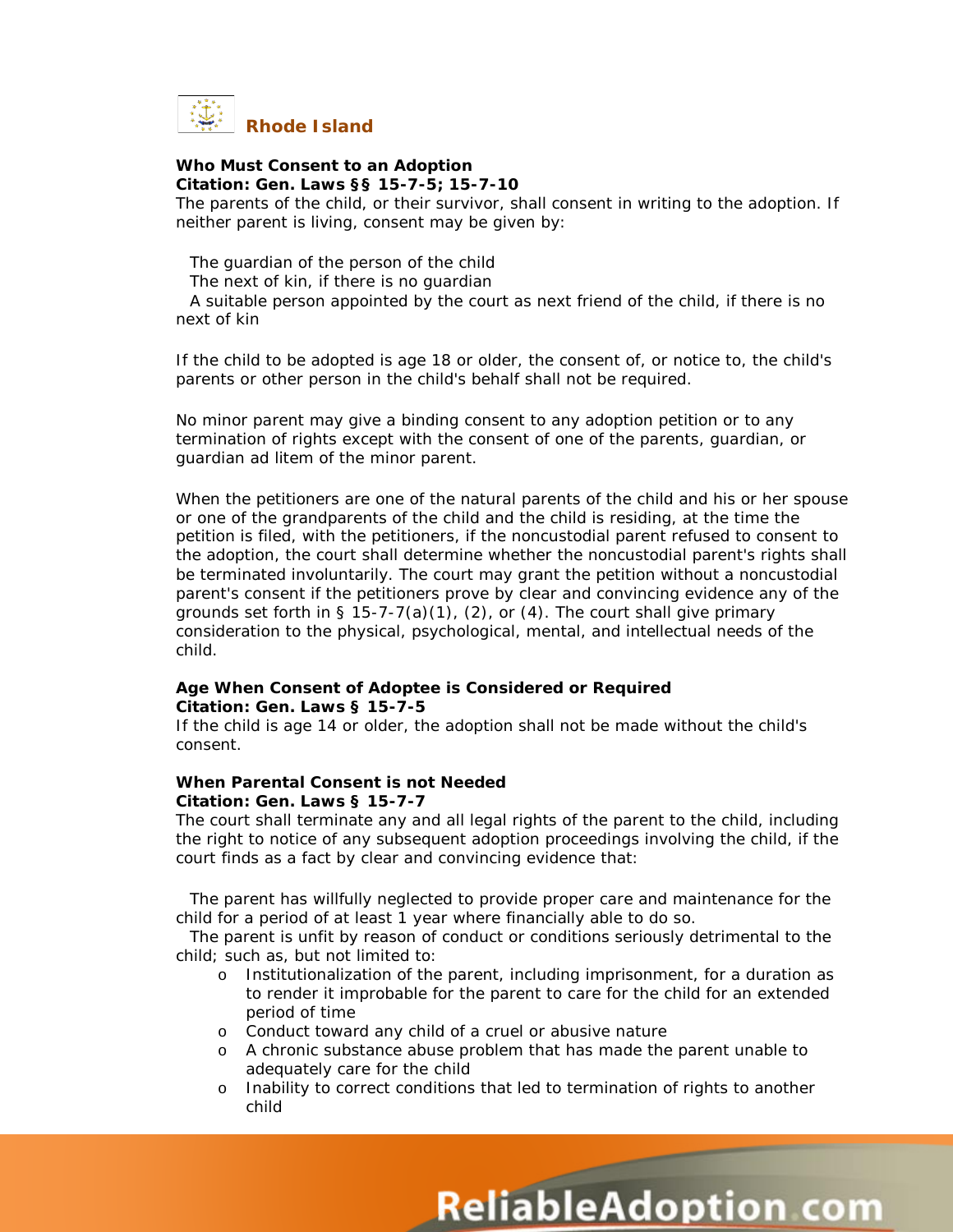- o Subjecting the child to aggravated circumstances, including abandonment, torture, chronic abuse, or sexual abuse
- o Commission of murder, voluntary manslaughter, or felony assault resulting in serious bodily injury on that child or another of his or her children
- o Behavior or conduct that is seriously detrimental to the child, for a duration as to render it improbable for the parent to care for the child for an extended period of time

The child has been placed in the legal custody or care of the department for at least 12 months, and the parents were offered or received services to correct the situation that led to the placement, and it is still unsafe for the child to return home.

The parent has abandoned or deserted the child.



#### **Who Must Consent to an Adoption Citation: Ann. Code § 20-7-1690**

Consent or relinquishment for the purpose of adoption is required of the following persons:

The parents or surviving parent of a child conceived or born during the marriage of the parents

The mother of a child born when the mother was not married The father of a child born when the father was not married to the child's mother, if the child was placed with the prospective adoptive parents more than 6 months after the child's birth, but only if the father has maintained substantial and continuous or repeated contact with the child

The father of a child born when the father was not married to the child's mother, if the child was placed with the prospective adoptive parents less than 6 months after the child's birth, but only if the father openly lived with the child or the child's mother and openly held himself out to be the father or paid a fair and reasonable sum for the support of the child

Consent or relinquishment for the purpose of adoption is required of the legal guardian, child-placing agency, or legal custodian of the child, if authority to execute a consent or relinquishment has been vested legally in the agency or person and both parents of the child are deceased or their parental rights have been judicially terminated.

Consent is required of the child-placing agency or person facilitating the placement of the child for adoption if the child has been relinquished for adoption to the agency or person.

Consent or relinquishment for the purpose of adoption given by a parent who is a minor is not subject to revocation by reason of the parent's minority.

#### **Age When Consent of Adoptee is Considered or Required Citation: Ann. Code § 20-7-1690**

A child who is age 14 or older must consent to the adoption, except where the court finds that the child lacks the mental capacity to consent or that it is not in the child's best interest.

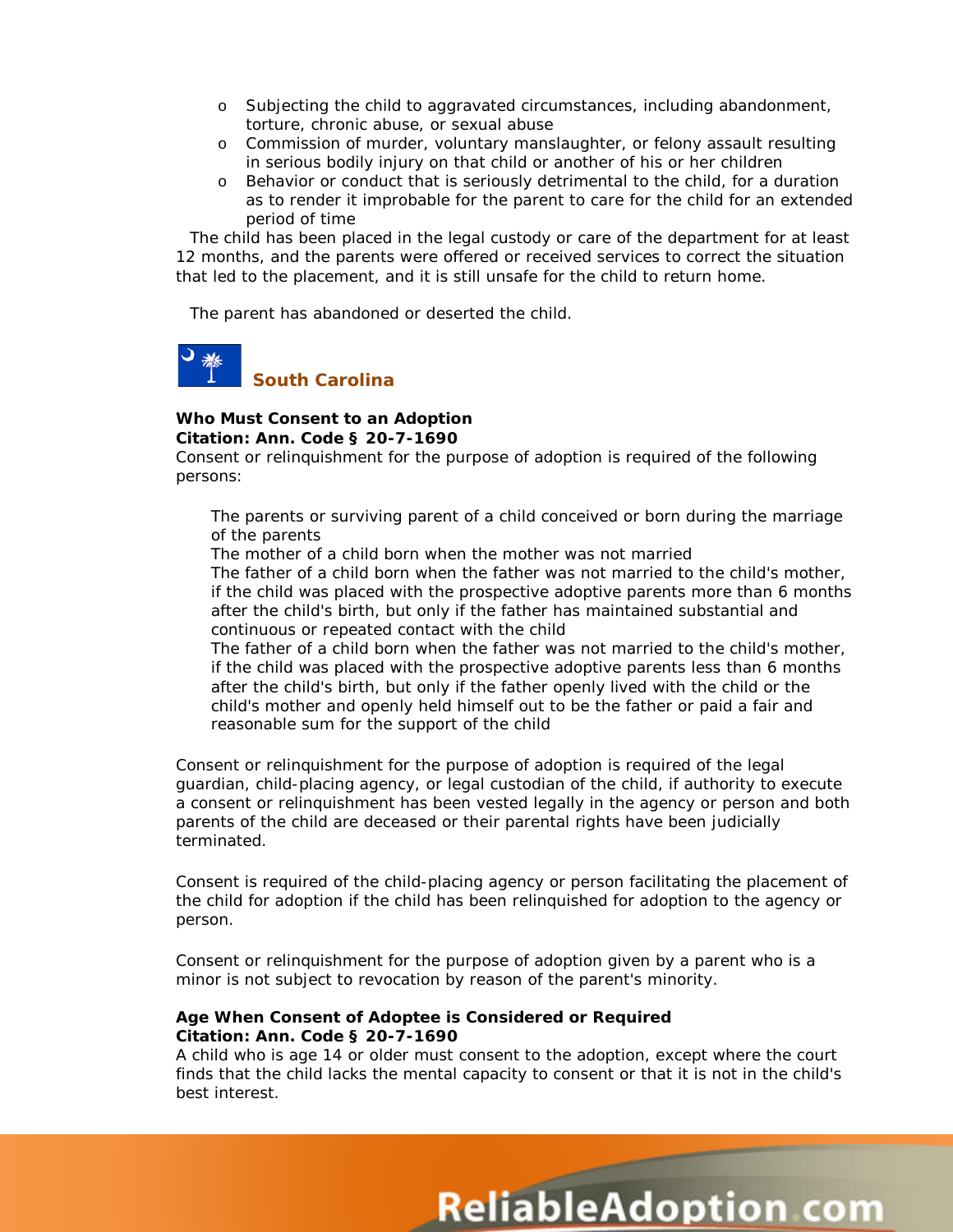#### **When Parental Consent is not Needed Citation: Ann. Code § 20-7-1695**

Consent or relinquishment for the purpose of adoption is not required of the following persons:

A parent whose parental rights have been terminated A parent whom the family court finds to be mentally incapable of giving consent or relinquishment for the purpose of adoption and whom the court finds to be unlikely to provide minimally acceptable care of the child and whose capacity is unlikely to be restored for a reasonable period of time, and, in the court's judgment, it would be detrimental to the child to delay adoption The biological parent of a child conceived as a result of that parent's criminal sexual conduct or incest

A parent who has executed a relinquishment pursuant to § 20-7-1700 to a person facilitating the adoption or to a child-placing agency for the purpose of adoption of his child is not required to execute a separate consent document also.



**Who Must Consent to an Adoption Citation: Codified Laws § 25-6-4** No child may be adopted without the consent of the child's parents.

#### **Age When Consent of Adoptee is Considered or Required Citation: Codified Laws § 25-6-5**

A child who is age 12 or older must consent to the adoption.

#### **When Parental Consent is not Needed Citation: Codified Laws § 25-6-4**

If it is in the best interest of the child, the court may waive consent from a parent or putative father who:

Has been convicted of any crime punishable by imprisonment in the penitentiary for a period that, in the opinion of the court, will deprive the child of the parent's companionship for a critical period of time

Has, by clear and convincing evidence, abandoned the child for 6 months or more immediately prior to the filing of the petition

Has substantially and continuously or repeatedly neglected the child and refused to give the child necessary parental care and protection

Being financially able, has willfully neglected to provide the child with the necessary subsistence, education, or other care necessary for the child's health, morals, or welfare or has neglected to pay for such subsistence, education, or other care, if legal custody of the child is lodged with others and such payment ordered by the court

Is unfit by reason of habitual abuse of intoxicating liquor or narcotic drugs Has been judicially deprived of the custody of the child, if the adjudication is final on appeal to the court of last resort or the time for an appeal has expired Has caused the child to be conceived as a result of rape or incest

**ReliableAdoption com** 

Does not appear personally or by counsel at the hearing to terminate parental rights after notice was received at least 30 days prior to the hearing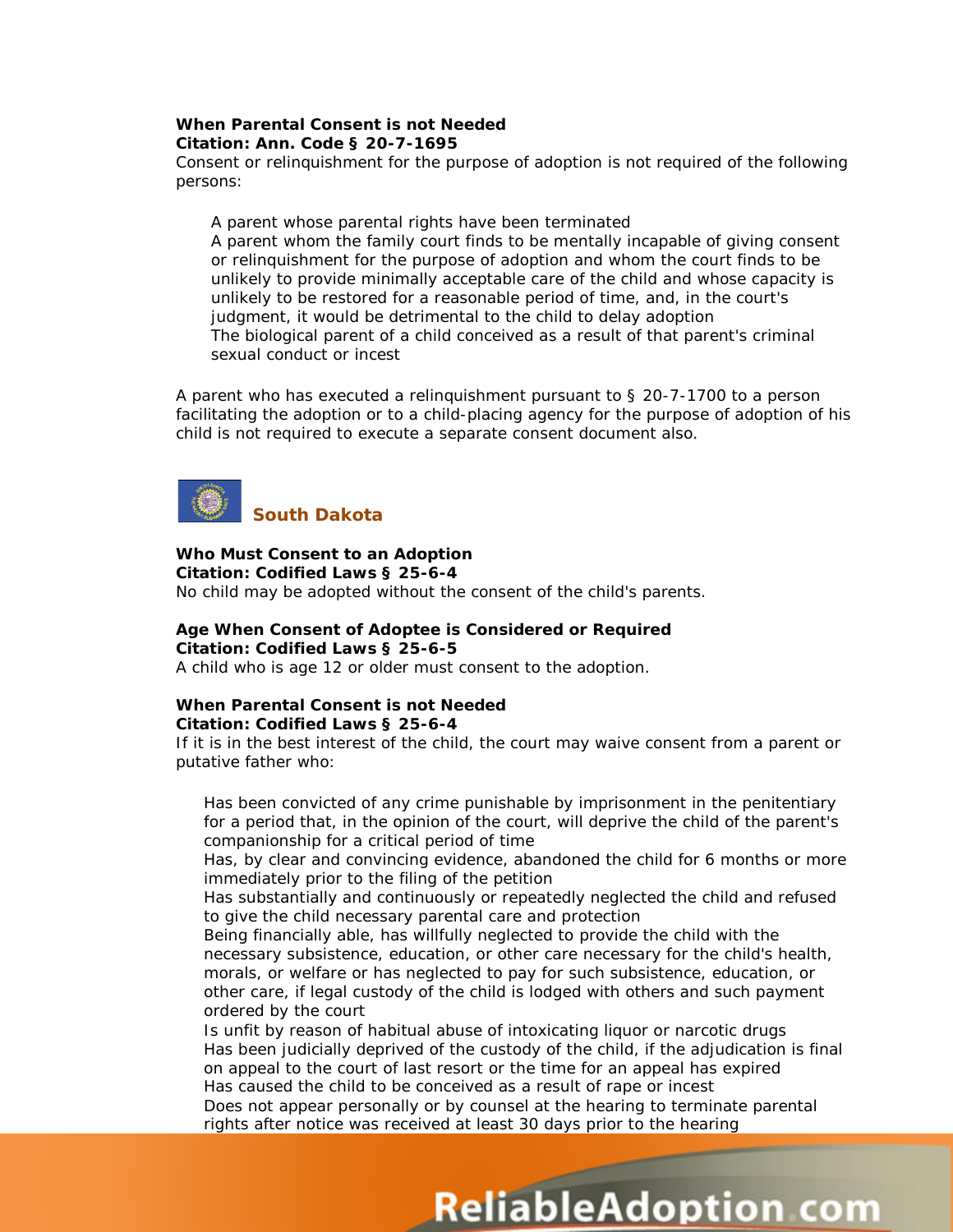

**Who Must Consent to an Adoption Citation: Ann. Code §§ 36-1-110; 36-1-117** The following persons must be made parties to an adoption proceeding:

The parent, the legal parent, or the guardian The putative biological father of the child

A parent who has not reached age 18 shall have the legal capacity to surrender a child or otherwise give parental consent to adoption or execute a waiver of interest and to release such parent's rights to a child and shall be as fully bound thereby as if the parent had attained age 18.

The court shall have the authority to appoint a guardian *ad litem* for the minor parent of a child who may be surrendered or for whom a parental consent or waiver of interest is given, if deemed necessary to advise and assist the minor parent with respect to surrender, parental consent, waiver, or termination of the minor parent's parental rights.

#### **Age When Consent of Adoptee is Considered or Required Citation: Ann. Code § 36-1-117**

When the child who is the subject of the adoption is age 14 or older, the adoption court must receive the sworn, written consent of such child to the adoption. The court shall receive the consent and testimony from the child in chambers with only the child and a guardian *ad litem* if required and appointed by the court.

If the child is mentally disabled, the court shall appoint a guardian *ad litem* to give or withhold consent for the child.

#### **When Parental Consent is not Needed Citation: Ann. Code § 36-1-117**

The parent, legal parent, guardian, or putative biological father of the child shall not be made a party to the adoption proceeding if he or she:

Has surrendered parental or guardianship rights to the child

Has executed a parental consent that has been confirmed by the court

Has waived his or her rights or has had his or her rights terminated by the order of a court of competent jurisdiction



#### **Who Must Consent to an Adoption Citation: Fam. Code § 162.010**

Unless the managing conservator is the petitioner, the written consent of a managing conservator to the adoption must be filed. A managing conservator must be a parent, a competent adult, an authorized agency, or a licensed child-placing agency.

If a parent of the child is presently the spouse of the petitioner, that parent must join in the petition for adoption, and further consent of that parent is not required.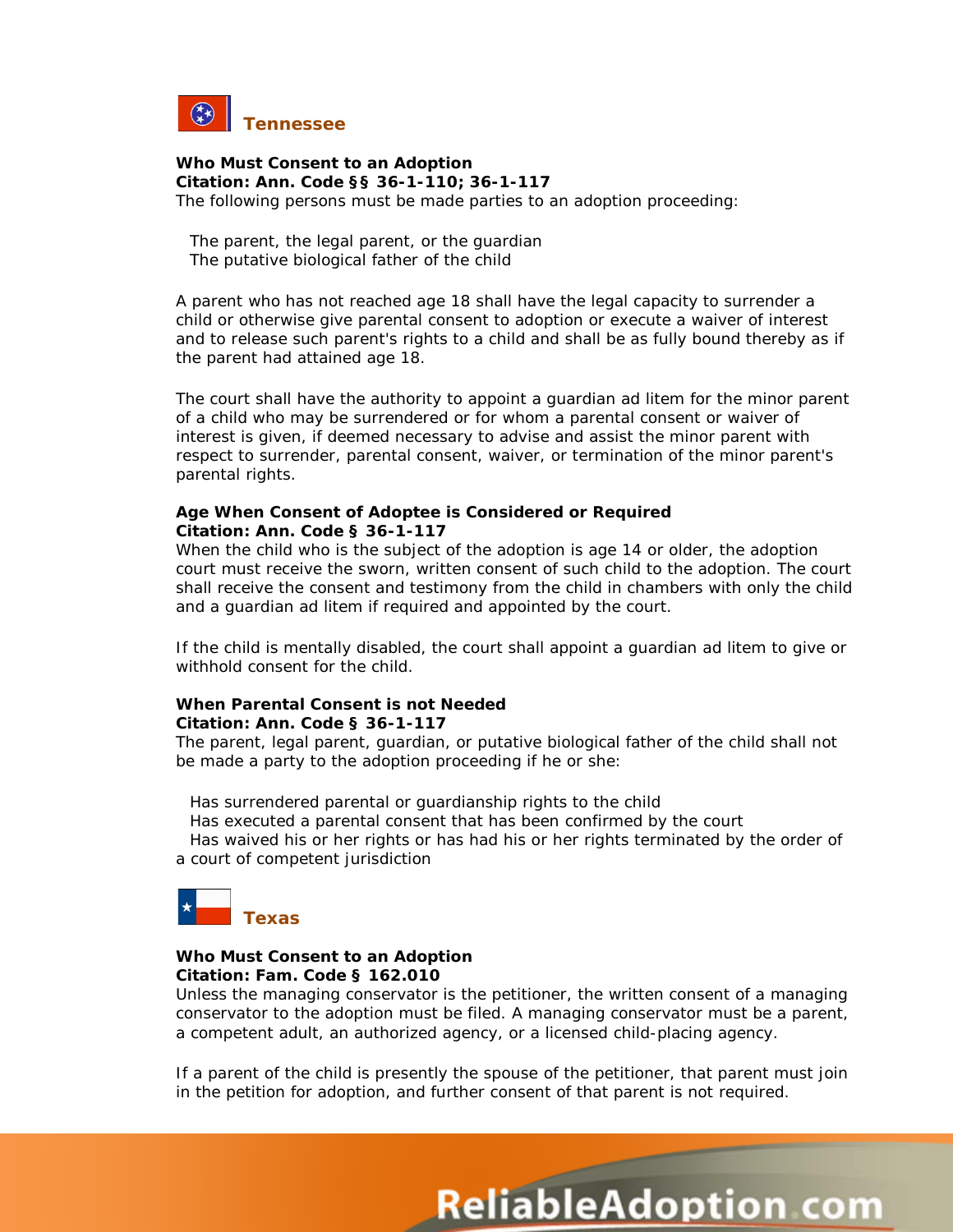#### **Age When Consent of Adoptee is Considered or Required Citation: Fam. Code § 162.010**

A child who is age 12 or older must consent, unless the court finds it in the child's best interest to waive consent.

#### **When Parental Consent is not Needed Citation: Fam. Code §§ 161.003 through 161.007; 162.010** Consent of the parent is not required when:

The parent is unable to care for the child due to mental illness. The parent has voluntarily terminated parental rights. The parent has no right of consent after an abortion where the child survives. A person is convicted of a crime resulting in the birth of a child. The parent's rights have been terminated on the grounds of abandonment, nonsupport, endangerment, abuse, or neglect.

The court may waive the requirement of consent by the managing conservator if the court finds that the consent is being refused or has been revoked without good cause.



# **Who Must Consent to an Adoption**

#### **Citation: Ann. Code §§ 78-30-4.14; 78-30-4.21**

Consent to adoption of a child, or relinquishment of a child for adoption, is required from:

Both parents or the surviving parent of a child who was conceived or born within a marriage

The mother of a child born outside of marriage

Any biological parent who has been adjudicated to be the child's biological father by a court of competent jurisdiction prior to the mother's execution of consent to adoption or her relinquishment of the child for adoption

Any biological parent who has executed and filed a voluntary declaration of paternity with the State registrar of vital statistics within the Department of Health, prior to the mother's execution of consent to adoption or her relinquishment of the child for adoption

An unmarried biological father of a child, only if he strictly complies with requirements to develop a substantial relationship with child, openly acknowledge himself to be the father, initiate paternity proceedings, and agrees to support the child

The person or agency to whom the child has been relinquished and that is placing the child for adoption

A minor parent has the power to consent to the adoption of his or her child and relinquish his or her control or custody of the child for adoption. The consent or relinquishment is valid and has the same force and effect as a consent or relinquishment executed by an adult parent.

A minor parent, having executed a consent or relinquishment, cannot revoke that consent upon reaching the age of majority or otherwise becoming emancipated.

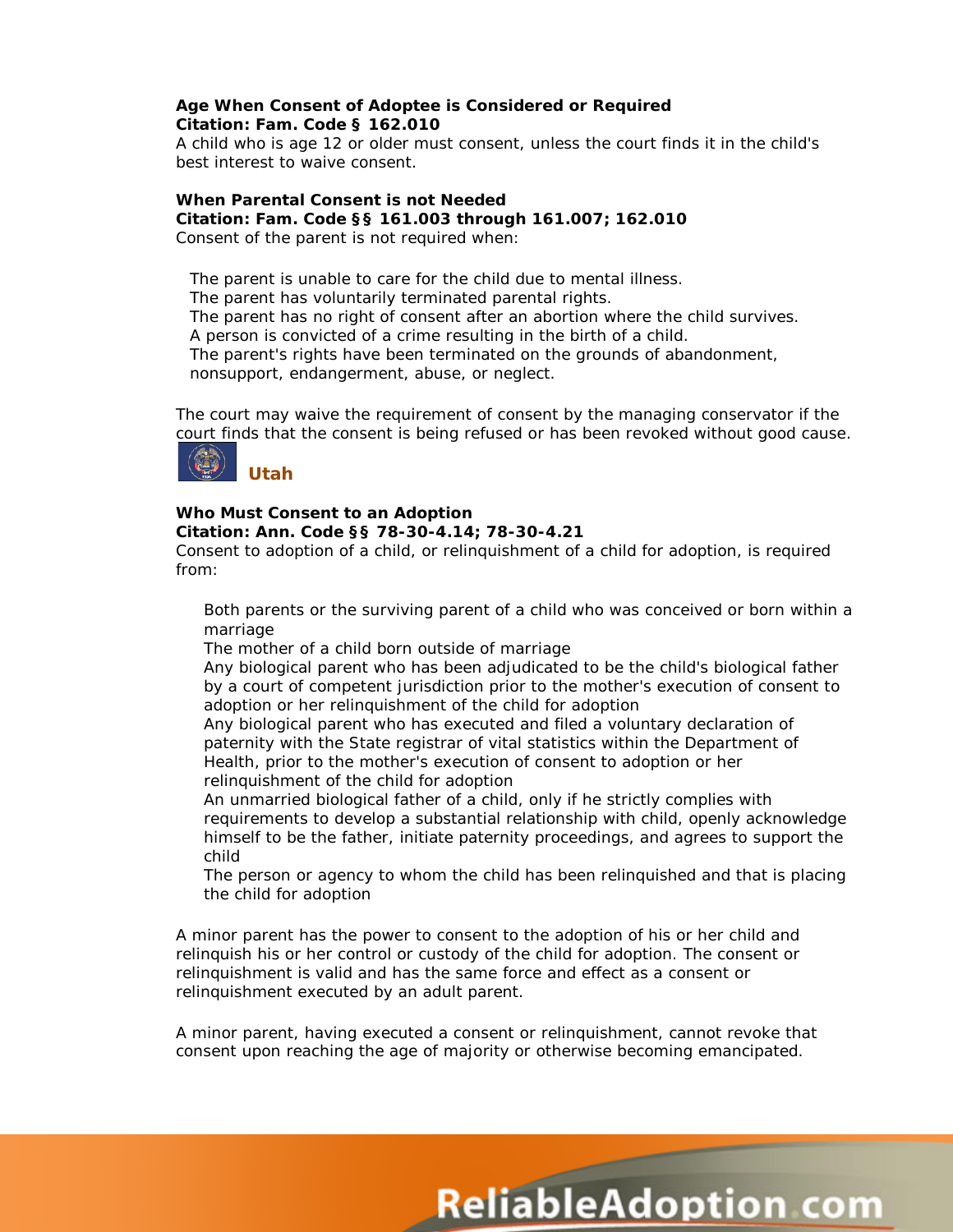#### **Age When Consent of Adoptee is Considered or Required Citation: Ann. Code §§ 78-30-4.14; 78-30-6**

A child who is age 12 or older must consent to the adoption, unless he or she does not have the capacity to consent.

#### **When Parental Consent is not Needed**

#### **Citation: Ann. Code §§ 78-30-4.14; 78-30-4.17; 78-30-4.23**

The consent of a parent is not required if the adopted person is age 18 or older. The consent of a parent is not required if the person's parental rights relating to the adopted person have been terminated.

The consent of an unmarried biological father is not required if:

The court determines that the unmarried biological father's rights should be terminated, based on the petition of any interested party. A declaration of paternity declaring the unmarried biological father to be the father of the child is rescinded.

The unmarried biological father fails to comply to requirements to initiate proceedings to establish his paternity of the child.

A biological father is not entitled to notice of an adoption proceeding, nor is the consent of a biological father required in connection with an adoption proceeding, in cases where it is shown that the child who is the subject of the proceeding was conceived as a result of conduct which would constitute any sexual offense, regardless of whether the biological father is formally charged with or convicted of a criminal offense.

# **Vermont**

#### **Who Must Consent to an Adoption**

#### **Citation: Ann. Stat. Tit. 15A, § 2-401**

In a direct placement of a minor for adoption by a parent or guardian, a petition to adopt the minor may be granted only if consent to the adoption has been executed by:

The woman who gave birth to the minor

The biological father identified by the mother or as otherwise known to the court A man who is or has been married to the woman if the minor was born during the marriage or within 300 days after the marriage was terminated or a court issued a decree of separation

A man who meets all of the following conditions:

- o Was not married to the minor's mother at the time of the child's birth
- o Has acknowledged his paternity of the minor by executing a voluntary acknowledgment of paternity or has filed a notice to retain parental rights
- o Has demonstrated a commitment to the responsibilities of parenthood by establishing a custodial, personal, or financial relationship with the child, unless he was prevented from demonstrating such commitment or was unable to demonstrate such commitment

The minor's guardian if expressly authorized by a court to consent to the minor's adoption

The current adoptive or other legally recognized mother and father of the minor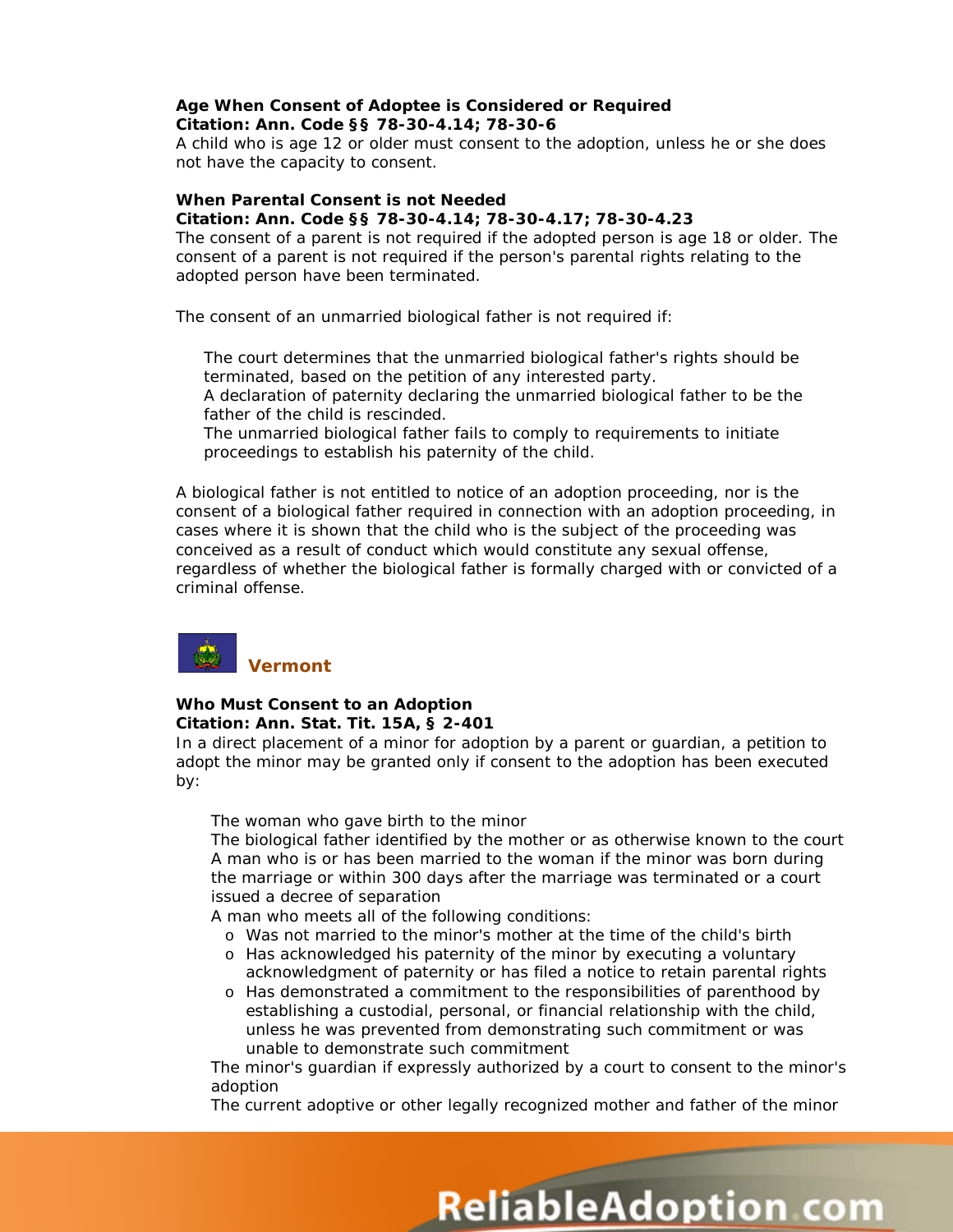In a placement of a minor for adoption by an agency authorized to place the minor, a petition to adopt the minor may be granted only if consent to the adoption has been executed by:

The agency that placed the minor for adoption A person described above who has not relinquished the minor or had his or her parental rights terminated

#### **Age When Consent of Adoptee is Considered or Required Citation: Ann. Stat. Tit. 15A, § 2-401**

Unless the court dispenses with the minor's consent, a petition to adopt a minor who has attained 14 years of age may be granted only if, in addition to any consent required above, the minor has executed an informed consent to the adoption.

## **When Parental Consent is not Needed**

**Citation: Ann. Stat. Tit. 15A, § 2-402**

Consent to an adoption of a minor is not required of:

A person who has relinquished parental rights or guardianship powers, including the right to consent to adoption, to an agency

A person whose parental relationship to the minor has been judicially terminated or determined not to exist

A man who has not been married to the woman who gave birth to the minor and who, after the conception of the minor, executes a notarized statement denying paternity or disclaiming any interest in the minor and acknowledging that his statement is irrevocable when executed

The personal representative of a deceased parent's estate

A parent or other person who has not executed a consent or a relinquishment and who fails to file an answer or make an appearance in a proceeding for adoption or for termination of a parental relationship within the requisite time after service of notice of the proceeding

The court may dispense with the consent of:

A guardian or an agency whose consent is otherwise required upon a finding that the consent is being withheld unreasonably, contrary to the best interest of a minor adopted person

A minor who is age 14 or older upon a finding that it is not in the best interest of the minor to require the consent

**ReliableAdoption com** 



**Who Must Consent to an Adoption Citation: Ann. Code §§ 63.2-1202; 63.2-1241** *[Effective July 1, 2007]*

Consent shall be executed by:

The birth mother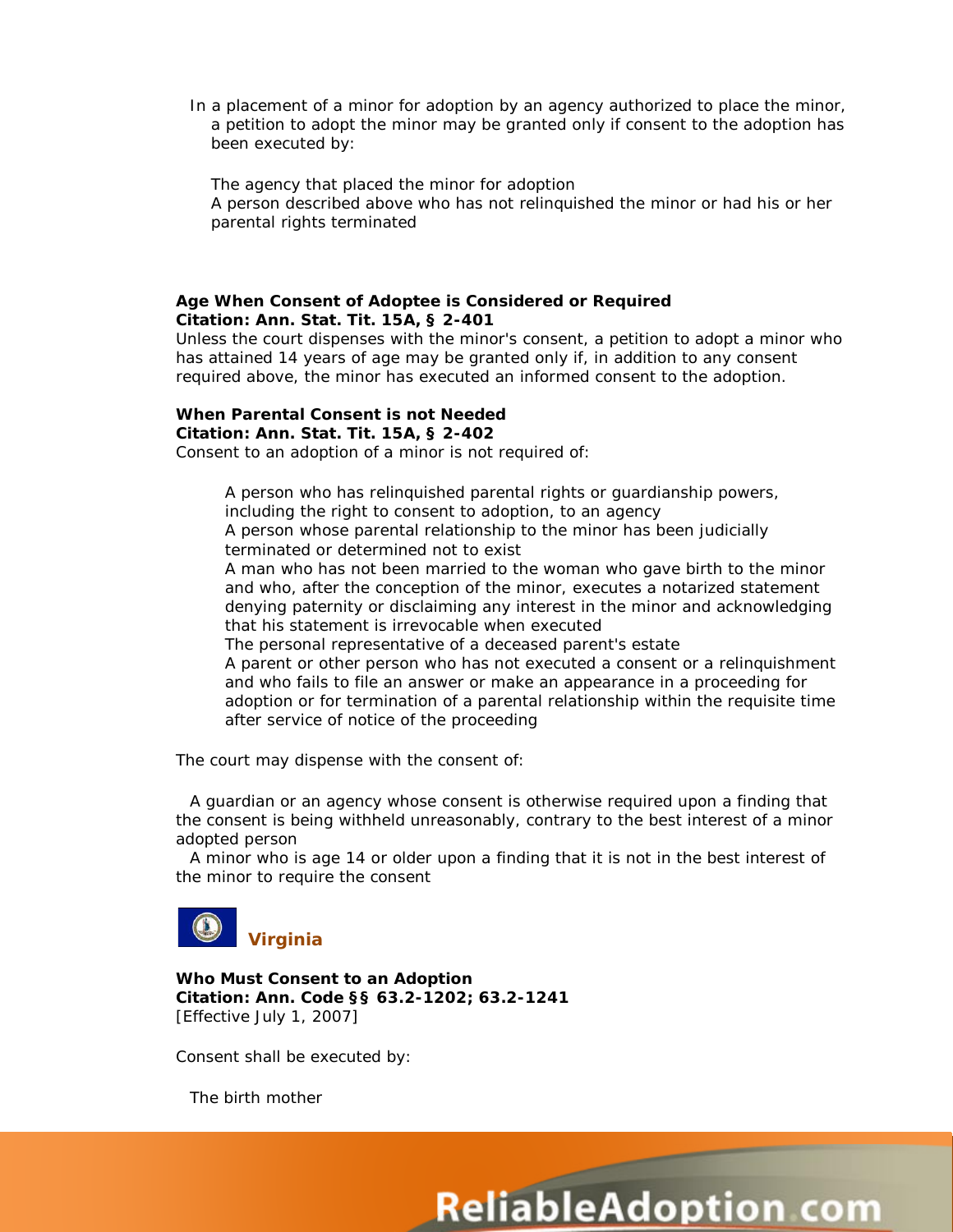Any man who:

- o Is an acknowledged father under § 20-49.1
- o Is an adjudicated father under § 20-49.8
- o Is a presumed father
- o Has registered with the Putative Father Registry pursuant to § 63.2-1249 *et seq.*
- o Is a putative father but who has not registered with the Putative Father Registry, if his identity is reasonably ascertainable

The child-placing agency or the local board having custody of the child, with the right to place the child for adoption, through court commitment or parental agreement

An agency outside the Commonwealth that is licensed or otherwise duly authorized to place children for adoption by virtue of the laws under which it operates

In a stepparent adoption, the adoption may be granted when:

The noncustodial birth parent consents, under oath, in writing to the adoption The mother swears, under oath, in writing, that the identity of the father is not reasonably ascertainable, rendering his consent unnecessary

The putative father named by the mother denies paternity of the child, rendering his consent unnecessary

The child is age 14 or older and has lived in the home of the person desiring to adopt the child for at least 5 years

The noncustodial birth parent is deceased

The noncustodial birth parent executes a denial of paternity under oath and in writing

The noncustodial birth parent:

- o Is not an acknowledged father
- o Is not an adjudicated father
- o Is not a presumed father
- o Is not a putative father who has registered with the Putative Father Registry and the putative father's identity is not reasonably ascertainable

#### **Age When Consent of Adoptee is Considered or Required Citation: Ann. Code § 63.2-1202**

Consent must be executed by the child if he or she is age 14 or older, unless the circuit court finds that the best interests of the child will be served by not requiring such consent.

#### **When Parental Consent is not Needed Citation: Ann. Code § 63.2-1202**

No consent shall be required:

Of a birth father if he denies under oath and in writing the paternity of the child When the birth father is convicted of rape, statutory rape, or incest or an equivalent offense of another State or any foreign jurisdiction, and the child was conceived as a result of such violation

Of any person whose parental rights have been terminated by a court of competent jurisdiction

Of a birth parent who, without just cause, has neither visited nor contacted the child for a period of 6 months prior to the filing of the petition for adoption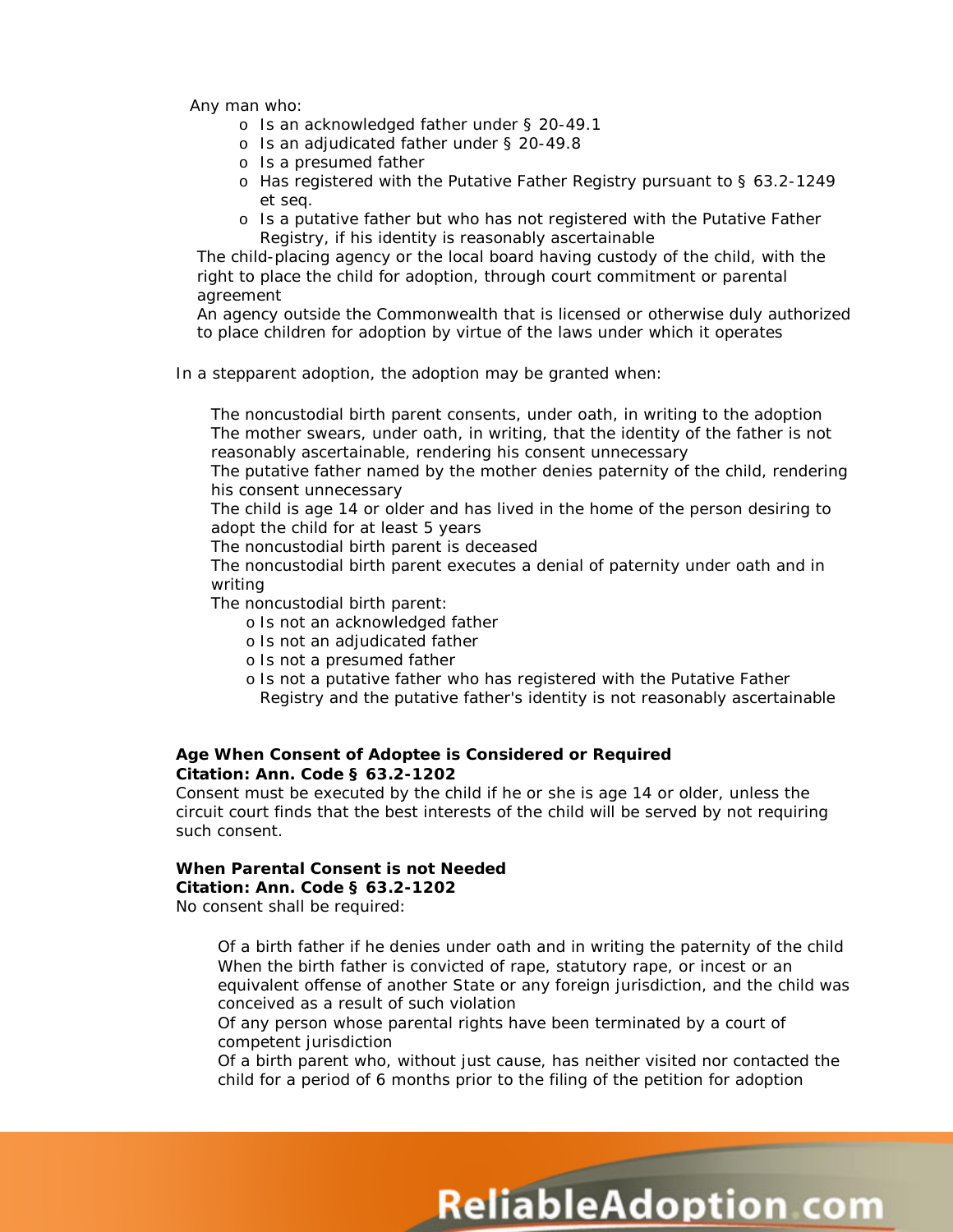The failure of the nonconsenting party to appear at the scheduled hearing, either in person or by counsel, after proper notice has been given, shall constitute a waiver of any objection and right to consent to the adoption.



#### **Who Must Consent to an Adoption**

#### **Citation: Rev. Code § 26.33.160**

Consent to an adoption shall be required of the following, if applicable:

The parents and any alleged father of a child under age 18

An agency or the department to whom the child has been relinquished pursuant to § 26.33.080

The legal guardian of the child

#### **Age When Consent of Adoptee is Considered or Required Citation: Rev. Code § 26.33.160**

A child who is age 14 or older must consent to the adoption.

#### **When Parental Consent is not Needed Citation: Rev. Code §§ 26.33.120; 26.33.170**

Except in the case of an Indian child, the parent-child relationship of a parent may be terminated upon a showing by clear and convincing evidence that it is in the best interest of the child to terminate the relationship, the parent has failed to perform parental duties, and is withholding consent to adoption contrary to the best interest of the child.

Except in the case of an Indian child, the parent-child relationship of an alleged father who appears and claims paternity may be terminated upon a showing by clear and convincing evidence that it is in the best interest of the child to terminate the relationship; that the alleged father has failed to perform parental duties under circumstances showing a substantial lack of regard for his parental obligations; that he is withholding consent to adoption, contrary to the best interest of the child; or that he is not the father.

The parent-child relationship of an Indian child and his or her parent or alleged father where paternity has been claimed or established may be terminated only pursuant to the standards set forth in 25 U.S.C. § 1912(f).

The consent of an agency, the department, or a legal guardian may be dispensed with if the court determines by clear and convincing evidence that the proposed adoption is in the best interests of the child.

The consent of an alleged father, birth parent, or parent may be dispensed with if the court finds that the proposed adoption is in the best interests of the child, and the alleged father, birth parent, or parent:

Has been found guilty of rape or incest where the child was the victim of the rape or incest

Has been found guilty of rape or incest where the other parent of the child was the victim of the rape or incest and the child was conceived as a result of the rape or incest

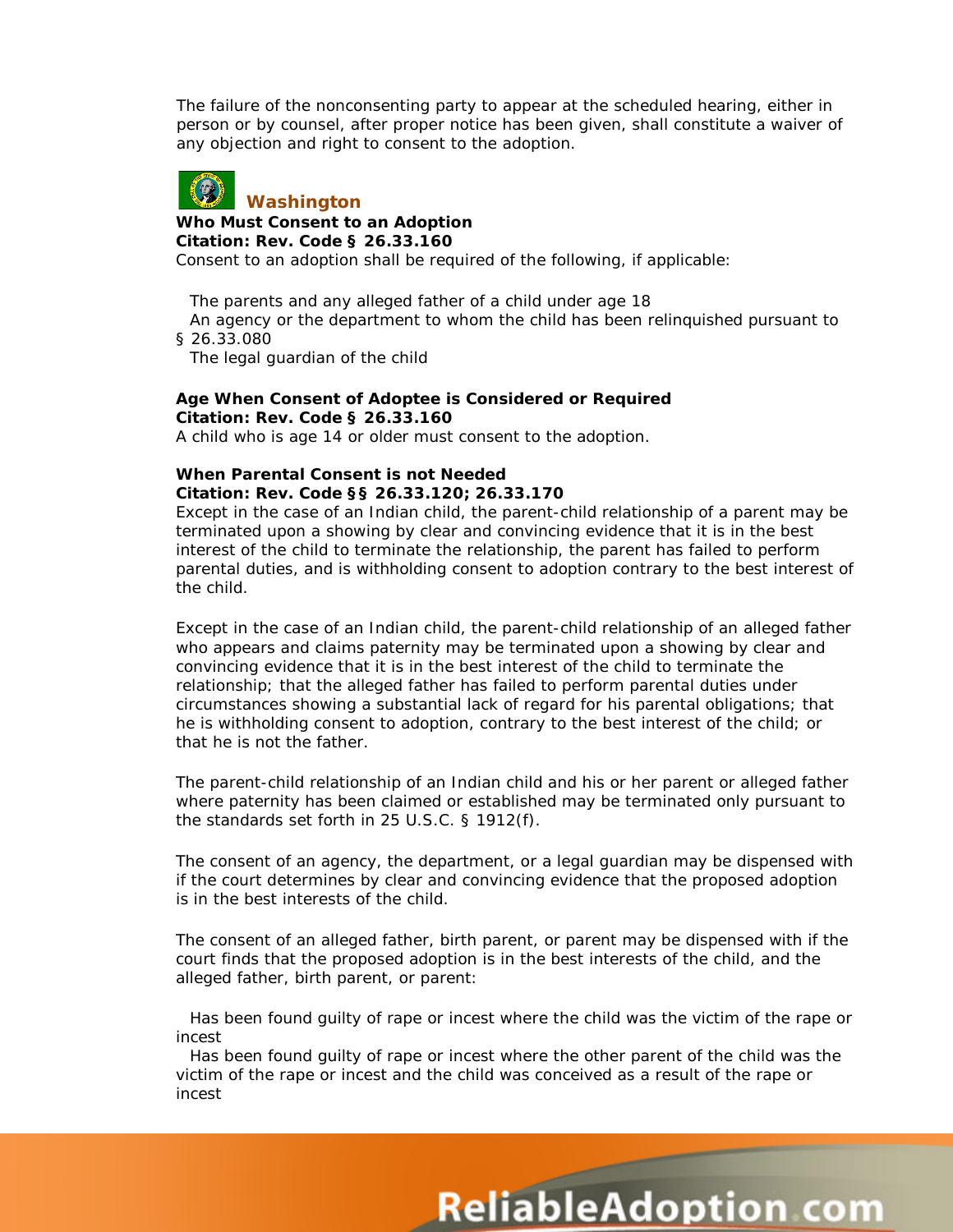

#### **Who Must Consent to an Adoption Citation: Ann. Code § 16-304**

Consent to a proposed adoption of a person under age 18 is necessary from:

Both parents, if they are both alive

The living parent, if one of the parents is dead

The court-appointed guardian of the prospective adopted person

A licensed child-placing agency or the Mayor, if the parental rights of the parent or parents have been terminated by a court of competent jurisdiction or by a release of parental rights to the Mayor or licensed child-placing agency

The Mayor, in any situation not otherwise provided for by this subsection

Minority of a natural parent is not a bar to that parent's consent to adoption.

#### **Age When Consent of Adoptee is Considered or Required Citation: Ann. Code § 16-304**

Consent to a proposed adoption is necessary from the prospective adopted person if he or she is age 14 or older.

#### **When Parental Consent is not Needed Citation: Ann. Code § 16-304**

When a parent whose consent is required, after such notice as the court directs, cannot be located, or has abandoned the prospective adopted person and voluntarily failed to contribute to his or her support for a period of at least 6 months next preceding the date of the filing of the petition, the consent of that parent is not required.

The court may grant a petition for adoption without any of the consents specified above when the court finds, after a hearing, that the consent or consents are withheld contrary to the best interest of the child.



#### **Who Must Consent to an Adoption Citation: Ann. Code §§ 48-22-301; 49-3-1**

Consent to or relinquishment for adoption of a minor child is required of:

The parents or surviving parent, whether adult or infant, of a marital child The outsider father of a marital child who has been adjudicated to be the father of the child or who has filed a paternity action that is pending at the time of the filing of the petition for adoption

The birth mother, whether adult or minor, of a nonmarital child The determined father

If all persons entitled to parental rights of the child are deceased or have been deprived of the custody of the child by law, then consent or relinquishment is required of the legal guardian or of any other person having legal custody of the child at the time. If there is no legal guardian or any person who has legal custody of the child, then consent or relinquishment is required from some discreet and suitable person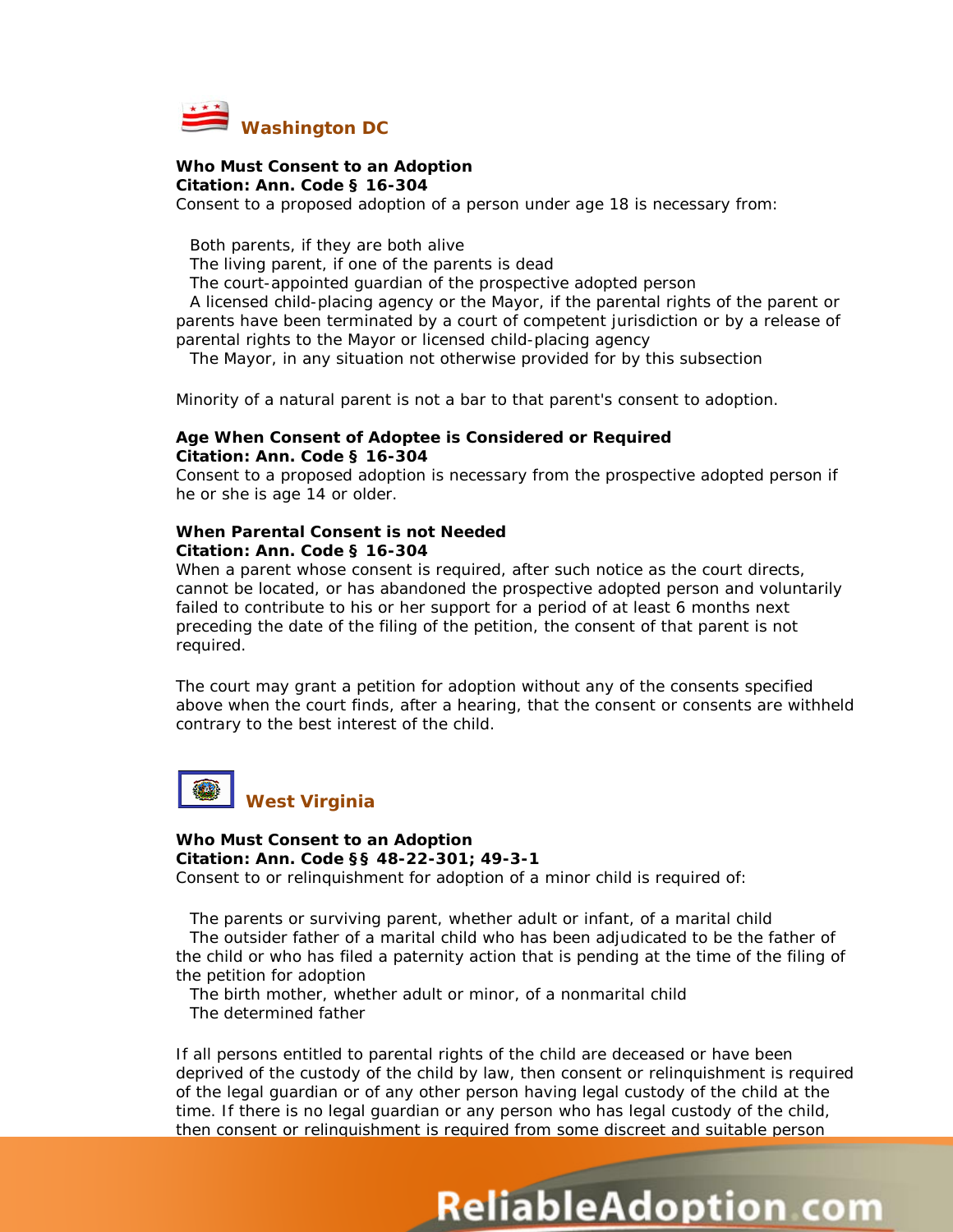appointed by the court to act as the next friend of the child in the adoption proceedings.

Whenever a child welfare agency licensed to place children for adoption or the department of health and human resources has been given the permanent legal and physical custody of any child and the rights of the mother and the rights of the legal, determined, putative, outside, or unknown father of the child have been terminated by order of a court of competent jurisdiction or by a legally executed relinquishment of parental rights, the child welfare agency or the department may consent to the adoption of the child.

#### **Age When Consent of Adoptee is Considered or Required Citation: Ann. Code § 48-22-301**

If the child to be adopted is age 12 or older, the consent of the child is required to be given in the presence of a judge of a court of competent jurisdiction, unless for extraordinary cause, the requirement of such consent is waived by the court.

#### **When Parental Consent is not Needed Citation: Ann. Code § 48-22-301**

Consent or relinquishment shall not be required of a parent or of any other person having custody of the child:

Whose parental rights have been terminated

Whom the court finds has abandoned the child

Who, in a stepparent adoption, is the birth parent or adoptive parent of the child and is married to the petitioning adoptive parent

If the mother, legal father, or determined father is under disability, the court may order the adoption if it finds:

The parental rights of the person are terminated, abandoned, or permanently relinquished.

The person is incurably insane.

The disability arises solely because of age and an otherwise valid consent or relinquishment has been given.



#### **Who Must Consent to an Adoption Citation: Ann. Stat. §§ 48.41; 48.42**

A parent may consent to a voluntary termination of parental rights. The father of a nonmarital child may consent to the termination of any parental rights that he may have.

A petition may also be filed by an agency or other authorized person. The following persons must be given notice of any hearing for terminating parental rights:

The parent or parents of the child, unless the child's parent has waived the right to notice

**ReliableAdoption com** 

If the child is a nonmarital child who is not adopted or whose parents do not subsequently intermarry and whose paternity has not been established: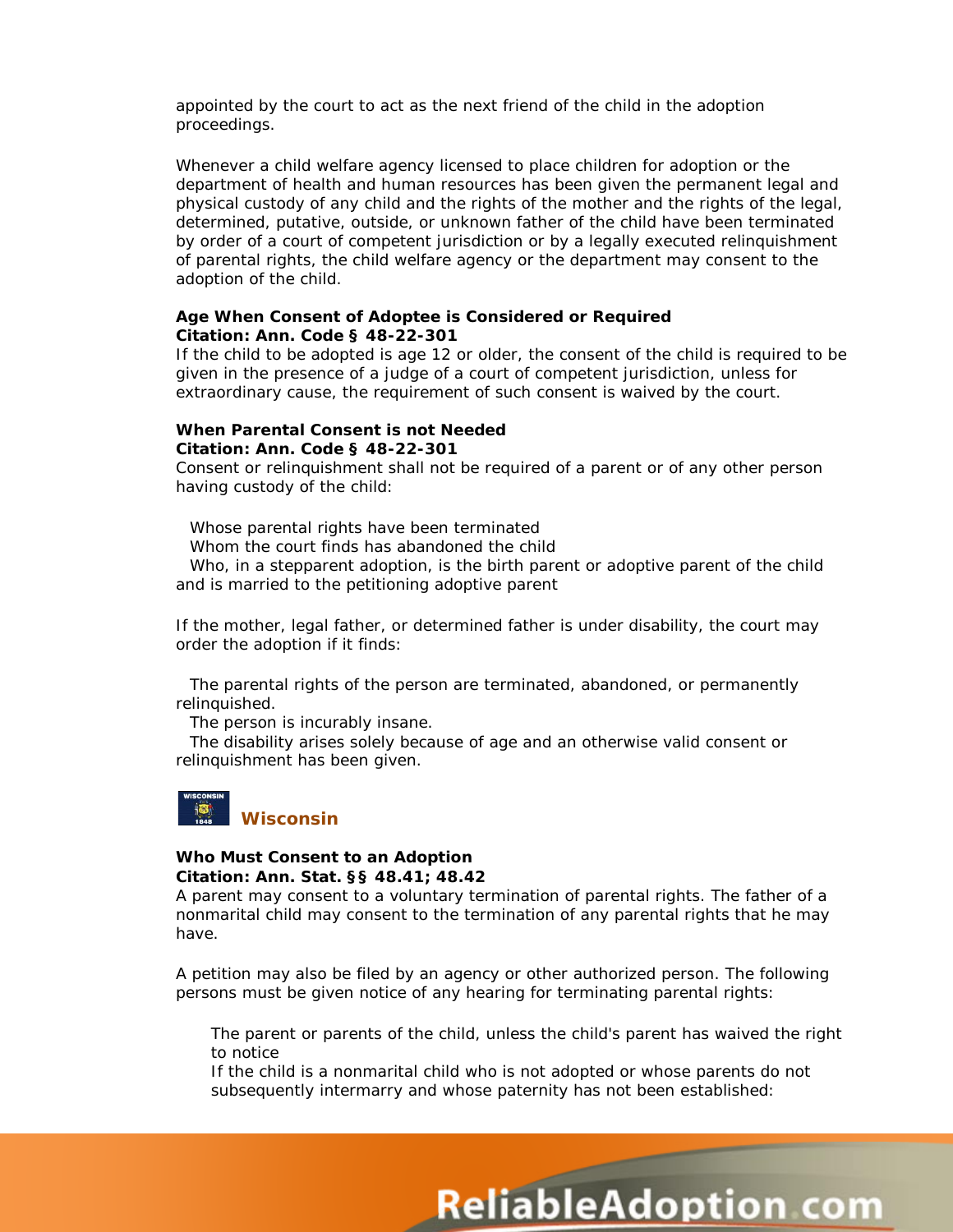- o A person who has filed an unrevoked declaration of paternal interest before the birth of the child or within 14 days after the birth of the child
- o A person or persons alleged to the court to be the father of the child or who may, based upon the statements of the mother or other information presented to the court, be the father of the child unless that person has waived the right to notice
- o A person who has lived in a familial relationship with the child and who may be the father of the child

If the child is a nonmarital child who is under age 1 at the time the petition is filed and who is not adopted or whose parents do not subsequently intermarry and whose paternity has not been established and if an affidavit is filed with the petition:

- o A person who has filed an unrevoked declaration of paternal interest before the birth of the child, within 14 days after the birth of the child, or within 21 days after a notice is mailed, whichever is later
- o A person who has lived in a familial relationship with the child and who may be the father of the child

The guardian, guardian *ad litem*, and legal custodian of the child

#### **Age When Consent of Adoptee is Considered or Required Citation: Ann. Stat. § 48.42**

Any child who is age 12 or older must be given notice to attend the hearing pertaining to his or her adoptive placement.

#### **When Parental Consent is not Needed Citation: Ann. Stat. §§ 48.415; 48.42**

Notice of a hearing to terminate parental rights need be sent to a person who may be the father of a nonmarital child who is not adopted or whose parents do not subsequently intermarry and whose paternity has not been established, and who has failed to establish his right to notice. In addition, consent is not required of any person whose parental rights have been terminated on any of the following grounds:

Parental rights have been terminated due to failure of the parents to assume responsibility.

The parent has abandoned the child.

There is continuing parental disability.

The parent has abused the child.

The parent has relinquished custody of the child when the child was 72 hours old or younger.

The parent has failed to assume responsibility for the child or to establish a substantial relationship with the child.

The parent has caused the child to be conceived as a result of incest or sexual assault.

The parent has been convicted of homicide or of solicitation to commit homicide of the child's other parent.



#### **Who Must Consent to an Adoption Citation: Ann. Stat. §§ 48.41; 48.42**

A parent may consent to a voluntary termination of parental rights. The father of a nonmarital child may consent to the termination of any parental rights that he may have.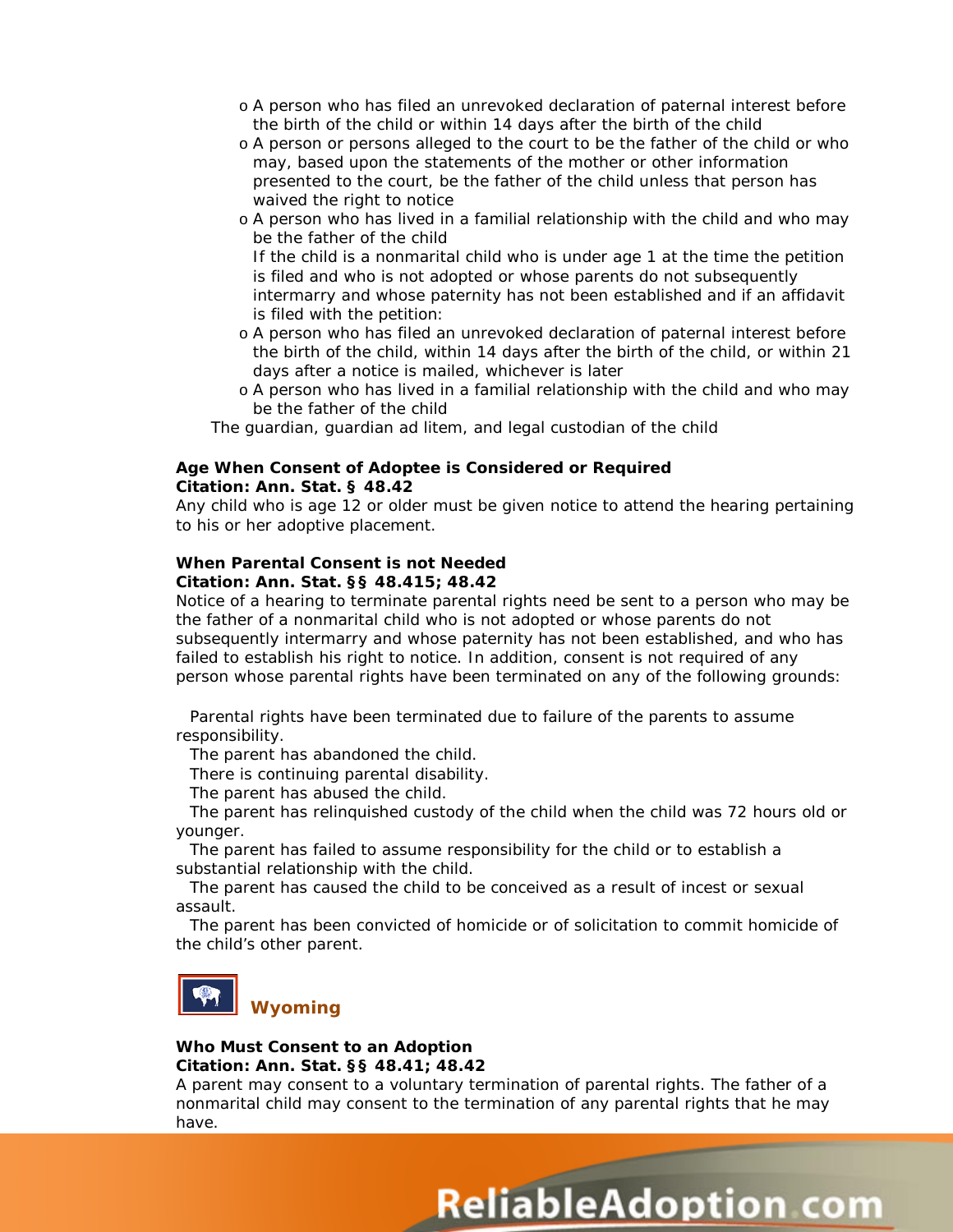A petition may also be filed by an agency or other authorized person. The following persons must be given notice of any hearing for terminating parental rights:

The parent or parents of the child, unless the child's parent has waived the right to notice

If the child is a nonmarital child who is not adopted or whose parents do not subsequently intermarry and whose paternity has not been established:

- o A person who has filed an unrevoked declaration of paternal interest before the birth of the child or within 14 days after the birth of the child
- o A person or persons alleged to the court to be the father of the child or who may, based upon the statements of the mother or other information presented to the court, be the father of the child unless that person has waived the right to notice
- o A person who has lived in a familial relationship with the child and who may be the father of the child If the child is a nonmarital child who is under age 1 at the time the petition is filed and who is not adopted or whose parents do not subsequently intermarry and whose paternity has not been established and if an affidavit is filed with the petition:
- o A person who has filed an unrevoked declaration of paternal interest before the birth of the child, within 14 days after the birth of the child, or within 21 days after a notice is mailed, whichever is later
- o A person who has lived in a familial relationship with the child and who may be the father of the child

The guardian, guardian *ad litem*, and legal custodian of the child

#### **Age When Consent of Adoptee is Considered or Required Citation: Ann. Stat. § 48.42**

Any child who is age 12 or older must be given notice to attend the hearing pertaining to his or her adoptive placement.

#### **When Parental Consent is not Needed Citation: Ann. Stat. §§ 48.415; 48.42**

Notice of a hearing to terminate parental rights need be sent to a person who may be the father of a nonmarital child who is not adopted or whose parents do not subsequently intermarry and whose paternity has not been established, and who has failed to establish his right to notice. In addition, consent is not required of any person whose parental rights have been terminated on any of the following grounds:

Parental rights have been terminated due to failure of the parents to assume responsibility.

The parent has abandoned the child.

There is continuing parental disability.

The parent has abused the child.

The parent has relinquished custody of the child when the child was 72 hours old or younger.

The parent has failed to assume responsibility for the child or to establish a substantial relationship with the child.

The parent has caused the child to be conceived as a result of incest or sexual assault.

The parent has been convicted of homicide or of solicitation to commit homicide of the child's other parent.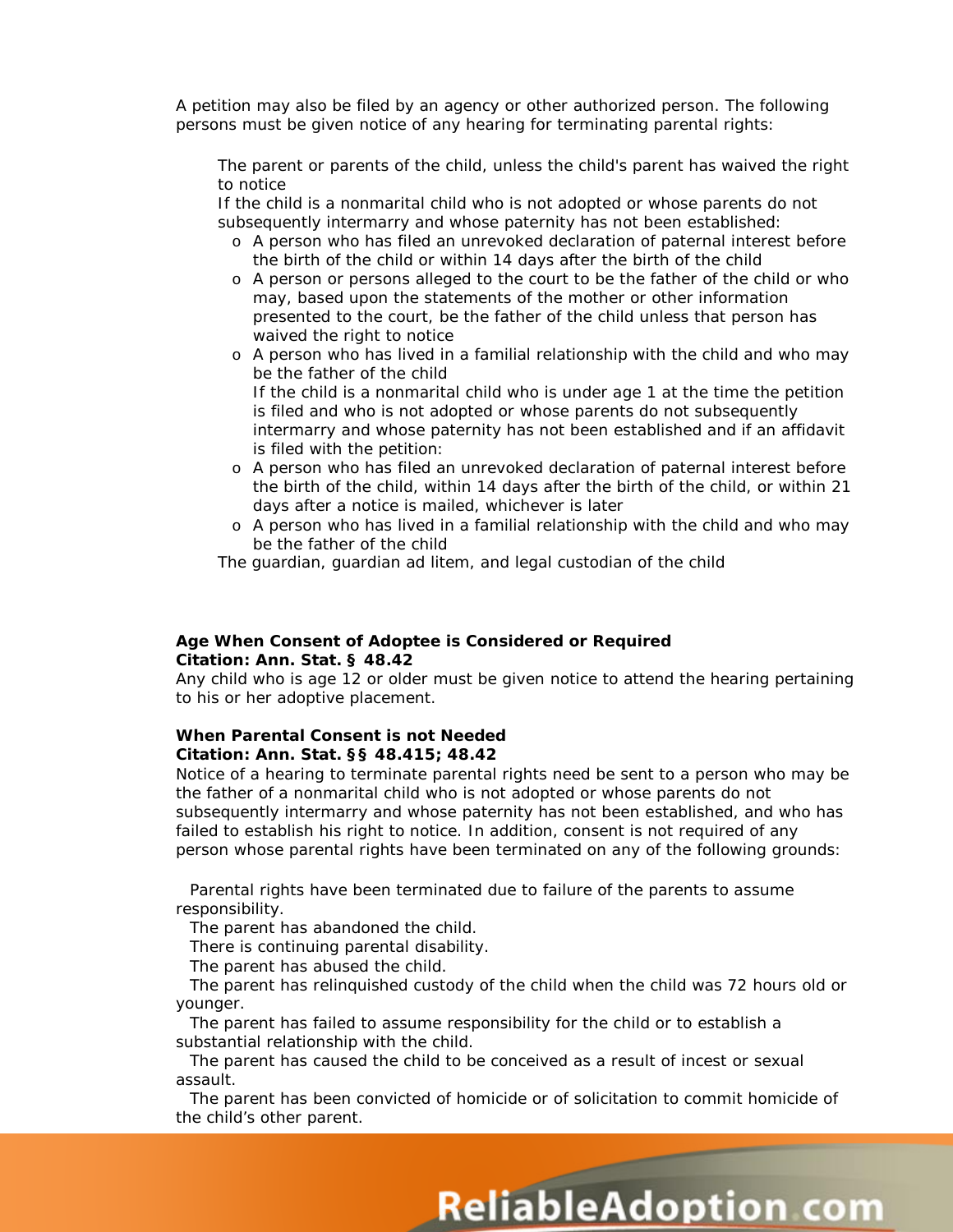# **A New Beginning**

At ReliableAdoption.com, our desire is to afford you the ability to complete your own stepparent adoption, without the high cost of an attorney.

We want to help you start a new beginning in your child's life, and give you the tools and support to make this a reality for your family.

Our service has been used in every state in the country, and even by our own family members. We stand behind our service 100% and back it with a full money back guarantee.

If you are looking into completing a stepparent adoption, we encourage you to look at our service, and when ready, allow the opportunity to help you complete your stepparent adoption.

With your desire and our service, your wish will soon become a reality.

## **How to Begin**

There are 2 ways to begin your stepparent adoption process. They are as follows:

**1. Fill out the questionnaire located at the end of this booklet and fax it to our offices at the fax number provided.** 

## **OR**

**2. Go to our website at [www.ReliableAdoption.com,](http://www.reliableadoption.com/) choose your state and click the "Start Your Adoption" button. This will take you to our online questionnaire.**

#### **After you have completed our questionnaire and submitted your order to us, your adoption process has begun!**

Once we receive your order, our adoption department will professionally prepare your documents for you and send them to you ready to sign and file with the court. We will include all the documents you require, including publication documents in the event that the whereabouts of the natural father is unknown.

We thank you for looking through our Adoption Booklet. We hope you found it informative, and we look forward to helping you complete your stepparent adoption.

Thank You

## **The ReliableAdoption Staff**

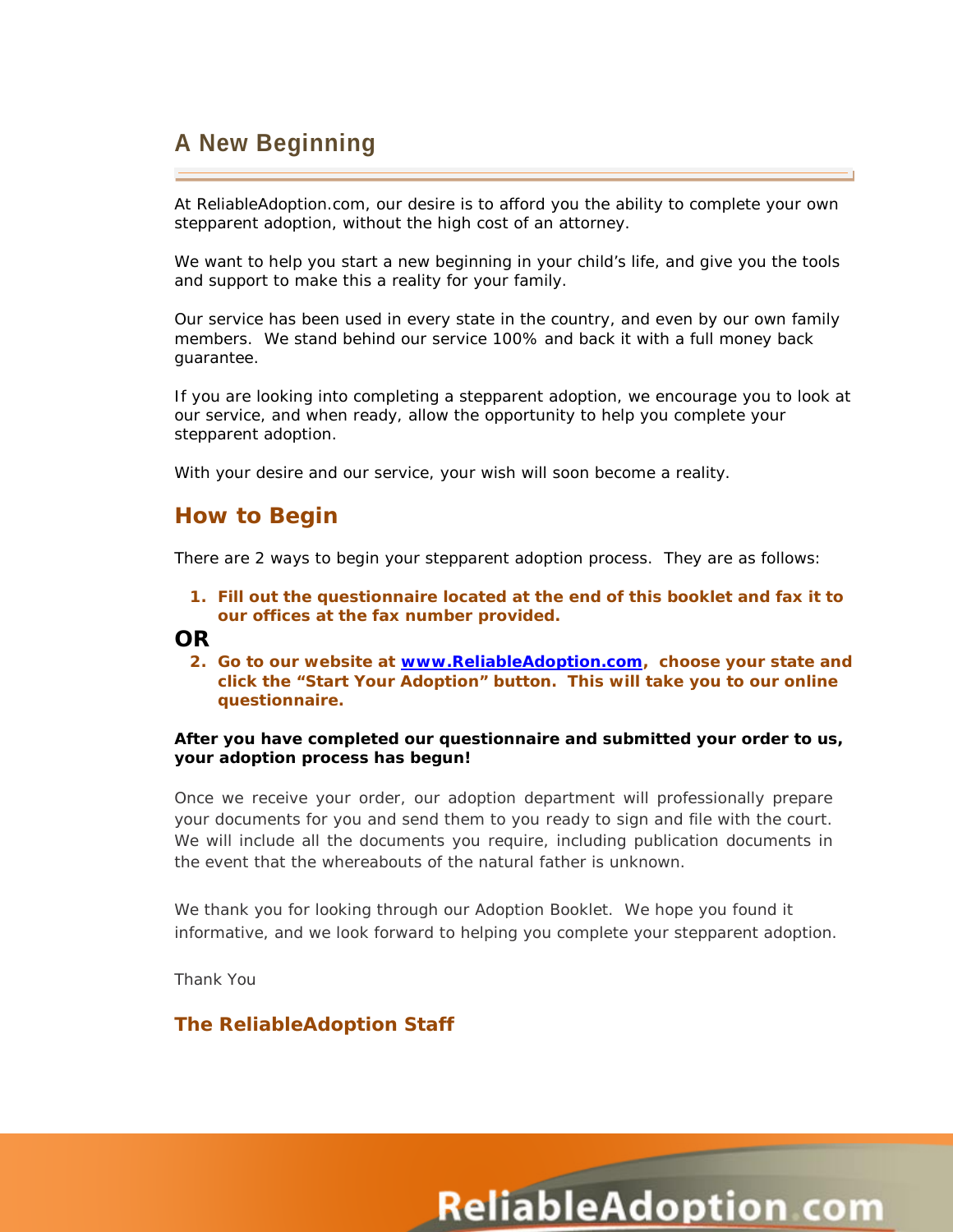# **Stepparent Adoption Questionnaire**

## **INSTRUCTIONS**

Please fill out the questionnaire below in full. You can fill it in one of two ways:

Print out the questionnaire and fill it in with ink. Once you have completed the questionnaire, please fax the questionnaire to 480-452-0969, or mail the questionnaire back to us at the following address:

#### **ReliableAdoption 29834 N. Cave Creek Rd #118-145 Cave Creek, AZ 85331**

PAYMENT: If you fax or email the questionnaire, please call us with your payment information. We accept credit card or personal check payments. If you are mailing the questionnaire to us, please include a Money Order with the questionnaire.

**The total cost to ReliableAdoption is \$325.00.**

**NOTE: This form is designed for the Mother and the Mother's spouse (the stepparent) to be adopting the Mothers child. If your situation is the opposite, please let us know by checking the box below:**

 $\Box$  Father is the natural parent and Father's spouse are adopting the child. The Natural Mother will be relinquishing her rights.

## **NATURAL MOTHER INFORMATION:**

| Mother's Name:               |                                                                                                                                                                                                                                                                                                                                                                     |
|------------------------------|---------------------------------------------------------------------------------------------------------------------------------------------------------------------------------------------------------------------------------------------------------------------------------------------------------------------------------------------------------------------|
| Mother's Maiden Name:        |                                                                                                                                                                                                                                                                                                                                                                     |
| Mother's Address:            |                                                                                                                                                                                                                                                                                                                                                                     |
| Mother's City State Zip:     | <u> 1980 - Jan James James Barnett, fransk politik (d. 1980)</u>                                                                                                                                                                                                                                                                                                    |
| Mother's County of residence | <u> 1980 - Jan James James Barnett, fransk politik (d. 1980)</u>                                                                                                                                                                                                                                                                                                    |
| Mother's Telephone:          | $\begin{picture}(20,10) \put(0,0){\vector(1,0){100}} \put(15,0){\vector(1,0){100}} \put(15,0){\vector(1,0){100}} \put(15,0){\vector(1,0){100}} \put(15,0){\vector(1,0){100}} \put(15,0){\vector(1,0){100}} \put(15,0){\vector(1,0){100}} \put(15,0){\vector(1,0){100}} \put(15,0){\vector(1,0){100}} \put(15,0){\vector(1,0){100}} \put(15,0){\vector(1,0){100}} \$ |
| Mother's date of birth:      |                                                                                                                                                                                                                                                                                                                                                                     |
| Mother's birth State:        |                                                                                                                                                                                                                                                                                                                                                                     |
| Mother's drives license. #:  |                                                                                                                                                                                                                                                                                                                                                                     |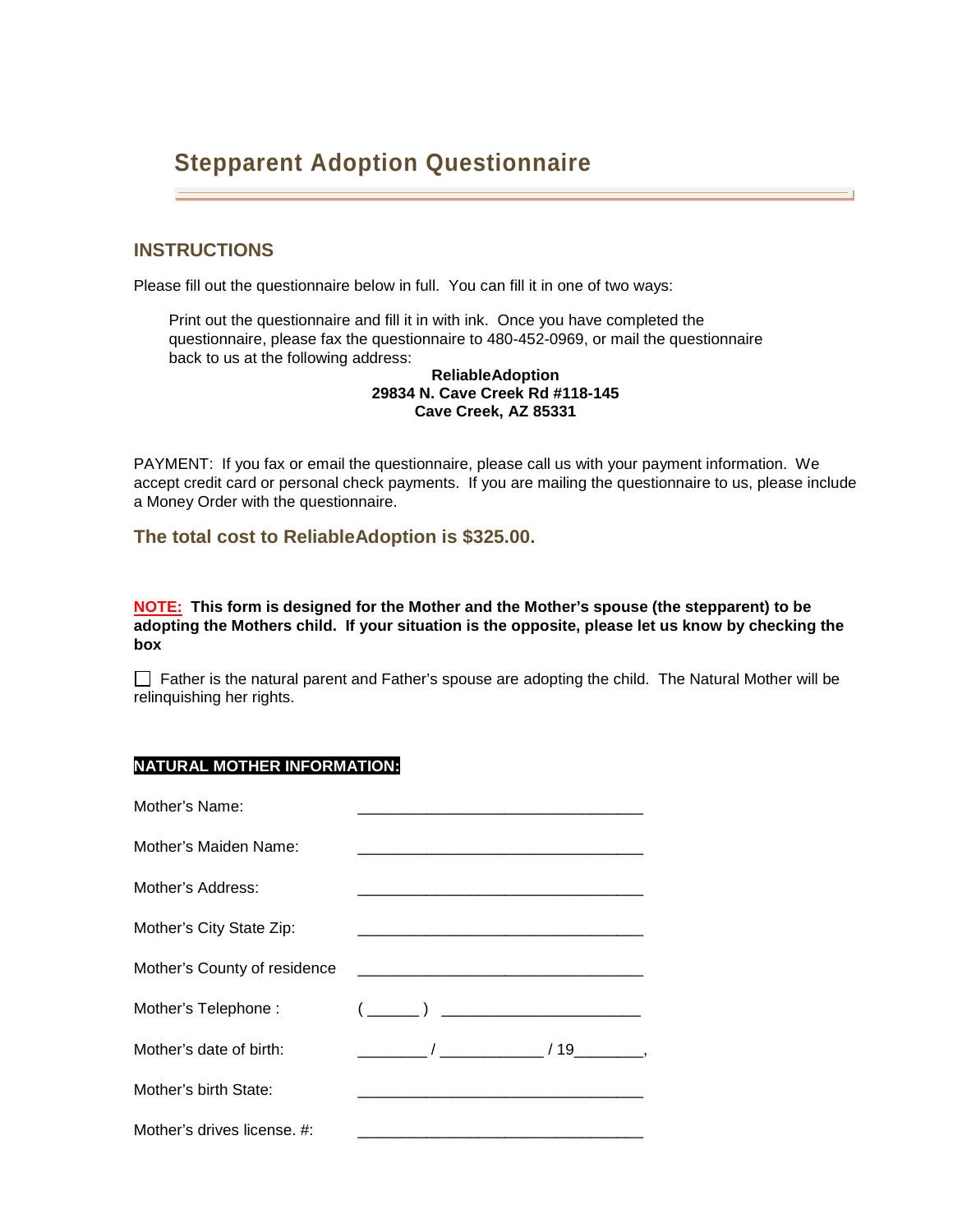| Mother's SSN:                                             |                                                                                                                                                                                                                                                                                                                                                                     |
|-----------------------------------------------------------|---------------------------------------------------------------------------------------------------------------------------------------------------------------------------------------------------------------------------------------------------------------------------------------------------------------------------------------------------------------------|
| Mother's Occupation:                                      | <u> 1989 - Johann Barbara, martin da basar da basar da basar da basar da basar da basar da basar da basar da basa</u>                                                                                                                                                                                                                                               |
| Mother's Employer name:                                   |                                                                                                                                                                                                                                                                                                                                                                     |
| Mother's Employer address:                                | <u> 1980 - Jan James James Barnett, amerikan bizko hamarkada (h. 1980).</u>                                                                                                                                                                                                                                                                                         |
| Mother's Employer Phone                                   | $\begin{picture}(20,10) \put(0,0){\vector(1,0){100}} \put(15,0){\vector(1,0){100}} \put(15,0){\vector(1,0){100}} \put(15,0){\vector(1,0){100}} \put(15,0){\vector(1,0){100}} \put(15,0){\vector(1,0){100}} \put(15,0){\vector(1,0){100}} \put(15,0){\vector(1,0){100}} \put(15,0){\vector(1,0){100}} \put(15,0){\vector(1,0){100}} \put(15,0){\vector(1,0){100}} \$ |
|                                                           | How long this person lived in their current state: _______, County: _________                                                                                                                                                                                                                                                                                       |
| Mother's Email Address:                                   |                                                                                                                                                                                                                                                                                                                                                                     |
| Mother's race:                                            |                                                                                                                                                                                                                                                                                                                                                                     |
| Mother's religion                                         |                                                                                                                                                                                                                                                                                                                                                                     |
| Mother's number of marriages:                             | $\Box$ 1 <sup>st</sup> marriage $\Box$ marriages                                                                                                                                                                                                                                                                                                                    |
| Previous marriage information:                            |                                                                                                                                                                                                                                                                                                                                                                     |
| 1 Name of Spouse:                                         |                                                                                                                                                                                                                                                                                                                                                                     |
| 1 Date of Marriage:                                       |                                                                                                                                                                                                                                                                                                                                                                     |
| 1 Date of Divorce:                                        | <u> 1980 - Johann Barn, mars ann an t-Amhain Aonaich an t-Aonaich an t-Aonaich ann an t-Aonaich ann an t-Aonaich</u>                                                                                                                                                                                                                                                |
| 2 Name of Spouse:                                         |                                                                                                                                                                                                                                                                                                                                                                     |
| 2 Date of Marriage:                                       |                                                                                                                                                                                                                                                                                                                                                                     |
| 2 Date of Divorce:                                        |                                                                                                                                                                                                                                                                                                                                                                     |
| Information on child(ren) to be adopted's natural father: |                                                                                                                                                                                                                                                                                                                                                                     |
| Do you know who the natural father is: $\Box$ Yes         | ∣∣No                                                                                                                                                                                                                                                                                                                                                                |
| Were you marred to the natural father: $\Box$ Yes         | $\Box$ No                                                                                                                                                                                                                                                                                                                                                           |
|                                                           | Type of custody you have: $\Box$ sole $\Box$ joint $\Box$ other:<br>Explain below:                                                                                                                                                                                                                                                                                  |
|                                                           |                                                                                                                                                                                                                                                                                                                                                                     |
|                                                           |                                                                                                                                                                                                                                                                                                                                                                     |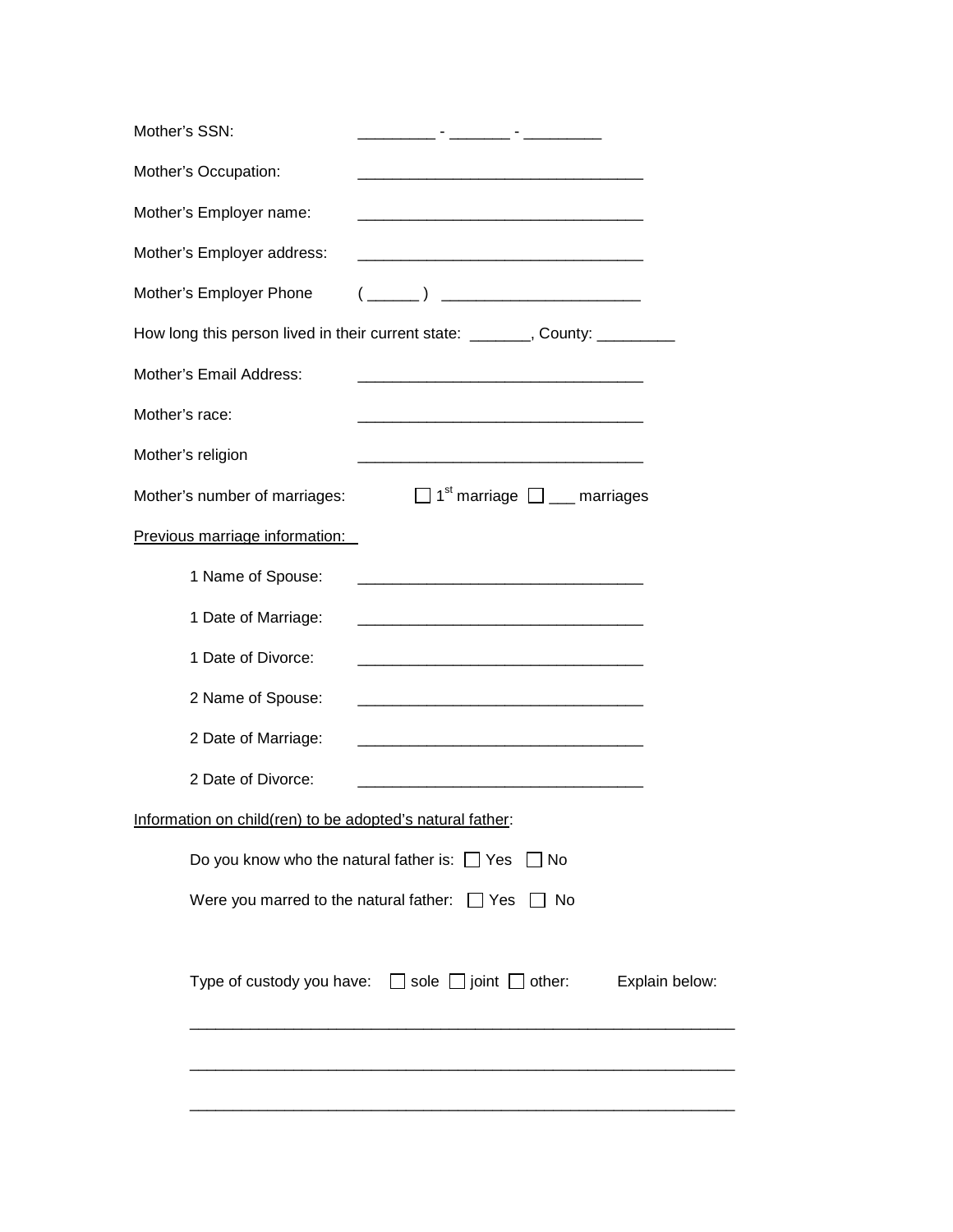## **NATURAL (BIOLOGICAL) FATHER INFORMATION:**

| Father's Name:               |                                                                                                                       |  |
|------------------------------|-----------------------------------------------------------------------------------------------------------------------|--|
| Father's Address:            |                                                                                                                       |  |
| Father's City State Zip:     | <u> 1980 - Johann Barbara, martin da basar da basar da basar da basar da basar da basar da basar da basar da basa</u> |  |
| Father's County of residence |                                                                                                                       |  |
| Father's Telephone:          |                                                                                                                       |  |
| Father's date of birth:      |                                                                                                                       |  |
| Father's birth State:        |                                                                                                                       |  |
| Father's drives license. #:  |                                                                                                                       |  |
| Father's SSN:                |                                                                                                                       |  |
| Father's Occupation:         |                                                                                                                       |  |
| Father's Employer name:      |                                                                                                                       |  |
| Father's race:               |                                                                                                                       |  |
|                              | Will Father relinquish his rights to the child(ren) to be adopted: $\Box$ Yes $\Box$ No $\Box$ Unknown                |  |
|                              |                                                                                                                       |  |
| Additional notes:            | <u> 1980 - Johann Barn, mars an t-Amerikaansk politiker (</u>                                                         |  |
|                              |                                                                                                                       |  |
|                              |                                                                                                                       |  |
|                              |                                                                                                                       |  |
| Additional notes:            |                                                                                                                       |  |
|                              |                                                                                                                       |  |
|                              |                                                                                                                       |  |
|                              |                                                                                                                       |  |
|                              |                                                                                                                       |  |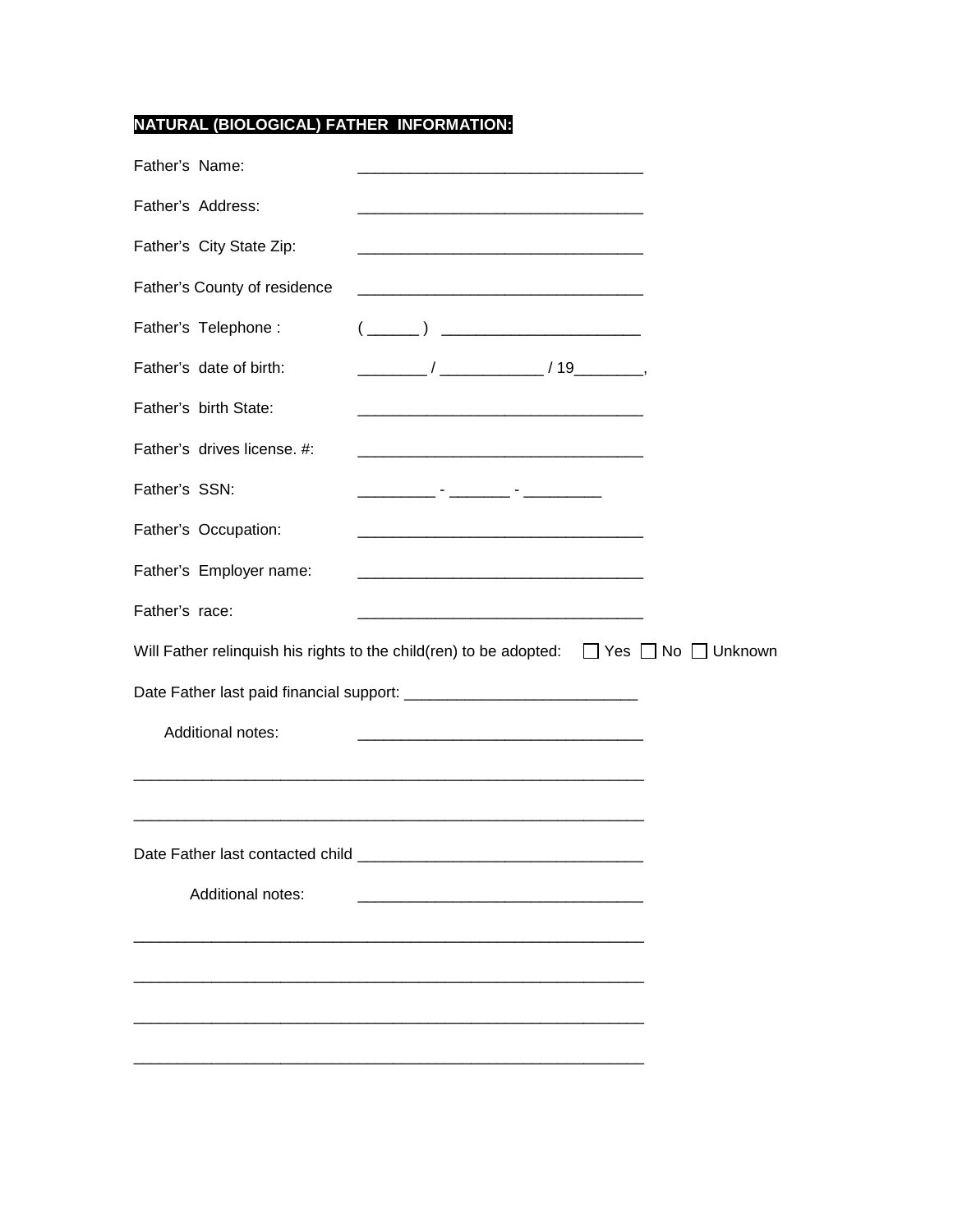## **STEPPARENT INFORMATION:**

| Stepparent's Name:                                                               |                                                                                                                       |  |
|----------------------------------------------------------------------------------|-----------------------------------------------------------------------------------------------------------------------|--|
| Stepparent's date of birth:                                                      |                                                                                                                       |  |
| Stepparent's birth State:                                                        | <u> 1980 - Johann Barn, mars ann an t-Amhain an t-Amhain an t-Amhain an t-Amhain an t-Amhain an t-Amhain an t-Amh</u> |  |
| Stepparent's drives license. #:                                                  |                                                                                                                       |  |
| Stepparent's SSN:                                                                |                                                                                                                       |  |
| Stepparent's Occupation:                                                         | <u> 1980 - Johann Barbara, martin amerikan basar dan berasal dalam basa dalam basar dalam basar dalam basa dalam</u>  |  |
| Stepparent's Employer name:                                                      |                                                                                                                       |  |
|                                                                                  |                                                                                                                       |  |
|                                                                                  |                                                                                                                       |  |
| How long this person lived in their current state: _______, County: _________    |                                                                                                                       |  |
| Stepparent's race:                                                               |                                                                                                                       |  |
| Stepparent's religion                                                            |                                                                                                                       |  |
| Date child(ren) to be adopted started living with stepparent: ___________        |                                                                                                                       |  |
| Stepparent number of marriages: $\Box$ 1 <sup>st</sup> marriage $\Box$ marriages |                                                                                                                       |  |
| Children of Stepparent living in household (not children to be adopted)          |                                                                                                                       |  |
| 1 Name:                                                                          |                                                                                                                       |  |
| 1 Date of Birth:                                                                 |                                                                                                                       |  |
| 2 Name:                                                                          |                                                                                                                       |  |
| 2 Date of Birth:                                                                 |                                                                                                                       |  |
| 3 Name:                                                                          |                                                                                                                       |  |
| 3 Date of Birth:                                                                 |                                                                                                                       |  |
|                                                                                  |                                                                                                                       |  |

## **INFORMATION ABOUT YOUR MARRIAGE WITH STEPPARENT:**

Date of Marriage: \_\_\_\_\_\_\_\_ / \_\_\_\_\_\_\_\_\_ / \_\_\_\_\_\_\_\_\_\_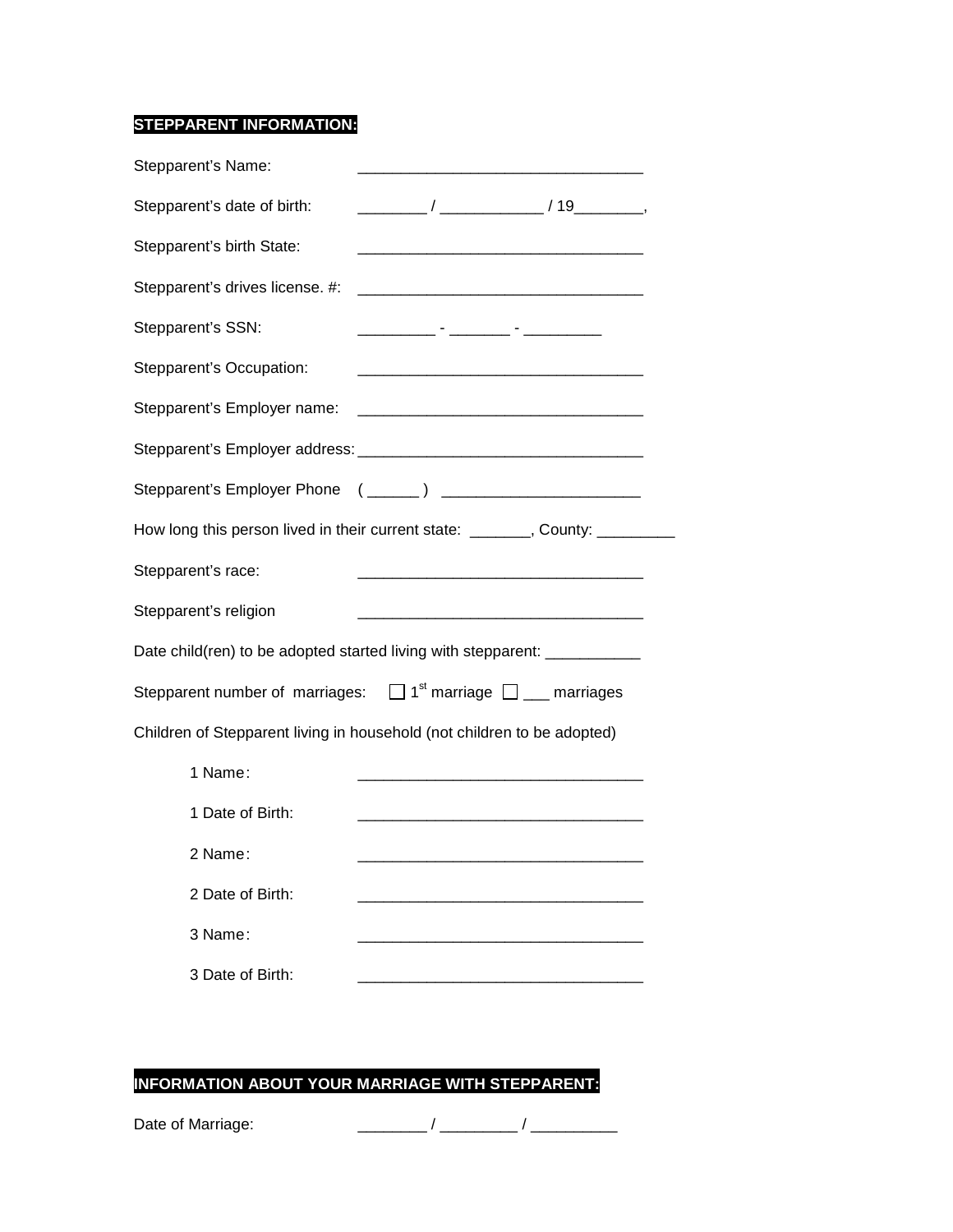| State of Marriage:         |              |                  |  |
|----------------------------|--------------|------------------|--|
|                            |              |                  |  |
| County of Marriage:        |              |                  |  |
| City of Marriage:          |              |                  |  |
| Type of marriage ceremony: | $\Box$ civil | $\Box$ religious |  |

## **INFORMATION ABOUT CHILD TO BE ADOPTED:**

| Child #1 to be adopted   |                           |                                                                                                                      |
|--------------------------|---------------------------|----------------------------------------------------------------------------------------------------------------------|
| Minor child Name:        |                           | <u> 1980 - Jan James James Barnett, fransk politik (d. 1980)</u>                                                     |
|                          |                           |                                                                                                                      |
| Social Security #:       |                           | <u> 1990 - Jan Harrison, fisikan menjadi per</u>                                                                     |
| Drivers License #:       |                           | $\neg$ N/A<br>$\Box$ . The contract of the contract of $\Box$                                                        |
| Date of birth and age:   |                           |                                                                                                                      |
| Child's Race             |                           | <u> 1980 - Johann Barbara, martxa alemaniar argumento de la contrada de la contrada de la contrada de la contrad</u> |
| Value of child's assets: |                           |                                                                                                                      |
| Place of birth:          | City                      |                                                                                                                      |
|                          | State:                    |                                                                                                                      |
|                          | Hospital                  |                                                                                                                      |
| Health condition:        |                           | $\Box$ Good health $\Box$ __________________                                                                         |
|                          | Explain health condition: | <u> 1980 - Jan James James Barnett, fransk politik (d. 1980)</u>                                                     |
|                          |                           |                                                                                                                      |
|                          |                           |                                                                                                                      |
|                          |                           | Date of last child support received from non-custodial parent: ___________                                           |
|                          |                           |                                                                                                                      |
|                          |                           | Date of last contact by non-custodial parent: __________________________________                                     |
|                          |                           |                                                                                                                      |
|                          |                           | Other details regarding the relationship between this child, and the other natural parent:                           |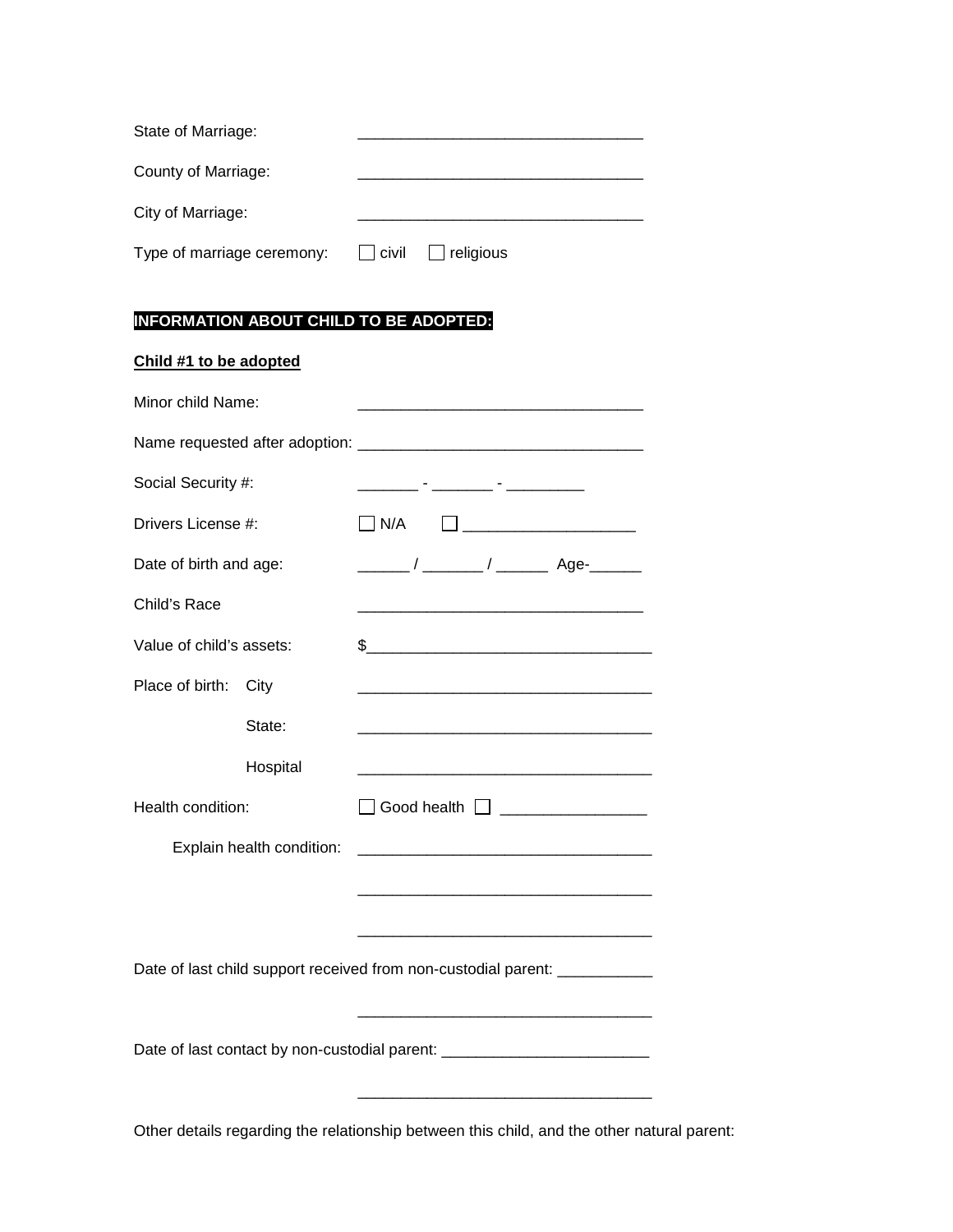## **Child #2 to be adopted**

| Minor child Name:                                                                          |                                                                             | <u> 1989 - Johann Barbara, martin amerikan basar dan bagi dan basar dalam basar dalam basar dalam basar dalam basa</u>                                                                                                                                                                                                                                                                                                          |  |  |
|--------------------------------------------------------------------------------------------|-----------------------------------------------------------------------------|---------------------------------------------------------------------------------------------------------------------------------------------------------------------------------------------------------------------------------------------------------------------------------------------------------------------------------------------------------------------------------------------------------------------------------|--|--|
|                                                                                            |                                                                             |                                                                                                                                                                                                                                                                                                                                                                                                                                 |  |  |
| Social Security #:                                                                         |                                                                             |                                                                                                                                                                                                                                                                                                                                                                                                                                 |  |  |
| Drivers License #:                                                                         |                                                                             | $\begin{tabular}{ c c c c c } \hline \quad \quad & \quad \quad & \quad \quad & \quad \quad \\ \hline \quad \quad & \quad \quad & \quad \quad & \quad \quad \\ \hline \end{tabular}$<br>$\Box$ N/A                                                                                                                                                                                                                               |  |  |
| Date of birth and age:                                                                     |                                                                             | $\frac{1}{\sqrt{1-\frac{1}{2}}}\frac{1}{\sqrt{1-\frac{1}{2}}}\frac{1}{\sqrt{1-\frac{1}{2}}}\frac{1}{\sqrt{1-\frac{1}{2}}}\frac{1}{\sqrt{1-\frac{1}{2}}}\frac{1}{\sqrt{1-\frac{1}{2}}}\frac{1}{\sqrt{1-\frac{1}{2}}}\frac{1}{\sqrt{1-\frac{1}{2}}}\frac{1}{\sqrt{1-\frac{1}{2}}}\frac{1}{\sqrt{1-\frac{1}{2}}}\frac{1}{\sqrt{1-\frac{1}{2}}}\frac{1}{\sqrt{1-\frac{1}{2}}}\frac{1}{\sqrt{1-\frac{1}{2}}}\frac{1}{\sqrt{1-\frac{$ |  |  |
| Child's Race                                                                               |                                                                             |                                                                                                                                                                                                                                                                                                                                                                                                                                 |  |  |
| Value of child's assets:                                                                   |                                                                             | $\frac{1}{2}$                                                                                                                                                                                                                                                                                                                                                                                                                   |  |  |
| Place of birth:                                                                            | City                                                                        |                                                                                                                                                                                                                                                                                                                                                                                                                                 |  |  |
|                                                                                            | State:                                                                      |                                                                                                                                                                                                                                                                                                                                                                                                                                 |  |  |
|                                                                                            | Hospital                                                                    |                                                                                                                                                                                                                                                                                                                                                                                                                                 |  |  |
| Health condition:                                                                          |                                                                             | □ Good health □ <u>______________</u>                                                                                                                                                                                                                                                                                                                                                                                           |  |  |
|                                                                                            | Explain health condition:                                                   |                                                                                                                                                                                                                                                                                                                                                                                                                                 |  |  |
|                                                                                            |                                                                             |                                                                                                                                                                                                                                                                                                                                                                                                                                 |  |  |
|                                                                                            |                                                                             |                                                                                                                                                                                                                                                                                                                                                                                                                                 |  |  |
|                                                                                            | Date of last child support received from non-custodial parent: ____________ |                                                                                                                                                                                                                                                                                                                                                                                                                                 |  |  |
|                                                                                            |                                                                             |                                                                                                                                                                                                                                                                                                                                                                                                                                 |  |  |
| Date of last contact by non-custodial parent: __________________________________           |                                                                             |                                                                                                                                                                                                                                                                                                                                                                                                                                 |  |  |
|                                                                                            |                                                                             |                                                                                                                                                                                                                                                                                                                                                                                                                                 |  |  |
| Other details regarding the relationship between this child, and the other natural parent: |                                                                             |                                                                                                                                                                                                                                                                                                                                                                                                                                 |  |  |
|                                                                                            |                                                                             |                                                                                                                                                                                                                                                                                                                                                                                                                                 |  |  |

\_\_\_\_\_\_\_\_\_\_\_\_\_\_\_\_\_\_\_\_\_\_\_\_\_\_\_\_\_\_\_\_\_\_\_\_\_\_\_\_\_\_\_\_\_\_\_\_\_\_\_\_\_\_\_\_\_\_\_\_\_

\_\_\_\_\_\_\_\_\_\_\_\_\_\_\_\_\_\_\_\_\_\_\_\_\_\_\_\_\_\_\_\_\_\_\_\_\_\_\_\_\_\_\_\_\_\_\_\_\_\_\_\_\_\_\_\_\_\_\_\_\_

\_\_\_\_\_\_\_\_\_\_\_\_\_\_\_\_\_\_\_\_\_\_\_\_\_\_\_\_\_\_\_\_\_\_\_\_\_\_\_\_\_\_\_\_\_\_\_\_\_\_\_\_\_\_\_\_\_\_\_\_\_

\_\_\_\_\_\_\_\_\_\_\_\_\_\_\_\_\_\_\_\_\_\_\_\_\_\_\_\_\_\_\_\_\_\_\_\_\_\_\_\_\_\_\_\_\_\_\_\_\_\_\_\_\_\_\_\_\_\_\_\_\_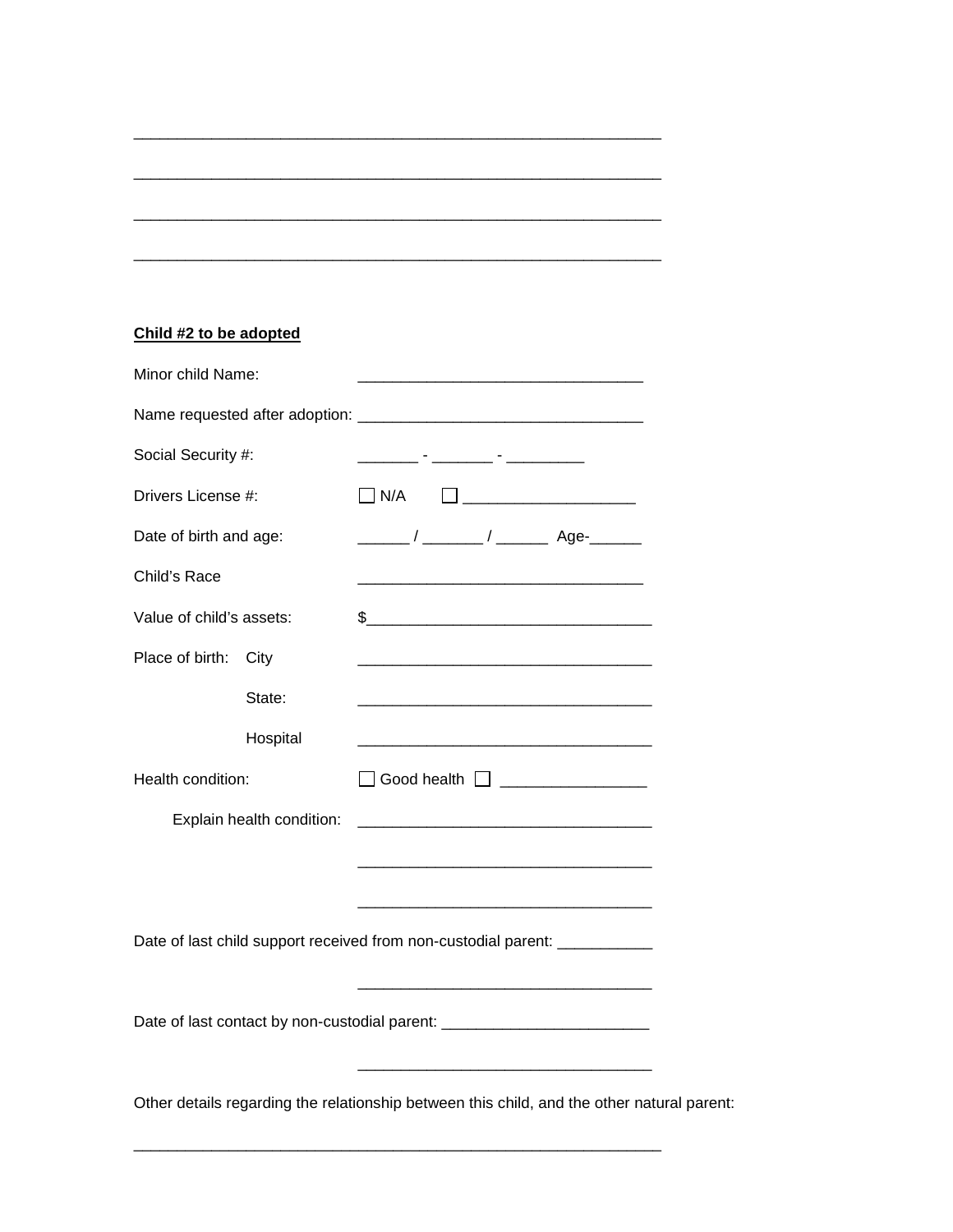## **Child #3 to be adopted**

| Minor child Name:        |                           | <u> 1989 - Johann Barn, mars an t-Amerikaansk politiker (</u>                                                        |  |
|--------------------------|---------------------------|----------------------------------------------------------------------------------------------------------------------|--|
|                          |                           |                                                                                                                      |  |
| Social Security #:       |                           |                                                                                                                      |  |
| Drivers License #:       |                           | $\Box$ N/A                                                                                                           |  |
| Date of birth and age:   |                           |                                                                                                                      |  |
| Child's Race             |                           |                                                                                                                      |  |
| Value of child's assets: |                           |                                                                                                                      |  |
| Place of birth:          | City                      |                                                                                                                      |  |
|                          | State:                    |                                                                                                                      |  |
|                          | Hospital                  |                                                                                                                      |  |
| Health condition:        |                           | $\Box$ Good health $\Box$ ___________________                                                                        |  |
|                          | Explain health condition: | <u> 1980 - Jan James James Barnett, amerikan bizko bat da bat da bat da bat da bat da bat da bat da bat da bat d</u> |  |
|                          |                           |                                                                                                                      |  |
|                          |                           |                                                                                                                      |  |
|                          |                           | Date of last child support received from non-custodial parent: ____________                                          |  |
|                          |                           | <u> 1989 - Johann Barbara, martxa alemaniar argumento de la contrada de la contrada de la contrada de la contrad</u> |  |
|                          |                           | Date of last contact by non-custodial parent: __________________________________                                     |  |
|                          |                           |                                                                                                                      |  |
|                          |                           | Other details regarding the relationship between this child, and the other natural parent:                           |  |
|                          |                           |                                                                                                                      |  |

\_\_\_\_\_\_\_\_\_\_\_\_\_\_\_\_\_\_\_\_\_\_\_\_\_\_\_\_\_\_\_\_\_\_\_\_\_\_\_\_\_\_\_\_\_\_\_\_\_\_\_\_\_\_\_\_\_\_\_\_\_

\_\_\_\_\_\_\_\_\_\_\_\_\_\_\_\_\_\_\_\_\_\_\_\_\_\_\_\_\_\_\_\_\_\_\_\_\_\_\_\_\_\_\_\_\_\_\_\_\_\_\_\_\_\_\_\_\_\_\_\_\_

\_\_\_\_\_\_\_\_\_\_\_\_\_\_\_\_\_\_\_\_\_\_\_\_\_\_\_\_\_\_\_\_\_\_\_\_\_\_\_\_\_\_\_\_\_\_\_\_\_\_\_\_\_\_\_\_\_\_\_\_\_

\_\_\_\_\_\_\_\_\_\_\_\_\_\_\_\_\_\_\_\_\_\_\_\_\_\_\_\_\_\_\_\_\_\_\_\_\_\_\_\_\_\_\_\_\_\_\_\_\_\_\_\_\_\_\_\_\_\_\_\_\_